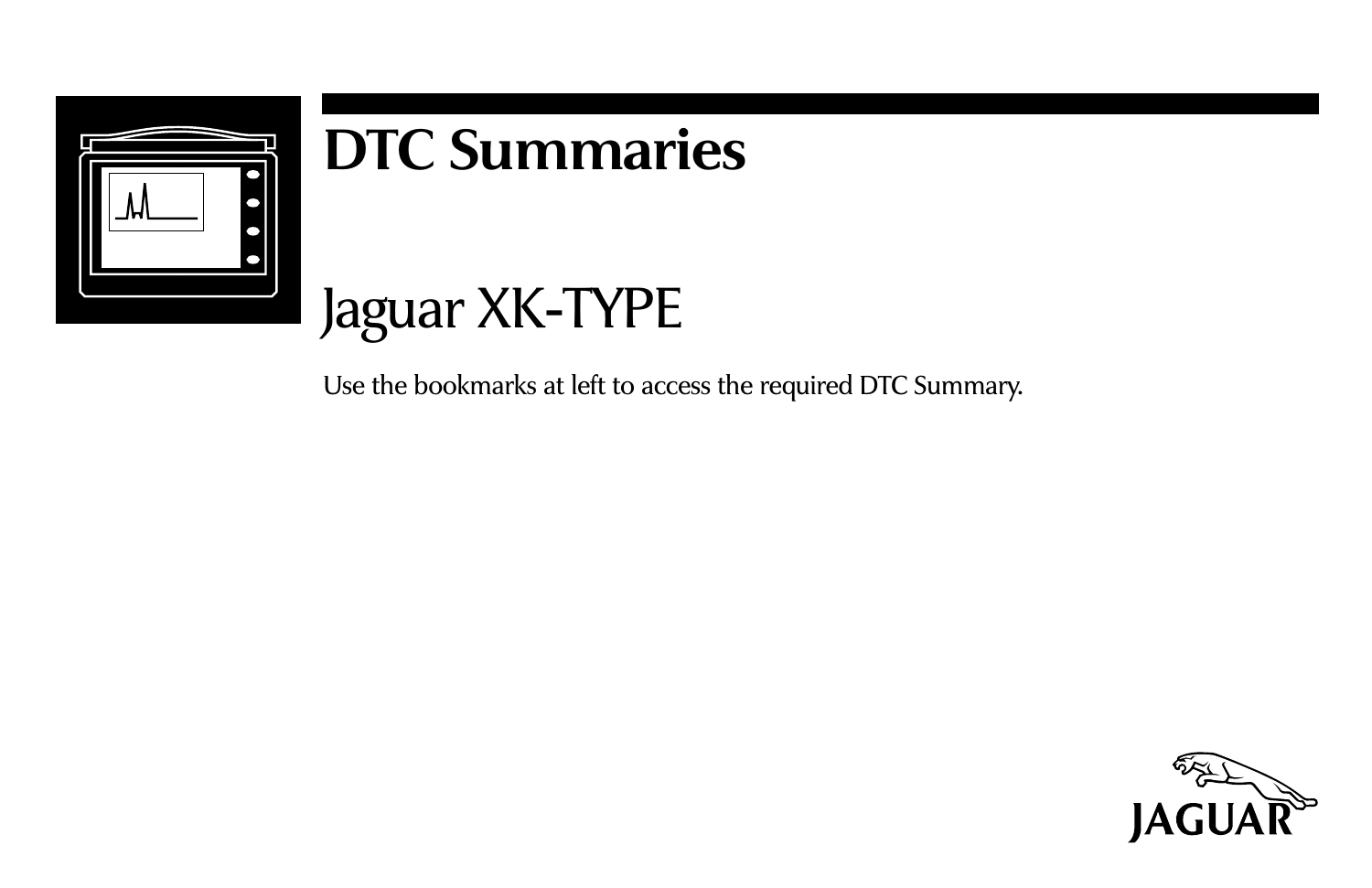

# **Powertrain DTC Summaries – OBD II**

# **Jaguar XK-TYPE V8 N/A and V8 SC** 2003 Model Year

**Refer to pages 2 – 9 for important information regarding the use of "Powertrain DTC Summaries".**

**REFERENCE: It is recommended that the applicable "Electrical Guide" be referenced when using the information contained in this document.**

**NOTE: Refer to Body DTC Summaries for codes P0335 (A/CCM), P0562 and P0563 (Driver and Passenger HRCM).**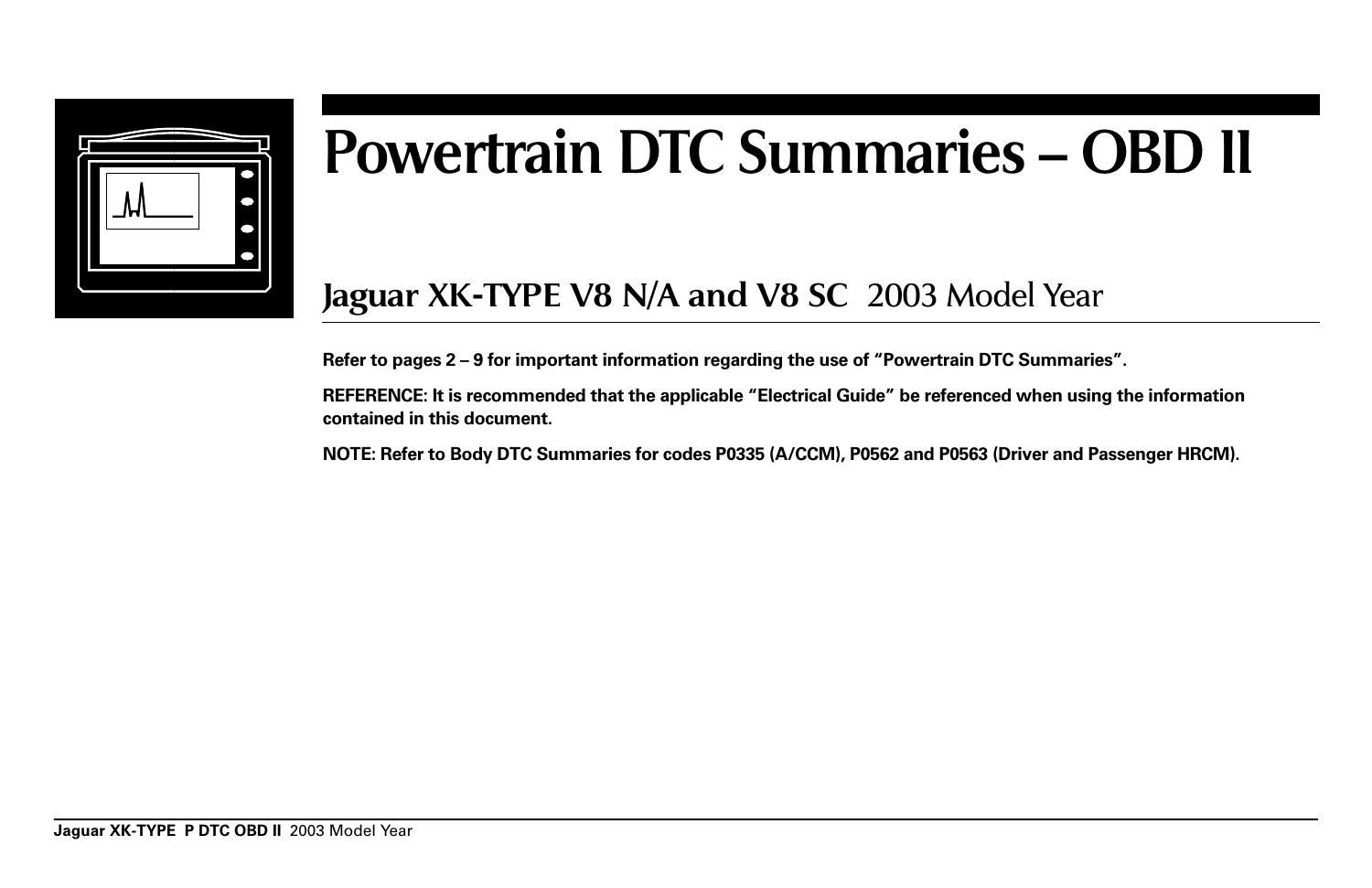# **KEY TO COLUMN HEADINGS**

| <b>DTC</b>                   | Diagnostic Trouble Code.                                                                                                                                                                                                                                                                                                                                      |
|------------------------------|---------------------------------------------------------------------------------------------------------------------------------------------------------------------------------------------------------------------------------------------------------------------------------------------------------------------------------------------------------------|
| <b>SYS</b>                   | The powertrain system with which the DTC is associated – EMS (ALL SYSTEMS), V8 EMS, V8 SC EMS, TRANS, DSC.<br>DTC retrieval tools:<br>OBD II – indicates that the DTC is an OBD II code and can be accessed via a generic scan tool or WDS.<br>JAG – indicates that the DTC is not an OBD II code and is accessed only via WDS.                               |
| <b>FAULT DESCRIPTION</b>     | Fault description.                                                                                                                                                                                                                                                                                                                                            |
| MONITORING CONDITIONS        | "DIAGNOSTIC MONITOR DRIVE CYCLE" for the particular DTC. Operate the vehicle as described to check for a reoccurrence of<br>the DTC. Refer to pages $4 - 8$ .<br>Use WDS Datalogger or Scan Tool to monitor specified engine parameter(s).                                                                                                                    |
| CHECK ENGINE MIL<br>(CK ENG) | 1 TRIP – indicates that the CHECK ENGINE MIL is activated by a fault occurring during ONE "TRIP".<br>$\mathbf{1}$<br>2 TRIPS – indicates that the CHECK ENGINE MIL is activated by a fault occurring during TWO CONSECUTIVE "TRIPS".<br>2<br>Refer to page 3 for definition of OBD "TRIP".<br>NO – indicates that the CHECK ENGINE MIL is not activated.<br>N |
| <b>OTHER</b>                 | Driver Warnings:<br>$N = None$<br>$R = RED$ MIL (warning lamp) plus Message Center message<br>$A = AMBER \text{ MIL}$ (warning lamp) plus Message Center message<br>$C =$ Charge indicator                                                                                                                                                                    |
| DEFAULT ACTION               | Control Module default action:<br>Logged – DTC stored in ECM memory buffer; Flagged – DTC stored in ECM memory / CHECK ENGINE MIL activated.                                                                                                                                                                                                                  |
| CM PIN                       | ECM (system – Engine Management System) / TCM (system – Transmission) connector pin number(s)                                                                                                                                                                                                                                                                 |
| POSSIBLE CAUSES              | Possible causes are listed in the order of diagnostic checking.<br>HIGH VOLTAGE - High voltage can be either sensor supply voltage (5 volts) or B+ voltage.                                                                                                                                                                                                   |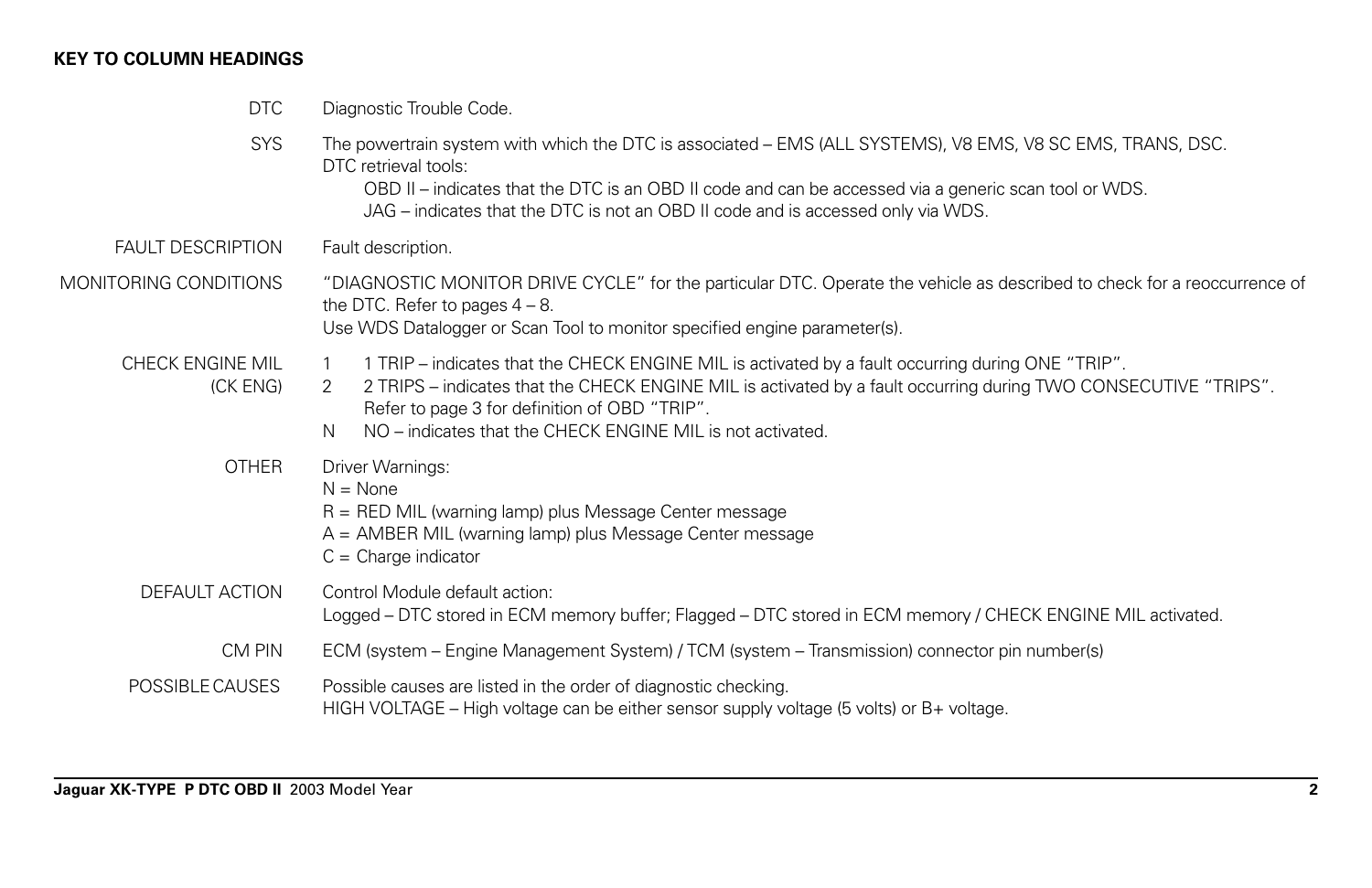#### **CYLINDER NUMBERING**

Engine cylinder numbering is as follows: FRONT OF ENGINE



#### **OBD SYSTEM READINESS – ENGINE MANAGEMENT**

If DTC P1000 is flagged after DTCs have been cleared, all engine management OBD diagnostic monitor drive cycles HAVE NOT BEEN COMPLETED. If DTC P1111 is flagged after DTCs have been cleared, all engine management OBD diagnostic monitor drive cycles HAVE BEEN COMPLETED.

#### **OBD SYSTEM READINESS – TRANSMISSION**

Use WDS Datalogger "TOTAL NUMBER OF DTC SET" to determine if transmission OBD monitoring has been completed.

#### **OBD "TRIPS"**

The OBD system defines 1 TRIP as an ignition cycle (ignition key OFF; wait 30 seconds; ignition key ON) plus a minimum engine coolant temperature increase of 22 °C (40 °F), after which the engine coolant temperature has to reach a minimum of 71 °C (160 °F).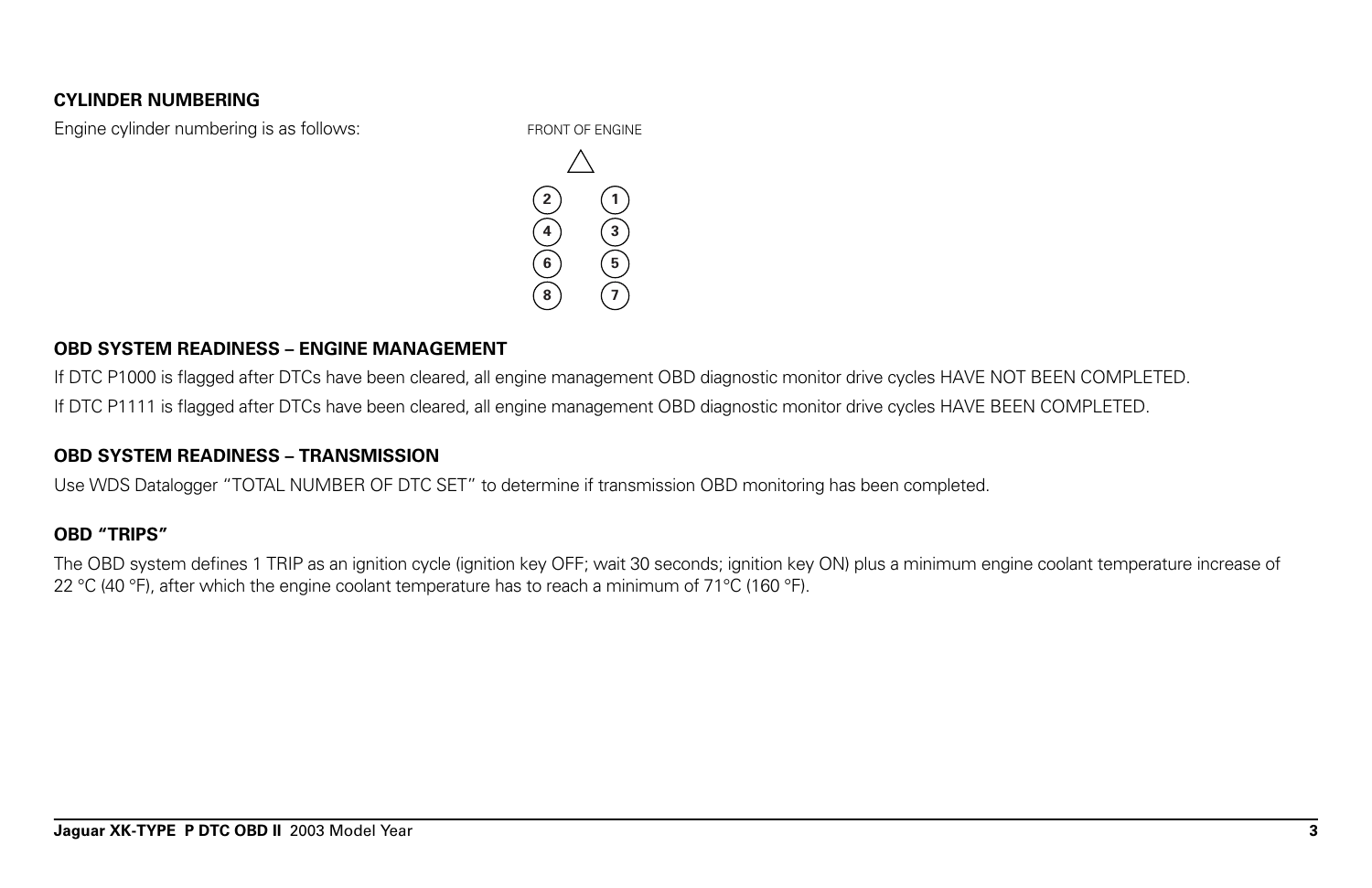# **OBD DIAGNOSTIC MONITORS**

The Engine Management and Transmission Control systems are continuously checked during vehicle operation by the Engine Control Module (ECM) and Transmission Control Module (TCM) on-board diagnostic (OBD) facilities. Powertrain OBD incorporates seven diagnostic monitors. Each monitor has an associated group of DTCs. The diagnostic monitors will complete the diagnostic test(s) if a specified service "drive cycle" is carried out.

The seven diagnostic monitors are as follows:

- Heated Oxygen Sensors Monitor
- Adaptive Fuel Monitor
- Misfire Monitor
- Catalyst Efficiency Monitor
- Evaporative System Monitor
- Exhaust Gas Recirculation Monitor
- Comprehensive Component Monitor (Engine Management / Transmission)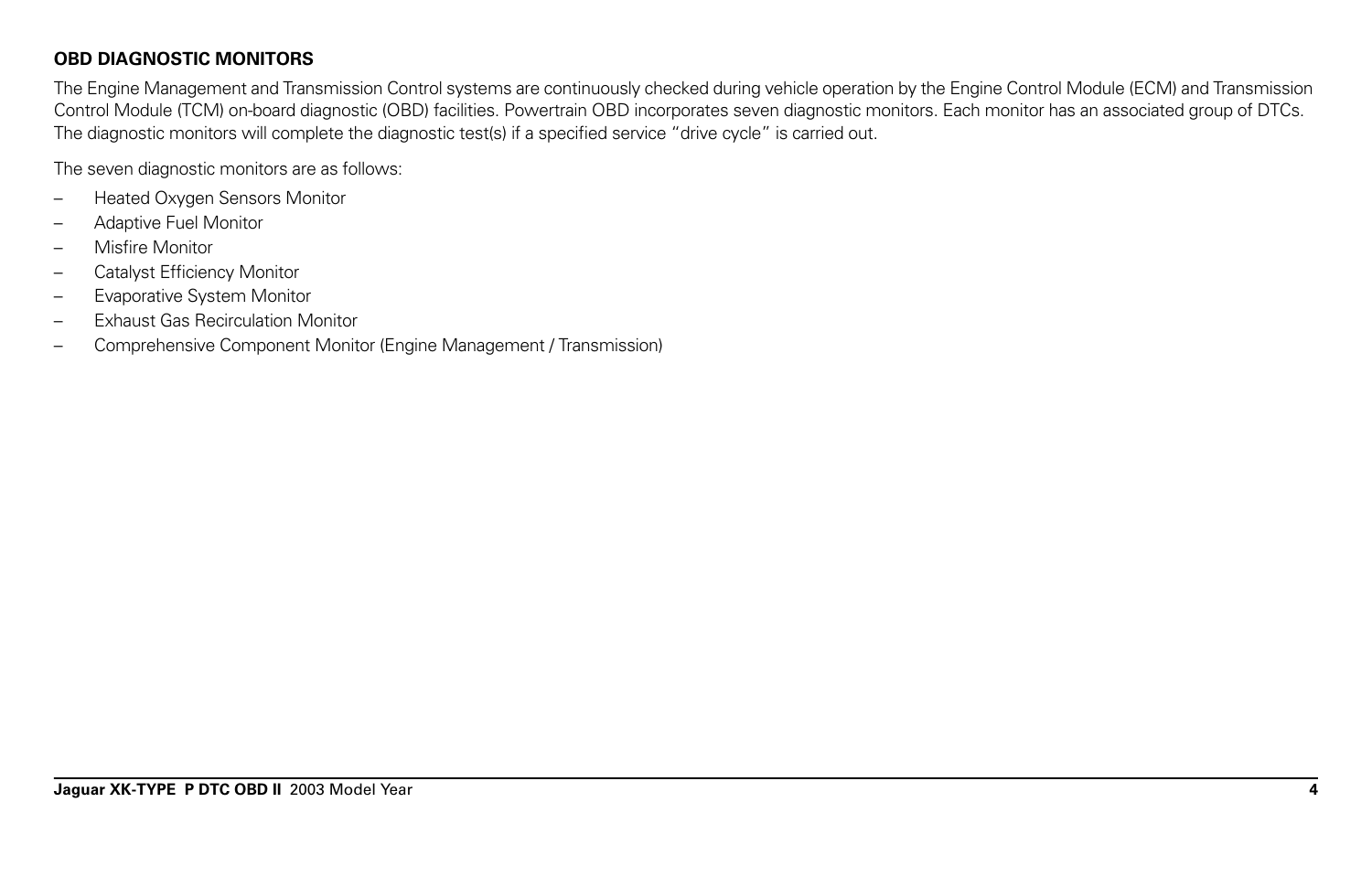#### **DIAGNOSTIC MONITORS DRIVE CYCLES**

Technicians can ensure that an OBD Monitor drive cycle is completed and that all or specific components have been checked by completing a specified drive cycle. Use the following service drive cycles to confirm that the components and subsystems covered by the Diagnostic Monitors are operating correctly.

#### **HEATED OXYGEN SENSORS MONITOR DRIVE CYCLE**

#### **Upstream (Universal) oxygen sensors:**

- 1 Engine OFF; cooling fans inoperative > 20 seconds.
- 2 Start engine and bring to normal operating temperature > 82 °C (180 °F).
- 3 Drive the vehicle between 3000 4000 rpm in 3rd gear at a steady speed. Lift foot completely off accelerator and coast to a stop within 30 seconds. Do not touch accelerator pedal for 4 seconds after coming to a stop.
- 4 Repeat step 3.
- 5 Idle engine for 11 minutes.

#### **Downstream oxygen sensors:**

- 1 Start engine and bring to normal operating temperature > 82 °C (180 °F).
- 2 Drive the vehicle steadily between  $48 97$  km/h  $(30 60$  mph) for 10 minutes.
- 3 Drive the vehicle above 3000 rpm in 3rd gear at a steady speed. Lift foot completely off accelerator and coast for 30 seconds.

#### **Oxygen sensor heaters:**

- Start engine and bring to normal operating temperature  $> 82$  °C (180 °F).
- 2 Idle engine for 3 minutes.

### **ADAPTIVE FUEL MONITOR DRIVE CYCLE**

- 1 Start engine and bring to normal operating temperature > 82 °C (180 °F).
- 2 Idle for a minimum of 10 minutes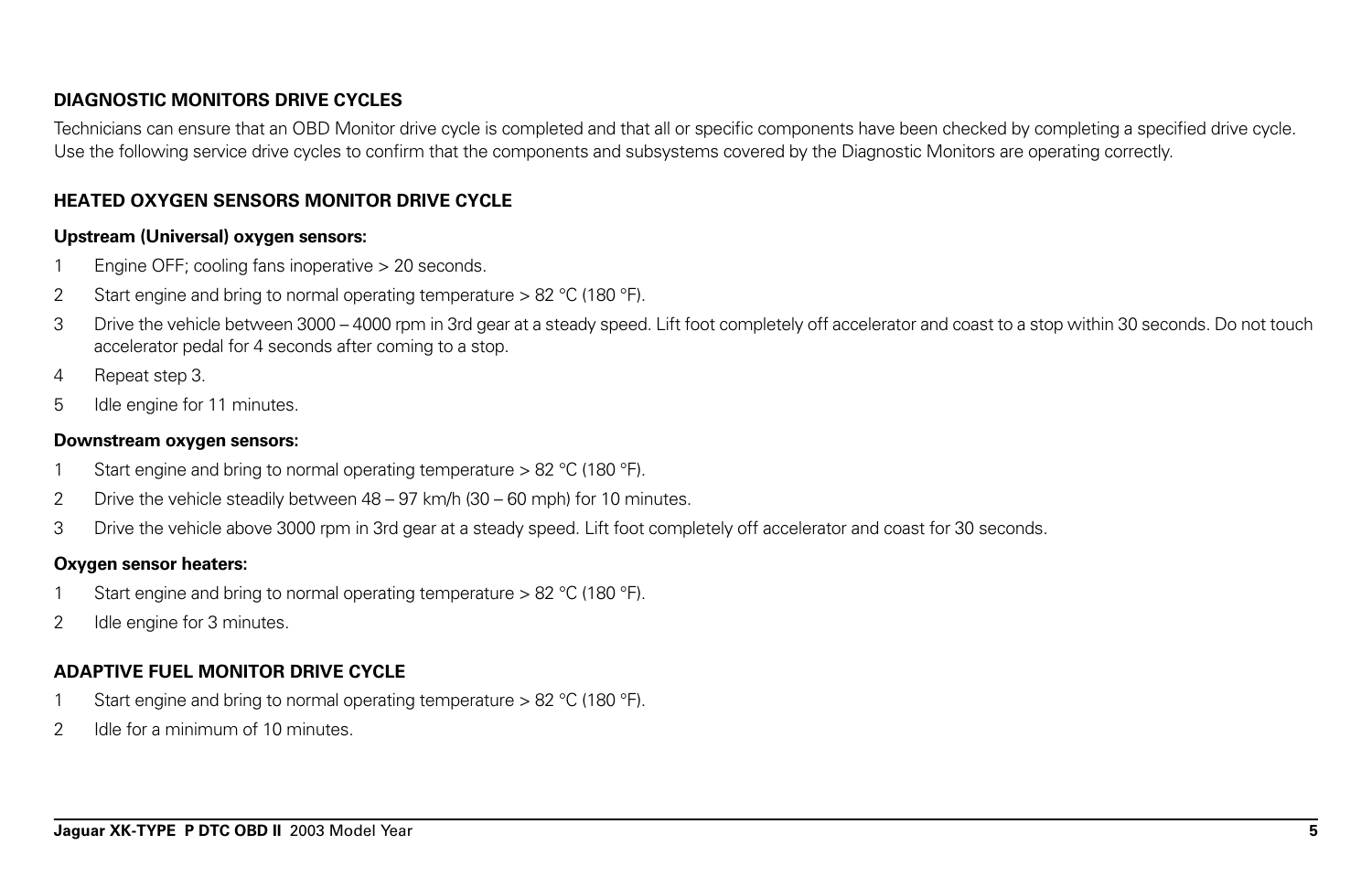## **MISFIRE MONITOR DRIVE CYCLE**

- 1 Record flagged DTC (s) and accompanying WDS DTC Monitor freeze frame(s) data.
- 2 Fuel level > 25%.
- 3 Start the engine at a coolant temperature lower than the recorded freeze frame value (from Step 1).
- 4 Drive the vehicle to the recorded freeze frame conditions for 4 minutes. If CHECK ENGINE MIL flashes, lower the engine speed until the flashing stops.

# **Note regarding misfire monitor DTCs:**

If, on the first trip, the misfire is severe enough to cause excess exhaust emission, the individual cylinder DTC plus DTC P1316 will be logged. The CHECK ENGINE MIL will not be activated. If the fault reoccurs on the second trip, the individual cylinder DTC plus DTC P1316 will be flagged, and the CHECK ENGINE MIL will be activated.

If, on the first trip, the misfire is severe enough to cause catalyst damage (more severe than excess exhaust emission), the CHECK ENGINE MIL will flash while the fault is present and the individual cylinder DTC plus DTC P1313 (bank 1), DTC P1314 (bank 2) will be logged. When the fault is no longer present the MIL will be deactivated. If the fault reoccurs on the second trip, the CHECK ENGINE MIL will flash while the fault is present and the individual cylinder DTC plus DTC P1313 (bank 1), DTC P1314 (bank 2) will be flagged. When the fault is no longer present the CHECK ENGINE MIL will be activated.

# **CATALYST EFFICIENCY MONITOR DRIVE CYCLE**

- 1 Start engine and bring to normal operating temperature > 82 °C (180 °F).
- 2 Drive the vehicle in a steady state condition between 1300 3000 rpm without stops or starts for a minimum of 5 minutes.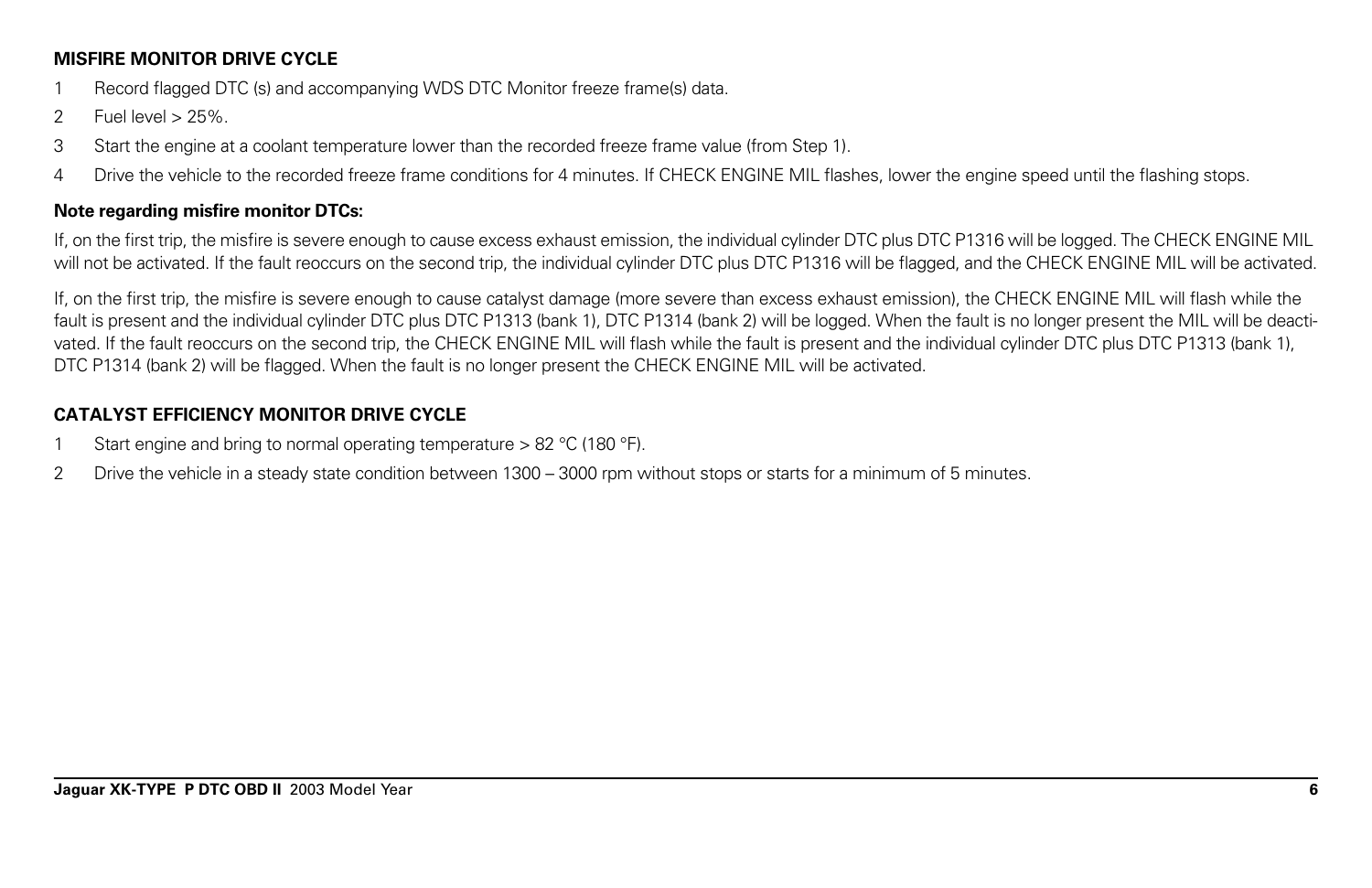### **EVAPORATIVE SYSTEM MONITOR DRIVE CYCLE**

- 1 Ensure that fuel filler cap is correctly fitted and fully closed (minimum three clicks, clockwise).
- 2 Fuel level > 30% and < 85%.
- 3 Using WDS, perform ECM DTC Clear (even if no DTCs are flagged).
- 4 Drive vehicle for a minimum of 2 minutes, and until engine is at normal operating temperature.
- 5 Using WDS, ensure that the EVAP Canister Purge Valve is operating by observing "PURGE VAPOR MANAGEMENT VALVE DUTY CYCLE". If the valve is not active, ECM adaptions have not been learned. Conduct a "green ECM" Drive Cycle as described in Technical Service Bulletin.
- 6 Drive vehicle to the road where the EVAP System Drive Cycle will be conducted. Stop vehicle and switch OFF the ignition. Leave ignition OFF for 30 seconds, then restart the engine.
- 7 Accelerate briskly to 80 km/h (50 mph) ensuring that the engine speed reaches a minimum of 3500 rpm for a minimum of 5 seconds.
- 8 (0.040 inch EVAP Test) View WDS "PURGE VAPOR MANAGEMENT VALVE DUTY CYCLE", "CANISTER CLOSE VALVE VAPOR RECOVERY SYSTEM", and FUEL TANK PRESSURE – VAPOR RECOVERY SYSTEM". Avoiding high engine loads, drive the vehicle steadily between 65 km/h (40 mph) and 100 km/h (60 mph). Avoid driving conditions that will produce excessive fuel movement. WDS should give an indication that the test is active (it may take up to 30 minutes before the test will initialize). When the test has initialized (EVAP Canister Close Valve CLOSED), it will take approximately 90 seconds for the test to complete.
- 9 (0.020 inch EVAP Test) Continue driving vehicle as explained in Step 8 for an additional 10 minutes.
- 10 Gently coast the vehicle to a stop. Allow the engine to idle for 2 minutes and view WDS "PURGE VAPOR MANAGEMENT VALVE DUTY CYCLE", "CANISTER CLOSE VALVE – VAPOR RECOVERY SYSTEM", and FUEL TANK PRESSURE – VAPOR RECOVERY SYSTEM". WDS should give an indication that the test is active. When the test has initialized (EVAP Canister Close Valve CLOSED), it will take approximately 90 seconds for the test to complete.
- 11 If the 0.020 inch EVAP Test is not activated, the purge system vapor concentration may be too great. To reduce the vapor concentration proceed as follows:
- 12 Drive the vehicle for an additional 30 minutes avoiding driving conditions that will produce excessive fuel movement. Repeat Step 10. If the 0.020 inch EVAP Test is still not activated, repeat the Drive Cycle from Step 6.
- 13 Using WDS, check for and clear flagged DTCs.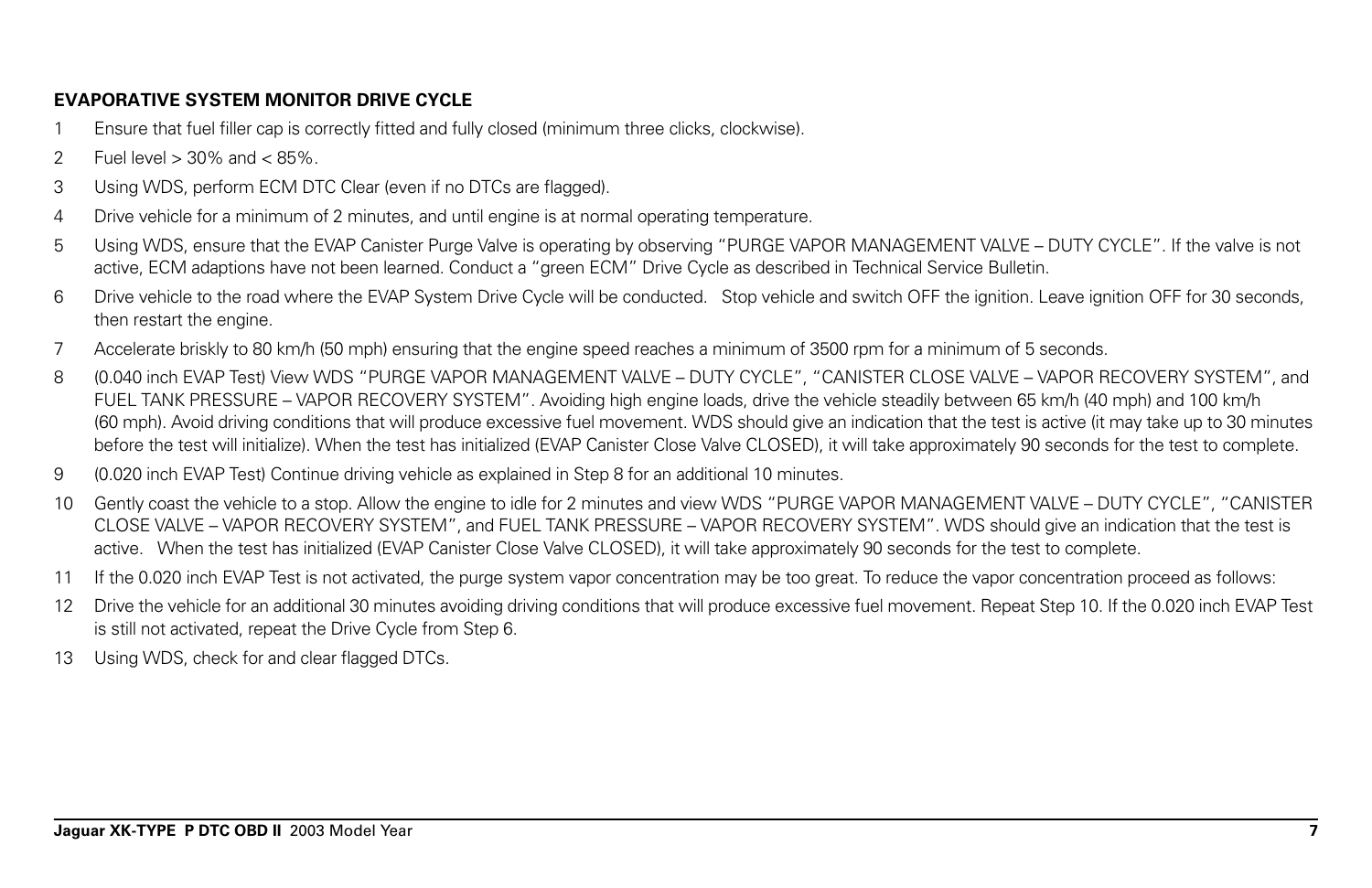### **EXHAUST GAS RECIRCULATION MONITOR DRIVE CYCLE**

- 1 Start engine and bring to normal operating temperature > 82 °C (180 °F).
- 2 Drive the vehicle in 3rd gear at 2500 rpm. Maintain a steady speed for 1 minute, then lift foot completely off accelerator and coast for a minimum of 10 seconds.

# **COMPREHENSIVE COMPONENT MONITOR ENGINE MANAGEMENT DRIVE CYCLE**

To avoid unnecessary complexity, a single comprehensive engine management drive cycle has not been developed for XK-TYPE. Refer to the individual DTC for specific drive cycle / monitoring conditions.

# **COMPREHENSIVE COMPONENT MONITOR TRANSMISSION DRIVE CYCLE**

To avoid unnecessary complexity, a single comprehensive transmission drive cycle has not been developed for XK-TYPE. Refer to the individual DTC for specific drive cycle / monitoring conditions.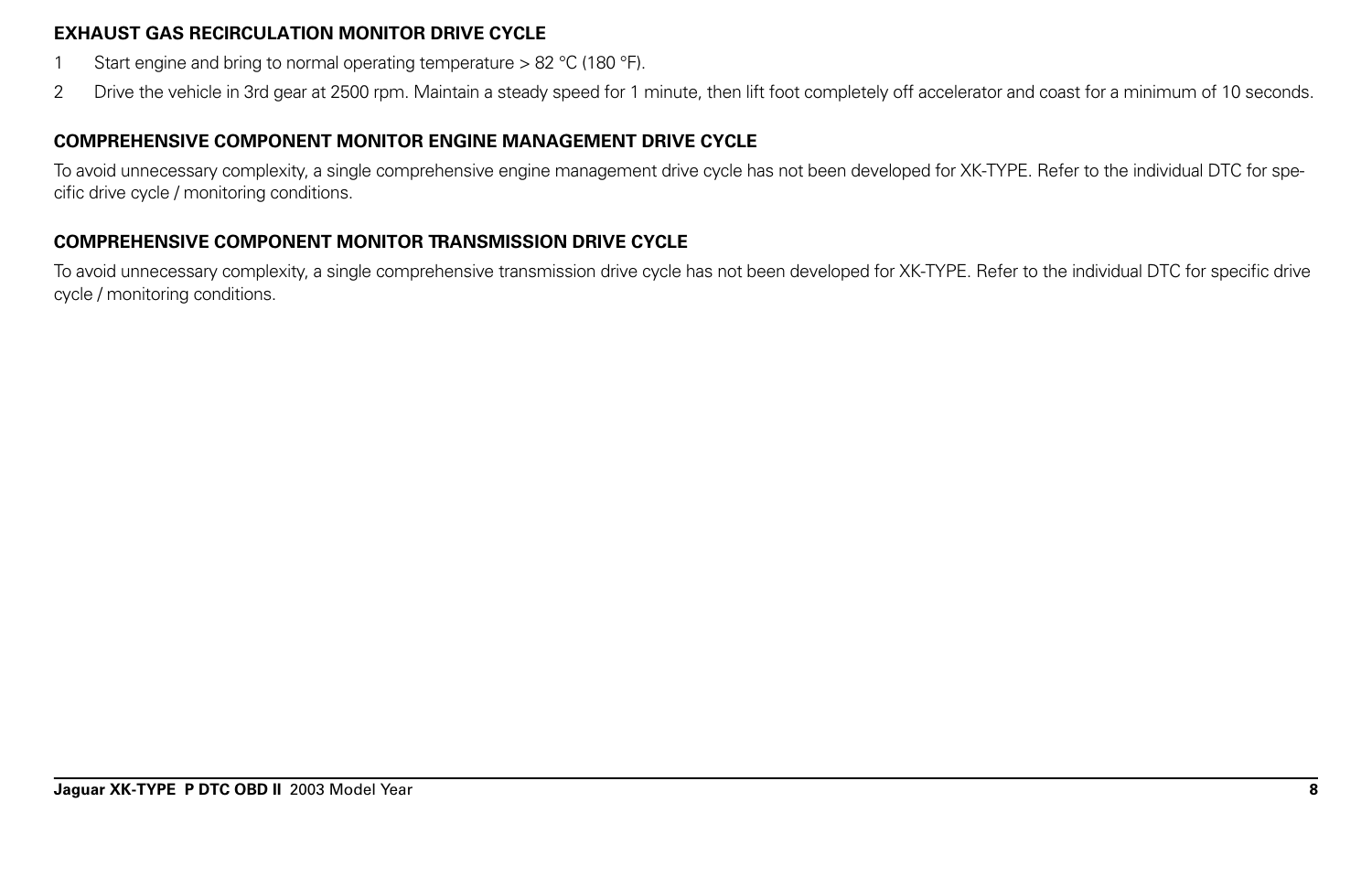#### **POWERTRAIN CONTROL ACRONYMS:**

| A/C                              | Air conditioning                                        | <b>IAT Ser</b> |
|----------------------------------|---------------------------------------------------------|----------------|
| <b>APP Sensor</b>                | Accelerator Pedal Position Sensor                       |                |
| ASC.                             | Adaptive Speed Control                                  | IP Ser         |
| $B+$                             | <b>Battery Voltage</b>                                  | Κ              |
| Bank 1                           | RH Engine cylinder bank (cylinders 1, 3, 5, 7) (A Bank) | K              |
| Bank 2                           | LH Engine cylinder bank (cylinders 2, 4, 6, 8) (B Bank) | MAF Ser        |
| <b>BARO</b> Sensor               | Barometric Pressure Sensor                              | <b>MAP</b> Ser |
| CAN                              | Controller Area Network                                 |                |
| <b>CKP</b> Sensor                | <b>Crankshaft Position Sensor</b>                       |                |
| CMP Sensor 1                     | Camshaft Position Sensor - Bank 1                       | Ī              |
| CMP Sensor 2                     | Camshaft Position Sensor - Bank 2                       | т              |
| DLC.                             | Data Link Connector                                     | <b>TFT Ser</b> |
| DSC.                             | Dynamic Stability Control                               | TP Ser         |
| <b>ECM</b>                       | <b>Engine Control Module</b>                            |                |
| <b>ECT Sensor</b>                | Engine Coolant Temperature Sensor                       | <b>WT Valv</b> |
| <b>EFT Sensor</b>                | Engine Fuel Temperature Sensor                          | <b>WT Valv</b> |
| <b>EGR</b>                       | <b>Exhaust Gas Recirculation</b>                        |                |
| <b>EOT Sensor</b>                | Engine Oil Temperature Sensor                           |                |
| <b>EVAP Canister Close Valve</b> | Evaporative Emission Canister Close Valve               |                |
| <b>EVAP Canister Purge Valve</b> | Evaporative Emission Canister Purge Valve               |                |
| <b>FTP Sensor</b>                | <b>Fuel Tank Pressure Sensor</b>                        |                |
| HO2 Sensor 1/1                   | Heated Oxygen Sensor - Bank 1 / Upstream                |                |
| HO <sub>2</sub> Sensor 1/2       | Heated Oxygen Sensor - Bank 1 / Downstream              |                |
| HO2 Sensor 2/1                   | Heated Oxygen Sensor - Bank 2 / Upstream                |                |
| HO2 Sensor 2/2                   | Heated Oxygen Sensor - Bank 2 / Downstream              |                |

| <b>IAT Sensor</b> | Intake Air Temperature Sensor         |
|-------------------|---------------------------------------|
| IC.               | Instrument Cluster                    |
| IP Sensor         | Injection Pressure Sensor             |
| KS 1              | Knock Sensor – Bank 1                 |
| KS 2              | Knock Sensor – Bank 2                 |
| <b>MAF Sensor</b> | Mass Air Flow Sensor                  |
| MAP Sensor        | Manifold Absolute Pressure Sensor     |
| N/A               | Normally Aspirated                    |
| SС                | Supercharged                          |
| <b>TCC</b>        | Torque converter clutch               |
| <b>TCM</b>        | Transmission Control Module           |
| <b>TFT Sensor</b> | Transmission Fluid Temperature Sensor |
| <b>TP Sensor</b>  | <b>Throttle Position Sensor</b>       |
| V8                | V8 Engine                             |
| WT Valve 1        | Variable Valve Timing Valve - Bank 1  |
| WT Valve 2        | Variable Valve Timing Valve - Bank 2  |
|                   |                                       |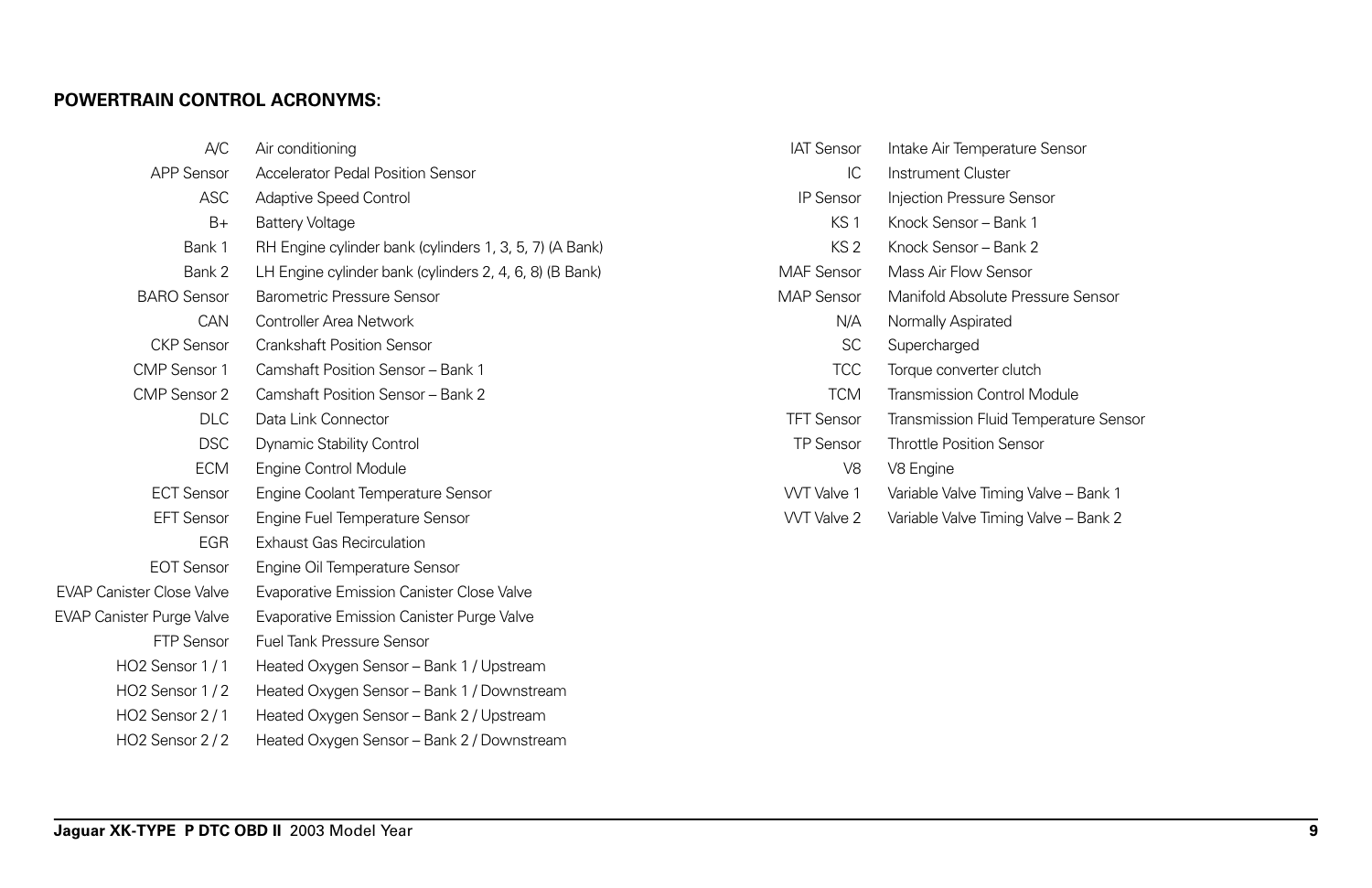| <b>DTC</b> | <b>SYS</b>           | <b>FAULT DESCRIPTION</b>                                                     | <b>MONITORING CONDITIONS</b>                                                                                                                                                                                                                                                                                                       | <b>CK ENG</b>  | <b>OTHER</b> | <b>DEFAULT ACTION</b>                                                                                                                                                                              | <b>CM PIN</b>                                | <b>POSSIBLE CAUSES</b>                                                                                                                                                                                                                           |
|------------|----------------------|------------------------------------------------------------------------------|------------------------------------------------------------------------------------------------------------------------------------------------------------------------------------------------------------------------------------------------------------------------------------------------------------------------------------|----------------|--------------|----------------------------------------------------------------------------------------------------------------------------------------------------------------------------------------------------|----------------------------------------------|--------------------------------------------------------------------------------------------------------------------------------------------------------------------------------------------------------------------------------------------------|
| P0010      | <b>EMS</b><br>OBD II | WT circuit malfunction - bank 1                                              | Idle engine 30 seconds<br>Accelerate from stop through<br>complete engine rpm range<br>Coast to a stop<br>Drive the vehicle steadily<br>between 48 - 97 km/h (30 -<br>60 mph) for 5 minutes; coast<br>to a stop<br>Accelerate smoothly through<br>complete accelerator pedal<br>travel; coast to a stop<br>Idle engine 30 seconds  | $\overline{2}$ | N            | <b>ECM Default:</b><br>- Bank 1 VVT hold current set at<br>a constant value of<br>520 mA                                                                                                           | <b>EM80</b><br>$-109$                        | VVT solenoid valve disconnected<br>VVT solenoid valve to ECM PWM drive circuit:<br>open circuit, short circuit, high resistance<br>VVT solenoid failure                                                                                          |
| P0020      | <b>EMS</b><br>OBD II | WT circuit malfunction - bank 2                                              | Idle engine 30 seconds<br>Accelerate from stop through<br>complete engine rpm range;<br>coast to a stop<br>Drive the vehicle steadily<br>between 48 - 97 km/h (30 -<br>60 mph) for 5 minutes; coast<br>to a stop<br>Accelerate smoothly through<br>complete accelerator pedal<br>travel; coast to a stop<br>Idle engine 30 seconds | $\overline{2}$ | N            | <b>ECM Default:</b><br>- Bank 2 VVT hold current set at<br>a constant value of<br>520 mA                                                                                                           | <b>EM80</b><br>$-110$                        | VVT solenoid valve disconnected<br>VVT solenoid valve to ECM PWM drive circuit:<br>open circuit, short circuit, high resistance<br><b>WT</b> solenoid failure                                                                                    |
| P0031      | <b>EMS</b><br>OBD II | HO2 Sensor heater control circuit<br>low current -<br>bank 1, upstream (1/1) | Heated oxygen sensors<br>monitor drive cycle - page 5<br>(Oxygen sensor heaters)                                                                                                                                                                                                                                                   | $\overline{2}$ | N            | <b>ECM Default:</b><br>Bank 1 closed loop fuel<br>metering and adaptive fuel<br>metering inhibited<br>- Canister purge inhibited<br>Bank 1 upstream HO2S<br>heater control circuit switched<br>off | EM80<br>$-001$<br>$-002$<br>$-029$<br>$-030$ | HO2 Sensor 1/1 heater power supply circuit:<br>open circuit<br>HO2 Sensor 1/1 heater control circuit:<br>open circuit, high resistance<br>HO2 Sensor 1/1 heater ground circuit(s) fault<br>(EM80-029, EM80-030)<br>HO2 Sensor 1/1 heater failure |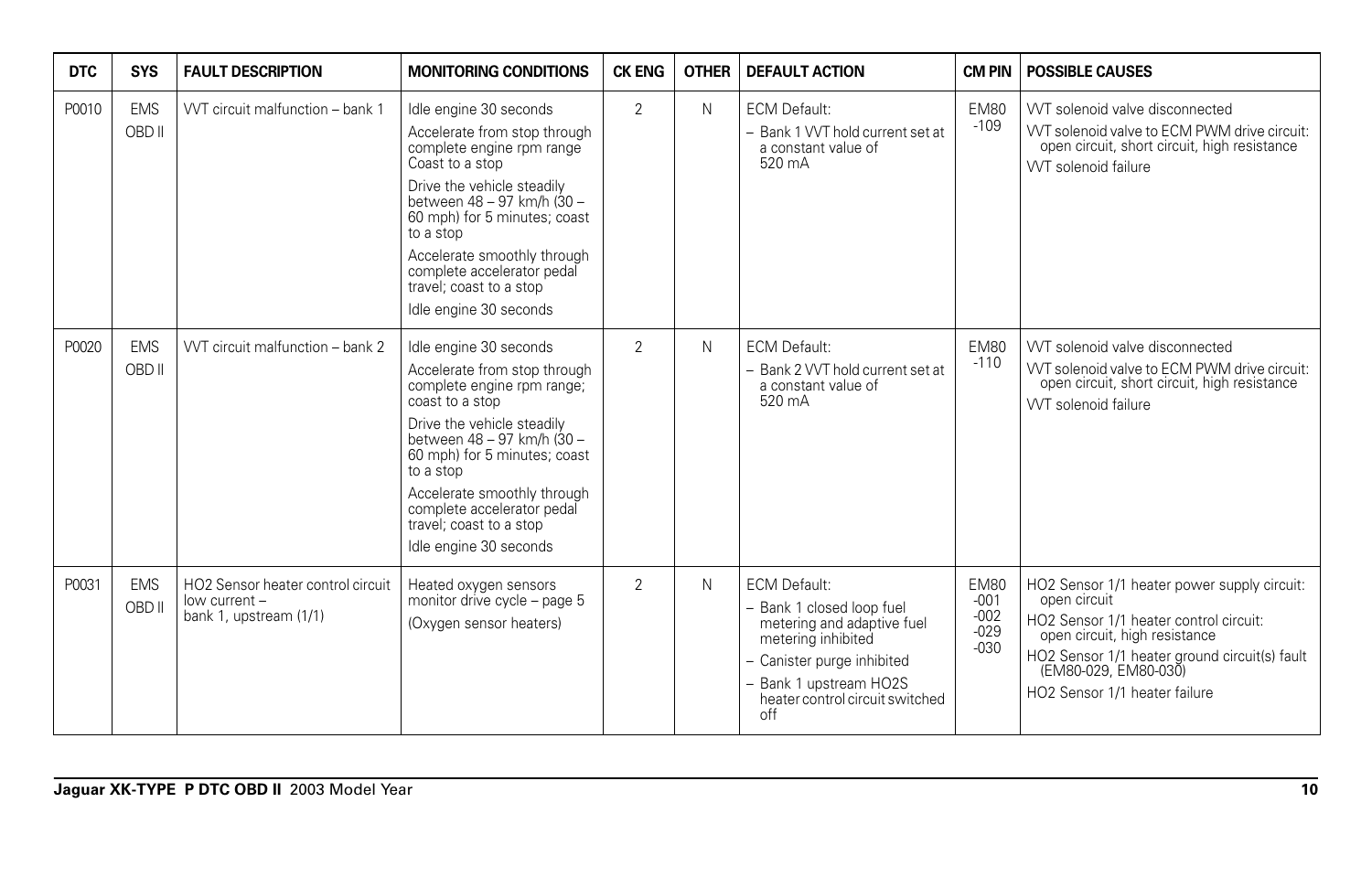| DTC   | <b>SYS</b>           | <b>FAULT DESCRIPTION</b>                                                           | <b>MONITORING CONDITIONS</b>                                                     | <b>CK ENG</b>  | <b>OTHER</b> | <b>DEFAULT ACTION</b>                                                                                                                                                                                  |                                                     | <b>CM PIN   POSSIBLE CAUSES</b>                                                                                                                                                                                                                  |
|-------|----------------------|------------------------------------------------------------------------------------|----------------------------------------------------------------------------------|----------------|--------------|--------------------------------------------------------------------------------------------------------------------------------------------------------------------------------------------------------|-----------------------------------------------------|--------------------------------------------------------------------------------------------------------------------------------------------------------------------------------------------------------------------------------------------------|
| P0032 | <b>EMS</b><br>OBD II | HO2 Sensor heater control circuit<br>high current -<br>bank 1, upstream (1/1)      | Heated oxygen sensors<br>monitor drive cycle - page 5<br>(Oxygen sensor heaters) | 2              | N            | <b>ECM Default:</b><br>- Bank 1 closed loop fuel<br>metering and adaptive fuel<br>metering inhibited<br>- Canister purge inhibited<br>- Bank 1 upstream HO2S<br>heater control circuit switched<br>off | <b>EM80</b><br>$-001$<br>$-002$<br>$-029$<br>$-030$ | HO2 Sensor 1/1 heater control circuit:<br>short circuit to ground<br>HO2 Sensor 1/1 heater ground circuit(s) fault<br>(EM80-029, EM80-030)<br>HO2 Sensor 1/1 heater failure                                                                      |
| P0037 | <b>EMS</b><br>OBD II | HO2 Sensor heater control circuit<br>low resistance -<br>bank 1, downstream (1/2)  | Heated oxygen sensors<br>monitor drive cycle - page 5<br>(Oxygen sensor heaters) | $\overline{2}$ | N            | None                                                                                                                                                                                                   | <b>EM80</b><br>$-0.92$                              | HO2 Sensor 1/2 heater control circuit:<br>short circuit to ground<br>HO2 Sensor 1/2 heater failure                                                                                                                                               |
| P0038 | <b>EMS</b><br>OBD II | HO2 Sensor heater control circuit<br>high resistance -<br>bank 1, downstream (1/2) | Heated oxygen sensors<br>monitor drive cycle - page 5<br>(Oxygen sensor heaters) | $\overline{2}$ | N            | None                                                                                                                                                                                                   | <b>EM80</b><br>$-0.92$                              | HO2 Sensor 1/2 heater control circuit:<br>open circuit; high resistance<br>HO2 Sensor 1/2 heater failure                                                                                                                                         |
| P0051 | <b>EMS</b><br>OBD II | HO2 Sensor heater control circuit<br>low current -<br>bank 2, upstream (2/1)       | Heated oxygen sensors<br>monitor drive cycle - page 5<br>(Oxygen sensor heaters) | $\overline{2}$ | N            | <b>ECM Default:</b><br>- Bank 2 closed loop fuel<br>metering and adaptive fuel<br>metering inhibited<br>- Canister purge inhibited<br>- Bank 2 upstream HO2S<br>heater control circuit switched<br>off | <b>EM80</b><br>$-055$<br>$-056$<br>$-081$<br>$-082$ | HO2 Sensor 2/1 heater power supply circuit:<br>open circuit<br>HO2 Sensor 2/1 heater control circuit:<br>open circuit, high resistance<br>HO2 Sensor 2/1 heater ground circuit(s) fault<br>(EM80-081, EM80-082)<br>HO2 Sensor 2/1 heater failure |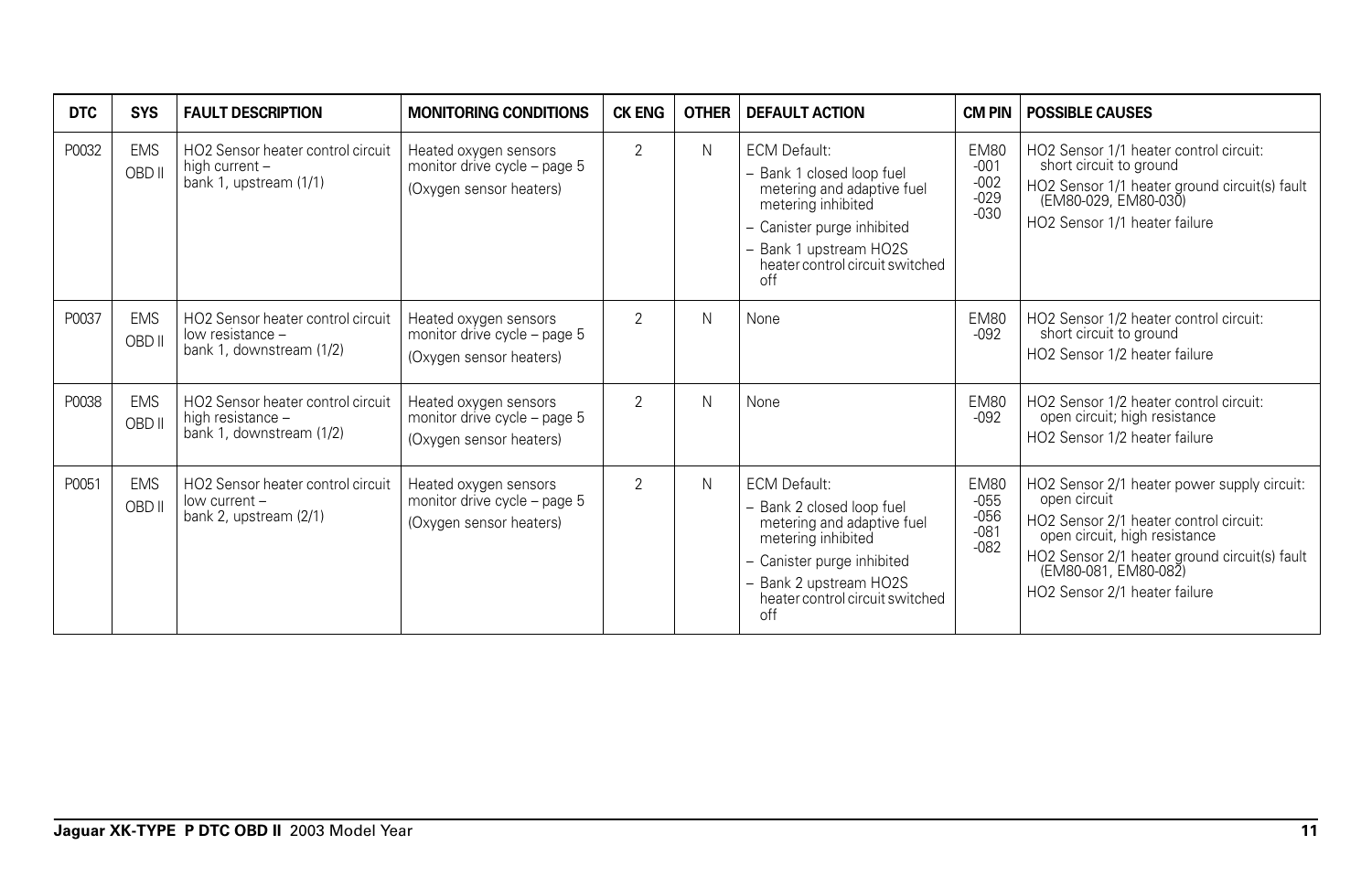| <b>DTC</b> | <b>SYS</b>                    | <b>FAULT DESCRIPTION</b>                                                           | <b>MONITORING CONDITIONS</b>                                                                                                                                                                                                                                                              | <b>CK ENG</b>  | <b>OTHER</b> | <b>DEFAULT ACTION</b>                                                                                                                                                                              | <b>CM PIN</b>                                       | <b>POSSIBLE CAUSES</b>                                                                                                                                                                     |
|------------|-------------------------------|------------------------------------------------------------------------------------|-------------------------------------------------------------------------------------------------------------------------------------------------------------------------------------------------------------------------------------------------------------------------------------------|----------------|--------------|----------------------------------------------------------------------------------------------------------------------------------------------------------------------------------------------------|-----------------------------------------------------|--------------------------------------------------------------------------------------------------------------------------------------------------------------------------------------------|
| P0052      | <b>EMS</b><br>OBD II          | HO2 Sensor heater control circuit<br>high current -<br>bank 2, upstream (2/1)      | Heated oxygen sensors<br>monitor drive cycle - page 5<br>(Oxygen sensor heaters)                                                                                                                                                                                                          | $\overline{2}$ | $\mathsf{N}$ | <b>ECM Default:</b><br>Bank 2 closed loop fuel<br>metering and adaptive fuel<br>metering inhibited<br>- Canister purge inhibited<br>Bank 2 upstream HO2S<br>heater control circuit switched<br>off | <b>EM80</b><br>$-055$<br>$-056$<br>$-081$<br>$-082$ | HO2 Sensor 2/1 heater control circuit:<br>short circuit to ground<br>HO2 Sensor 2/1 heater ground circuit(s) fault<br>(EM80-081, EM80-082)<br>HO2 Sensor 2/1 heater failure                |
| P0057      | <b>EMS</b><br>OBD II          | HO2 Sensor heater control circuit<br>low resistance -<br>bank 2, downstream (2/2)  | Heated oxygen sensors<br>monitor drive cycle - page 5<br>(Oxygen sensor heaters)                                                                                                                                                                                                          | $\overline{2}$ | N            | None                                                                                                                                                                                               | <b>EM80</b><br>$-0.93$                              | HO2 Sensor 2/2 heater control circuit:<br>short circuit to ground<br>HO2 Sensor 2/2 heater failure                                                                                         |
| P0058      | <b>EMS</b><br>OBD II          | HO2 Sensor heater control circuit<br>high resistance -<br>bank 2, downstream (2/2) | Heated oxygen sensors<br>monitor drive cycle - page 5<br>(Oxygen sensor heaters)                                                                                                                                                                                                          | $\overline{2}$ | $\mathsf{N}$ | None                                                                                                                                                                                               | <b>EM80</b><br>$-0.93$                              | HO2 Sensor 2/2 heater control circuit:<br>open circuit; high resistance<br>HO2 Sensor 2/2 heater failure                                                                                   |
| P0096      | V8 SC<br><b>EMS</b><br>OBD II | IAT Sensor 2 circuit range /<br>performance                                        | Engine coolant temperature<br>< 40 °C (104 °F)<br>Ambient temperature<br>$<$ 40 °C (104 °F)<br>Engine coolant temperature<br>and ambient temperature<br>within 10 °C (20 °F) of each<br>other<br>Start engine and drive above<br>1500 rpm at a steady speed<br>for a minimum of 2 minutes | $\overline{2}$ | A            | <b>ECM Default:</b><br>- Default value of 70 °C (158 °F)<br>used                                                                                                                                   | <b>EM80</b><br>$-072$                               | IAT Sensor 2 disconnected<br>IAT Sensor 2 to ECM sensing circuit:<br>open circuit<br>IAT Sensor 2 failure                                                                                  |
| P0097      | V8 SC<br><b>EMS</b><br>OBD II | IAT Sensor 2 circuit high voltage<br>(low air temperature)                         | lanition ON 10 seconds                                                                                                                                                                                                                                                                    | $\overline{2}$ | А            | <b>ECM Default:</b><br>- Default value of 70 °C (158 °F)<br>used                                                                                                                                   | <b>EM80</b><br>$-072$                               | IAT Sensor 2 disconnected<br>IAT Sensor 2 to ECM wiring:<br>open circuit or high resistance<br>IAT Sensor 2 to ECM sensing circuit:<br>short circuit to B+ voltage<br>IAT Sensor 2 failure |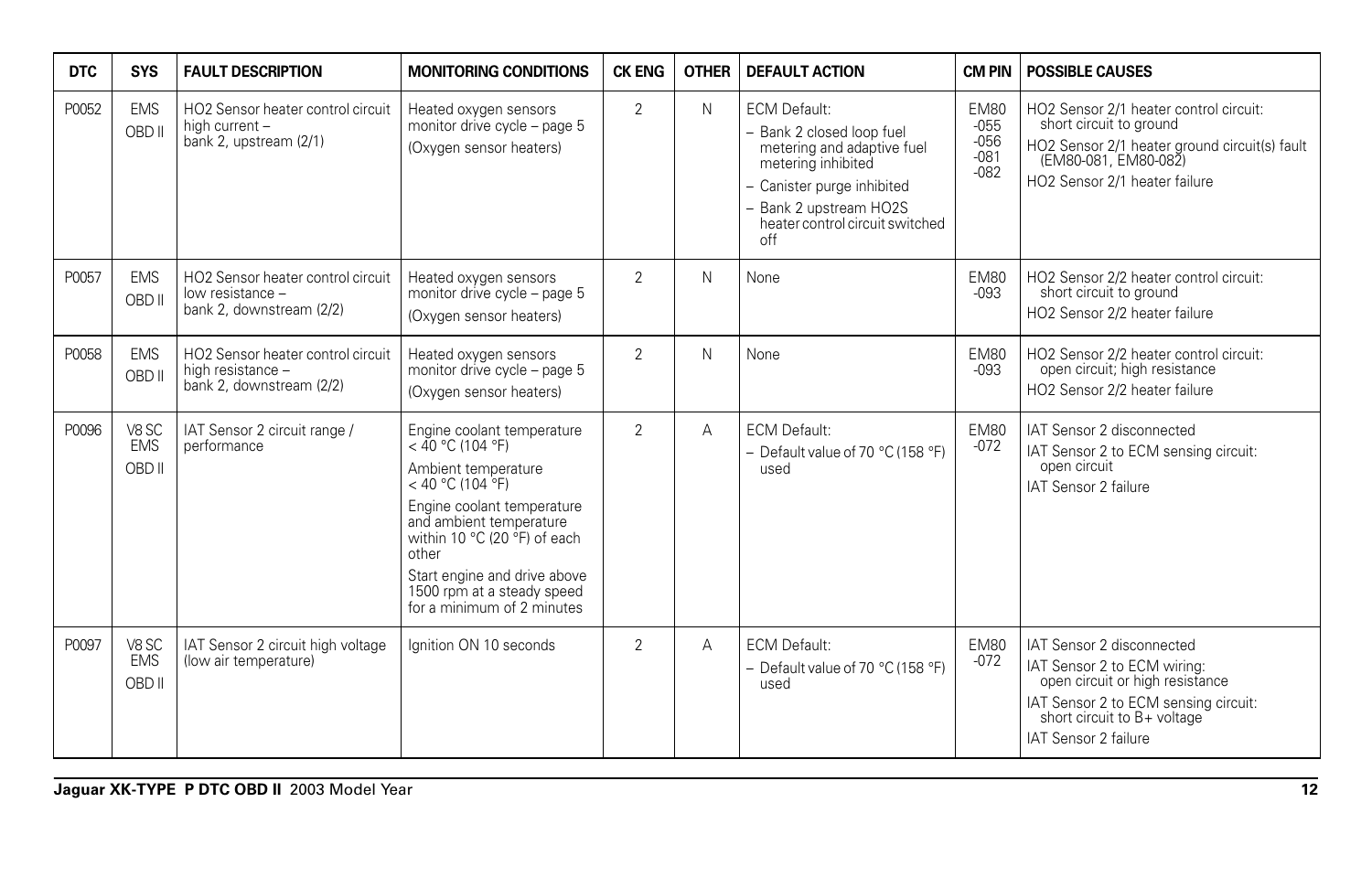| <b>DTC</b> | <b>SYS</b>                    | <b>FAULT DESCRIPTION</b>                                   | <b>MONITORING CONDITIONS</b>                                                                                                                                                                                                                                                                    | <b>CK ENG</b>  | <b>OTHER</b> | <b>DEFAULT ACTION</b>                                                                                                                                                                                         | CM PIN                | <b>POSSIBLE CAUSES</b>                                                                                                                                                                                                                                                                                                                              |
|------------|-------------------------------|------------------------------------------------------------|-------------------------------------------------------------------------------------------------------------------------------------------------------------------------------------------------------------------------------------------------------------------------------------------------|----------------|--------------|---------------------------------------------------------------------------------------------------------------------------------------------------------------------------------------------------------------|-----------------------|-----------------------------------------------------------------------------------------------------------------------------------------------------------------------------------------------------------------------------------------------------------------------------------------------------------------------------------------------------|
| P0098      | V8 SC<br><b>EMS</b><br>OBD II | IAT Sensor 2 circuit low voltage<br>(high air temperature) | Ignition ON 10 seconds                                                                                                                                                                                                                                                                          | $\overline{2}$ | Α            | <b>ECM Default:</b><br>- Default value of 70 °C (158 °F)<br>used                                                                                                                                              | EM80<br>$-072$        | IAT Sensor 2 to ECM wiring:<br>short circuit to ground<br>IAT Sensor 2 failure                                                                                                                                                                                                                                                                      |
| P0101      | <b>EMS</b><br>OBD II          | MAF Sensor circuit range /<br>performance                  | Fuel level $> 25\%$<br>Start engine and bring to<br>normal operating<br>temperature > 82 °C (180 °F)<br>Drive the vehicle steadily in<br>4th or 5th gear on a level road<br>between 1200 - 1800 rpm;<br>hold the engine speed<br>constant for 40 seconds while<br>maintaining a steady throttle | $\mathfrak{D}$ | Α            | <b>ECM Default:</b><br>- Default air mass used<br>- Adaptive fuel metering<br>inhibited<br>- Catalyst warm up ignition<br>retard inhibited<br>- Canister purge inhibited<br>- Maximum engine speed<br>reduced | <b>EM80</b><br>$-044$ | Blocked air cleaner<br>Air intake leak<br>Engine breather leak<br>Throttle control malfunction<br>MAF Sensor to ECM sensing circuit:<br>high resistance, intermittent short circuit<br>to ground<br>MAF Sensor supply circuit: high resistance<br>MAF Sensor failure<br>Throttle adaption fault (check throttle position<br>voltage at Ignition ON) |
| P0102      | <b>EMS</b><br>OBD II          | MAF Sensor circuit low voltage                             | Ignition ON 10 seconds                                                                                                                                                                                                                                                                          | $\overline{2}$ | A            | <b>ECM Default:</b><br>- Default air mass used<br>- Adaptive fuel metering<br>inhibited<br>- Catalyst warm up ignition<br>retard inhibited<br>- Canister purge inhibited<br>- Maximum engine speed<br>reduced | <b>EM80</b><br>$-044$ | Blocked air cleaner<br>Air intake leak between MAF Sensor and<br>throttle<br>MAF Sensor to ECM sensing circuit:<br>high resistance, open circuit, intermittent<br>short circuit to ground<br>MAF Sensor supply circuit:<br>open circuit, short circuit to ground<br>MAF Sensor failure                                                              |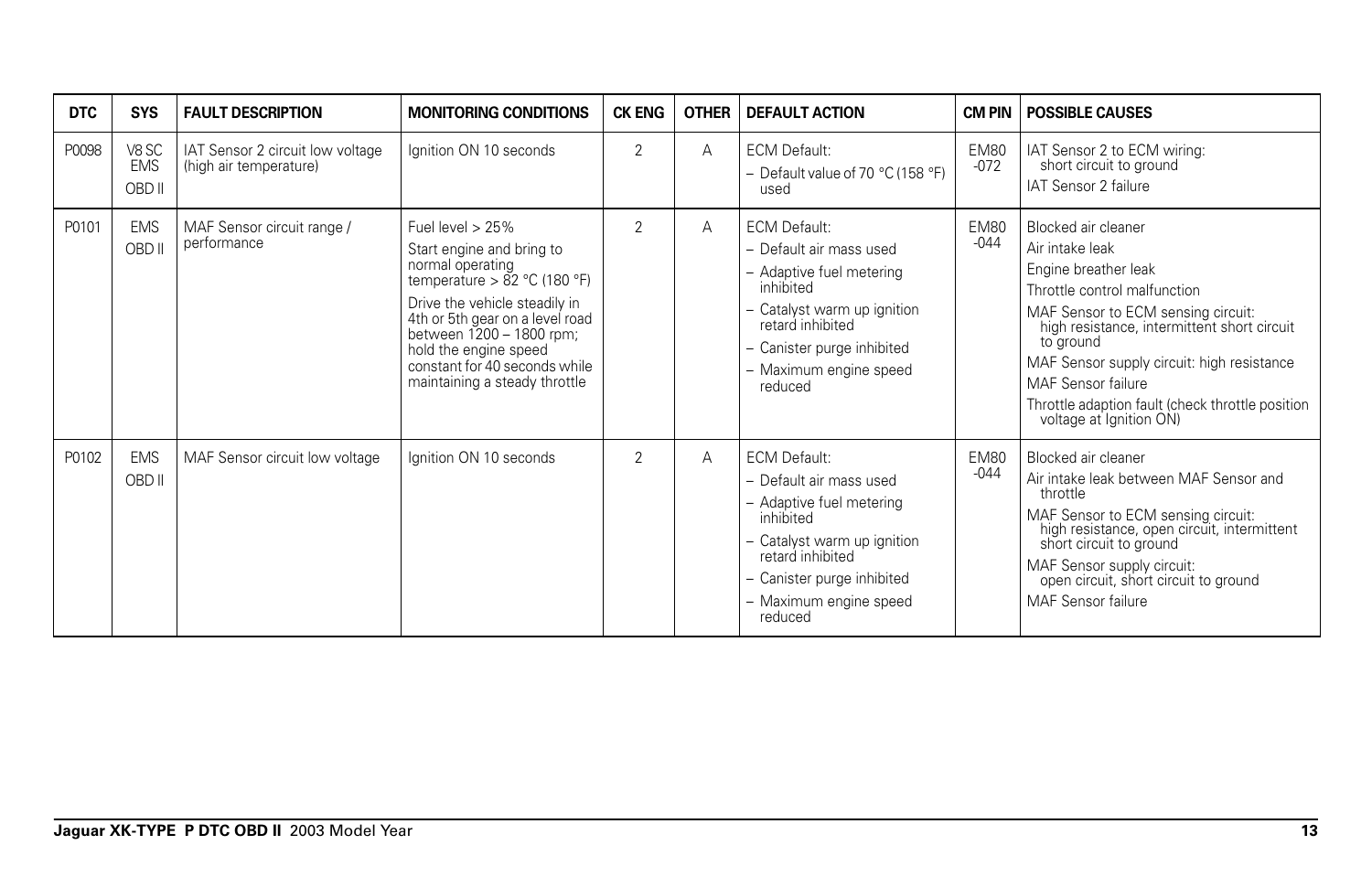| DTC   | <b>SYS</b>           | <b>FAULT DESCRIPTION</b>                   | <b>MONITORING CONDITIONS</b>                                                                                                                                                                                                                                                                   | <b>CK ENG</b>  | <b>OTHER</b> | <b>DEFAULT ACTION</b>                                                                                                                                                                                         | CM PIN                                    | <b>POSSIBLE CAUSES</b>                                                                                                                                                                              |
|-------|----------------------|--------------------------------------------|------------------------------------------------------------------------------------------------------------------------------------------------------------------------------------------------------------------------------------------------------------------------------------------------|----------------|--------------|---------------------------------------------------------------------------------------------------------------------------------------------------------------------------------------------------------------|-------------------------------------------|-----------------------------------------------------------------------------------------------------------------------------------------------------------------------------------------------------|
| P0103 | <b>EMS</b><br>OBD II | MAF Sensor circuit high voltage            | lanition ON 10 seconds                                                                                                                                                                                                                                                                         | $\overline{2}$ | Α            | <b>ECM Default:</b><br>- Default air mass used<br>- Adaptive fuel metering<br>inhibited<br>- Catalyst warm up ignition<br>retard inhibited<br>- Canister purge inhibited<br>- Maximum engine speed<br>reduced | <b>EM80</b><br>$-044$<br>$-045$<br>$-046$ | MAF Sensor to ECM sensing circuit:<br>short circuit to B+ voltage<br>MAF Sensor to ECM sensor ground circuit:<br>open circuit<br>MAF Sensor failure                                                 |
| P0105 | <b>EMS</b><br>OBD II | MAP Sensor circuit malfunction             | Fuel level > 25%<br>Start engine and bring to<br>normal operating<br>temperature > $82 °C$ (180 °F)<br>Drive the vehicle steadily in<br>4th or 5th gear on a level road<br>between 1200 - 1800 rpm:<br>hold the engine speed<br>constant for 40 seconds while<br>maintaining a steady throttle | $\overline{2}$ | N            | <b>ECM Default:</b><br>- Default value of 1.013 BAR<br>(29.92 in hq) used                                                                                                                                     | <b>EM80</b><br>$-127$                     | Intake manifold air leak (loose or missing<br>component)<br>MAP Sensor to ECM circuit(s) fault<br>MAP Sensor failure<br>Throttle adaption fault (check throttle position<br>voltage at Ignition ON) |
| P0106 | <b>EMS</b><br>OBD II | BARO Sensor circuit range /<br>performance | Engine temperature cool<br>(cooling fans not running)<br>Remove ignition key for 20<br>seconds (cooling fans not<br>running)<br>Ignition key in, position II for 5<br>seconds (do not start)<br>Repeat cycle twice more                                                                        | $\overline{2}$ | N            | <b>ECM Default:</b><br>- Default value of 1 BAR (29.53)<br>in hg) used                                                                                                                                        | -                                         | BARO Sensor failure (internal ECM fault)                                                                                                                                                            |
| P0107 | <b>EMS</b><br>OBD II | BARO Sensor circuit low voltage            | Ignition ON 10 seconds                                                                                                                                                                                                                                                                         | $\overline{2}$ | N            | <b>ECM Default:</b><br>- Default value of 1 BAR (29.53)<br>in hg) used                                                                                                                                        | $\overline{\phantom{0}}$                  | BARO Sensor failure (internal ECM fault)                                                                                                                                                            |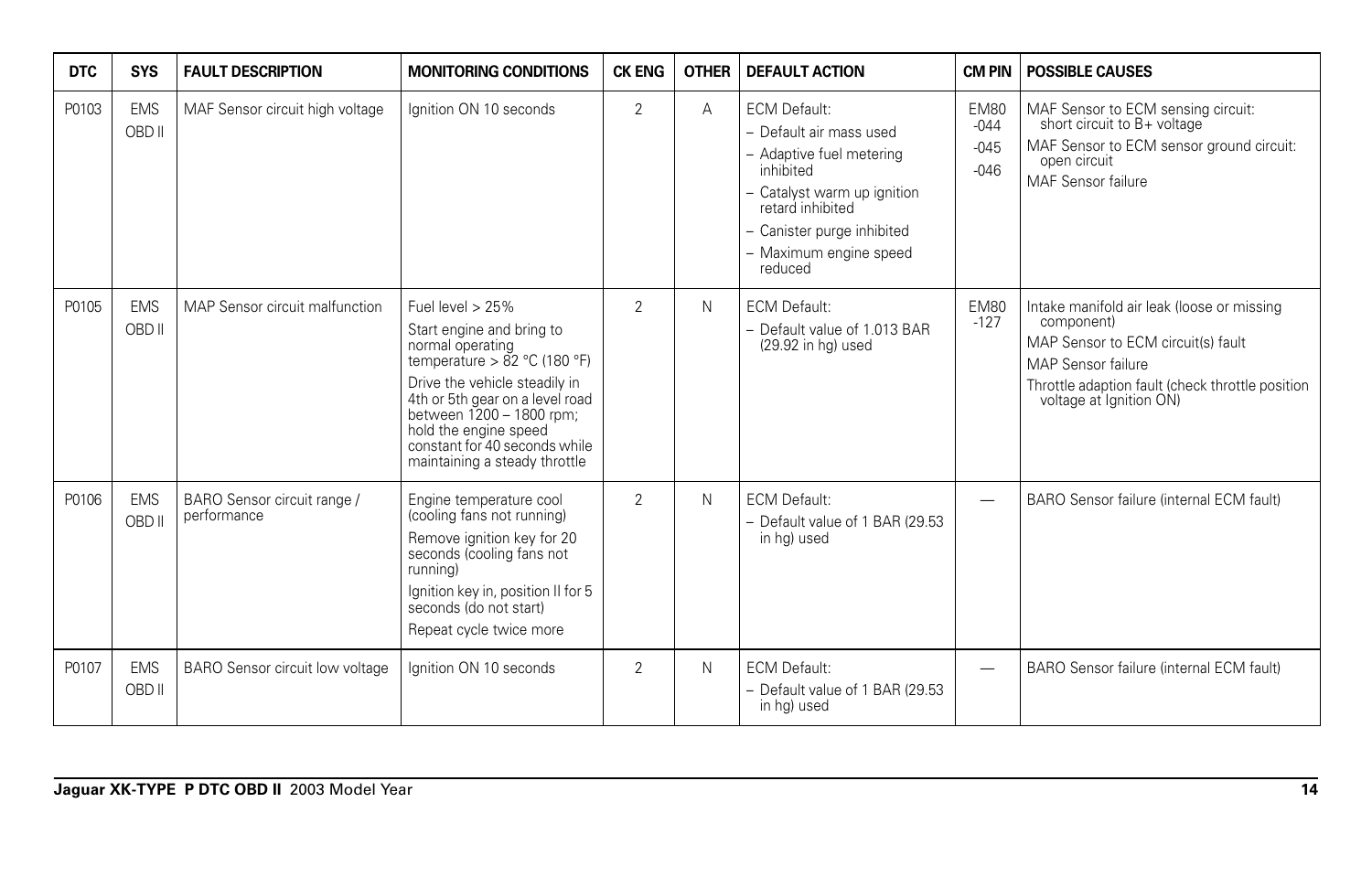| <b>DTC</b> | <b>SYS</b>           | <b>FAULT DESCRIPTION</b>                                 | <b>MONITORING CONDITIONS</b>                                                                                       | <b>CK ENG</b>  | <b>OTHER</b> | <b>DEFAULT ACTION</b>                                                  | <b>CM PIN</b>         | <b>POSSIBLE CAUSES</b>                                                                                                                                                                                                             |
|------------|----------------------|----------------------------------------------------------|--------------------------------------------------------------------------------------------------------------------|----------------|--------------|------------------------------------------------------------------------|-----------------------|------------------------------------------------------------------------------------------------------------------------------------------------------------------------------------------------------------------------------------|
| P0108      | <b>EMS</b><br>OBD II | BARO Sensor circuit high voltage                         | Ignition ON 10 seconds                                                                                             | $\overline{2}$ | $\mathsf{N}$ | <b>ECM Default:</b><br>- Default value of 1 BAR (29.53)<br>in hg) used |                       | BARO Sensor failure (internal ECM fault)                                                                                                                                                                                           |
| P0111      | <b>EMS</b><br>OBD II | IAT Sensor circuit range /<br>performance                | Engine OFF; coolant<br>temperature $<$ 35 °C (95 °F)<br>Start engine and hold 3000<br>rpm in P or N for 30 seconds | $\overline{2}$ | $\mathsf{N}$ | <b>ECM Default:</b><br>- Default value substituted<br>50 °C (122 °F)   | <b>EM80</b><br>$-071$ | Blocked air cleaner<br>Air intake leak<br>Engine breather leak<br>IAT Sensor to ECM wiring:<br>open circuit or high resistance<br>IAT Sensor to ECM sensing circuit:<br>short circuit to high voltage<br><b>IAT Sensor failure</b> |
| P0112      | <b>EMS</b><br>OBD II | IAT Sensor circuit high voltage<br>(low air temperature) | Ignition ON 10 seconds                                                                                             | $\overline{2}$ | $\mathsf{N}$ | <b>ECM Default:</b><br>- Default value substituted<br>50 °C (122 °F)   | <b>EM80</b><br>$-071$ | <b>IAT Sensor disconnected</b><br>IAT Sensor to ECM wiring:<br>open circuit or high resistance<br>IAT Sensor to ECM sensing circuit:<br>short circuit to B+ voltage<br><b>IAT Sensor failure</b>                                   |
| P0113      | <b>EMS</b><br>OBD II | IAT Sensor circuit low voltage<br>(high air temperature) | Ignition ON 10 seconds                                                                                             | $\overline{2}$ | $\mathsf{N}$ | <b>ECM Default:</b><br>- Default value substituted<br>50 °C (122 °F)   | <b>EM80</b><br>$-071$ | IAT Sensor to ECM wiring:<br>short circuit to ground<br><b>IAT Sensor failure</b>                                                                                                                                                  |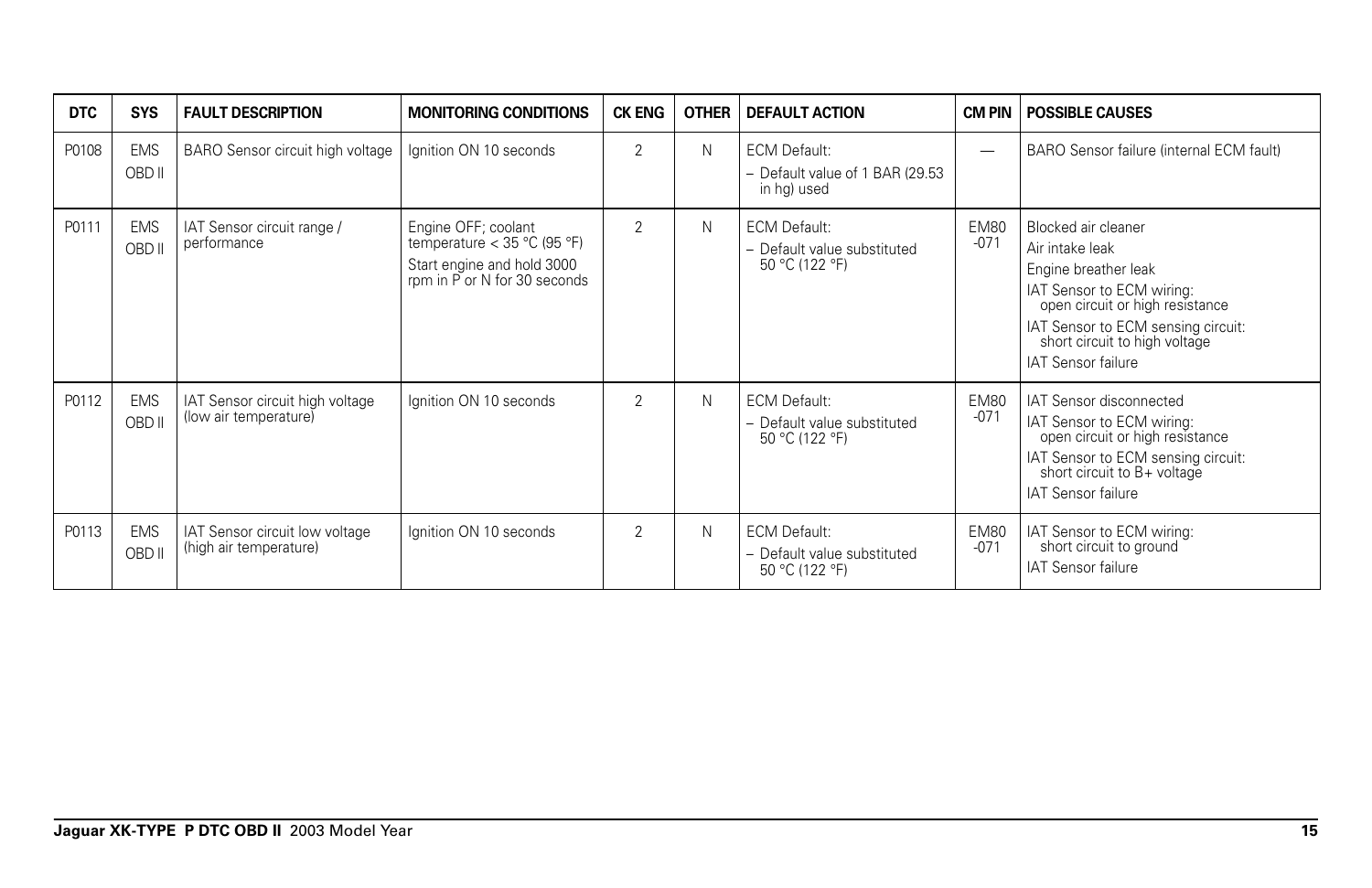| <b>DTC</b> | <b>SYS</b>           | <b>FAULT DESCRIPTION</b>                                     | <b>MONITORING CONDITIONS</b>                                                                                                                                                                                                                                                                                                                                     | <b>CK ENG</b>  | <b>OTHER</b> | <b>DEFAULT ACTION</b>                                                                                                                                                                                                                                                                        | <b>CM PIN</b>         | <b>POSSIBLE CAUSES</b>                                                                                                                                                                                                                                 |
|------------|----------------------|--------------------------------------------------------------|------------------------------------------------------------------------------------------------------------------------------------------------------------------------------------------------------------------------------------------------------------------------------------------------------------------------------------------------------------------|----------------|--------------|----------------------------------------------------------------------------------------------------------------------------------------------------------------------------------------------------------------------------------------------------------------------------------------------|-----------------------|--------------------------------------------------------------------------------------------------------------------------------------------------------------------------------------------------------------------------------------------------------|
| P0116      | <b>EMS</b><br>OBD II | ECT Sensor circuit range /<br>performance                    | Engine coolant temperature<br>and ambient temperature<br>within 10 °C (20 °F) of each<br>other<br>Start engine and drive the<br>vehicle steadily in 4th or 5th<br>gear above 1700 rpm until the<br>engine coolant temperature<br>reaches 80 °C (176 °F)<br>CAUTION: Overheating is<br>possible if the ECT sensor is<br>faulty and cooling fans do not<br>operate | $\overline{2}$ | Α            | <b>ECM Default:</b><br>- EOT value substituted (no<br>greater than 95 °C (203 °F)<br>- Closed loop fuel metering<br>inhibited<br>- Adaptive fuel metering<br>inhibited<br>- Catalyst warm-up ignition<br>retard inhibited<br>- Canister purge inhibited<br>- Maximum engine speed<br>reduced | <b>EM80</b><br>$-070$ | <b>ECT Sensor disconnected</b><br>Low coolant level<br>Contaminated coolant<br>Engine thermostat failure<br>ECT Sensor to ECM sensing circuit:<br>open circuit, high resistance when hot,<br>intermittent high resistance<br><b>ECT Sensor failure</b> |
| P0117      | <b>EMS</b><br>OBD II | ECT Sensor circuit high voltage<br>(low coolant temperature) | Ignition ON 10 seconds                                                                                                                                                                                                                                                                                                                                           | $\overline{2}$ | Α            | <b>ECM Default:</b><br>- EOT value substituted (no<br>greater than 95 °C (203 °F)<br>- Closed loop fuel metering<br>inhibited<br>- Adaptive fuel metering<br>inhibited<br>- Catalyst warm-up ignition<br>retard inhibited<br>- Canister purge inhibited<br>- Maximum engine speed<br>reduced | <b>EM80</b><br>$-070$ | <b>ECT Sensor disconnected</b><br>ECT Sensor to ECM sensing circuit:<br>high resistance, open circuit,<br>short circuit to B+ voltage<br><b>ECT Sensor failure</b>                                                                                     |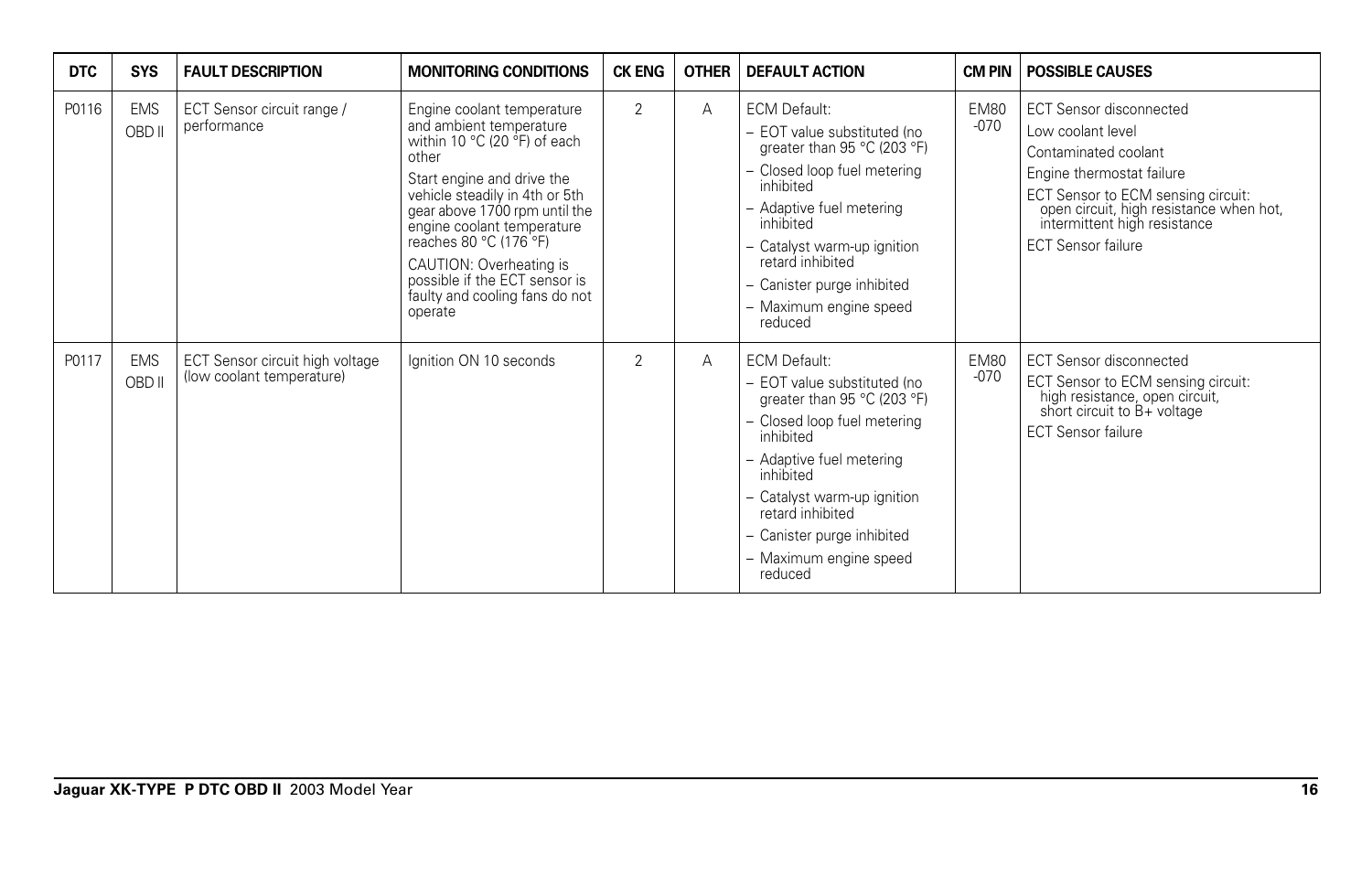| <b>DTC</b> | <b>SYS</b>           | <b>FAULT DESCRIPTION</b>                                     | <b>MONITORING CONDITIONS</b>                                                                                                                                               | <b>CK ENG</b>  | <b>OTHER</b> | <b>DEFAULT ACTION</b>                                                                                                                                                                                                                                                                        | CM PIN                          | <b>POSSIBLE CAUSES</b>                                                                                                                                           |
|------------|----------------------|--------------------------------------------------------------|----------------------------------------------------------------------------------------------------------------------------------------------------------------------------|----------------|--------------|----------------------------------------------------------------------------------------------------------------------------------------------------------------------------------------------------------------------------------------------------------------------------------------------|---------------------------------|------------------------------------------------------------------------------------------------------------------------------------------------------------------|
| P0118      | <b>EMS</b><br>OBD II | ECT Sensor circuit low voltage<br>(high coolant temperature) | lanition ON 10 seconds                                                                                                                                                     | $\overline{2}$ | Α            | <b>ECM Default:</b><br>- EOT value substituted (no<br>qreater than 95 °C (203 °F)<br>- Closed loop fuel metering<br>inhibited<br>- Adaptive fuel metering<br>inhibited<br>- Catalyst warm-up ignition<br>retard inhibited<br>- Canister purge inhibited<br>- Maximum engine speed<br>reduced | EM80<br>$-070$                  | Engine overheat condition<br>ECT Sensor to ECM wiring:<br>short circuit to ground<br><b>ECT Sensor failure</b>                                                   |
| P0121      | <b>EMS</b><br>OBD II | TP Sensor range / performance<br>(TP1 compared to TP2)       | Battery voltage > 10 volts<br>Ignition ON<br>Slowly press accelerator pedal<br>to the floor over a 5 second<br>period<br>Slowly return the pedal to rest<br>Repeat 3 times | $\overline{2}$ | R            | <b>ECM Default:</b><br>- Throttle motor and throttle<br>motor relay disabled<br>- Throttle valve opening set to<br>default value<br>- Idle speed controlled by fuel<br>injection intervention<br>- Idle speed adaption inhibited                                                             | <b>EM80</b><br>$-075$<br>$-076$ | TP Sensor to ECM wiring:<br>open circuit, high resistance<br>TP Sensor to ECM sensing circuits (TP1 or<br>TP2): short circuit to B+ voltage<br>TP Sensor failure |
| P0122      | <b>EMS</b><br>OBD II | TP Sensor circuit 1 low voltage                              | Battery voltage > 10 volts<br>Ianition ON<br>Slowly press accelerator pedal<br>to the floor over a 5 second<br>period<br>Slowly return the pedal to rest<br>Repeat 3 times | 2              | R            | <b>ECM Default:</b><br>- Throttle motor and throttle<br>motor relay disabled<br>- Throttle valve opening set to<br>default value<br>- Idle speed controlled by fuel<br>injection intervention<br>- Idle speed adaption inhibited                                                             | <b>EM80</b><br>$-075$           | TP Sensor to ECM sensing circuit (TP1):<br>open circuit, short circuit to ground, high<br>resistance<br>TP Sensor failure                                        |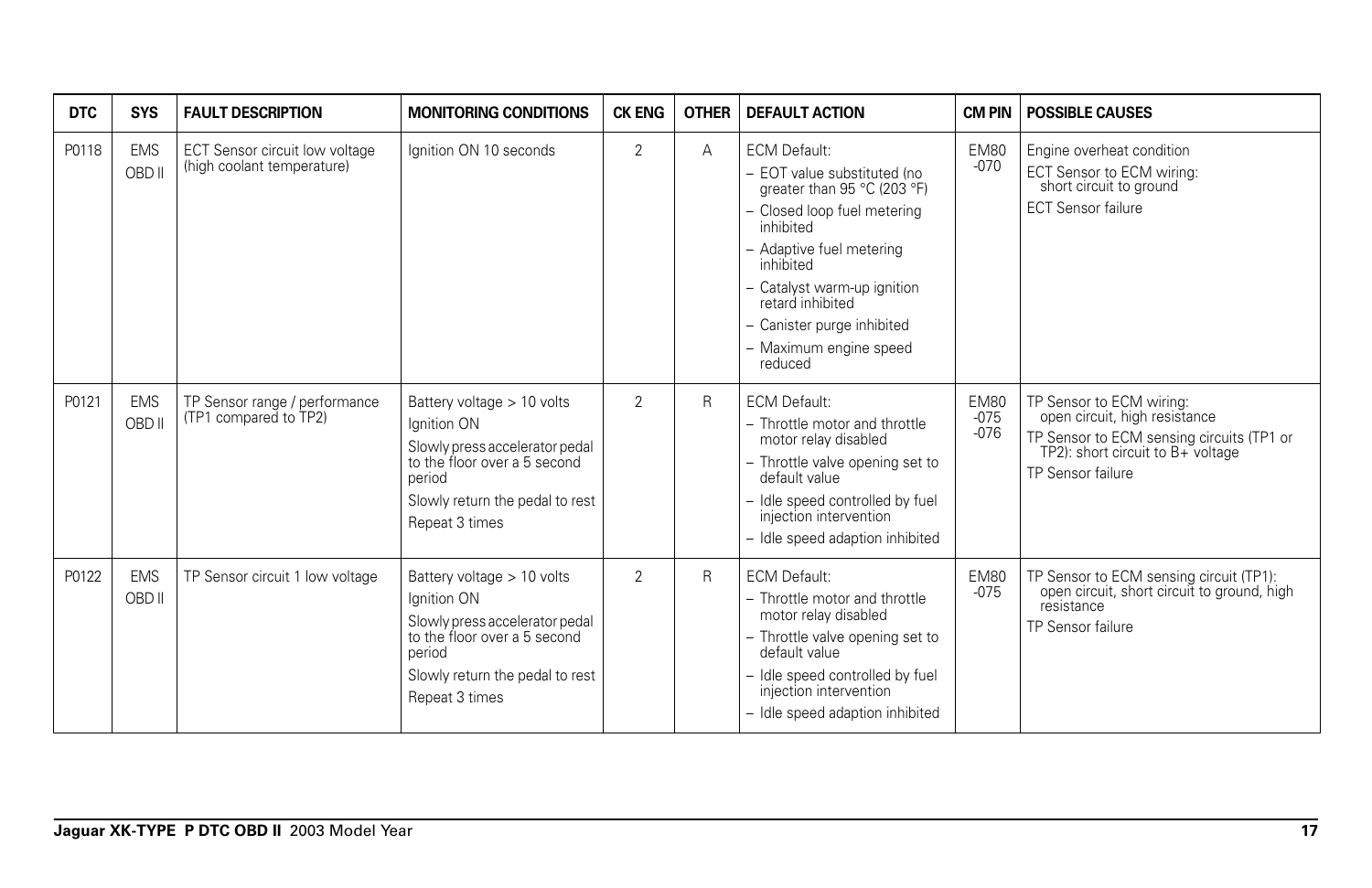| <b>DTC</b> | <b>SYS</b>           | <b>FAULT DESCRIPTION</b>                                                                                                                            | <b>MONITORING CONDITIONS</b>                                                                                                                                                                                                                                                                                                                                     | <b>CK ENG</b>  | <b>OTHER</b> | <b>DEFAULT ACTION</b>                                                                                                                                                                                                                                                                        | <b>CM PIN</b>                   | <b>POSSIBLE CAUSES</b>                                                                                                                                                                                                                                                                                                                                                       |
|------------|----------------------|-----------------------------------------------------------------------------------------------------------------------------------------------------|------------------------------------------------------------------------------------------------------------------------------------------------------------------------------------------------------------------------------------------------------------------------------------------------------------------------------------------------------------------|----------------|--------------|----------------------------------------------------------------------------------------------------------------------------------------------------------------------------------------------------------------------------------------------------------------------------------------------|---------------------------------|------------------------------------------------------------------------------------------------------------------------------------------------------------------------------------------------------------------------------------------------------------------------------------------------------------------------------------------------------------------------------|
| P0123      | <b>EMS</b><br>OBD II | TP Sensor circuit 1 high voltage                                                                                                                    | Battery voltage > 10 volts<br>Ignition ON<br>Slowly press accelerator pedal<br>to the floor over a 5 second<br>period<br>Slowly return the pedal to rest<br>Repeat 3 times                                                                                                                                                                                       | $\overline{2}$ | R            | <b>ECM Default:</b><br>- Throttle motor and throttle<br>motor relay disabled<br>- Throttle valve opening set to<br>default value<br>- Idle speed controlled by fuel<br>injection intervention<br>- Idle speed adaption inhibited                                                             | <b>EM80</b><br>$-075$           | TP Sensor to ECM sensing circuit (TP1):<br>short circuit to high voltage<br>TP Sensor failure                                                                                                                                                                                                                                                                                |
| P0125      | <b>EMS</b><br>OBD II | <b>ECT Sensor response</b><br>(for closed loop fuel control)<br>(Coolant thermostat monitor)                                                        | Engine coolant temperature<br>and ambient temperature<br>within 10 °C (20 °F) of each<br>other<br>Start engine and drive the<br>vehicle steadily in 4th or 5th<br>gear above 1700 rpm until the<br>engine coolant temperature<br>reaches 80 °C (176 °F)<br>CAUTION: Overheating is<br>possible if the ECT sensor is<br>faulty and cooling fans do not<br>operate | $\overline{2}$ | A            | <b>ECM Default:</b><br>- EOT value substituted (no<br>qreater than 95 °C (203 °F)<br>- Closed loop fuel metering<br>inhibited<br>- Adaptive fuel metering<br>inhibited<br>- Catalyst warm-up ignition<br>retard inhibited<br>- Canister purge inhibited<br>- Maximum engine speed<br>reduced | <b>EM80</b><br>$-070$           | <b>ECT Sensor disconnected</b><br>Low coolant level<br>Contaminated coolant<br>Engine coolant thermostat failure<br>ECT Sensor to ECM sensing circuit:<br>high resistance, open circuit or short circuit<br>to high voltage<br>Engine cooling fan stuck on high speed<br>Above normal air flow through engine<br>compartment due to accident damage<br>and/or missing panels |
| P0128      | <b>EMS</b><br>OBD II | Coolant thermostat range /<br>performance                                                                                                           | Engine OFF; coolant<br>temperature < $35 °C$ (95 °F)<br>Start engine and drive until<br>normal engine operating<br>temperature > $85^{\circ}$ C (180 °F)                                                                                                                                                                                                         | $\overline{2}$ | $\mathsf{N}$ | None                                                                                                                                                                                                                                                                                         | $\overline{\phantom{0}}$        | Contaminated coolant<br>Engine coolant thermostat failure<br><b>ECT Sensor failure</b><br>(ECT Sensor DTC(s) also flagged)                                                                                                                                                                                                                                                   |
| P0131      | <b>EMS</b><br>OBD II | HO2 Sensor sense circuit low<br>current - bank 1, upstream (1/1)<br>(Universal oxygen sensor: lean<br>condition at ECM - high current at<br>sensor) | Heated oxygen sensors<br>monitor drive cycle - page 5<br>(Upstream oxygen sensors)                                                                                                                                                                                                                                                                               | $\overline{2}$ | $\mathsf{N}$ | None                                                                                                                                                                                                                                                                                         | <b>EM80</b><br>$-083$<br>$-084$ | HO2 Sensor 1/1 disconnected<br>HO2 Sensor 1/1 to ECM variable current<br>circuit fault (HO2 Sensor pin 3)<br>ECM to HO2 Sensor 1/1 constant current<br>circuit fault (HO2 Sensor pin 4)<br>HO2 Sensor 1/1 failure                                                                                                                                                            |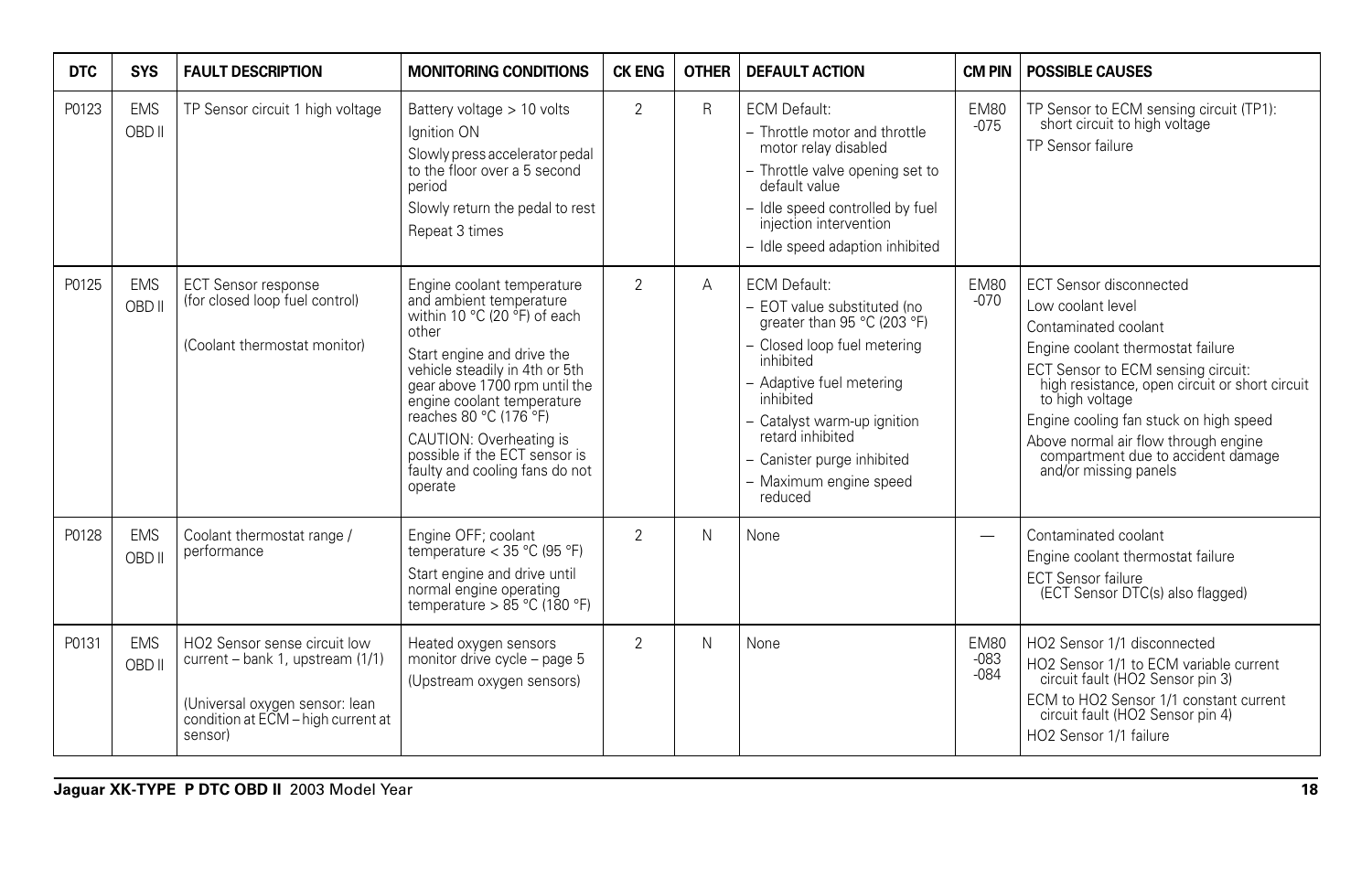| <b>DTC</b> | <b>SYS</b>           | <b>FAULT DESCRIPTION</b>                                                                                                                            | <b>MONITORING CONDITIONS</b>                                                            | <b>CK ENG</b>  | <b>OTHER</b> | <b>DEFAULT ACTION</b>                                                                                | <b>CM PIN</b>                   | <b>POSSIBLE CAUSES</b>                                                                                                                                                                                                                                                                                                                                                                                  |
|------------|----------------------|-----------------------------------------------------------------------------------------------------------------------------------------------------|-----------------------------------------------------------------------------------------|----------------|--------------|------------------------------------------------------------------------------------------------------|---------------------------------|---------------------------------------------------------------------------------------------------------------------------------------------------------------------------------------------------------------------------------------------------------------------------------------------------------------------------------------------------------------------------------------------------------|
| P0132      | <b>EMS</b><br>OBD II | HO2 Sensor sense circuit high<br>current - bank 1, upstream (1/1)<br>(Universal oxygen sensor: rich<br>condition at ECM - low current at<br>sensor) | Heated oxygen sensors<br>monitor drive cycle - page 5<br>(Upstream oxygen sensors)      | $\overline{2}$ | N            | None                                                                                                 | <b>EM80</b><br>$-083$<br>$-084$ | HO2 Sensor 1/1 disconnected<br>HO2 Sensor 1/1 to ECM variable current<br>circuit fault (HO2 Sensor pin 3)<br>ECM to HO2 Sensor 1/1 constant current<br>circuit fault (HO2 Sensor pin 4)<br>HO2 Sensor 1/1 failure                                                                                                                                                                                       |
| P0133      | <b>EMS</b><br>OBD II | HO2 Sensor sense circuit<br>slow response -<br>bank 1, upstream (1/1)                                                                               | Heated oxygen sensors<br>monitor drive cycle - page 5<br>(Upstream oxygen sensors)      | $\overline{2}$ | N            | <b>ECM Default:</b><br>- Bank 1 closed loop fuel<br>metering inhibited<br>- Canister purge inhibited | <b>EM80</b><br>$-083$<br>$-084$ | Engine misfire<br>HO2 Sensor 1/1 disconnected<br>HO2 Sensor 1/1 mechanical damage<br>HO2 Sensor 1/1 to ECM wiring fault<br>HO2 Sensor 1/1 short circuit to ground<br>HO2 Sensor 1/1 to ECM wiring shield<br>open circuit<br>HO2 Sensor 1/1 heater circuit fault<br>Exhaust leak<br>Low exhaust temperature<br>Injector flow partially blocked<br>Catalyst efficiency decrease<br>HO2 Sensor 1/1 failure |
| P0137      | <b>EMS</b><br>OBD II | HO2 Sensor sense circuit<br>low voltage -<br>bank 1, downstream (1/2)                                                                               | Heated oxygen sensors<br>monitor drive cycle - page 5<br>(Downstream oxygen<br>sensors) | $\overline{2}$ | $\mathsf{N}$ | None                                                                                                 | <b>EM80</b><br>$-128$           | HO2 Sensor 1/2 disconnected<br>HO2 Sensor 1/2 to ECM wiring open circuit<br>HO2 Sensor 1/2 short circuit to ground<br>HO2 Sensor 1/2 failure                                                                                                                                                                                                                                                            |
| P0138      | <b>EMS</b><br>OBD II | HO2 Sensor sense circuit<br>high voltage -<br>bank 1, downstream (1/2)                                                                              | Heated oxygen sensors<br>monitor drive cycle - page 5<br>(Downstream oxygen<br>sensors) | $\mathfrak{D}$ | $\mathsf{N}$ | None                                                                                                 | <b>EM80</b><br>$-128$           | HO2 Sensor 1/2 sensing circuit:<br>short circuit to high voltage<br>HO2 Sensor 1/2 ground (BRD - braided shield)<br>open circuit<br>HO2 Sensor 1/2 failure                                                                                                                                                                                                                                              |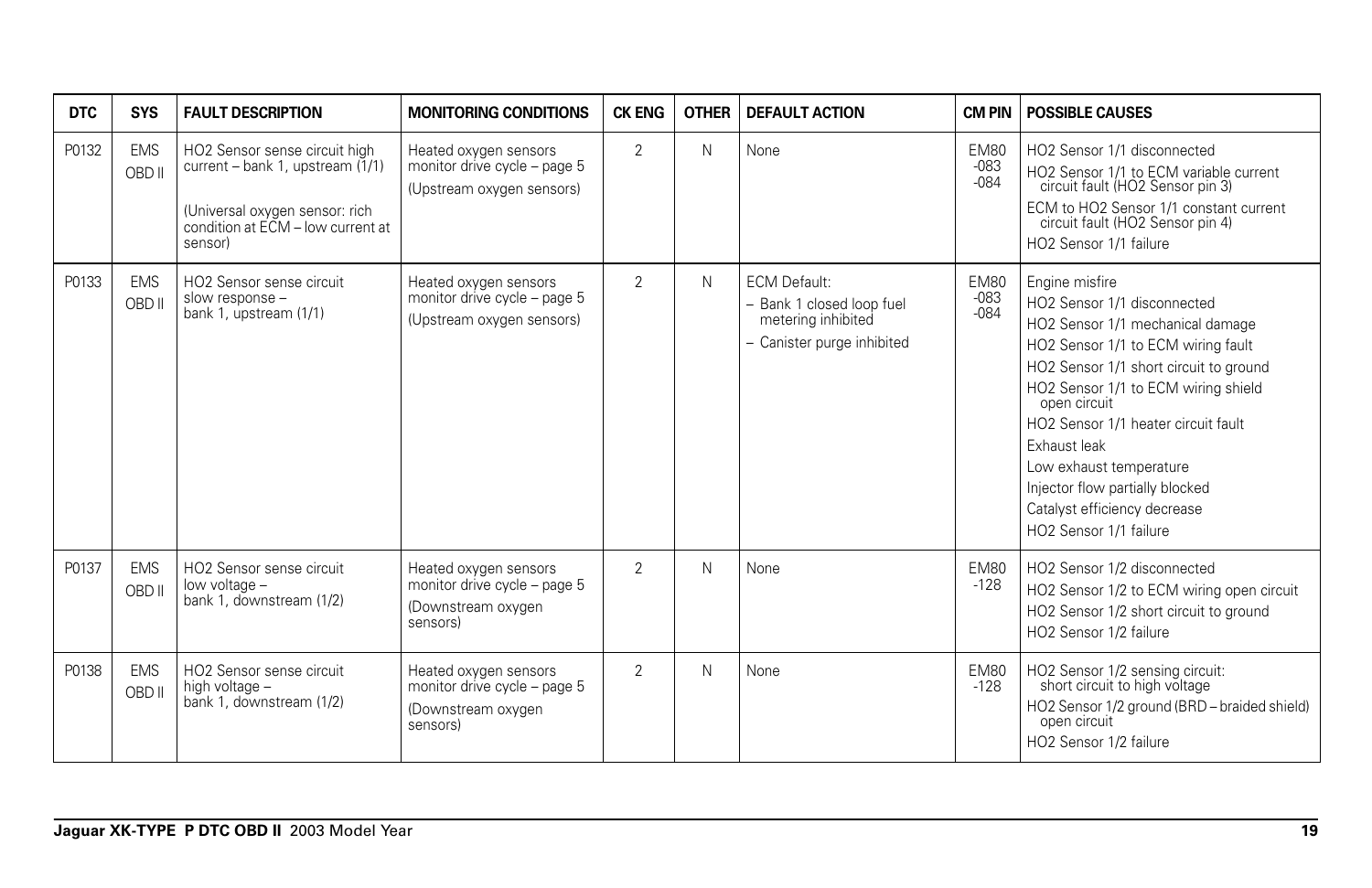| <b>DTC</b> | <b>SYS</b>           | <b>FAULT DESCRIPTION</b>                                                                                                                                           | <b>MONITORING CONDITIONS</b>                                                            | <b>CK ENG</b>  | <b>OTHER</b> | <b>DEFAULT ACTION</b> | CM PIN                          | <b>POSSIBLE CAUSES</b>                                                                                                                                                                                                                                                                                                                                          |
|------------|----------------------|--------------------------------------------------------------------------------------------------------------------------------------------------------------------|-----------------------------------------------------------------------------------------|----------------|--------------|-----------------------|---------------------------------|-----------------------------------------------------------------------------------------------------------------------------------------------------------------------------------------------------------------------------------------------------------------------------------------------------------------------------------------------------------------|
| P0140      | <b>EMS</b><br>OBD II | HO2 Sensor sense circuit<br>no activity -<br>bank 1, downstream (1/2)                                                                                              | Heated oxygen sensors<br>monitor drive cycle - page 5<br>(Downstream oxygen<br>sensors) | $\overline{2}$ | N            | None                  | EM80<br>$-128$                  | HO2 Sensor 1/2 disconnected<br>HO2 Sensor 1/2 mechanical damage<br>HO2 Sensor 1/2 to ECM wiring open circuit<br>HO2 Sensor 1/2 sensing circuit:<br>short circuit to high voltage<br>HO2 Sensor 1/2 short circuit to ground<br>HO2 Sensor 1/2 ground (BRD - braided shield)<br>open circuit<br>Exhaust leak<br>Low exhaust temperature<br>HO2 Sensor 1/2 failure |
| P0151      | <b>EMS</b><br>OBD II | HO <sub>2</sub> Sensor sense circuit<br>low current -<br>bank 2, upstream (2/1)<br>(Universal oxygen sensor: lean<br>condition at ECM - high current at<br>sensor) | Heated oxygen sensors<br>monitor drive cycle - page 5<br>(Upstream oxygen sensors)      | $\overline{2}$ | N            | None                  | <b>EM80</b><br>$-107$<br>$-108$ | HO2 Sensor 2/1 disconnected<br>HO2 Sensor 2/1 to ECM variable current<br>circuit fault (HO2 Sensor pin 3)<br>ECM to HO2 Sensor 2/1 constant current<br>circuit fault (HO2 Sensor pin 4)<br>HO2 Sensor 2/1 failure                                                                                                                                               |
| P0152      | <b>EMS</b><br>OBD II | HO <sub>2</sub> Sensor sense circuit<br>high current -<br>bank 2, upstream (2/1)<br>(Universal oxygen sensor: rich<br>condition at ECM - low current at<br>sensor) | Heated oxygen sensors<br>monitor drive cycle - page 5<br>(Upstream oxygen sensors)      | $\overline{2}$ | N            | None                  | EM80<br>$-107$<br>$-108$        | HO2 Sensor 2/1 disconnected<br>HO2 Sensor 2/1 to ECM variable current<br>circuit fault (HO2 Sensor pin 3)<br>ECM to HO2 Sensor 2/1 constant current<br>circuit fault (HO2 Sensor pin 4)<br>HO2 Sensor 2/1 failure                                                                                                                                               |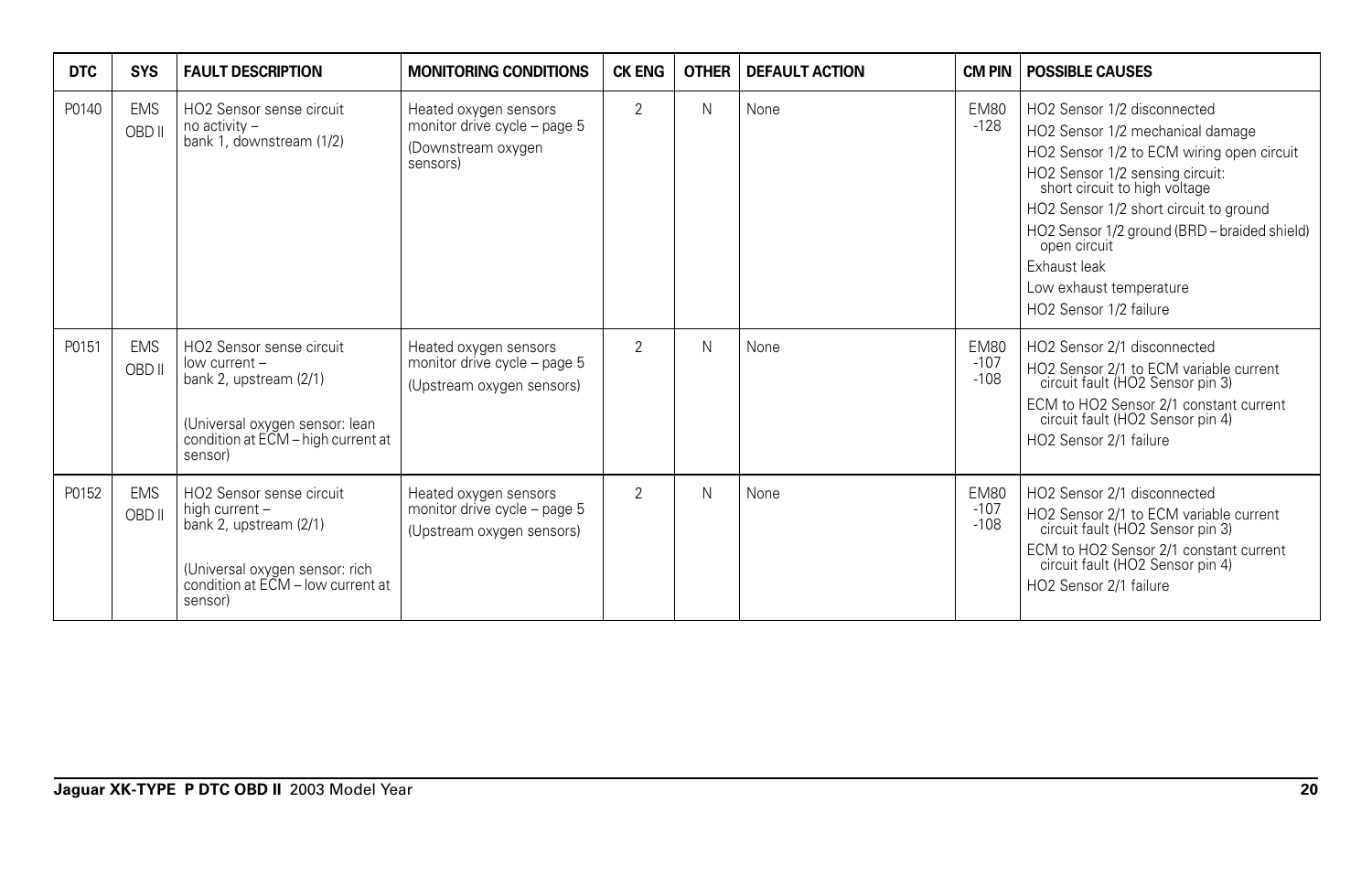| <b>DTC</b> | <b>SYS</b>           | <b>FAULT DESCRIPTION</b>                                               | <b>MONITORING CONDITIONS</b>                                                            | <b>CK ENG</b>  | <b>OTHER</b> | <b>DEFAULT ACTION</b>                                                                                |                                 | <b>CM PIN   POSSIBLE CAUSES</b>                                                                                                                                                                                                                                                                                                                                                                         |
|------------|----------------------|------------------------------------------------------------------------|-----------------------------------------------------------------------------------------|----------------|--------------|------------------------------------------------------------------------------------------------------|---------------------------------|---------------------------------------------------------------------------------------------------------------------------------------------------------------------------------------------------------------------------------------------------------------------------------------------------------------------------------------------------------------------------------------------------------|
| P0153      | <b>EMS</b><br>OBD II | HO2 Sensor sense circuit<br>slow response -<br>bank 2, upstream (2/1)  | Heated oxygen sensors<br>monitor drive cycle - page 5<br>(Upstream oxygen sensors)      | $\overline{2}$ | N            | <b>ECM Default:</b><br>- Bank 1 closed loop fuel<br>metering inhibited<br>- Canister purge inhibited | <b>EM80</b><br>$-107$<br>$-108$ | Engine misfire<br>HO2 Sensor 2/1 disconnected<br>HO2 Sensor 2/1 mechanical damage<br>HO2 Sensor 2/1 to ECM wiring fault<br>HO2 Sensor 2/1 short circuit to ground<br>HO2 Sensor 2/1 to ECM wiring shield<br>open circuit<br>HO2 Sensor 2/1 heater circuit fault<br>Exhaust leak<br>Low exhaust temperature<br>Injector flow partially blocked<br>Catalyst efficiency decrease<br>HO2 Sensor 2/1 failure |
| P0157      | <b>EMS</b><br>OBD II | HO2 Sensor sense circuit<br>low voltage -<br>bank 2, downstream (2/2)  | Heated oxygen sensors<br>monitor drive cycle - page 5<br>(Downstream oxygen<br>sensors) | $\overline{2}$ | N            | None                                                                                                 | <b>EM80</b><br>$-129$           | HO2 Sensor 2/2 disconnected<br>HO2 Sensor 2/2 to ECM wiring open circuit<br>HO2 Sensor 2/2 short circuit to ground<br>HO2 Sensor 2/2 failure                                                                                                                                                                                                                                                            |
| P0158      | <b>EMS</b><br>OBD II | HO2 Sensor sense circuit<br>high voltage -<br>bank 2, downstream (2/2) | Heated oxygen sensors<br>monitor drive cycle - page 5<br>(Downstream oxygen<br>sensors) | $\overline{2}$ | N            | None                                                                                                 | EM80<br>$-129$                  | HO2 Sensor 2/2 sensing circuit:<br>short circuit to high voltage<br>HO2 Sensor 2/2 ground (BRD - braided shield)<br>open circuit<br>HO2 Sensor 2/2 failure                                                                                                                                                                                                                                              |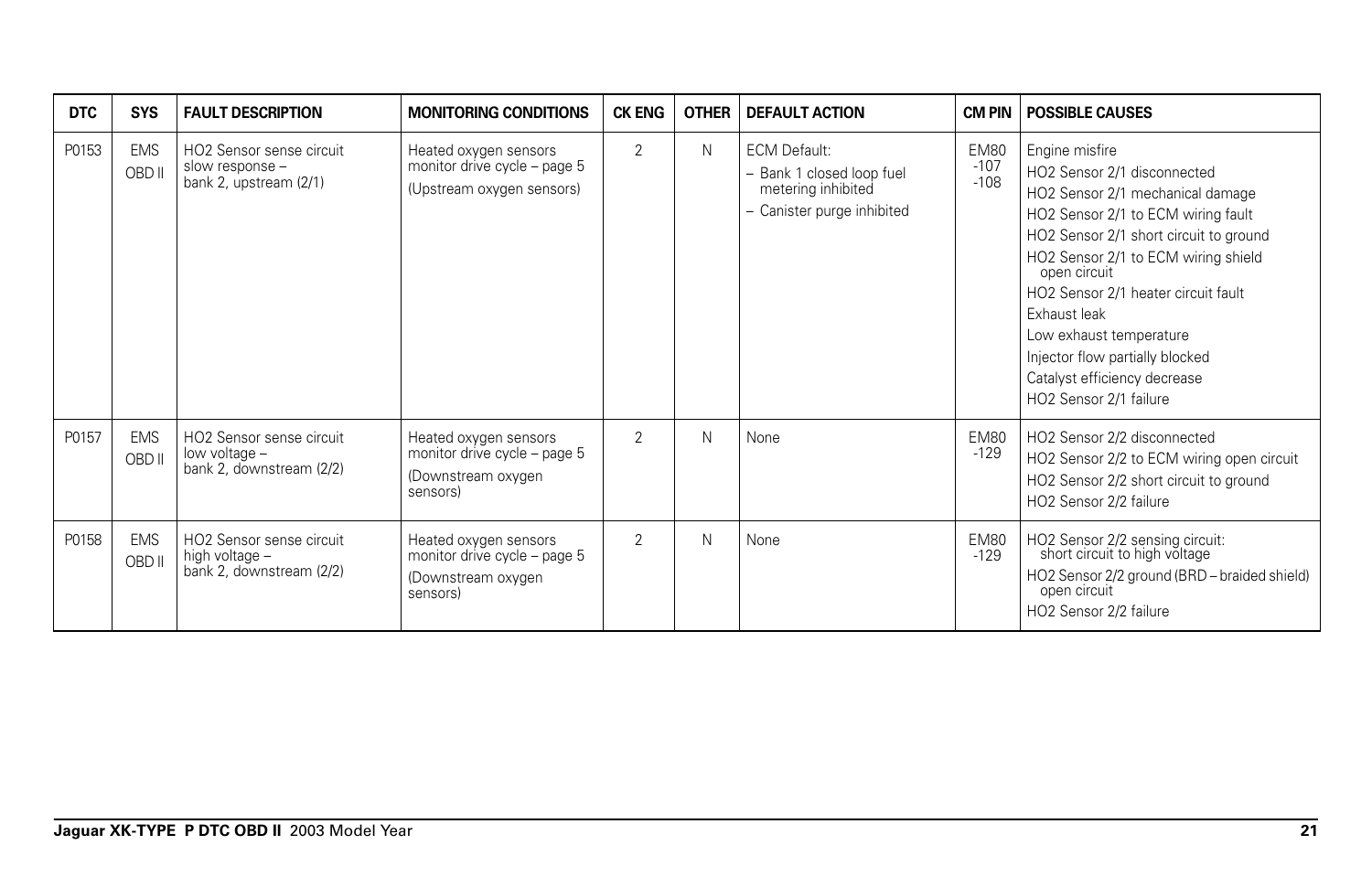| <b>DTC</b> | <b>SYS</b>           | <b>FAULT DESCRIPTION</b>                                              | <b>MONITORING CONDITIONS</b>                                                                           | <b>CK ENG</b>  | <b>OTHER</b> | <b>DEFAULT ACTION</b>                                                                                                                                                                               | <b>CM PIN</b>  | <b>POSSIBLE CAUSES</b>                                                                                                                                                                                                                                                                                                                                                                                                                                                                                                                                       |
|------------|----------------------|-----------------------------------------------------------------------|--------------------------------------------------------------------------------------------------------|----------------|--------------|-----------------------------------------------------------------------------------------------------------------------------------------------------------------------------------------------------|----------------|--------------------------------------------------------------------------------------------------------------------------------------------------------------------------------------------------------------------------------------------------------------------------------------------------------------------------------------------------------------------------------------------------------------------------------------------------------------------------------------------------------------------------------------------------------------|
| P0160      | <b>EMS</b><br>OBD II | HO2 Sensor sense circuit<br>no activity -<br>bank 2. downstream (2/2) | Heated oxygen sensors<br>monitor drive cycle - page 5<br>(Downstream oxygen<br>sensors)                | $\overline{2}$ | N            | None                                                                                                                                                                                                | EM80<br>$-129$ | HO2 Sensor 2/2 disconnected<br>HO2 Sensor 2/2 mechanical damage<br>HO2 Sensor 2/2 to ECM wiring open circuit<br>HO2 Sensor 2/2 sensing circuit short circuit to<br>high voltage<br>HO2 Sensor 2/2 short circuit to ground<br>HO2 Sensor 2/2 ground (BRD - braided shield)<br>open circuit<br>Exhaust leak<br>Low exhaust temperature<br>HO2 Sensor 2/2 failure                                                                                                                                                                                               |
| P0171      | <b>EMS</b><br>OBD II | Bank 1 combustion too lean                                            | Start engine and bring to<br>normal operating<br>temperature > $82 °C$ (180 °F)<br>Idle for 10 minutes | $\overline{2}$ | N            | <b>ECM Default:</b><br>- Bank 1 catalyst warm-up<br>ignition retard inhibited<br>- Bank 1 closed loop fuel<br>metering inhibited<br>- Canister purge inhibited<br>- Maximum engine speed<br>reduced | -              | Engine misfire<br>Air intake leak between MAF Sensor and<br>cylinder head<br>Fuel filter / system restriction<br>Fuel injector restriction<br>IP Sensor fault (low fuel pressure)<br>Low fuel pump output<br>HO2 Sensor(s) (1/1, 1/2)<br>harness wiring condition fault<br>EFT Sensor fault (low fuel temperature)<br>MAF Sensor fault (low intake air flow)<br>Exhaust leak (before catalyst)<br>ECM receiving incorrect signal from one or<br>more of the following components:<br>ECT Sensor, MAF Sensor, IAT Sensor,<br>IP Sensor, EFT Sensor, TP Sensor |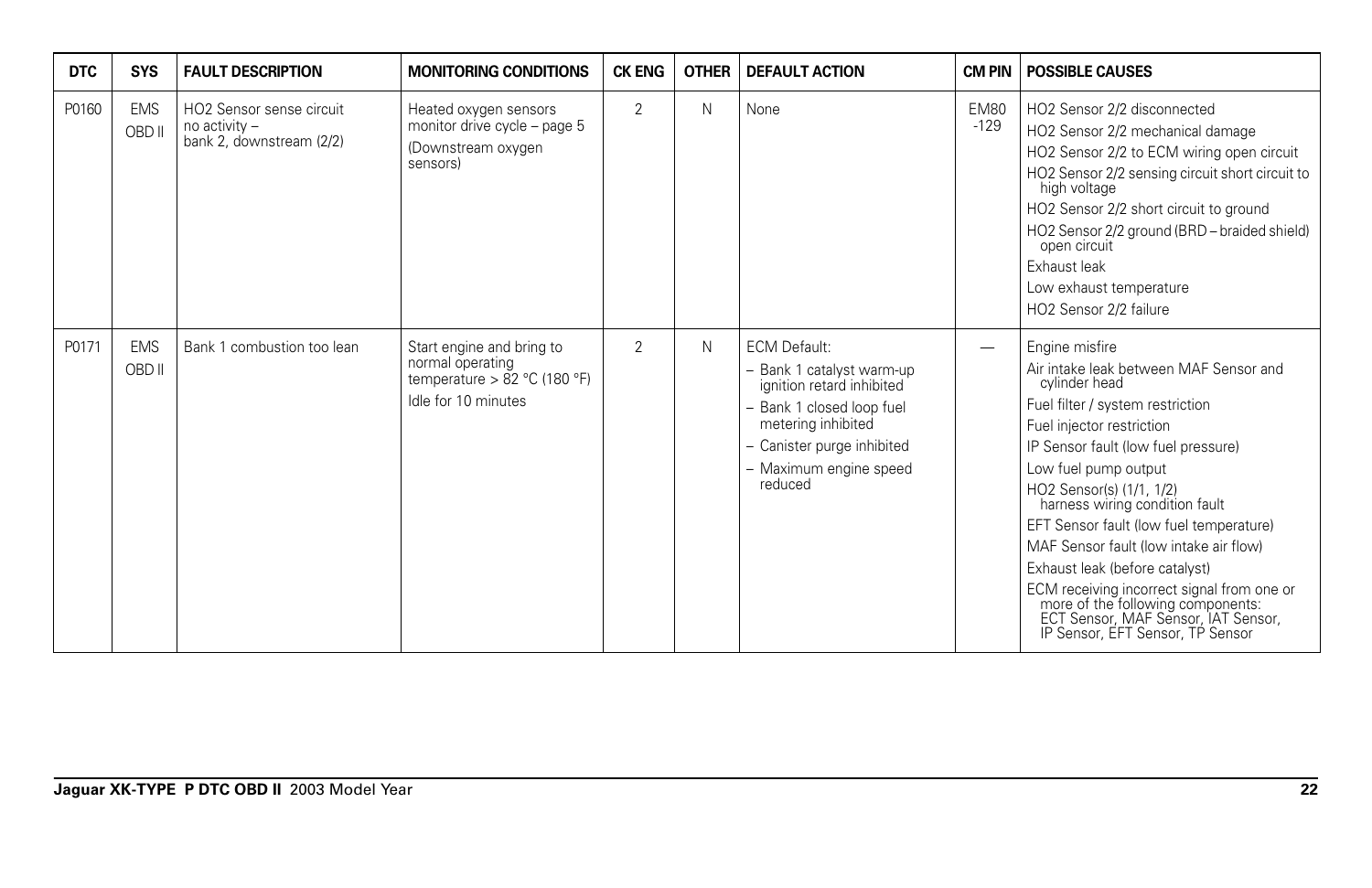| <b>DTC</b> | <b>SYS</b>           | <b>FAULT DESCRIPTION</b>   | <b>MONITORING CONDITIONS</b>                                                                           | <b>CK ENG</b>  | <b>OTHER</b> | <b>DEFAULT ACTION</b>                                                                                                                                                                             | <b>CM PIN</b>            | <b>POSSIBLE CAUSES</b>                                                                                                                                                                                                                                                                                                                                                                                                                                                                                                                                    |
|------------|----------------------|----------------------------|--------------------------------------------------------------------------------------------------------|----------------|--------------|---------------------------------------------------------------------------------------------------------------------------------------------------------------------------------------------------|--------------------------|-----------------------------------------------------------------------------------------------------------------------------------------------------------------------------------------------------------------------------------------------------------------------------------------------------------------------------------------------------------------------------------------------------------------------------------------------------------------------------------------------------------------------------------------------------------|
| P0172      | <b>EMS</b><br>OBD II | Bank 1 combustion too rich | Start engine and bring to<br>normal operating<br>temperature > $82 °C$ (180 °F)<br>Idle for 10 minutes | $\overline{2}$ | N            | <b>ECM Default:</b><br>Bank 1 catalyst warm-up<br>ignition retard inhibited<br>Bank 1 closed loop fuel<br>metering inhibited<br>- Canister purge inhibited<br>- Maximum engine speed<br>reduced   | $\overline{\phantom{0}}$ | Restricted air filter<br>Leaking fuel injector(s)<br>IP Sensor fault (high fuel pressure)<br>EFT Sensor fault (high fuel temperature)<br>MAF Sensor fault (high intake air flow)<br>HO2 Sensor(s) (1/1, 1/2) harness wiring<br>condition fault<br>ECM receiving incorrect signal from one or<br>more of the following components:<br>ECT Sensor, MAF Sensor, IAT Sensor,<br>IP Sensor, EFT Sensor, TP Sensor                                                                                                                                              |
| P0174      | <b>EMS</b><br>OBD II | Bank 2 combustion too lean | Start engine and bring to<br>normal operating<br>temperature > $82 °C$ (180 °F)<br>Idle for 10 minutes | $\overline{2}$ | N            | <b>ECM Default:</b><br>- Bank 2 catalyst warm-up<br>ignition retard inhibited<br>Bank 2 closed loop fuel<br>metering inhibited<br>- Canister purge inhibited<br>- Maximum engine speed<br>reduced | $\overline{\phantom{0}}$ | Engine misfire<br>Air intake leak between MAF Sensor and<br>cylinder head<br>Fuel filter / system restriction<br>Fuel injector restriction<br>IP Sensor fault (low fuel pressure)<br>Low fuel pump output<br>HO2 Sensor(s) (2/1, 2/2)<br>harness wiring condition fault<br>EFT Sensor fault (low fuel temperature)<br>MAF Sensor fault (low intake air flow)<br>Exhaust leak (before catalyst)<br>ECM receiving incorrect signal from one or<br>more of the following components:<br>ECT Sensor, MAF Sensor, IAT Sensor, IP Sensor, EFT Sensor, TP Sensor |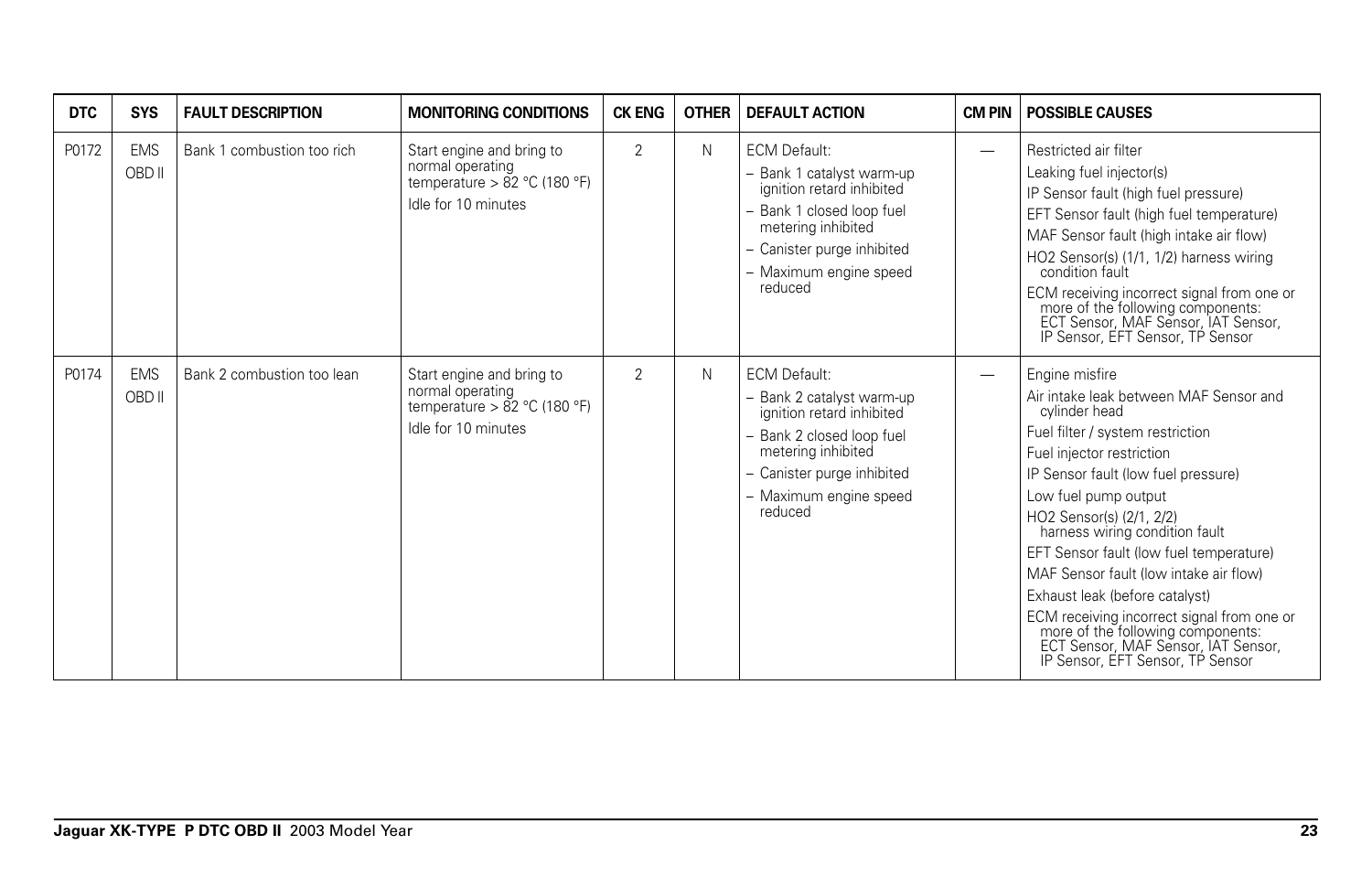| <b>DTC</b> | <b>SYS</b>           | <b>FAULT DESCRIPTION</b>                             | <b>MONITORING CONDITIONS</b>                                                                                                                                                             | <b>CK ENG</b>  | <b>OTHER</b> | <b>DEFAULT ACTION</b>                                                                                                                                                                               | <b>CM PIN</b>            | <b>POSSIBLE CAUSES</b>                                                                                                                                                                                                                                                                                                                                                                                       |
|------------|----------------------|------------------------------------------------------|------------------------------------------------------------------------------------------------------------------------------------------------------------------------------------------|----------------|--------------|-----------------------------------------------------------------------------------------------------------------------------------------------------------------------------------------------------|--------------------------|--------------------------------------------------------------------------------------------------------------------------------------------------------------------------------------------------------------------------------------------------------------------------------------------------------------------------------------------------------------------------------------------------------------|
| P0175      | <b>EMS</b><br>OBD II | Bank 2 combustion too rich                           | Start engine and bring to<br>normal operating<br>temperature > 82 °C (180 °F)<br>Idle for 10 minutes                                                                                     | $\mathfrak{D}$ | N            | <b>ECM Default:</b><br>- Bank 2 catalyst warm-up<br>ignition retard inhibited<br>- Bank 2 closed loop fuel<br>metering inhibited<br>- Canister purge inhibited<br>- Maximum engine speed<br>reduced | $\overline{\phantom{0}}$ | Restricted air filter<br>Leaking fuel injector(s)<br>IP Sensor fault (high fuel pressure)<br>EFT Sensor fault (high fuel temperature)<br>MAF Sensor fault (high intake air flow)<br>HO2 Sensor(s) (2/1, 2/2) harness wiring<br>condition fault<br>ECM receiving incorrect signal from one or<br>Finance of the following components:<br>ECT Sensor, MAF Sensor, IAT Sensor, IP Sensor, EFT Sensor, TP Sensor |
| P0181      | <b>EMS</b><br>OBD II | EFT Sensor range / performance                       | Engine OFF; coolant<br>temperature $<$ 35 °C (95 °F)<br>Start engine and drive until<br>normal engine operating<br>temperature > 82 °C (180 °F)<br>Drive for an additional 25<br>minutes | $\mathfrak{D}$ | N            | <b>ECM Default:</b><br>- Default value of 25 °C (77 °F)<br>used                                                                                                                                     | <b>EM80</b><br>$-050$    | EFT Sensor disconnected<br>EFT Sensor to ECM sensing circuit:<br>high resistance, open circuit, short circuit to<br>ground short circuit to high voltage<br>EFT Sensor to splice sensor ground circuit:<br>high resistance, open circuit<br><b>EFT Sensor failure</b>                                                                                                                                        |
| P0182      | <b>EMS</b><br>OBD II | EFT Sensor circuit low voltage<br>(high temperature) | Ignition ON 10 seconds                                                                                                                                                                   | $\overline{2}$ | N            | <b>ECM Default:</b><br>- Default value of 25 °C (77 °F)<br>used                                                                                                                                     | <b>EM80</b><br>$-050$    | EFT Sensor to ECM sensing circuit:<br>short circuit to ground<br>EFT Sensor to splice sensor ground circuit:<br>short circuit<br><b>EFT Sensor failure</b>                                                                                                                                                                                                                                                   |
| P0183      | <b>EMS</b><br>OBD II | EFT Sensor circuit high voltage<br>(low temperature) | lanition ON 10 seconds                                                                                                                                                                   | $\overline{2}$ | N            | <b>ECM Default:</b><br>- Default value of 25 °C (77 °F)<br>used                                                                                                                                     | <b>EM80</b><br>$-050$    | EFT Sensor disconnected<br>EFT Sensor to ECM sensing circuit:<br>high resistance, open circuit, short circuit<br>to high voltage<br>EFT Sensor to splice sensor ground circuit:<br>high resistance, open circuit<br><b>EFT Sensor failure</b>                                                                                                                                                                |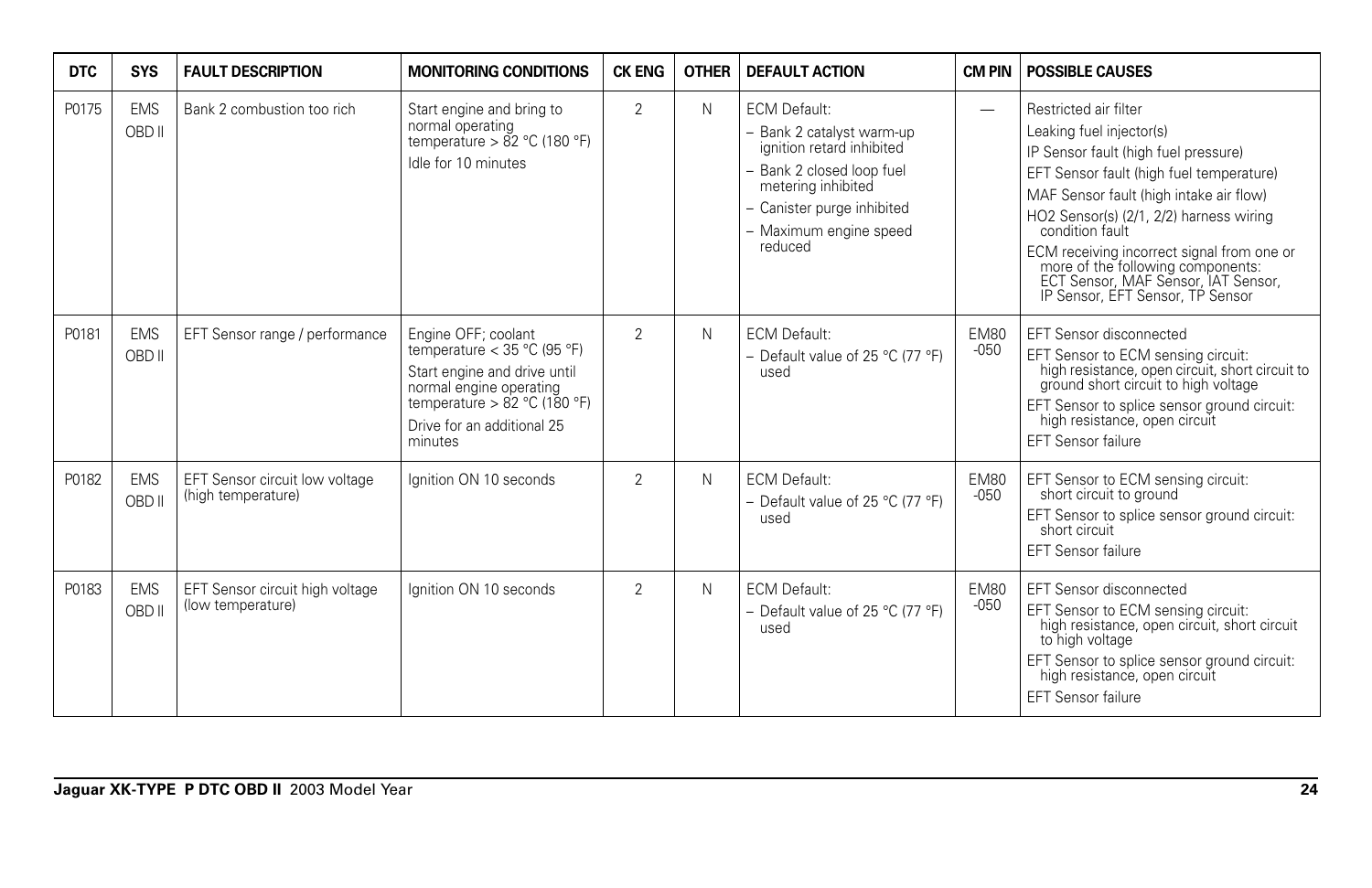| <b>DTC</b> | <b>SYS</b>           | <b>FAULT DESCRIPTION</b>                                 | <b>MONITORING CONDITIONS</b>                                                                                                                                                                                                                                                                                                                           | <b>CK ENG</b>  | <b>OTHER</b> | <b>DEFAULT ACTION</b>                                                                                                 | <b>CM PIN</b>         | <b>POSSIBLE CAUSES</b>                                                                                                                                                                                                                                                                                                                                                                                                                                            |
|------------|----------------------|----------------------------------------------------------|--------------------------------------------------------------------------------------------------------------------------------------------------------------------------------------------------------------------------------------------------------------------------------------------------------------------------------------------------------|----------------|--------------|-----------------------------------------------------------------------------------------------------------------------|-----------------------|-------------------------------------------------------------------------------------------------------------------------------------------------------------------------------------------------------------------------------------------------------------------------------------------------------------------------------------------------------------------------------------------------------------------------------------------------------------------|
| P0191      | <b>EMS</b><br>OBD II | IP Sensor circuit range /<br>performance                 | Fuel level > 25%<br>Idle engine 30 seconds<br>Accelerate from stop through<br>complete engine rpm range;<br>coast to a stop<br>Drive the vehicle steadily<br>between 48 - 97 km/h (30 -<br>60 mph) for 5 minutes; coast<br>to a stop<br>Accelerate smoothly through<br>complete accelerator pedal<br>travel: coast to a stop<br>Idle engine 30 seconds | $\overline{2}$ | N            | <b>ECM Default:</b><br>- Default value of 3.80 BAR<br>$(55.11$ psi) used<br>- Fuel pump feedback control<br>inhibited | <b>EM80</b><br>$-073$ | Fuel filter / system restriction<br>Fuel system leak<br>Incorrect fuel pump output<br>IP Sensor to ECM sensing circuit:<br>high resistance, open circuit, short circuit<br>to ground, short circuit to high voltage<br>IP Sensor to splice sensor supply circuit:<br>high resistance, open circuit<br>IP Sensor to splice sensor ground circuit:<br>high resistance, open circuit, short circuit<br>to ground, short circuit to high voltage<br>IP Sensor failure |
| P0192      | <b>EMS</b><br>OBD II | IP Sensor sensor circuit<br>low voltage (low pressure)   | lanition ON 10 seconds                                                                                                                                                                                                                                                                                                                                 | $\mathfrak{p}$ | N            | <b>ECM Default:</b><br>- Default value of 3.80 BAR<br>$(55.11$ psi) used<br>- Fuel pump feedback control<br>inhibited | <b>EM80</b><br>$-073$ | IP Sensor disconnected<br>IP Sensor to ECM sensing circuit:<br>open circuit or short circuit to ground<br>IP Sensor to splice sensor supply circuit:<br>high resistance open circuit<br>IP Sensor failure                                                                                                                                                                                                                                                         |
| P0193      | <b>EMS</b><br>OBD II | IP Sensor sensor circuit<br>high voltage (high pressure) | lanition ON 10 seconds                                                                                                                                                                                                                                                                                                                                 | $\overline{2}$ | N            | FCM Default:<br>- Default value of 3.80 BAR<br>(55.11 psi) used<br>- Fuel pump feedback control<br>inhibited          | <b>EM80</b><br>$-073$ | IP Sensor to ECM wiring (supply, sense): short<br>circuit to each other<br>IP Sensor to ECM sense circuit:<br>short circuit to high voltage<br>IP Sensor to splice sensor ground circuit:<br>open circuit<br>IP Sensor failure                                                                                                                                                                                                                                    |
| P0196      | <b>EMS</b><br>OBD II | EOT Sensor range / performance                           | Engine OFF; coolant<br>temperature < $35 °C$ (95 °F)<br>Start engine and drive until<br>normal engine operating<br>temperature > $82 °C$ (180 °F)                                                                                                                                                                                                      | $\overline{2}$ | N            | <b>ECM Default:</b><br>- ECT substituted                                                                              | <b>EM80</b><br>$-078$ | EOT Sensor to ECM sensing circuit;<br>high resistance when hot, intermittent<br>high resistance<br><b>EOT Sensor failure</b>                                                                                                                                                                                                                                                                                                                                      |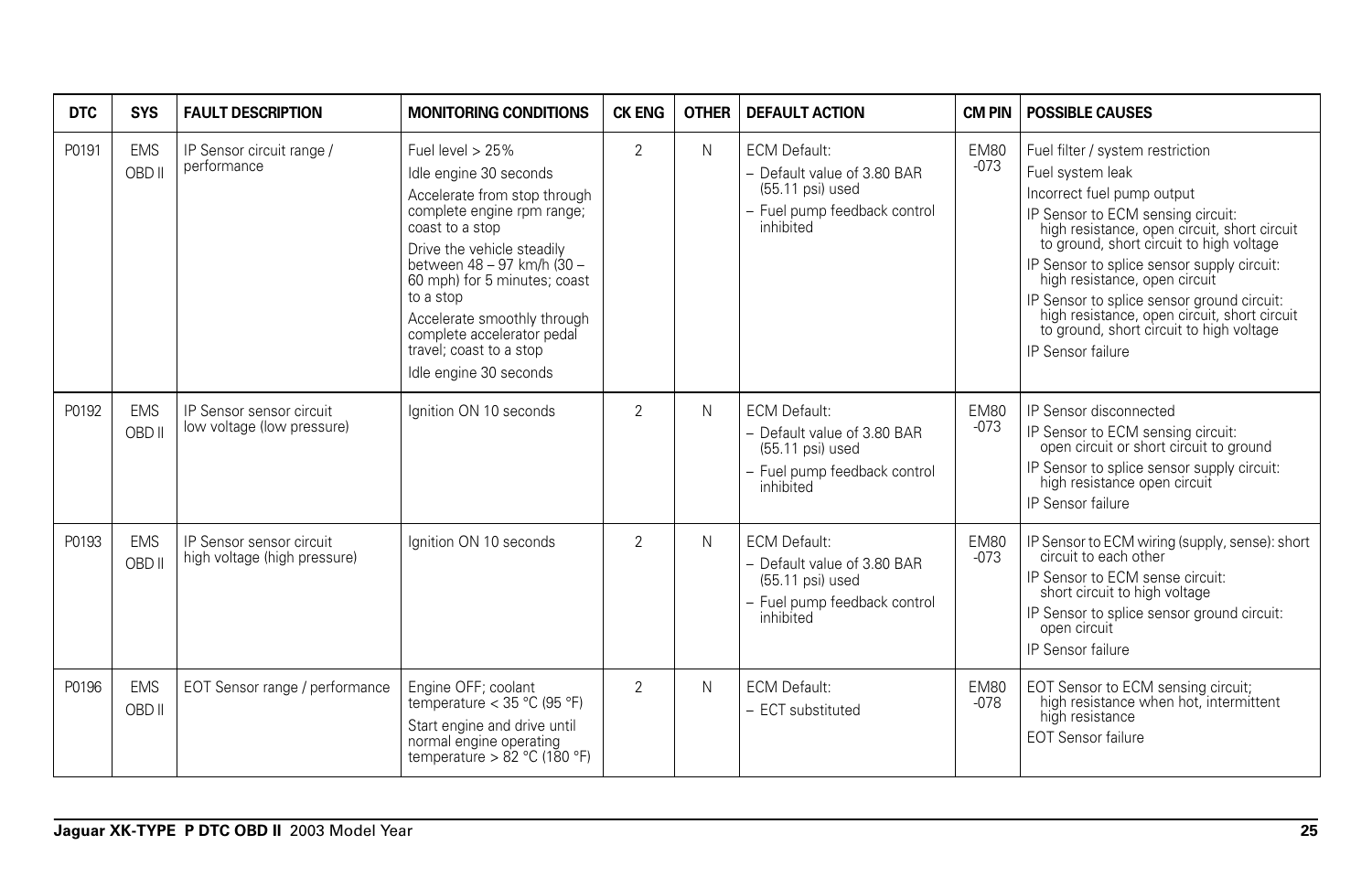| <b>DTC</b> | <b>SYS</b>           | <b>FAULT DESCRIPTION</b>                            | <b>MONITORING CONDITIONS</b>                                     | <b>CK ENG</b>  | <b>OTHER</b> | <b>DEFAULT ACTION</b>                                                                                                                                                                                                                             | CM PIN                | <b>POSSIBLE CAUSES</b>                                                                                                                                                 |
|------------|----------------------|-----------------------------------------------------|------------------------------------------------------------------|----------------|--------------|---------------------------------------------------------------------------------------------------------------------------------------------------------------------------------------------------------------------------------------------------|-----------------------|------------------------------------------------------------------------------------------------------------------------------------------------------------------------|
| P0197      | <b>EMS</b><br>OBD II | <b>EOT Sensor low voltage</b><br>(high temperature) | Ignition ON 10 seconds                                           | $\overline{2}$ | N            | <b>ECM Default:</b><br>- ECT substituted                                                                                                                                                                                                          | <b>EM80</b><br>$-078$ | EOT Sensor to ECM sensing circuit:<br>short circuit to ground<br><b>EOT Sensor failure</b>                                                                             |
| P0198      | <b>EMS</b><br>OBD II | EOT Sensor high voltage<br>(low temperature)        | lanition ON 10 seconds                                           | $\overline{2}$ | N            | <b>ECM Default:</b><br>- ECT substituted                                                                                                                                                                                                          | <b>EM80</b><br>$-078$ | <b>EOT Sensor disconnected</b><br>EOT Sensor to ECM sensing circuit:<br>high resistance, open circuit, short circuit<br>$to$ $B+$ voltage<br><b>EOT Sensor failure</b> |
| P0201      | <b>EMS</b><br>OBD II | Fuel injector 1 circuit malfunction                 | Start engine<br>Battery voltage > 12 volts<br>Idle for 2 minutes | $\overline{2}$ | Α            | <b>ECM Default:</b><br>- Bank 1 closed loop fuel<br>metering inhibited<br>- Bank 1 adaptive fuel metering<br>inhibited<br>Bank 1 catalyst warm up<br>ignition retard inhibited<br>- Canister purge inhibited<br>- Maximum engine speed<br>reduced | <b>EM80</b><br>$-120$ | Injector disconnected<br>Injector harness wiring:<br>open circuit, short circuit<br>Injector failure                                                                   |
| P0202      | <b>EMS</b><br>OBD II | Fuel injector 2 circuit malfunction                 | Start engine<br>Battery voltage > 12 volts<br>Idle for 2 minutes | 2              | A            | <b>ECM Default:</b><br>- Bank 2 closed loop fuel<br>metering inhibited<br>Bank 2 adaptive fuel metering<br>inhibited<br>Bank 2 catalyst warm up<br>ignition retard inhibited<br>- Canister purge inhibited<br>- Maximum engine speed<br>reduced   | <b>EM80</b><br>$-115$ | Injector disconnected<br>Injector harness wiring:<br>open circuit, short circuit<br>Injector failure                                                                   |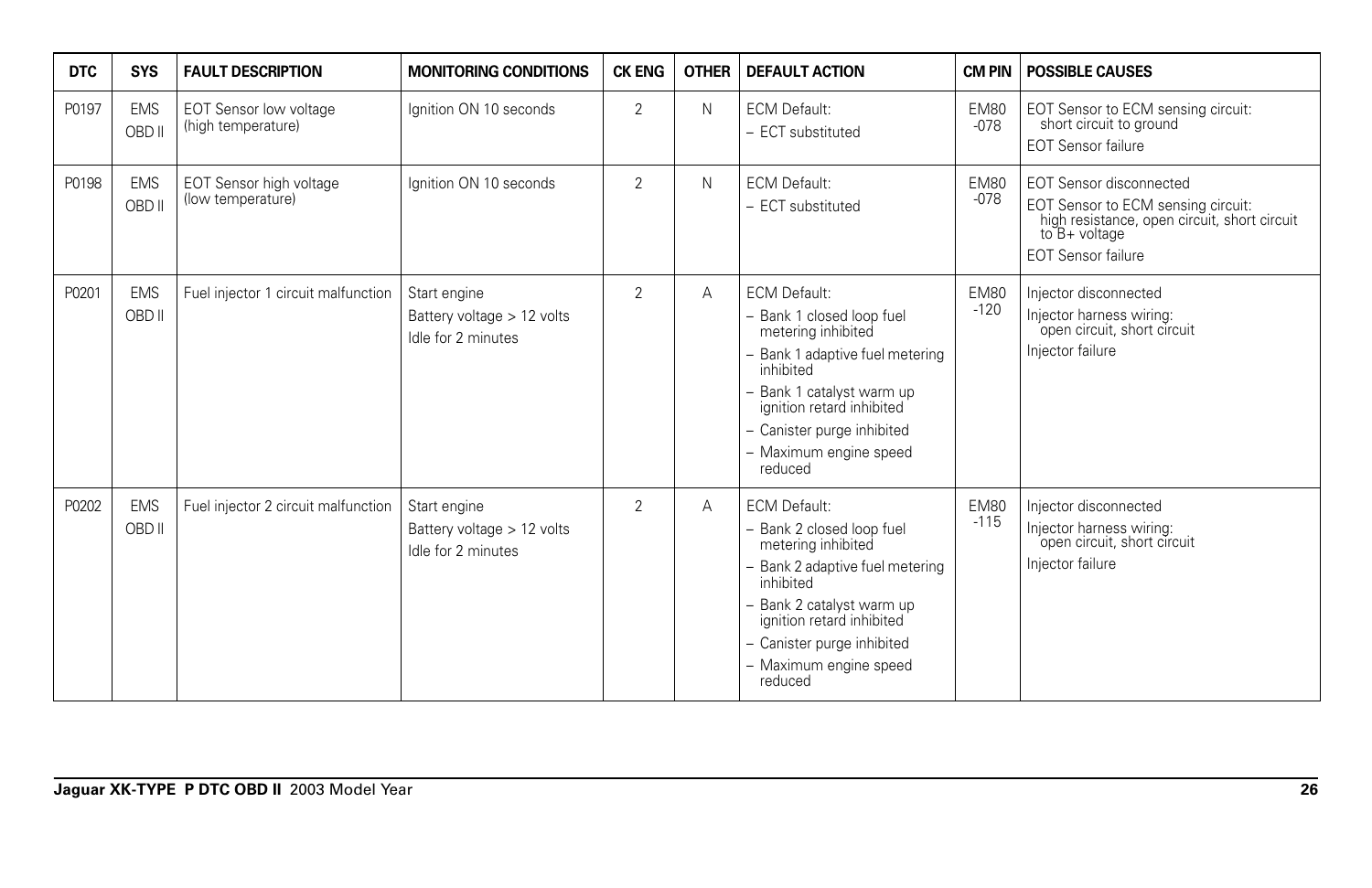| <b>DTC</b> | <b>SYS</b>           | <b>FAULT DESCRIPTION</b>            | <b>MONITORING CONDITIONS</b>                                     | <b>CK ENG</b>  | <b>OTHER</b> | <b>DEFAULT ACTION</b>                                                                                                                                                                                                                           | <b>CM PIN</b>         | <b>POSSIBLE CAUSES</b>                                                                               |
|------------|----------------------|-------------------------------------|------------------------------------------------------------------|----------------|--------------|-------------------------------------------------------------------------------------------------------------------------------------------------------------------------------------------------------------------------------------------------|-----------------------|------------------------------------------------------------------------------------------------------|
| P0203      | <b>EMS</b><br>OBD II | Fuel injector 3 circuit malfunction | Start engine<br>Battery voltage > 12 volts<br>Idle for 2 minutes | $\overline{2}$ | Α            | <b>ECM Default:</b><br>- Bank 1 closed loop fuel<br>metering inhibited<br>Bank 1 adaptive fuel metering<br>inhibited<br>Bank 1 catalyst warm up<br>ignition retard inhibited<br>- Canister purge inhibited<br>- Maximum engine speed<br>reduced | <b>EM80</b><br>$-114$ | Injector disconnected<br>Injector harness wiring:<br>open circuit, short circuit<br>Injector failure |
| P0204      | <b>EMS</b><br>OBD II | Fuel injector 4 circuit malfunction | Start engine<br>Battery voltage > 12 volts<br>Idle for 2 minutes | $\overline{2}$ | A            | <b>ECM Default:</b><br>- Bank 2 closed loop fuel<br>metering inhibited<br>Bank 2 adaptive fuel metering<br>inhibited<br>Bank 2 catalyst warm up<br>ignition retard inhibited<br>- Canister purge inhibited<br>- Maximum engine speed<br>reduced | <b>EM80</b><br>$-119$ | Injector disconnected<br>Injector harness wiring:<br>open circuit, short circuit<br>Injector failure |
| P0205      | <b>EMS</b><br>OBD II | Fuel injector 5 circuit malfunction | Start engine<br>Battery voltage > 12 volts<br>Idle for 2 minutes | $\overline{2}$ | Α            | <b>ECM Default:</b><br>- Bank 1 closed loop fuel<br>metering inhibited<br>Bank 1 adaptive fuel metering<br>inhibited<br>Bank 1 catalyst warm up<br>ignition retard inhibited<br>- Canister purge inhibited<br>- Maximum engine speed<br>reduced | <b>EM80</b><br>$-113$ | Injector disconnected<br>Injector harness wiring:<br>open circuit, short circuit<br>Injector failure |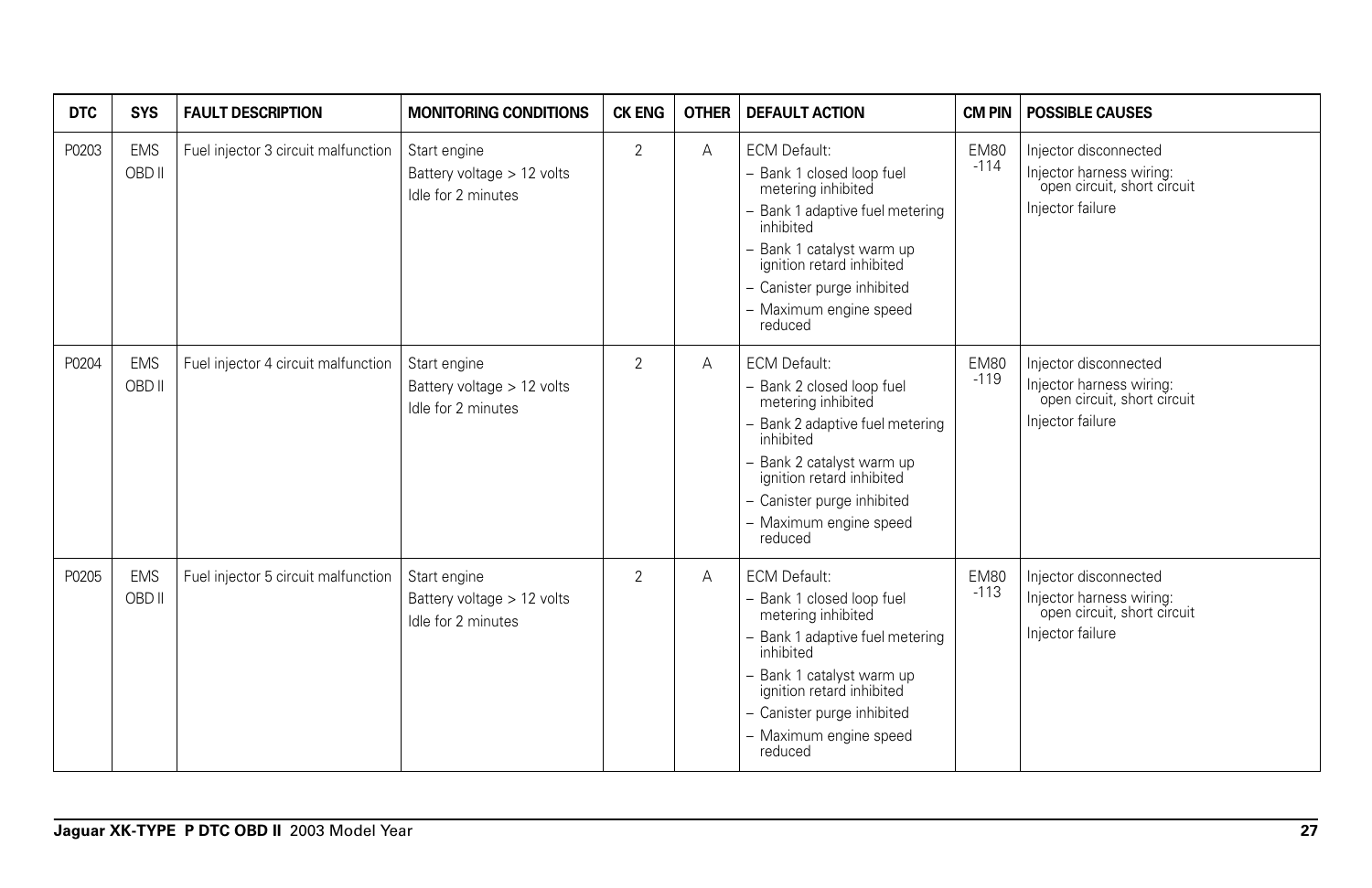| <b>DTC</b> | <b>SYS</b>           | <b>FAULT DESCRIPTION</b>            | <b>MONITORING CONDITIONS</b>                                     | <b>CK ENG</b>  | <b>OTHER</b> | <b>DEFAULT ACTION</b>                                                                                                                                                                                                                               | <b>CM PIN</b>         | <b>POSSIBLE CAUSES</b>                                                                               |
|------------|----------------------|-------------------------------------|------------------------------------------------------------------|----------------|--------------|-----------------------------------------------------------------------------------------------------------------------------------------------------------------------------------------------------------------------------------------------------|-----------------------|------------------------------------------------------------------------------------------------------|
| P0206      | <b>EMS</b><br>OBD II | Fuel injector 6 circuit malfunction | Start engine<br>Battery voltage > 12 volts<br>Idle for 2 minutes | $\overline{2}$ | A            | <b>ECM Default:</b><br>- Bank 2 closed loop fuel<br>metering inhibited<br>- Bank 2 adaptive fuel metering<br>inhibited<br>- Bank 2 catalyst warm up<br>ignition retard inhibited<br>- Canister purge inhibited<br>- Maximum engine speed<br>reduced | <b>EM80</b><br>$-118$ | Injector disconnected<br>Injector harness wiring:<br>open circuit, short circuit<br>Injector failure |
| P0207      | <b>EMS</b><br>OBD II | Fuel injector 7 circuit malfunction | Start engine<br>Battery voltage > 12 volts<br>Idle for 2 minutes | $\overline{2}$ | A            | <b>ECM Default:</b><br>- Bank 1 closed loop fuel<br>metering inhibited<br>- Bank 1 adaptive fuel metering<br>inhibited<br>- Bank 1 catalyst warm up<br>janition retard inhibited<br>- Canister purge inhibited<br>- Maximum engine speed<br>reduced | <b>EM80</b><br>$-117$ | Injector disconnected<br>Injector harness wiring:<br>open circuit, short circuit<br>Injector failure |
| P0208      | <b>EMS</b><br>OBD II | Fuel injector 8 circuit malfunction | Start engine<br>Battery voltage > 12 volts<br>Idle for 2 minutes | $\overline{2}$ | Α            | <b>ECM Default:</b><br>- Bank 2 closed loop fuel<br>metering inhibited<br>- Bank 2 adaptive fuel metering<br>inhibited<br>- Bank 2 catalyst warm up<br>ignition retard inhibited<br>- Canister purge inhibited<br>- Maximum engine speed<br>reduced | <b>EM80</b><br>$-112$ | Injector disconnected<br>Injector harness wiring:<br>open circuit, short circuit<br>Injector failure |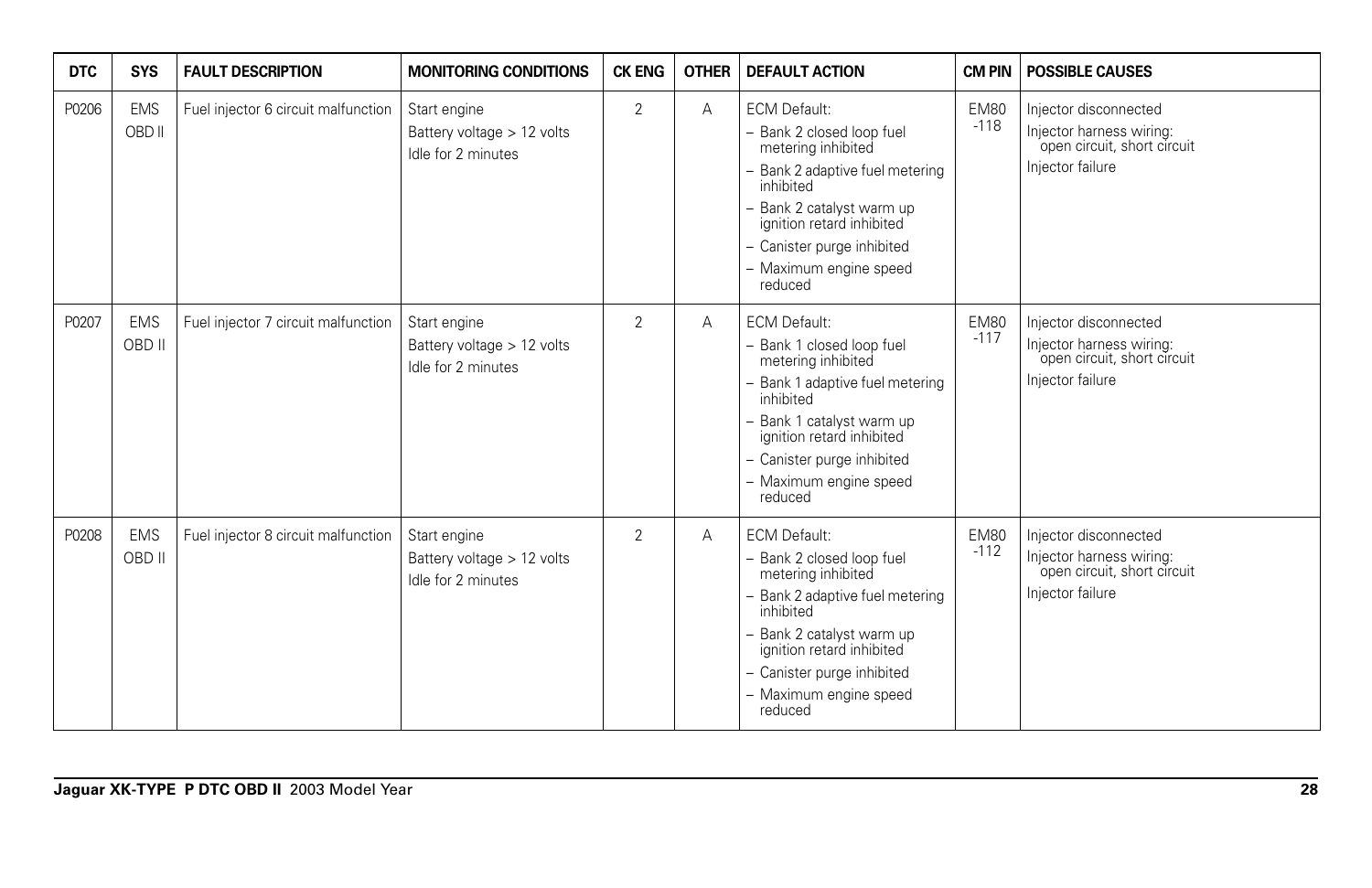| <b>DTC</b> | <b>SYS</b>           | <b>FAULT DESCRIPTION</b>                                  | <b>MONITORING CONDITIONS</b>                                                                                                                                               | <b>CK ENG</b>  | <b>OTHER</b> | <b>DEFAULT ACTION</b>                                                                                                                                                                                                            | <b>CM PIN</b>         | <b>POSSIBLE CAUSES</b>                                                                                                                                                                                                                                                                                                                                                                                                                                    |
|------------|----------------------|-----------------------------------------------------------|----------------------------------------------------------------------------------------------------------------------------------------------------------------------------|----------------|--------------|----------------------------------------------------------------------------------------------------------------------------------------------------------------------------------------------------------------------------------|-----------------------|-----------------------------------------------------------------------------------------------------------------------------------------------------------------------------------------------------------------------------------------------------------------------------------------------------------------------------------------------------------------------------------------------------------------------------------------------------------|
| P0222      | <b>EMS</b><br>OBD II | TP Sensor sense circuit 2 (TP2)<br>low voltage            | Battery voltage > 10 volts<br>Ignition ON<br>Slowly press accelerator pedal<br>to the floor over a 5 second<br>period<br>Slowly return the pedal to rest<br>Repeat 3 times | $\overline{2}$ | R            | <b>ECM Default:</b><br>- Throttle motor and throttle<br>motor relay disabled<br>- Throttle valve opening set to<br>default value<br>- Idle speed controlled by fuel<br>injection intervention<br>- Idle speed adaption inhibited | <b>EM80</b><br>$-076$ | TP Sensor to ECM sensing circuit (TP2):<br>open circuit, short circuit to ground,<br>high resistance<br>TP Sensor failure                                                                                                                                                                                                                                                                                                                                 |
| P0223      | <b>EMS</b><br>OBD II | TP Sensor sense circuit 2 (TP2)<br>high voltage           | Battery voltage > 10 volts<br>Ignition ON<br>Slowly press accelerator pedal<br>to the floor over a 5 second<br>period<br>Slowly return the pedal to rest<br>Repeat 3 times | $\overline{2}$ | R            | <b>ECM Default:</b><br>- Throttle motor and throttle<br>motor relay disabled<br>- Throttle valve opening set to<br>default value<br>- Idle speed controlled by fuel<br>injection intervention<br>- Idle speed adaption inhibited | <b>EM80</b><br>$-076$ | TP Sensor to ECM sensing circuit (TP2):<br>short circuit to high voltage<br>TP Sensor failure                                                                                                                                                                                                                                                                                                                                                             |
| P0300      | <b>EMS</b><br>OBD II | Random misfire detected<br>*Refer to Misfire Note, page 6 | Misfire monitor drive cycle -<br>page 6                                                                                                                                    | 1 or $2^*$     | N            | None                                                                                                                                                                                                                             |                       | ECM to ignition coil primary circuit fault<br>(Cylinder misfire detected DTC also<br>flagged)<br>Fuel injector circuit fault(s)<br>(Injector DTCs also flagged)<br>Ignition coil failure<br>Spark plug failure / fouled / incorrect gap<br>Cylinder compression low<br>Fuel delivery pressure (low / high)<br>Fuel injector(s) restricted / leaking<br>Fuel injector(s) continuously open<br>Fuel contamination<br>Worn camshaft / broken valve spring(s) |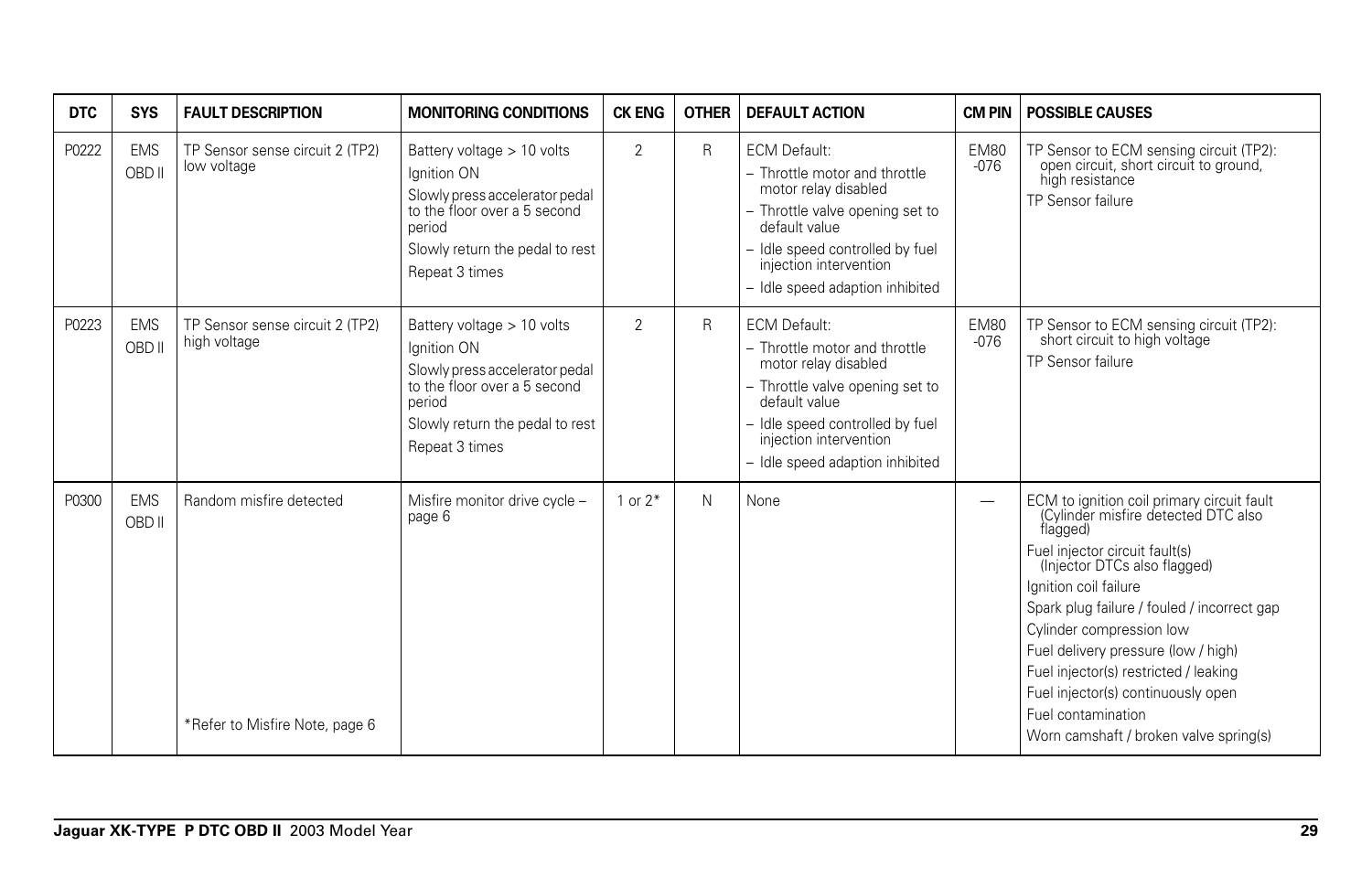| <b>DTC</b> | <b>SYS</b>           | <b>FAULT DESCRIPTION</b>                                        | <b>MONITORING CONDITIONS</b>                                     | <b>CK ENG</b>  | <b>OTHER</b> | <b>DEFAULT ACTION</b>                                                                 | <b>CM PIN</b>            | <b>POSSIBLE CAUSES</b>                                                                                       |
|------------|----------------------|-----------------------------------------------------------------|------------------------------------------------------------------|----------------|--------------|---------------------------------------------------------------------------------------|--------------------------|--------------------------------------------------------------------------------------------------------------|
| P0301      | <b>EMS</b><br>OBD II | Misfire detected - cylinder 1<br>*Refer to Misfire Note, page 6 | Misfire monitor drive cycle -<br>page 6                          | 1 or $2*$      | N            | None                                                                                  | $\overline{\phantom{0}}$ | Refer to P0300 Possible Causes                                                                               |
| P0302      | <b>EMS</b><br>OBD II | Misfire detected - cylinder 2<br>*Refer to Misfire Note, page 6 | Misfire monitor drive cycle -<br>page 6                          | 1 or $2*$      | N            | None                                                                                  | -                        | Refer to P0300 Possible Causes                                                                               |
| P0303      | <b>EMS</b><br>OBD II | Misfire detected - cylinder 3<br>*Refer to Misfire Note, page 6 | Misfire monitor drive cycle -<br>page 6                          | 1 or $2*$      | N            | None                                                                                  | $\overline{\phantom{0}}$ | Refer to P0300 Possible Causes                                                                               |
| P0304      | <b>EMS</b><br>OBD II | Misfire detected - cylinder 4<br>*Refer to Misfire Note, page 6 | Misfire monitor drive cycle -<br>page 6                          | 1 or $2*$      | N            | None                                                                                  | $\overline{\phantom{0}}$ | Refer to P0300 Possible Causes                                                                               |
| P0305      | <b>EMS</b><br>OBD II | Misfire detected - cylinder 5<br>*Refer to Misfire Note, page 6 | Misfire monitor drive cycle -<br>page 6                          | 1 or $2*$      | N            | None                                                                                  | —                        | Refer to P0300 Possible Causes                                                                               |
| P0306      | <b>EMS</b><br>OBD II | Misfire detected - cylinder 6<br>*Refer to Misfire Note, page 6 | Misfire monitor drive cycle -<br>page 6                          | 1 or $2*$      | N            | None                                                                                  | $\overline{\phantom{0}}$ | Refer to P0300 Possible Causes                                                                               |
| P0307      | <b>EMS</b><br>OBD II | Misfire detected - cylinder 7<br>*Refer to Misfire Note, page 6 | Misfire monitor drive cycle -<br>page 6                          | 1 or $2*$      | N            | None                                                                                  | $\overline{\phantom{0}}$ | Refer to P0300 Possible Causes                                                                               |
| P0308      | <b>EMS</b><br>OBD II | Misfire detected - cylinder 8<br>*Refer to Misfire Note, page 6 | Misfire monitor drive cycle -<br>page 6                          | 1 or $2*$      | N            | None                                                                                  | $\overline{\phantom{0}}$ | Refer to P0300 Possible Causes                                                                               |
| P0327      | <b>EMS</b><br>OBD II | Bank 1 KS sense circuit out of<br>range - low voltage           | Start engine<br>Battery voltage > 12 volts<br>Idle for 2 minutes | $\overline{2}$ | А            | <b>ECM Default:</b><br>- Maximum ignition retard<br>- Maximum engine speed<br>reduced | EM80<br>$-098$           | Poor sensor contact with the cylinder block<br>KS to ECM sense circuit short circuit to ground<br>KS failure |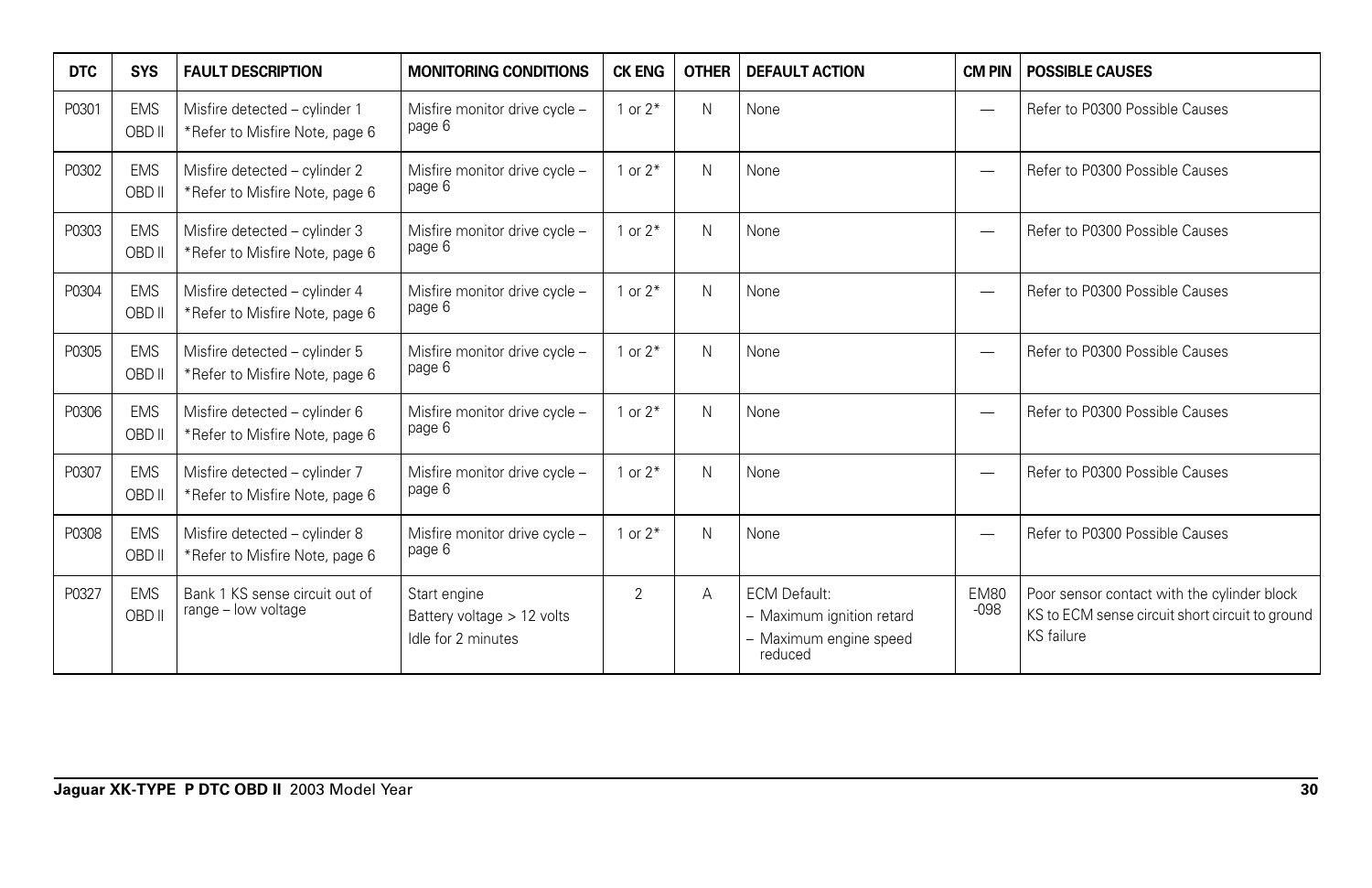| <b>DTC</b> | <b>SYS</b>           | <b>FAULT DESCRIPTION</b>                               | <b>MONITORING CONDITIONS</b>                                                                                                                                                                                                                                                                   | <b>CK ENG</b>  | <b>OTHER</b> | <b>DEFAULT ACTION</b>                                                                                         | <b>CM PIN</b>                    | <b>POSSIBLE CAUSES</b>                                                                                                                                                                                                 |
|------------|----------------------|--------------------------------------------------------|------------------------------------------------------------------------------------------------------------------------------------------------------------------------------------------------------------------------------------------------------------------------------------------------|----------------|--------------|---------------------------------------------------------------------------------------------------------------|----------------------------------|------------------------------------------------------------------------------------------------------------------------------------------------------------------------------------------------------------------------|
| P0328      | <b>EMS</b><br>OBD II | Bank 1 KS sense circuit out of<br>range - high voltage | Start engine<br>Battery voltage > 12 volts<br>Idle for 2 minutes                                                                                                                                                                                                                               | 2              | Α            | <b>ECM Default:</b><br>- Maximum ignition retard<br>- Maximum engine speed<br>reduced                         | <b>EM80</b><br>$-098$            | Poor sensor contact with the cylinder block<br>KS to ECM sense circuit: high resistance,<br>open circuit, short circuit to high voltage<br>KS failure                                                                  |
| P0332      | <b>EMS</b><br>OBD II | Bank 2 KS sense circuit out of<br>range - low voltage  | Start engine<br>Battery voltage > 12 volts<br>Idle for 2 minutes                                                                                                                                                                                                                               | $\overline{2}$ | A            | <b>ECM Default:</b><br>- Maximum ignition retard<br>- Maximum engine speed<br>reduced                         | <b>EM80</b><br>$-0.99$           | Poor sensor contact with the cylinder block<br>KS to ECM sense circuit short circuit to ground<br>KS failure                                                                                                           |
| P0333      | <b>EMS</b><br>OBD II | Bank 2 KS sense circuit out of<br>range - high voltage | Start engine<br>Battery voltage > 12 volts<br>Idle for 2 minutes                                                                                                                                                                                                                               | 2              | A            | <b>ECM Default:</b><br>- Maximum ignition retard<br>- Maximum engine speed<br>reduced                         | <b>EM80</b><br>$-099$            | Poor sensor contact with the cylinder block<br>KS to ECM sense circuit: high resistance,<br>open circuit, short circuit to high voltage<br>KS failure                                                                  |
| P0335      | <b>EMS</b><br>OBD II | CKP Sensor circuit malfunction                         | Start engine; increase engine<br>speed to 1500 rpm and hold<br>for 30 seconds<br>Repeat 2 additional times<br>Note: If CKP Sensor fault<br>exists, engine will start after<br>approximately 5 seconds of<br>cranking as the ECM will<br>default to CMP Sensor 1<br>signal for synchronization. | 2              | A            | <b>ECM Default:</b><br>- Maximum engine speed<br>reduced<br>- CMP Sensor 1 signal used for<br>synchronization | <b>EM80</b><br>$-036$<br>$-0.37$ | CKP Sensor disconnected<br>CKP Sensor gap incorrect / foreign matter on<br>sensor face<br>CKP Sensor sensing circuit:<br>open circuit, short circuit to ground,<br>short circuit to high voltage<br>CKP Sensor failure |
| P0336      | <b>EMS</b><br>OBD II | CKP Sensor circuit range /<br>performance              | Start engine; momentarily<br>race the engine; stop engine<br>Repeat 2 additional times<br>Start engine; drive vehicle;<br>select 2nd gear<br>Accelerate smoothly through<br>complete accelerator pedal<br>travel; coast to a stop                                                              | $\overline{2}$ | Α            | <b>ECM Default:</b><br>- Maximum engine speed<br>reduced                                                      | <b>EM80</b><br>$-036$<br>$-037$  | CKP Sensor reluctor: foreign matter /<br>damaged teeth<br>CKP Sensor sensing circuit:<br>intermittent open circuit, short circuit<br>to ground, short circuit to high voltage<br>CKP Sensor failure                    |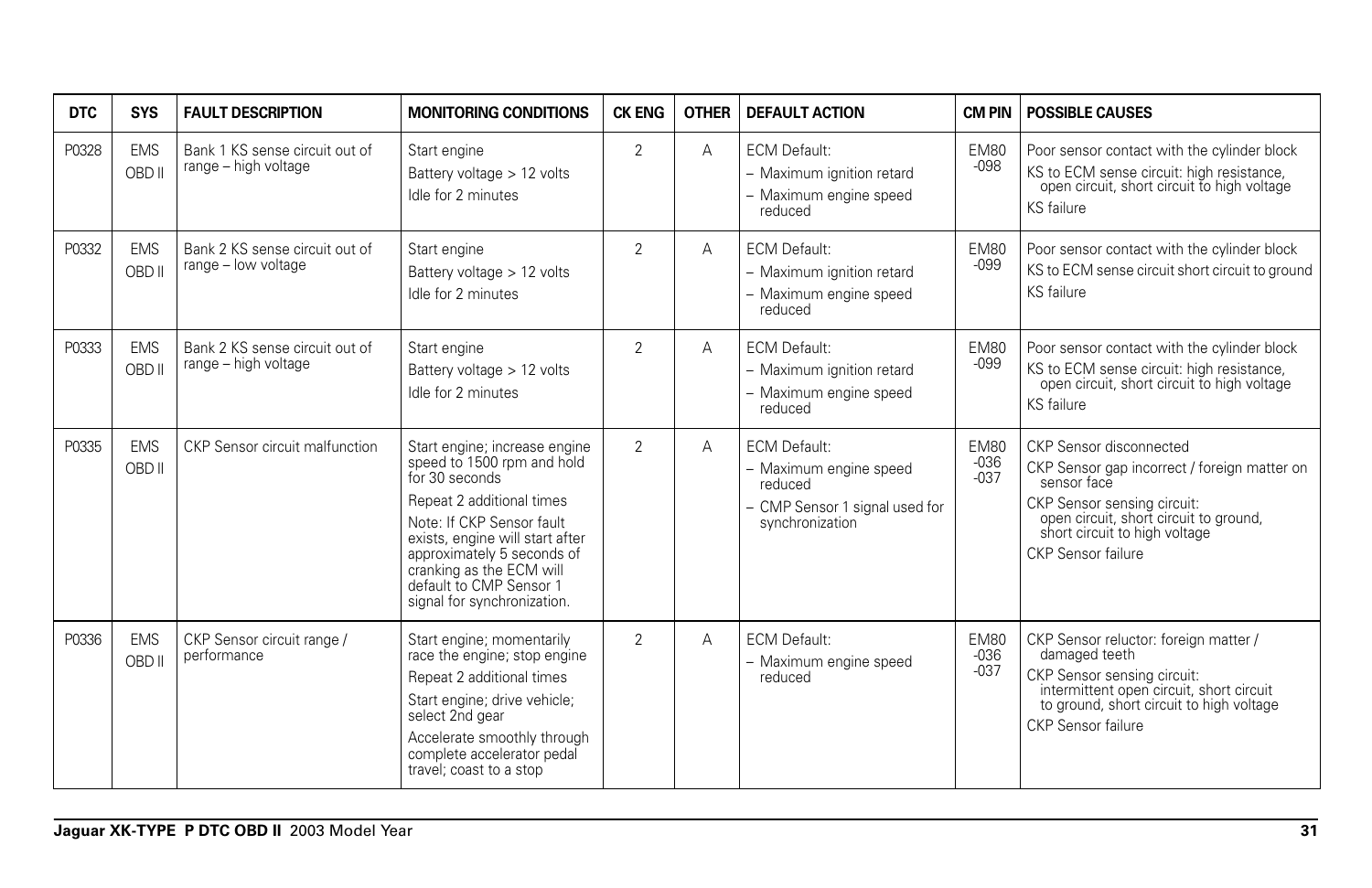| <b>DTC</b> | <b>SYS</b>           | <b>FAULT DESCRIPTION</b>                                                                                                         | <b>MONITORING CONDITIONS</b>                                                                                   | <b>CK ENG</b>  | <b>OTHER</b> | <b>DEFAULT ACTION</b> | CM PIN                           | <b>POSSIBLE CAUSES</b>                                                                                                                                                                                                   |
|------------|----------------------|----------------------------------------------------------------------------------------------------------------------------------|----------------------------------------------------------------------------------------------------------------|----------------|--------------|-----------------------|----------------------------------|--------------------------------------------------------------------------------------------------------------------------------------------------------------------------------------------------------------------------|
| P0340      | <b>EMS</b><br>OBD II | CMP Sensor 1 circuit malfunction<br>- bank 1                                                                                     | Start engine; momentarily<br>race the engine; stop engine<br>Repeat 2 additional times<br>Idle engine 1 minute | $\overline{2}$ | N            | None                  | <b>EM80</b><br>$-094$<br>$-0.95$ | CMP Sensor disconnected<br>CMP Sensor gap incorrect / foreign matter on<br>sensor face<br>CMP Sensor sensing circuit:<br>open circuit, short circuit to ground,<br>short circuit to high voltage<br>CMP Sensor 1 failure |
| P0341      | <b>EMS</b><br>OBD II | CMP Sensor 1 circuit range /<br>performance - bank 1                                                                             | Start engine; momentarily<br>race the engine; stop engine<br>Repeat 2 additional times<br>Idle engine 1 minute | $\overline{2}$ | N            | None                  | <b>EM80</b><br>$-094$<br>$-0.95$ | CMP Sensor disconnected<br>CMP Sensor gap incorrect / foreign matter on<br>sensor face<br>CMP Sensor sensing circuit:<br>open circuit, short circuit to ground,<br>short circuit to high voltage<br>CMP Sensor 1 failure |
| P0345*     | <b>EMS</b><br>OBD II | CMP Sensor 2 circuit malfunction<br>$-$ bank 2<br>* P0345 Early production<br>vehicles; P1340 later production<br>vehicles       | Start engine; momentarily<br>race the engine; stop engine<br>Repeat 2 additional times<br>Idle engine 1 minute | $\overline{2}$ | N            | None                  | <b>EM80</b><br>$-068$<br>$-069$  | CMP Sensor disconnected<br>CMP Sensor gap incorrect / foreign matter on<br>sensor face<br>CMP Sensor sensing circuit:<br>open circuit, short circuit to ground,<br>short circuit to high voltage<br>CMP Sensor 2 failure |
| P0346*     | <b>EMS</b><br>OBD II | CMP Sensor 2 circuit range /<br>performance - bank 2<br>* P0346 Early production<br>vehicles; P1341 later production<br>vehicles | Start engine; momentarily<br>race the engine; stop engine<br>Repeat 2 additional times<br>Idle engine 1 minute | $\overline{2}$ | N            | None                  | EM80<br>$-068$<br>$-069$         | CMP Sensor disconnected<br>CMP Sensor gap incorrect / foreign matter on<br>sensor face<br>CMP Sensor sensing circuit:<br>open circuit, short circuit to ground,<br>short circuit to high voltage<br>CMP Sensor 2 failure |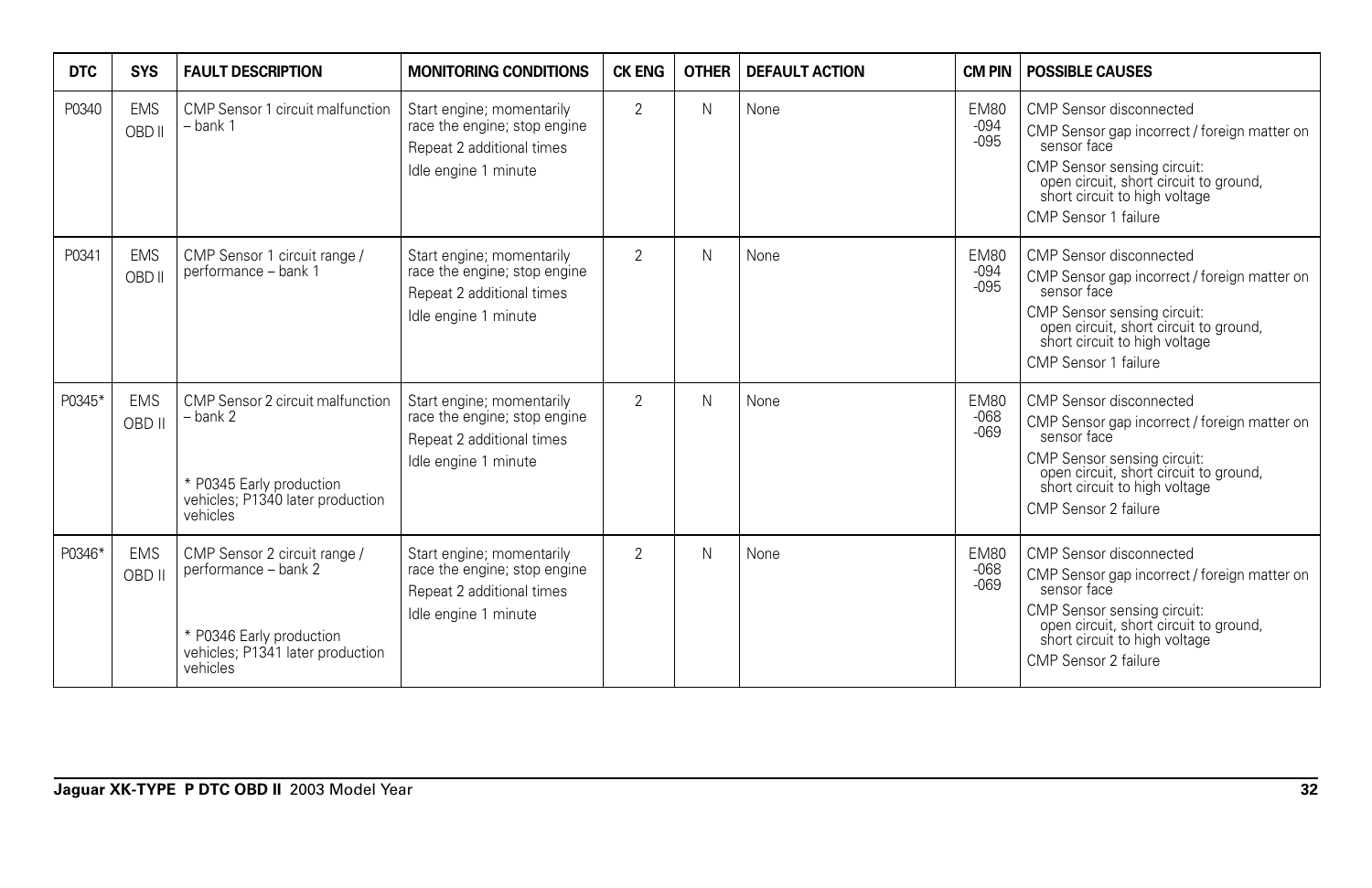| <b>DTC</b> | <b>SYS</b>           | <b>FAULT DESCRIPTION</b>                                    | <b>MONITORING CONDITIONS</b>                                       | <b>CK ENG</b>  | <b>OTHER</b> | <b>DEFAULT ACTION</b>                                                                                                                                                                                                                               | CM PIN                | <b>POSSIBLE CAUSES</b>                                                                                                                                                                                                                                                                                                    |
|------------|----------------------|-------------------------------------------------------------|--------------------------------------------------------------------|----------------|--------------|-----------------------------------------------------------------------------------------------------------------------------------------------------------------------------------------------------------------------------------------------------|-----------------------|---------------------------------------------------------------------------------------------------------------------------------------------------------------------------------------------------------------------------------------------------------------------------------------------------------------------------|
| P0351      | <b>EMS</b><br>OBD II | Ignition module primary circuit<br>malfunction – cylinder 1 | Start engine<br>Battery voltage $> 12$ volts<br>Idle for 2 minutes | $\overline{2}$ | Α            | <b>ECM Default:</b><br>Bank 1 closed loop fuel<br>metering inhibited<br>- Bank 1 sub feedback control<br>inhibited<br>Bank 1 adaptive fuel metering<br>inhibited<br>- Maximum engine speed<br>reduced<br>- Fuel injection cut off<br>(cylinder 1)   | EM80<br>$-087$        | ECM to ignition module / coil drive circuit:<br>open circuit, short circuit to ground,<br>high resistance<br>Ignition module / coil ground circuit:<br>open circuit, high resistance<br>Ignition module / coil B + voltage supply circuit:<br>open circuit (including relay, if fitted)<br>Ignition module / coil failure |
| P0352      | <b>EMS</b><br>OBD II | Ignition module primary circuit<br>malfunction - cylinder 2 | Start engine<br>Battery voltage > 12 volts<br>Idle for 2 minutes   | $\overline{2}$ | Α            | <b>ECM Default:</b><br>- Bank 2 closed loop fuel<br>metering inhibited<br>- Bank 2 sub feedback control<br>inhibited<br>Bank 2 adaptive fuel metering<br>inhibited<br>- Maximum engine speed<br>reduced<br>- Fuel injection cut off<br>(cylinder 2) | <b>EM80</b><br>$-061$ | ECM to ignition module / coil drive circuit:<br>open circuit, short circuit to ground,<br>high resistance<br>Ignition module / coil ground circuit:<br>open circuit, high resistance<br>Ignition module / coil B+ voltage supply circuit:<br>open circuit (including relay, if fitted)<br>Ignition module / coil failure  |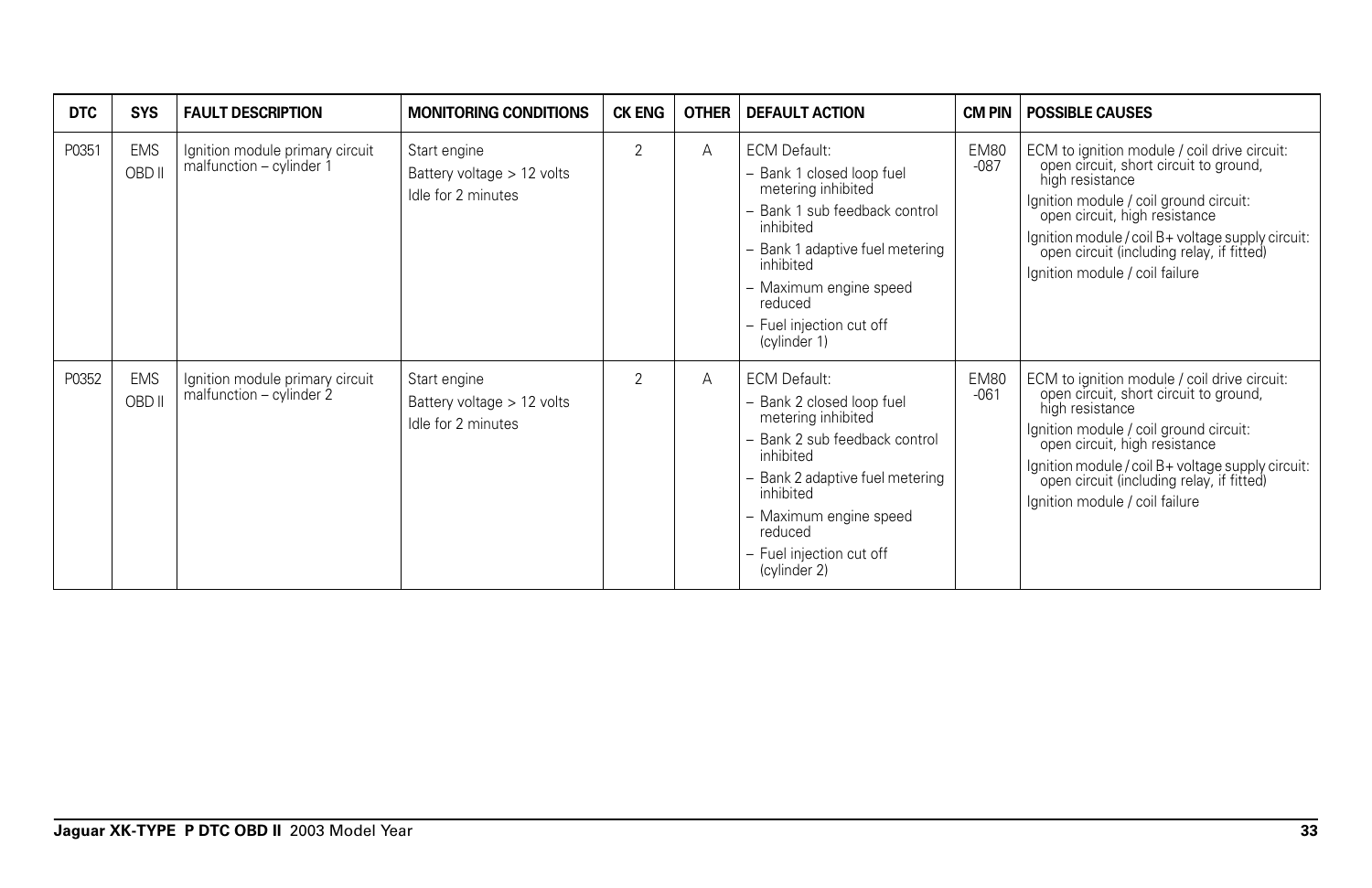| <b>DTC</b> | <b>SYS</b>           | <b>FAULT DESCRIPTION</b>                                    | <b>MONITORING CONDITIONS</b>                                       | <b>CK ENG</b>  | <b>OTHER</b> | <b>DEFAULT ACTION</b>                                                                                                                                                                                                                             |                       | <b>CM PIN   POSSIBLE CAUSES</b>                                                                                                                                                                                                                                                                                          |
|------------|----------------------|-------------------------------------------------------------|--------------------------------------------------------------------|----------------|--------------|---------------------------------------------------------------------------------------------------------------------------------------------------------------------------------------------------------------------------------------------------|-----------------------|--------------------------------------------------------------------------------------------------------------------------------------------------------------------------------------------------------------------------------------------------------------------------------------------------------------------------|
| P0353      | <b>EMS</b><br>OBD II | Ignition module primary circuit<br>malfunction - cylinder 3 | Start engine<br>Battery voltage $> 12$ volts<br>Idle for 2 minutes | $\overline{2}$ | Α            | <b>ECM Default:</b><br>- Bank 1 closed loop fuel<br>metering inhibited<br>Bank 1 sub feedback control<br>inhibited<br>Bank 1 adaptive fuel metering<br>inhibited<br>- Maximum engine speed<br>reduced<br>- Fuel injection cut off<br>(cylinder 3) | <b>EM80</b><br>$-088$ | ECM to ignition module / coil drive circuit:<br>open circuit, short circuit to ground,<br>high resistance<br>Ignition module / coil ground circuit:<br>open circuit, high resistance<br>Ignition module / coil B+ voltage supply circuit:<br>open circuit (including relay, if fitted)<br>Ignition module / coil failure |
| P0354      | <b>EMS</b><br>OBD II | Ignition module primary circuit<br>malfunction - cylinder 4 | Start engine<br>Battery voltage $> 12$ volts<br>Idle for 2 minutes | 2              | Α            | <b>ECM Default:</b><br>Bank 2 closed loop fuel<br>metering inhibited<br>Bank 2 sub feedback control<br>inhibited<br>Bank 2 adaptive fuel metering<br>inhibited<br>- Maximum engine speed<br>reduced<br>- Fuel injection cut off<br>(cylinder 4)   | <b>EM80</b><br>$-062$ | ECM to ignition module / coil drive circuit:<br>open circuit, short circuit to ground,<br>high resistance<br>Ignition module / coil ground circuit:<br>open circuit, high resistance<br>Ignition module / coil B+ voltage supply circuit:<br>open circuit (including relay, if fitted)<br>Ignition module / coil failure |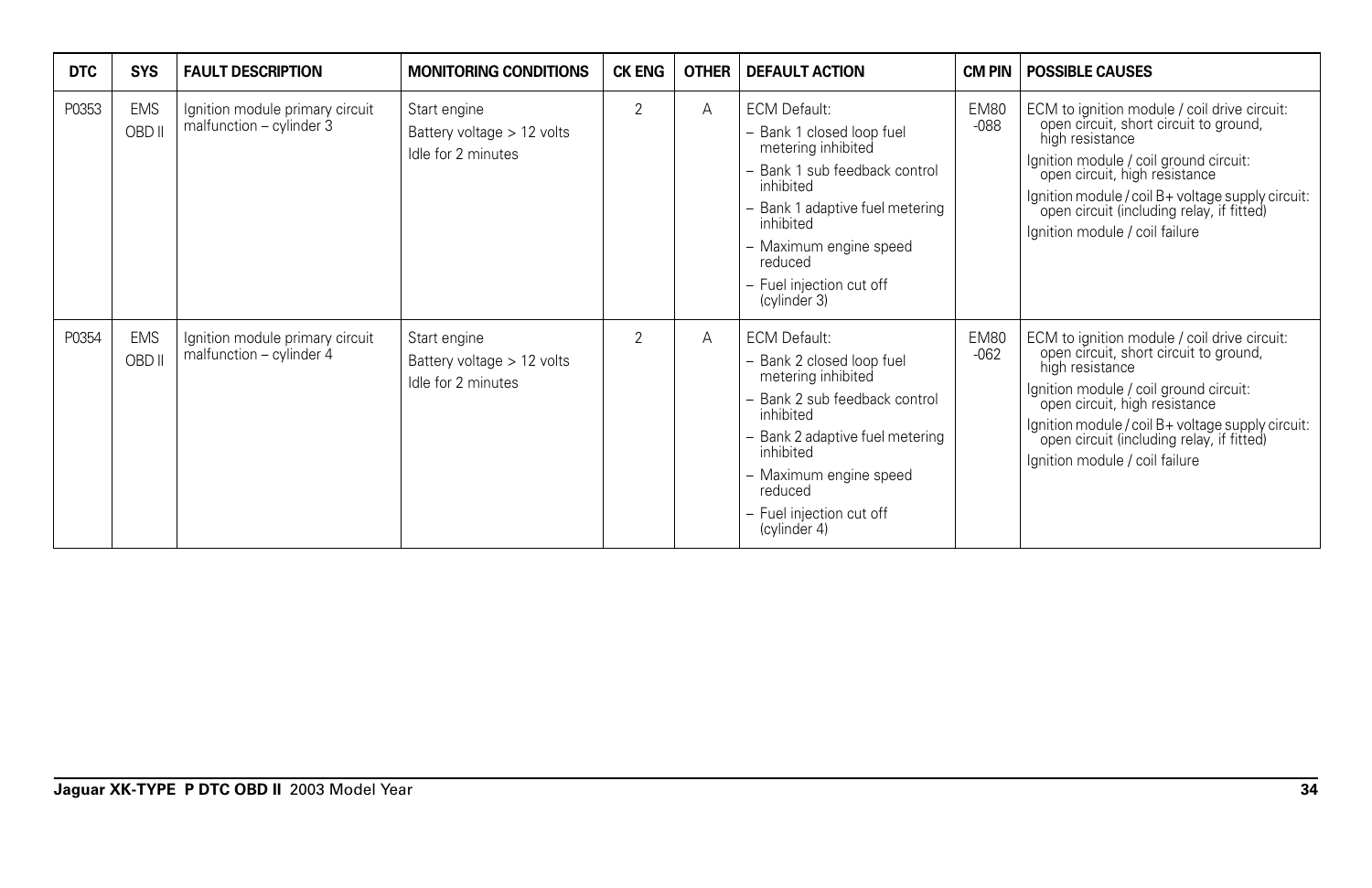| <b>DTC</b> | <b>SYS</b>           | <b>FAULT DESCRIPTION</b>                                        | <b>MONITORING CONDITIONS</b>                                       | <b>CK ENG</b>  | <b>OTHER</b> | <b>DEFAULT ACTION</b>                                                                                                                                                                                                                             | CM PIN                | <b>POSSIBLE CAUSES</b>                                                                                                                                                                                                                                                                                                    |
|------------|----------------------|-----------------------------------------------------------------|--------------------------------------------------------------------|----------------|--------------|---------------------------------------------------------------------------------------------------------------------------------------------------------------------------------------------------------------------------------------------------|-----------------------|---------------------------------------------------------------------------------------------------------------------------------------------------------------------------------------------------------------------------------------------------------------------------------------------------------------------------|
| P0355      | <b>EMS</b><br>OBD II | Ignition module primary circuit<br>malfunction – cylinder 5     | Start engine<br>Battery voltage $> 12$ volts<br>Idle for 2 minutes | $\overline{2}$ | A            | <b>ECM Default:</b><br>Bank 1 closed loop fuel<br>metering inhibited<br>- Bank 1 sub feedback control<br>inhibited<br>Bank 1 adaptive fuel metering<br>inhibited<br>- Maximum engine speed<br>reduced<br>- Fuel injection cut off<br>(cylinder 5) | <b>EM80</b><br>$-089$ | ECM to ignition module / coil drive circuit:<br>open circuit, short circuit to ground,<br>high resistance<br>Ignition module / coil ground circuit:<br>open circuit, high resistance<br>Ignition module / coil B + voltage supply circuit:<br>open circuit (including relay, if fitted)<br>Ignition module / coil failure |
| P0356      | <b>EMS</b><br>OBD II | Ignition module primary circuit<br>malfunction $-$ cylinder $6$ | Start engine<br>Battery voltage $> 12$ volts<br>Idle for 2 minutes | $\overline{2}$ | Α            | <b>ECM Default:</b><br>Bank 2 closed loop fuel<br>metering inhibited<br>Bank 2 sub feedback control<br>inhibited<br>Bank 2 adaptive fuel metering<br>inhibited<br>- Maximum engine speed<br>reduced<br>- Fuel injection cut off<br>(cylinder 6)   | <b>EM80</b><br>$-063$ | ECM to ignition module / coil drive circuit:<br>open circuit, short circuit to ground,<br>high resistance<br>Ignition module / coil ground circuit:<br>open circuit, high resistance<br>Ignition module / coil B+ voltage supply circuit:<br>open circuit (including relay, if fitted)<br>Ignition module / coil failure  |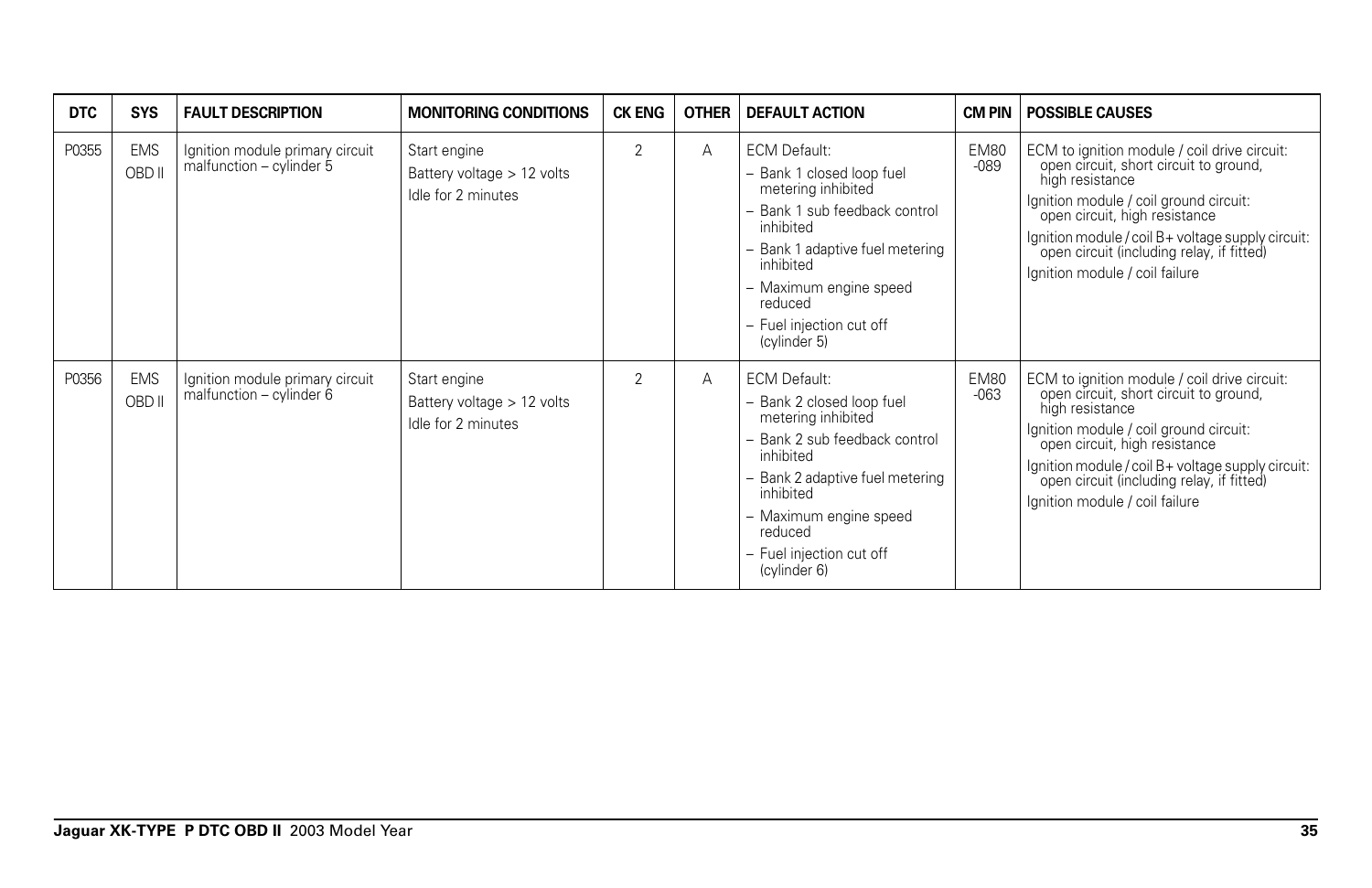| <b>DTC</b> | <b>SYS</b>           | <b>FAULT DESCRIPTION</b>                                    | <b>MONITORING CONDITIONS</b>                                     | <b>CK ENG</b>  | <b>OTHER</b> | <b>DEFAULT ACTION</b>                                                                                                                                                                                                                                                        |                          | <b>CM PIN   POSSIBLE CAUSES</b>                                                                                                                                                                                                                                                                                           |
|------------|----------------------|-------------------------------------------------------------|------------------------------------------------------------------|----------------|--------------|------------------------------------------------------------------------------------------------------------------------------------------------------------------------------------------------------------------------------------------------------------------------------|--------------------------|---------------------------------------------------------------------------------------------------------------------------------------------------------------------------------------------------------------------------------------------------------------------------------------------------------------------------|
| P0357      | <b>EMS</b><br>OBD II | Ignition module primary circuit<br>malfunction - cylinder 7 | Start engine<br>Battery voltage > 12 volts<br>Idle for 2 minutes | $\overline{2}$ | A            | <b>ECM Default:</b><br><b>ECM Default:</b><br>- Bank 1 closed loop fuel<br>metering inhibited<br>- Bank 1 sub feedback control<br>inhibited<br>- Bank 1 adaptive fuel metering<br>inhibited<br>- Maximum engine speed<br>reduced<br>- Fuel injection cut off<br>(cylinder 7) | <b>EM80</b><br>$-090$    | ECM to ignition module / coil drive circuit:<br>open circuit, short circuit to ground,<br>high resistance<br>Ignition module / coil ground circuit:<br>open circuit, high resistance<br>Ignition module / coil B + voltage supply circuit:<br>open circuit (including relay, if fitted)<br>Ignition module / coil failure |
| P0358      | <b>EMS</b><br>OBD II | Ignition module primary circuit<br>malfunction - cylinder 8 | Start engine<br>Battery voltage > 12 volts<br>Idle for 2 minutes | $\overline{2}$ | A            | <b>ECM Default:</b><br>- Bank 2 closed loop fuel<br>metering inhibited<br>- Bank 2 sub feedback control<br>inhibited<br>- Bank 2 adaptive fuel metering<br>inhibited<br>- Maximum engine speed<br>reduced<br>- Fuel injection cut off<br>(cylinder 8)                        | <b>EM80</b><br>$-064$    | ECM to ignition module / coil drive circuit:<br>open circuit, short circuit to ground,<br>high resistance<br>Ignition module / coil ground circuit:<br>open circuit, high resistance<br>Ignition module / coil B+ voltage supply circuit:<br>open circuit (including relay, if fitted)<br>Ignition module / coil failure  |
| P0400      | <b>EMS</b><br>OBD II | EGR flow malfunction                                        | EGR Monitor drive cycle -<br>page 8                              | $\overline{2}$ | N            | None                                                                                                                                                                                                                                                                         | $\overline{\phantom{0}}$ | EGR valve incorrectly fitted or loose<br>EGR pipe blocked<br>EGR valve stuck open / closed, blocked<br>EGR valve failure                                                                                                                                                                                                  |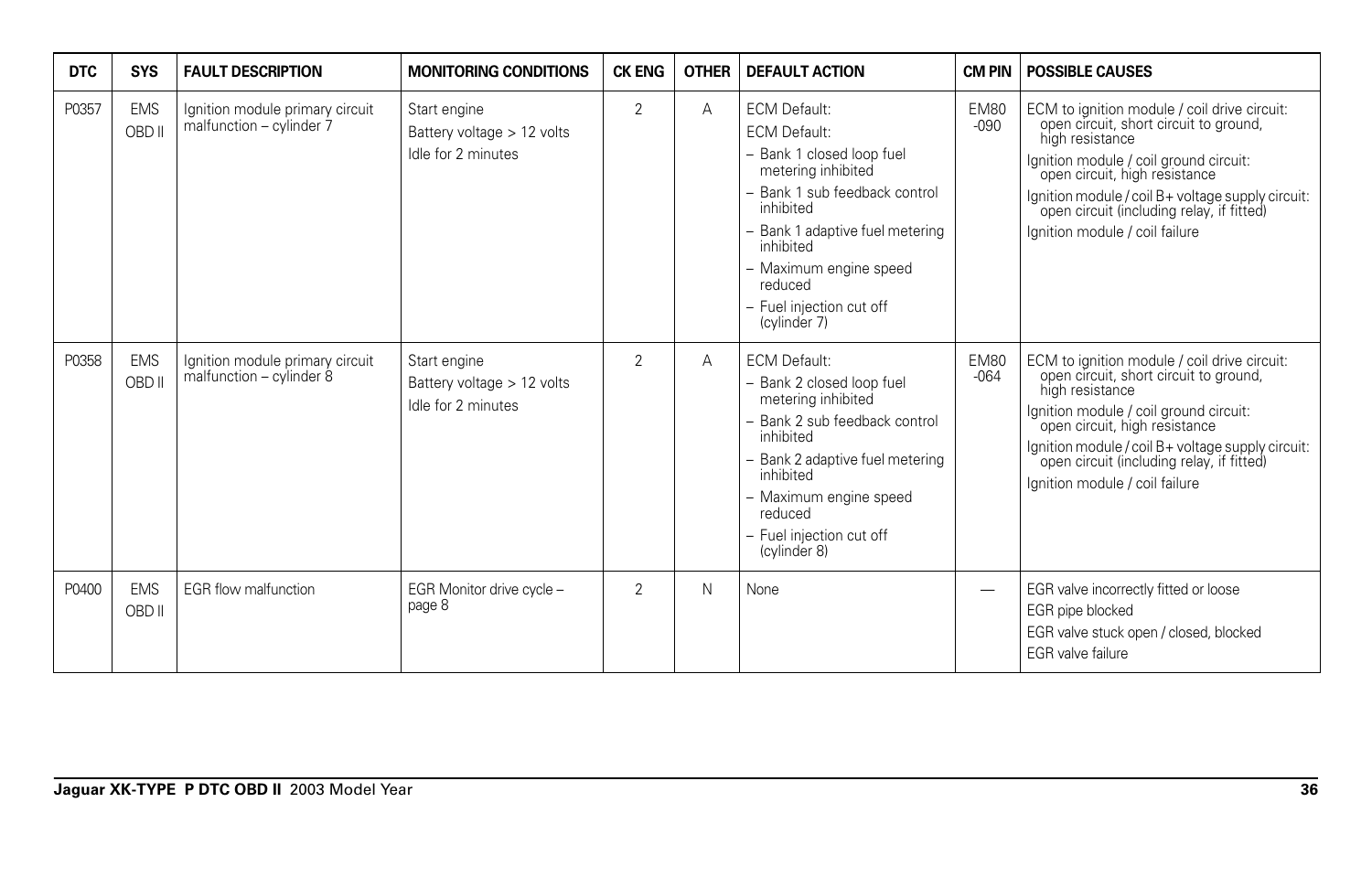| <b>DTC</b> | <b>SYS</b>           | <b>FAULT DESCRIPTION</b>                                             | <b>MONITORING CONDITIONS</b>                        | <b>CK ENG</b>  | <b>OTHER</b> | <b>DEFAULT ACTION</b> | <b>CM PIN</b>                                           | <b>POSSIBLE CAUSES</b>                                                                                                                                                                                                          |
|------------|----------------------|----------------------------------------------------------------------|-----------------------------------------------------|----------------|--------------|-----------------------|---------------------------------------------------------|---------------------------------------------------------------------------------------------------------------------------------------------------------------------------------------------------------------------------------|
| P0405      | <b>EMS</b><br>OBD II | EGR valve drive circuits low voltage                                 | lanition ON 10 seconds                              | $\overline{2}$ | N            | None                  | IP <sub>1</sub><br>$-057$<br>$-058$<br>$-059$<br>$-060$ | EGR valve power supply circuit open circuit<br>EGR valve to ECM drive circuit pair<br>(EGR valve pins 1/4, 6/3):<br>open circuit, high resistance<br>EGR valve failure (stepper motor open circuit)                             |
| P0406      | <b>EMS</b><br>OBD II | EGR valve drive circuits high<br>voltage                             | Ignition ON 10 seconds                              | $\overline{2}$ | N            | None                  | IP1<br>$-057$<br>$-058$<br>$-059$<br>$-600$             | EGR valve to ECM drive circuit pair<br>(EGR valve pins 1/4, 6/3):<br>short circuit to ground or high voltage<br>EGR valve failure (stepper motor short circuit)                                                                 |
| P0420      | <b>EMS</b><br>OBD II | Catalytic converter system<br>efficiency below threshold -<br>bank 1 | Catalyst efficiency monitor<br>drive cycle - page 6 | $\overline{2}$ | $\mathsf{N}$ | None                  | $\overline{\phantom{0}}$                                | HO <sub>2</sub> Sensor disconnected<br>HO2 Sensor to ECM wiring fault<br>HO2 Sensor heater to ECM wiring fault<br>HO2 Sensor heater failure<br>Upstream HO2 Sensor failure<br>Downstream HO2 Sensor failure<br>Catalyst failure |
| P0430      | <b>EMS</b><br>OBD II | Catalytic converter system<br>efficiency below threshold -<br>bank 2 | Catalyst efficiency monitor<br>drive cycle - page 6 | $\overline{2}$ | N            | None                  | $\overline{\phantom{0}}$                                | HO2 Sensor disconnected<br>HO2 Sensor to ECM wiring fault<br>HO2 Sensor heater to ECM wiring fault<br>HO2 Sensor heater failure<br>Upstream HO2 Sensor failure<br>Downstream HO2 Sensor failure<br>Catalyst failure             |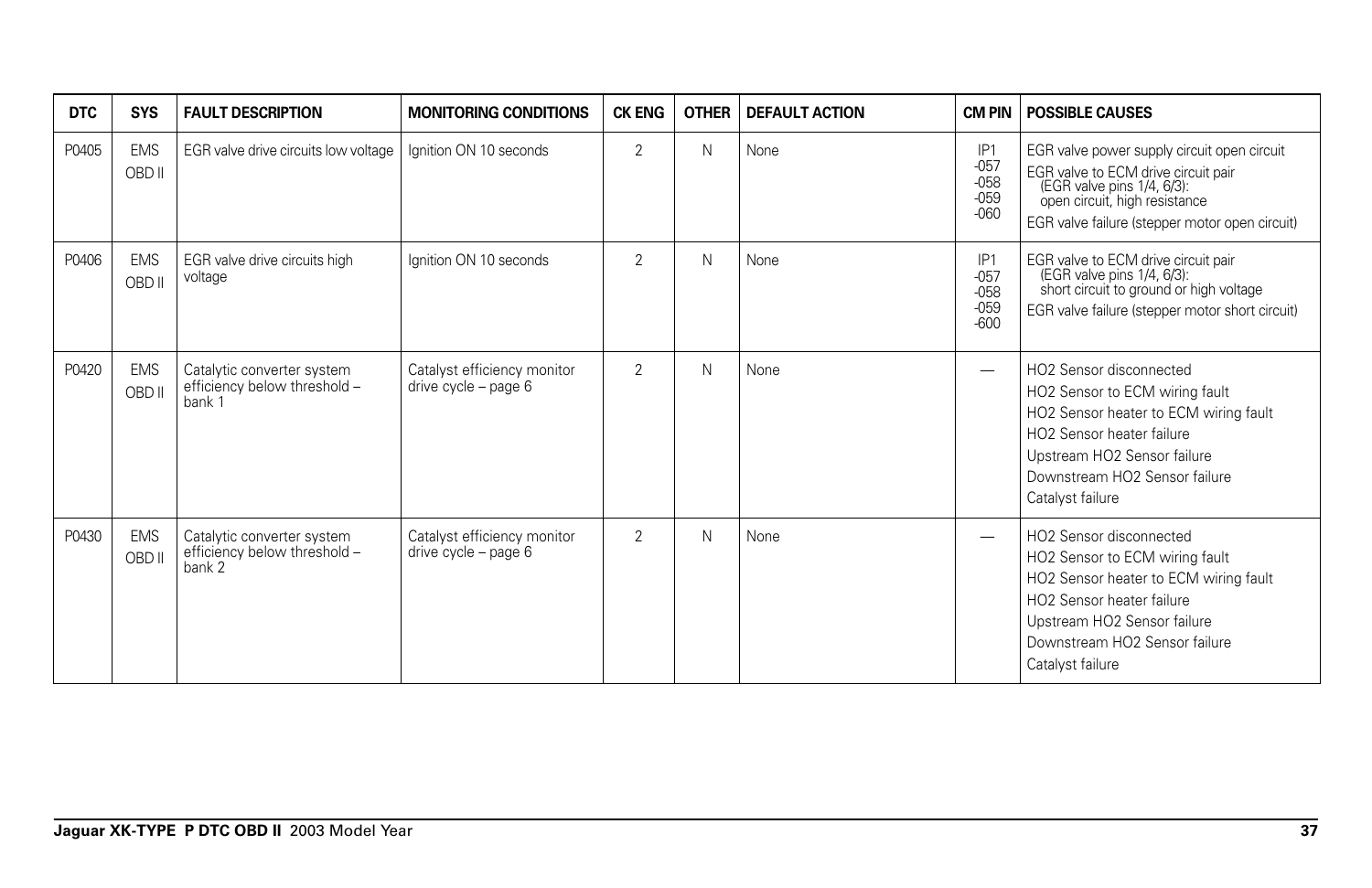| DTC   | <b>SYS</b>           | <b>FAULT DESCRIPTION</b>                           | <b>MONITORING CONDITIONS</b>                                                                             | <b>CK ENG</b>  | <b>OTHER</b> | <b>DEFAULT ACTION</b>                                                                      | CM PIN                   | <b>POSSIBLE CAUSES</b>                                                                                                                                                                                    |
|-------|----------------------|----------------------------------------------------|----------------------------------------------------------------------------------------------------------|----------------|--------------|--------------------------------------------------------------------------------------------|--------------------------|-----------------------------------------------------------------------------------------------------------------------------------------------------------------------------------------------------------|
| P0442 | <b>EMS</b><br>OBD II | EVAP system leak detected -<br>small (0.040 in.)   | Evaporative system monitor<br>drive cycle - page 7                                                       | $\overline{2}$ | N            | <b>ECM Default:</b><br>- Canister purge inhibited<br>- Adaptive fuel metering<br>inhibited | $\overline{\phantom{0}}$ | Fuel cap not fitted correctly<br>Fuel cap seal defective<br>EVAP system leak (canister damage,<br>pipework damage)<br><b>EVAP Canister leaking</b><br>EVAP canister close valve failure<br>Fuel tank leak |
| P0443 | <b>EMS</b><br>OBD II | EVAP canister purge valve failure                  | Evaporative system monitor<br>drive cycle - page 7                                                       | $\overline{2}$ | N            | <b>ECM Default:</b><br>- Canister purge inhibited<br>- Adaptive fuel metering<br>inhibited | $\overline{\phantom{0}}$ | EVAP Canister purge valve failure (leaking)                                                                                                                                                               |
| P0444 | <b>EMS</b><br>OBD II | EVAP canister purge valve circuit<br>open circuit  | Evaporative system monitor<br>$drive$ cycle $-$ page $7$<br>Purge system monitor drive<br>cycle - page 7 | $\overline{2}$ | N            | <b>ECM Default:</b><br>- Canister purge inhibited<br>- Adaptive fuel metering<br>inhibited | <b>EM80</b><br>$-066$    | EVAP Canister purge valve disconnected<br>EVAP Canister purge valve to ECM drive<br>circuit: open circuit, high resistance<br>EVAP Canister purge valve failure                                           |
| P0445 | <b>EMS</b><br>OBD II | EVAP canister purge valve circuit<br>short circuit | Evaporative system monitor<br>drive cycle - page 7<br>Purge system monitor drive<br>cycle - page 7       | $\overline{2}$ | N            | <b>ECM Default:</b><br>- Canister purge inhibited<br>- Adaptive fuel metering<br>inhibited | <b>EM80</b><br>$-066$    | EVAP Canister purge valve to ECM drive<br>circuit: short circuit to ground<br>EVAP Canister purge valve failure                                                                                           |
| P0446 | <b>EMS</b><br>OBD II | EVAP canister close valve<br>malfunction           | Evaporative system monitor<br>drive cycle - page 7                                                       | $\overline{2}$ | N            | <b>ECM Default:</b><br>- Canister purge inhibited<br>- Adaptive fuel metering<br>inhibited | $\overline{\phantom{0}}$ | Fuel tank / EVAP canister atmospheric port:<br>restricted, blocked<br>EVAP canister close valve failure (stuck)<br>closed)                                                                                |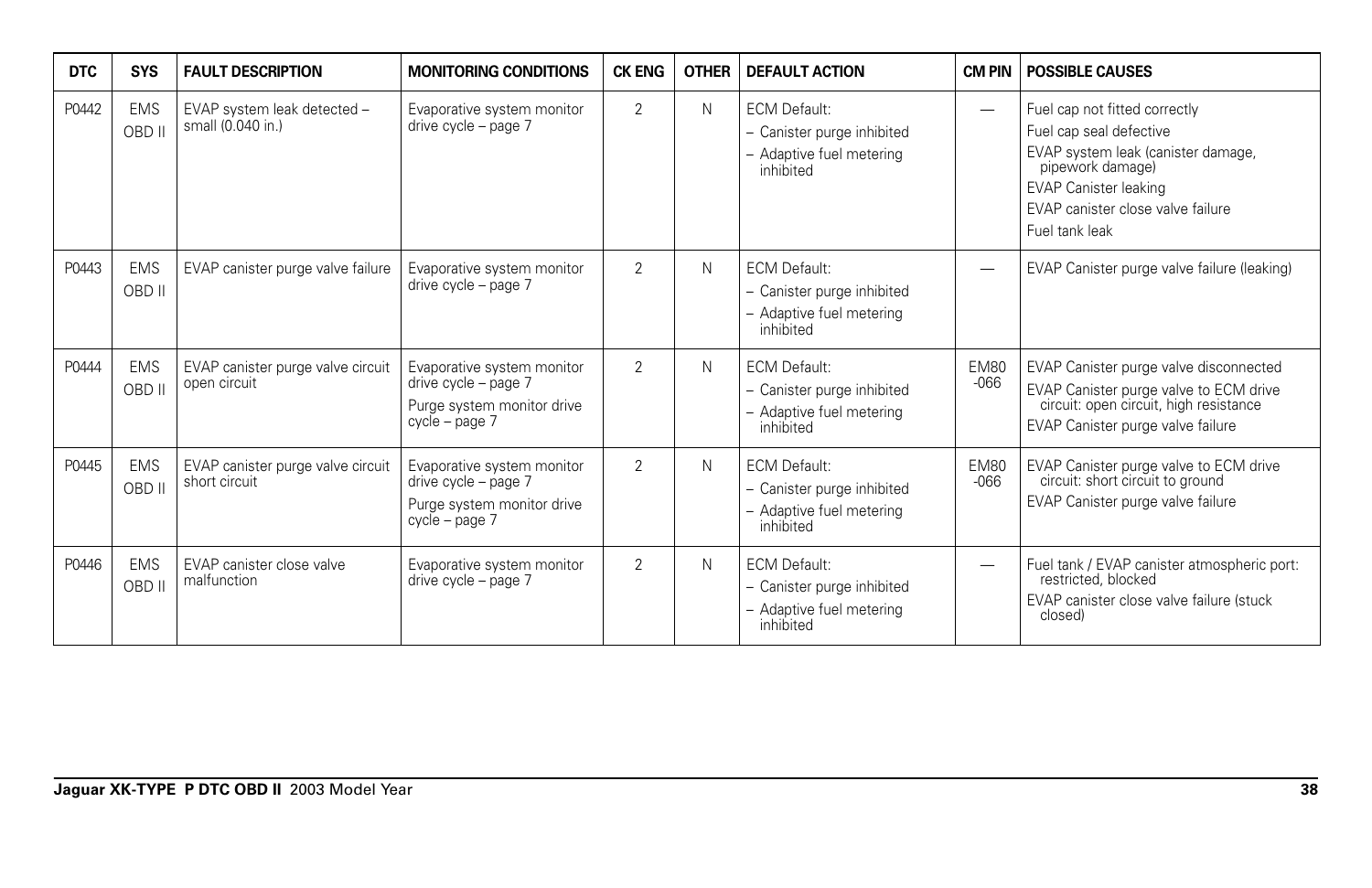| <b>DTC</b> | <b>SYS</b>           | <b>FAULT DESCRIPTION</b>                           | <b>MONITORING CONDITIONS</b>                       | <b>CK ENG</b>  | <b>OTHER</b> | <b>DEFAULT ACTION</b>                                                                      | <b>CM PIN</b>         | <b>POSSIBLE CAUSES</b>                                                                                                                                                                                                                    |
|------------|----------------------|----------------------------------------------------|----------------------------------------------------|----------------|--------------|--------------------------------------------------------------------------------------------|-----------------------|-------------------------------------------------------------------------------------------------------------------------------------------------------------------------------------------------------------------------------------------|
| P0447      | <b>EMS</b><br>OBD II | EVAP canister close valve circuit<br>open circuit  | lanition ON 10 seconds                             | $\overline{2}$ | $\mathsf{N}$ | <b>ECM Default:</b><br>- Canister purge inhibited<br>- Adaptive fuel metering<br>inhibited | <b>EM80</b><br>$-067$ | EVAP canister close valve power supply<br>circuit: open circuit, short circuit<br>EVAP canister close valve to ECM drive circuit:<br>open circuit, high resistance, short circuit to<br>$B+$ voltage<br>EVAP canister close valve failure |
| P0448      | <b>EMS</b><br>OBD II | EVAP canister close valve circuit<br>short circuit | lanition ON 10 seconds                             | $\overline{2}$ | $\mathsf{N}$ | <b>ECM Default:</b><br>- Canister purge inhibited<br>- Adaptive fuel metering<br>inhibited | <b>EM80</b><br>$-067$ | EVAP canister close valve to ECM drive circuit:<br>short to ground<br>EVAP canister close valve failure                                                                                                                                   |
| P0450      | <b>EMS</b><br>OBD II | <b>FTP Sensor failure</b>                          | Evaporative system monitor<br>drive cycle - page 7 | $\overline{2}$ | N            | None                                                                                       | —                     | <b>FTP Sensor failure</b>                                                                                                                                                                                                                 |
| P0452      | <b>EMS</b><br>OBD II | FTP Sensor circuit low voltage<br>(low pressure)   | lanition ON 10 seconds                             | $\overline{2}$ | N            | None                                                                                       | <b>EM80</b><br>$-104$ | FTP Sensor disconnected<br>FTP Sensor to ECM sense circuit:<br>open circuit, short circuit to ground<br>FTP Sensor to splice sensor supply circuit:<br>open circuit, high resistance<br><b>FTP Sensor failure</b>                         |
| P0453      | <b>EMS</b><br>OBD II | FTP Sensor circuit high voltage<br>(high pressure) | Ignition ON 10 seconds                             | $\overline{2}$ | $\mathsf{N}$ | None                                                                                       | <b>EM80</b><br>$-104$ | FTP Sensor to splice sensor ground circuit:<br>open circuit, high resistance<br>FTP Sensor to ECM sense circuit:<br>short circuit to high voltage<br>FTP Sensor failure                                                                   |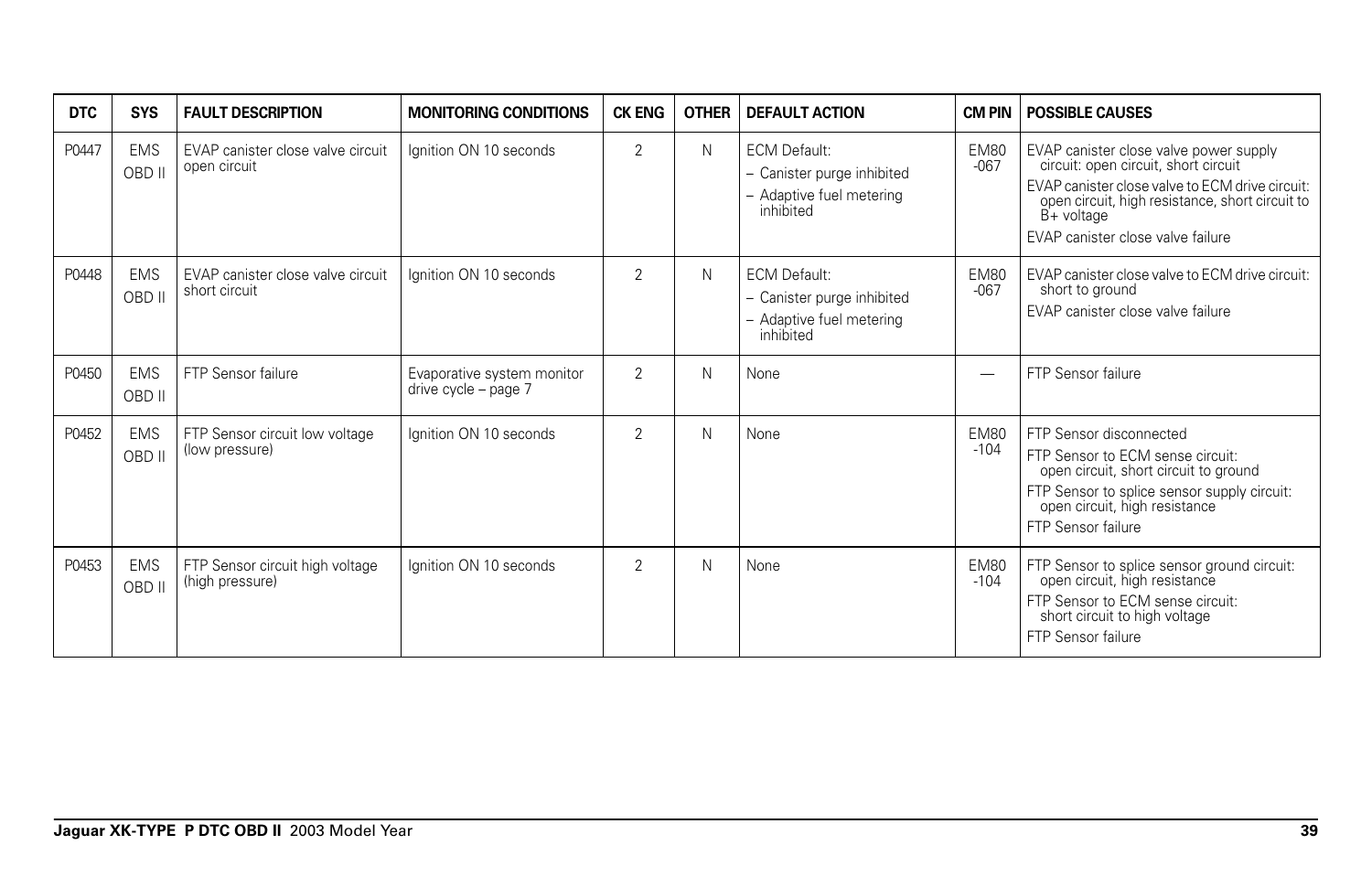| <b>DTC</b> | <b>SYS</b>           | <b>FAULT DESCRIPTION</b>                                 | <b>MONITORING CONDITIONS</b>                                                                        | <b>CK ENG</b>  | <b>OTHER</b> | <b>DEFAULT ACTION</b>                                                                      | <b>CM PIN</b>            | <b>POSSIBLE CAUSES</b>                                                                                                                                                                                                                                                                                                      |
|------------|----------------------|----------------------------------------------------------|-----------------------------------------------------------------------------------------------------|----------------|--------------|--------------------------------------------------------------------------------------------|--------------------------|-----------------------------------------------------------------------------------------------------------------------------------------------------------------------------------------------------------------------------------------------------------------------------------------------------------------------------|
| P0455      | <b>EMS</b><br>OBD II | EVAP system leak detected -<br>large                     | Evaporative system monitor<br>drive cycle - page 7                                                  | $\overline{2}$ | N            | <b>ECM Default:</b><br>- Canister purge inhibited<br>- Adaptive fuel metering<br>inhibited | $\overline{\phantom{0}}$ | Fuel cap off<br>Fuel cap seal defective / missing<br>EVAP system leak (canister damage,<br>pipework damage)<br>EVAP Canister purge valve to engine purge<br>pipe: blocked, leaking, disconnected<br>EVAP Canister purge valve failure (stuck<br>closed)<br>EVAP Canister close valve failure (stuck open)<br>Fuel tank leak |
| P0456      | <b>EMS</b><br>OBD II | EVAP system leak detected -<br>very small (0.020 in.)    | Evaporative system monitor<br>drive cycle - page 7                                                  | $\overline{2}$ | N            | <b>ECM Default:</b><br>- Canister purge inhibited<br>- Adaptive fuel metering<br>inhibited | —                        | Fuel cap not fitted correctly<br>Fuel cap seal defective<br>EVAP system leak<br>(canister damage, pipework damage)<br><b>EVAP Canister leaking</b><br>EVAP Canister close valve failure<br>Fuel tank leak                                                                                                                   |
| P0460      | <b>EMS</b><br>OBD II | Fuel level sensor(s) circuit range /<br>performance      | Fuel tank empty<br>Fill in stages: 1/4, 1/2, 3/4, full<br>Check fuel gauge reading at<br>each stage | $\overline{2}$ | N            | None                                                                                       | -                        | Fuel level sensor to Instrument Cluster<br>circuit(s): intermittent short circuit, open<br>circuit, high resistance<br>Fuel level sensor failure<br>Instrument Cluster fault (incorrect fuel level<br>data)                                                                                                                 |
| P0480      | <b>EMS</b><br>JAG    | Radiator cooling fan module drive<br>circuit malfunction | Start engine<br>Battery voltage > 12 volts<br>Idle for 2 minutes                                    | N              | N            | <b>ECM Default:</b><br>- With ignition ON, fan operates<br>at maximum speed                | EM80<br>$-051$           | ECM to radiator cooling fan module drive<br>circuit: short circuit, open circuit,<br>high resistance<br>Radiator cooling fan fault<br>Radiator cooling fan module fault                                                                                                                                                     |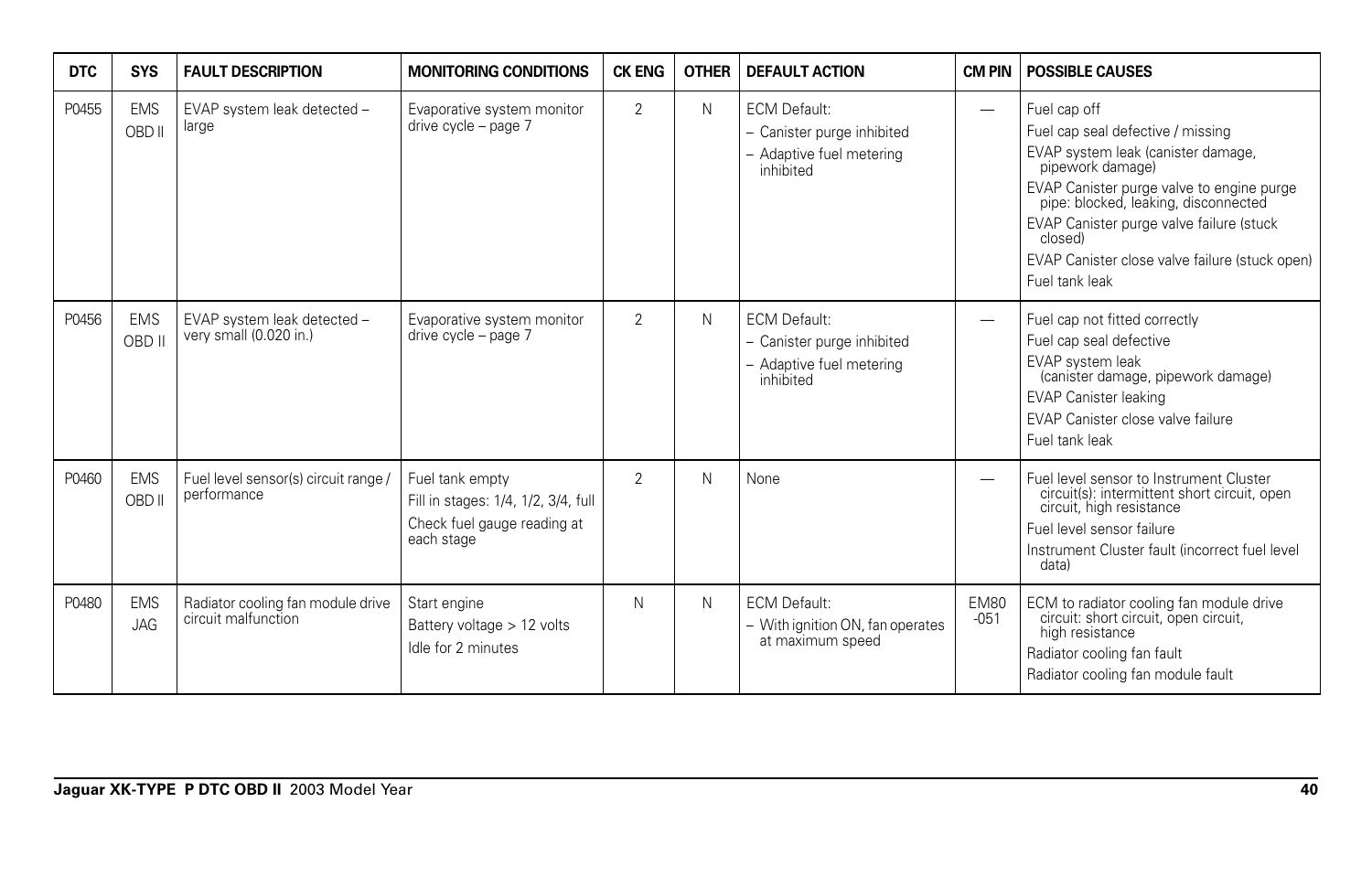| <b>DTC</b> | <b>SYS</b>           | <b>FAULT DESCRIPTION</b>                                                | <b>MONITORING CONDITIONS</b>                                                                                                                                                                                                                          | <b>CK ENG</b>  | <b>OTHER</b> | <b>DEFAULT ACTION</b>                                                    | CM PIN                   | <b>POSSIBLE CAUSES</b>                                                                                                                                                                                                                                                                                   |
|------------|----------------------|-------------------------------------------------------------------------|-------------------------------------------------------------------------------------------------------------------------------------------------------------------------------------------------------------------------------------------------------|----------------|--------------|--------------------------------------------------------------------------|--------------------------|----------------------------------------------------------------------------------------------------------------------------------------------------------------------------------------------------------------------------------------------------------------------------------------------------------|
| P0506      | <b>EMS</b><br>OBD II | Idle RPM lower than expected                                            | Start engine and drive until<br>normal engine operating<br>temperature > $82 °C$ (180 °F)<br>Stop vehicle and idle 30<br>seconds<br>Drive vehicle for 2 minutes<br>Stop vehicle and idle 30<br>seconds<br>Repeat drive / idle two<br>additional times | $\overline{2}$ | $\mathsf{N}$ | None                                                                     | $\overline{\phantom{0}}$ | Air intake restriction<br>Accessory drive overload<br>(defective / seized component)<br>Throttle valve stuck closed<br>Throttle body failure                                                                                                                                                             |
| P0507      | <b>EMS</b><br>OBD II | Idle RPM higher than expected                                           | Start engine and drive until<br>normal engine operating<br>temperature > 82 °C (180 °F)<br>Stop vehicle and idle 30<br>seconds<br>Drive vehicle for 2 minutes<br>Stop vehicle and idle 30<br>seconds<br>Repeat drive / idle two<br>additional times   | $\overline{2}$ | $\mathsf{N}$ | None                                                                     | $\overline{\phantom{0}}$ | Intake air leak between MAF sensor and<br>throttle<br>Intake air leak between throttle and engine<br>Engine crankcase breather leak<br>Throttle valve stuck open<br>Throttle body failure                                                                                                                |
| P0532      | <b>EMS</b><br>JAG    | Air conditioning pressure sensor<br>circuit low voltage (high pressure) | Start engine<br>Use WDS to monitor air<br>conditioning pressure sensor<br>signal voltage<br>Set climate control to a low<br>temperature; operate for 2<br>minutes<br>Switch off climate control:<br>wait 2 minutes                                    | N              | N            | <b>ECM Default:</b><br>- Air conditioning compressor<br>clutch inhibited | <b>EM80</b><br>$-121$    | Air conditioning pressure sensor disconnected<br>Air conditioning pressure sensor to ECM<br>sense circuit: open circuit, short circuit to<br>ground<br>Air conditioning pressure sensor to splice<br>sensor supply circuit: open circuit,<br>high resistance<br>Air conditioning pressure sensor failure |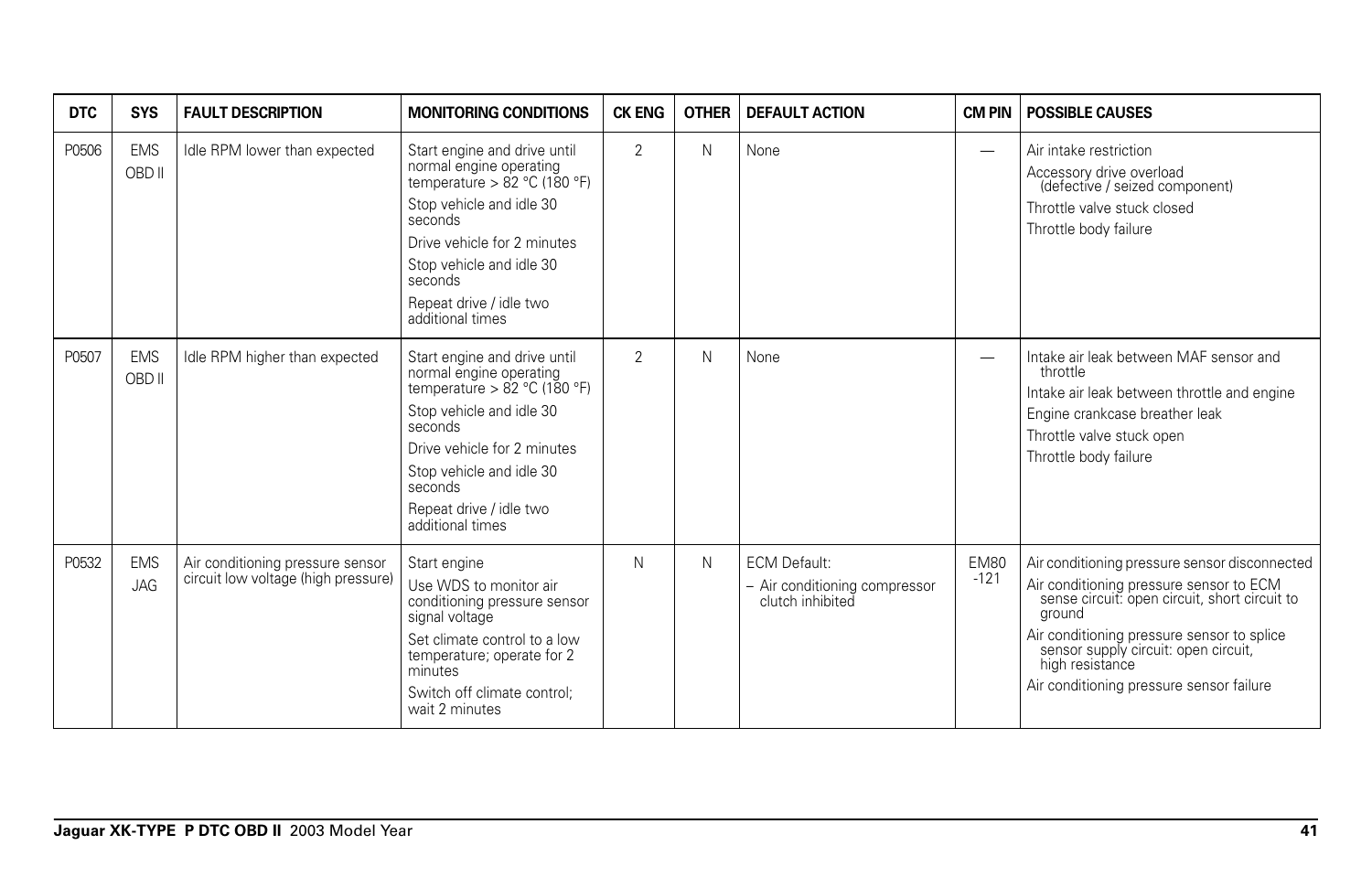| <b>DTC</b> | <b>SYS</b>               | <b>FAULT DESCRIPTION</b>                                                | <b>MONITORING CONDITIONS</b>                                                                                                                                                                                                         | <b>CK ENG</b>  | <b>OTHER</b> | <b>DEFAULT ACTION</b>                                                    | <b>CM PIN</b>         | <b>POSSIBLE CAUSES</b>                                                                                                                                                                                                                         |
|------------|--------------------------|-------------------------------------------------------------------------|--------------------------------------------------------------------------------------------------------------------------------------------------------------------------------------------------------------------------------------|----------------|--------------|--------------------------------------------------------------------------|-----------------------|------------------------------------------------------------------------------------------------------------------------------------------------------------------------------------------------------------------------------------------------|
| P0533      | <b>EMS</b><br><b>JAG</b> | Air conditioning pressure sensor<br>circuit high voltage (low pressure) | Start engine<br>Use WDS to monitor air<br>conditioning pressure sensor<br>signal voltage<br>Set climate control to a low<br>temperature; operate for 2<br>minutes<br>Switch off climate control:<br>wait 2 minutes                   | N              | $\mathsf{N}$ | <b>ECM Default:</b><br>- Air conditioning compressor<br>clutch inhibited | <b>EM80</b><br>$-121$ | Air conditioning pressure sensor to splice<br>sensor ground circuit: open circuit,<br>high resistance<br>Air conditioning pressure sensor to ECM<br>sense circuit: short circuit to high voltage<br>Air conditioning pressure sensor failure   |
| P0560      | <b>EMS</b><br>OBD II     | Battery power supply voltage<br>malfunction                             | Engine temperature cool<br>(cooling fans not running)<br>Remove ignition key for 20<br>seconds (cooling fans not<br>runnina)<br>Ignition key in, position II for 5<br>seconds (do not start)<br>Repeat cycle two additional<br>times | $\overline{2}$ | $\mathsf{N}$ | None                                                                     | <b>EM80</b><br>$-022$ | ECM battery power supply open circuit,<br>high resistance                                                                                                                                                                                      |
| P0566      | <b>EMS</b><br><b>JAG</b> | Speed control CANCEL switch<br>ON fault                                 | Ignition ON 45 seconds                                                                                                                                                                                                               | N              | А            | <b>ECM Default:</b><br>- Speed control inhibited                         | <b>EM80</b><br>$-047$ | Speed control switches internal steering<br>wheel circuit: short circuit to ground<br>Steering wheel cassette reel:<br>short circuit to ground<br>Cassette reel to ECM circuit:<br>short circuit to ground<br>CANCEL switch failure (stuck ON) |
| P0567      | <b>EMS</b><br>JAG        | Speed control RESUME switch<br>ON fault                                 | lanition ON 45 seconds                                                                                                                                                                                                               | N              | Α            | <b>ECM Default:</b><br>- Speed control inhibited                         | <b>EM80</b><br>$-047$ | Speed control switches internal steering<br>wheel circuit: short circuit to ground<br>Steering wheel cassette reel:<br>short circuit to ground<br>Cassette reel to ECM circuit:<br>short circuit to ground<br>RESUME switch failure (stuck ON) |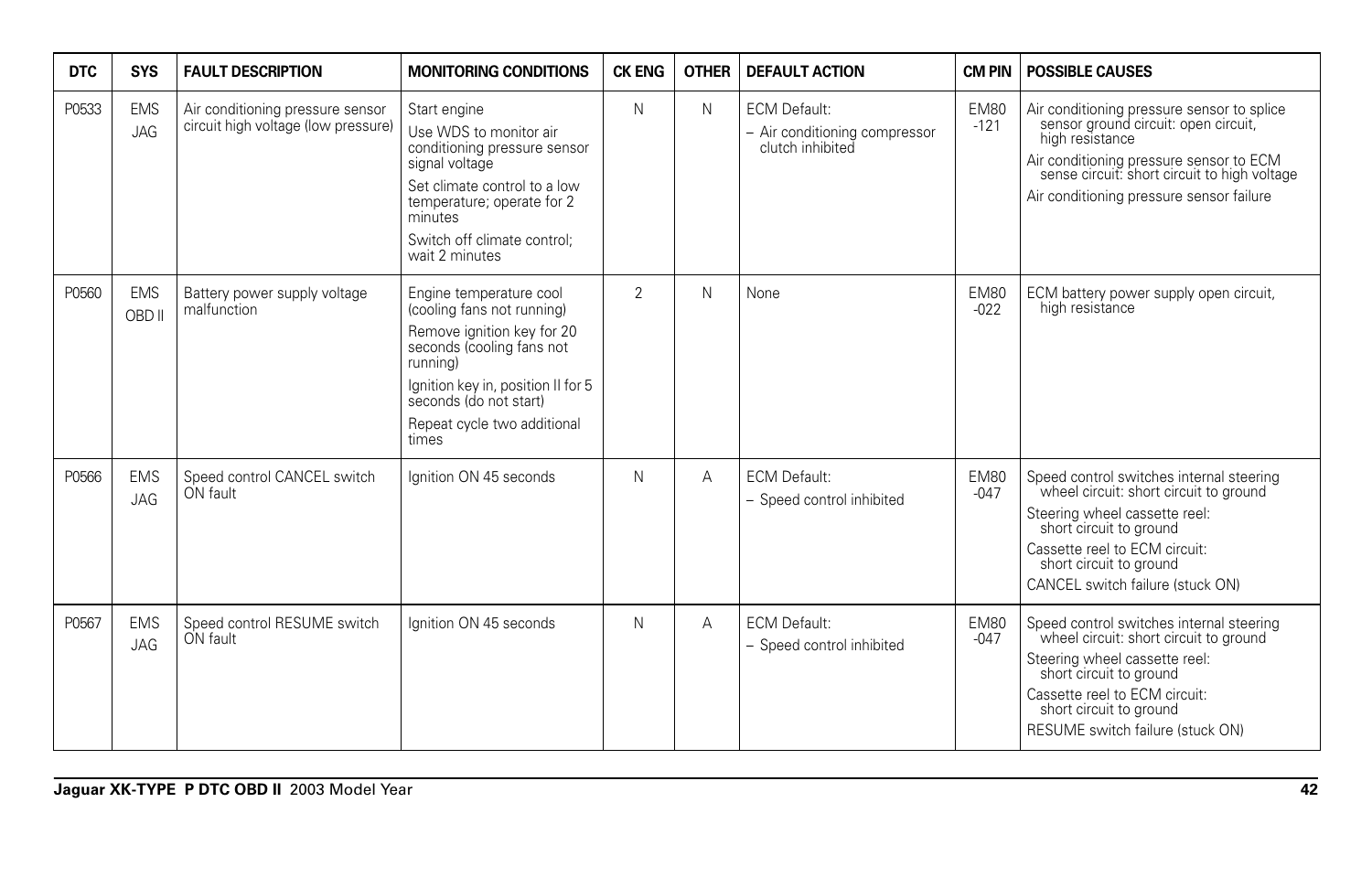| <b>DTC</b> | <b>SYS</b>               | <b>FAULT DESCRIPTION</b>                            | <b>MONITORING CONDITIONS</b>                                                                                                                                                                                                         | <b>CK ENG</b>  | <b>OTHER</b> | <b>DEFAULT ACTION</b>                            | <b>CM PIN</b>         | <b>POSSIBLE CAUSES</b>                                                                                                                                                                                                               |
|------------|--------------------------|-----------------------------------------------------|--------------------------------------------------------------------------------------------------------------------------------------------------------------------------------------------------------------------------------------|----------------|--------------|--------------------------------------------------|-----------------------|--------------------------------------------------------------------------------------------------------------------------------------------------------------------------------------------------------------------------------------|
| P0568      | <b>EMS</b><br>JAG        | Speed control input signal low /<br>high resistance | Ignition ON 45 seconds                                                                                                                                                                                                               | N              | A            | <b>ECM Default:</b><br>- Speed control inhibited | <b>EM80</b><br>$-047$ | Speed control switches internal steering<br>wheel circuit: open circuit; high resistance<br>Steering wheel cassette reel open circuit,<br>high resistance<br>Cassette reel to ECM circuit:<br>open circuit, high resistance          |
| P0569      | <b>EMS</b><br><b>JAG</b> | Speed control SET / - switch ON<br>fault            | Ignition ON for more than 5<br>minutes                                                                                                                                                                                               | N              | A            | <b>ECM Default:</b><br>- Speed control inhibited | <b>EM80</b><br>$-047$ | Speed control switches internal steering<br>wheel circuit: short circuit to ground<br>Steering wheel cassette reel:<br>short circuit to ground<br>Cassette reel to ECM circuit:<br>short circuit to ground<br>SET / - switch failure |
| P0570      | <b>EMS</b><br><b>JAG</b> | Speed control SET / + switch ON<br>fault            | lanition ON for more than 5<br>minutes                                                                                                                                                                                               | N              | A            | <b>ECM Default:</b><br>- Speed control inhibited | <b>EM80</b><br>$-047$ | Speed control switches internal steering<br>wheel circuit: short circuit to ground<br>Steering wheel cassette reel:<br>short circuit to ground<br>Cassette reel to ECM circuit:<br>short circuit to ground<br>SET / + switch failure |
| P0603      | <b>EMS</b><br>OBD II     | ECM Keep alive memory error                         | Engine temperature cool<br>(cooling fans not running)<br>Remove ignition key for 20<br>seconds (cooling fans not<br>running)<br>Ignition key in, position II for 5<br>seconds (do not start)<br>Repeat cycle two additional<br>times | $\overline{2}$ | N            | None                                             |                       | <b>ECM Failure</b>                                                                                                                                                                                                                   |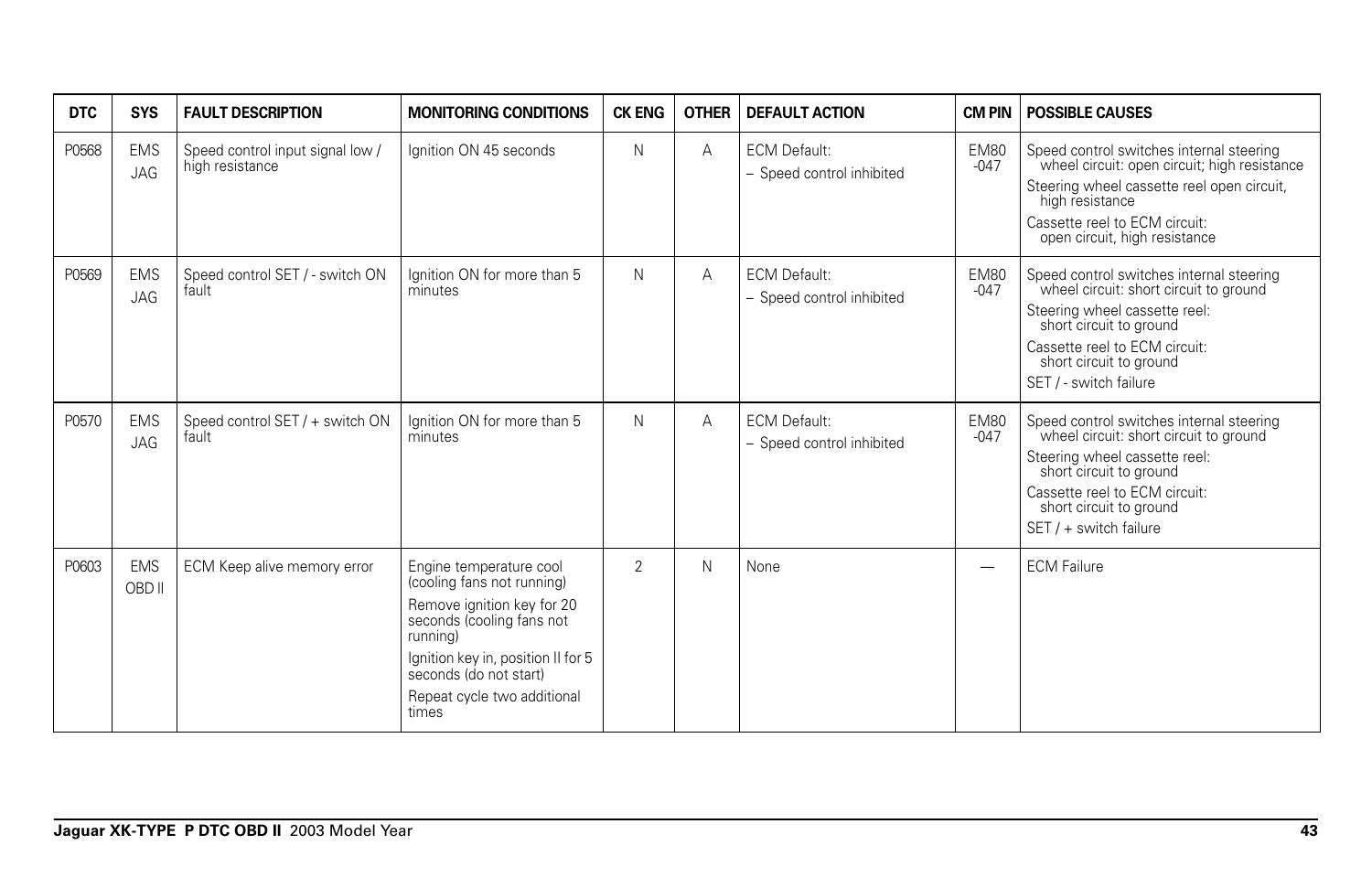| <b>DTC</b> | <b>SYS</b>             | <b>FAULT DESCRIPTION</b>                                                                                          | <b>MONITORING CONDITIONS</b>                                                                            | <b>CK ENG</b>  | <b>OTHER</b> | <b>DEFAULT ACTION</b>                              | <b>CM PIN</b>            | <b>POSSIBLE CAUSES</b>                                                                                             |
|------------|------------------------|-------------------------------------------------------------------------------------------------------------------|---------------------------------------------------------------------------------------------------------|----------------|--------------|----------------------------------------------------|--------------------------|--------------------------------------------------------------------------------------------------------------------|
| P0605      | <b>TRANS</b><br>OBD II | <b>TCM Self test error</b>                                                                                        | Ignition ON 10 seconds                                                                                  | $\overline{2}$ | Α            | <b>TCM Default:</b><br>- Mechanical limp home mode | $\overline{\phantom{0}}$ | <b>TCM</b> failure                                                                                                 |
| P0606      | <b>TRANS</b><br>OBD II | TCM "Watch dog" circuit<br>malfunction                                                                            | Ignition ON 10 seconds                                                                                  | N              | Α            | <b>TCM Default:</b><br>- Mechanical limp home mode | $\overline{\phantom{0}}$ | <b>TCM</b> failure                                                                                                 |
| P0610      | <b>TRANS</b><br>JAG    | <b>TCM Configuration error</b>                                                                                    | lanition ON 10 seconds                                                                                  | N              | А            | <b>TCM Default:</b><br>Mechanical limp home mode   | $\overline{\phantom{0}}$ | Reconfigure TCM and/or ECM using WDS                                                                               |
| P0617      | <b>EMS</b><br>OBD II   | Starter relay drive circuit high<br>voltage / starter relay request on<br>(ignition switch position III<br>START) | Ignition ON<br>Battery voltage > 12 volts<br>P or N selected<br>Crank engine for more than 2<br>seconds | $\overline{2}$ | N            | None                                               | <b>EM80</b><br>$-041$    | Starter relay drive circuit:<br>short circuit to high voltage<br>Starter relay failure                             |
| P0641      | <b>TRANS</b><br>OBD II | Sensor supply voltage circuit<br>malfunction                                                                      | lanition ON 10 seconds                                                                                  | $\overline{2}$ | Α            | <b>TCM Default:</b><br>- Mechanical limp home mode | —                        | TCM / Control valve failure                                                                                        |
| P0646      | <b>EMS</b><br>OBD II   | A/C Compressor clutch relay drive<br>circuit low voltage (CAN A/C<br>compressor clutch request OFF)               | Start engine<br>Climate control system OFF<br>Idle for 10 seconds                                       | $\overline{2}$ | $\mathsf{N}$ | None                                               | <b>EM80</b><br>$-034$    | A/C Compressor clutch relay drive circuit:<br>open circuit, high resistance<br>A/C Compressor clutch relay failure |
| P0647      | <b>EMS</b><br>OBD II   | A/C Compressor clutch relay drive<br>circuit high voltage (CAN A/C<br>compressor clutch request ON)               | Start engine<br>Climate control system ON -<br>full cooling<br>Idle for 2 minutes                       | $\mathcal{P}$  | $\mathsf{N}$ | None                                               | <b>EM80</b><br>$-0.34$   | A/C Compressor clutch relay drive circuit:<br>short circuit to high voltage<br>A/C Compressor clutch relay failure |
| P0651      | <b>TRANS</b><br>OBD II | Pressure regulator and shift<br>solenoid supply circuit<br>malfunction                                            | Ignition ON 10 seconds                                                                                  | $\overline{2}$ | Α            | <b>TCM Default:</b><br>- Mechanical limp home mode | -                        | TCM / Control valve failure                                                                                        |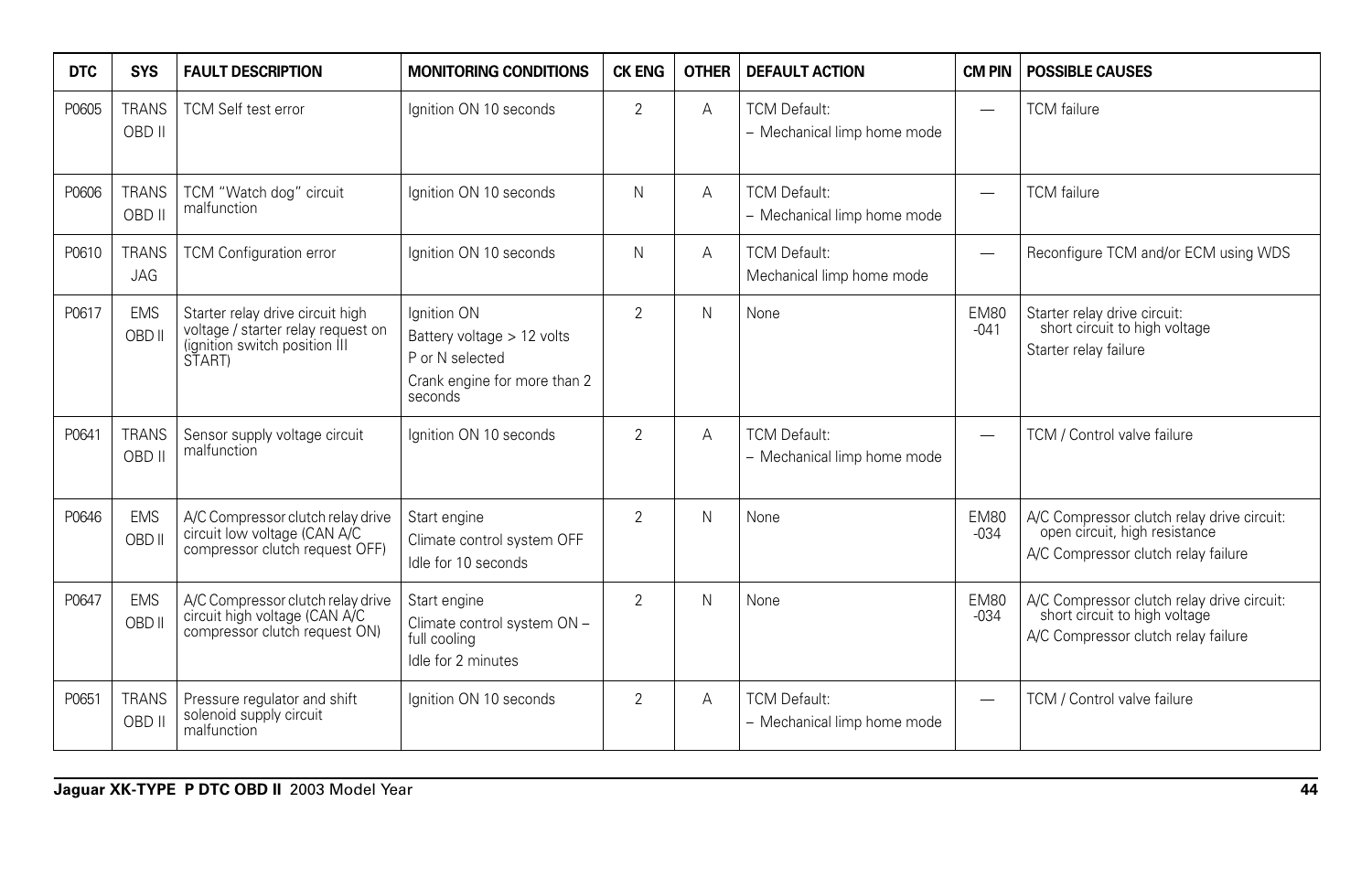| <b>DTC</b> | <b>SYS</b>                 | <b>FAULT DESCRIPTION</b>                             | <b>MONITORING CONDITIONS</b>                                                                         | <b>CK ENG</b>  | <b>OTHER</b> | <b>DEFAULT ACTION</b>                                                                                                                          | <b>CM PIN</b>            | <b>POSSIBLE CAUSES</b>                                                                              |
|------------|----------------------------|------------------------------------------------------|------------------------------------------------------------------------------------------------------|----------------|--------------|------------------------------------------------------------------------------------------------------------------------------------------------|--------------------------|-----------------------------------------------------------------------------------------------------|
| P0666      | <b>TRANS</b><br><b>JAG</b> | Substrate temperature sensor<br>circuit malfunction  | Drive the vehicle steadily<br>between 48 - 97 km/h (30 -<br>60 mph) for 5 minutes<br>Coast to a stop | N              | N            | None                                                                                                                                           | -                        | TCM / Control valve failure                                                                         |
| P0701      | <b>TRANS</b><br>OBD II     | TCM control errors                                   | Drive vehicle from stop to<br>113 km/h (70 mph)<br>Coast to a stop                                   | $\overline{2}$ | A            | <b>TCM Default:</b><br>- Mechanical limp home mode                                                                                             | $\overline{\phantom{0}}$ | DSC Fault (Check for DSC DTCs)<br>TCM / Control valve failure                                       |
| P0702      | <b>TRANS</b><br>OBD II     | TCM Battery power supply low<br>voltage (short time) | Ignition ON 10 seconds                                                                               | 2              | A            | <b>TCM Default:</b><br>- Mechanical limp home mode                                                                                             | GB <sub>2</sub><br>$-14$ | Battery power supply fuse failure<br>Battery power supply: intermittent<br>open circuit             |
| P0705      | <b>TRANS</b><br>OBD II     | Gear position switch circuit<br>malfunction          | Switch ignition ON<br>Move the gear selector slowly<br>from P to the 2 position, then<br>back to P   | $\overline{2}$ | А            | <b>TCM Default:</b><br>- Mechanical limp home mode                                                                                             | $\overline{\phantom{0}}$ | TCM / Control valve failure                                                                         |
| P0706      | <b>TRANS</b><br>JAG        | Gear selector position plausibility<br>fault         | Switch ignition ON<br>Move the gear selector slowly<br>from P to the 2 position, then<br>back to P   | N              | A            | <b>TCM Default:</b><br>- Shift strategy fixed<br>- Linear Switch Module<br>'manual" function disabled<br>- If selected, Sport Mode<br>disabled | $\overline{\phantom{0}}$ | TCM / Linear Switch Module CAN fault<br>Linear Switch Module failure<br>TCM / Control valve failure |
| P0709      | <b>TRANS</b><br><b>JAG</b> | Gear selector Intermediate<br>position fault         | Switch ignition ON<br>Move the gear selector slowly<br>from P to the 2 position, then<br>back to P   | N              | Α            | <b>TCM Default:</b><br>- Shift strategy fixed<br>- Linear Switch Module<br>"manual" function disabled<br>- If selected, Sport Mode<br>disabled | $\overline{\phantom{0}}$ | Linear Switch Module failure                                                                        |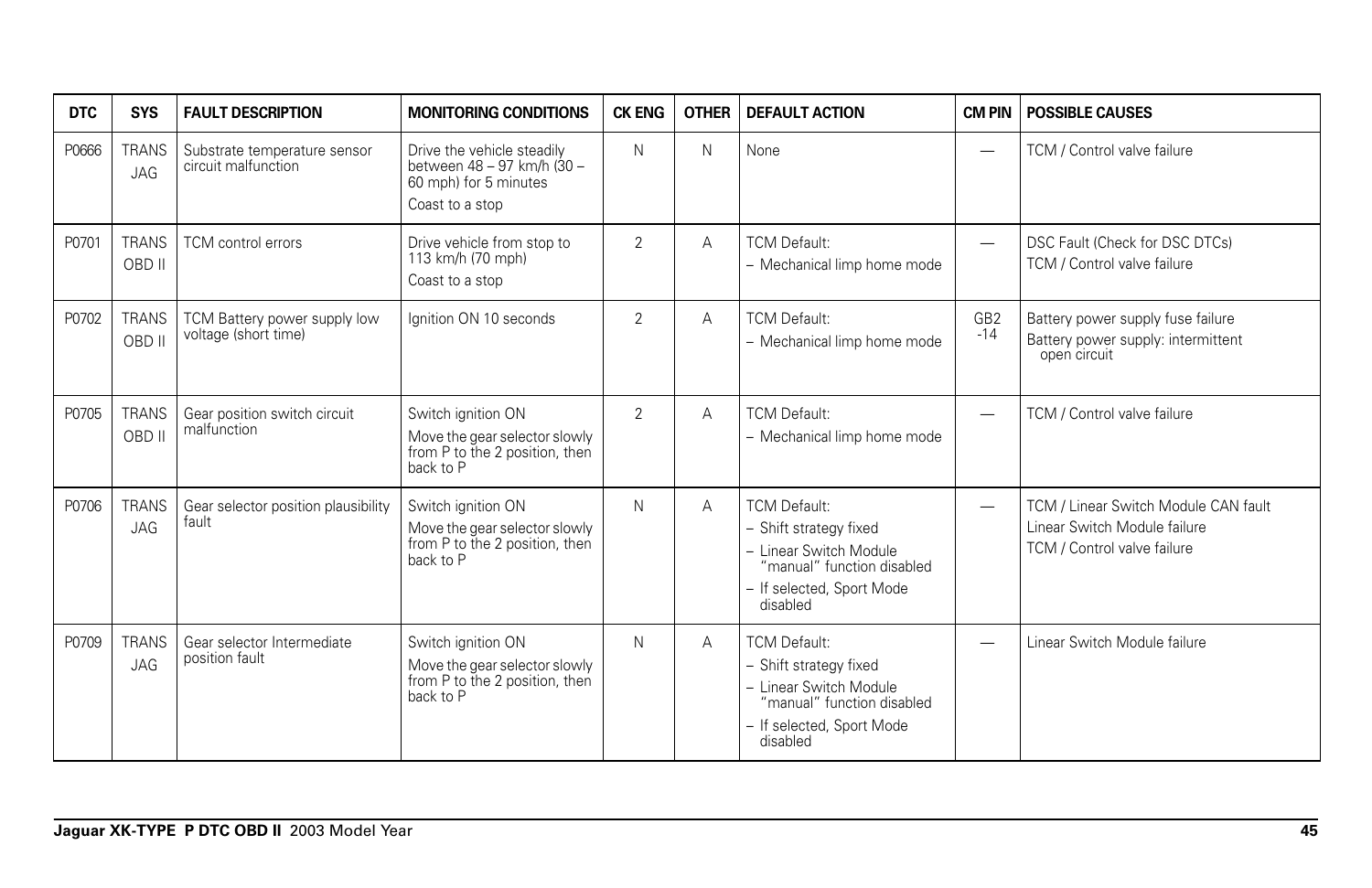| DTC   | <b>SYS</b>                 | <b>FAULT DESCRIPTION</b>                                     | <b>MONITORING CONDITIONS</b>                                                                         | <b>CK ENG</b>  | <b>OTHER</b> | <b>DEFAULT ACTION</b>                                                                                                 | <b>CM PIN</b>            | <b>POSSIBLE CAUSES</b>                                                                |
|-------|----------------------------|--------------------------------------------------------------|------------------------------------------------------------------------------------------------------|----------------|--------------|-----------------------------------------------------------------------------------------------------------------------|--------------------------|---------------------------------------------------------------------------------------|
| P0710 | <b>TRANS</b><br><b>JAG</b> | Transmission fluid temperature<br>sensor circuit malfunction | Drive the vehicle steadily<br>between 48 - 97 km/h (30 -<br>60 mph) for 5 minutes<br>Coast to a stop | N              | N            | None                                                                                                                  | $\overline{\phantom{0}}$ | TCM / TCM Fluid temperature sensor failure                                            |
| P0711 | <b>TRANS</b><br>JAG        | Engine oil temperature range fault                           | Drive the vehicle steadily<br>between 48 - 97 km/h (30 -<br>60 mph) for 5 minutes<br>Coast to a stop | N              | N            | None                                                                                                                  | $\overline{\phantom{0}}$ | EMS Fault (Check for ECM DTCs)<br><b>ECM CAN Fault</b><br>TCM / Control valve failure |
| P0715 | <b>TRANS</b><br>OBD II     | Turbine speed sensor circuit<br>failure                      | Drive the vehicle steadily<br>between 48 - 97 km/h (30 -<br>60 mph) for 5 minutes<br>Coast to a stop | $\overline{2}$ | А            | <b>TCM Default:</b><br>- Mechanical limp home mode                                                                    | $\overline{\phantom{0}}$ | TCM / TCM Turbine speed sensor sensor<br>failure                                      |
| P0720 | <b>TRANS</b><br><b>JAG</b> | Output speed sensor circuit<br>failure                       | Drive vehicle from stop to<br>113 km/h (70 mph)<br>Coast to a stop                                   | N              | $\mathsf{N}$ | <b>TCM Default:</b><br>- Substitute DSC vehicle speed<br>for transmission output speed                                | $\overline{\phantom{0}}$ | TCM / Control valve failure                                                           |
| P0721 | <b>TRANS</b><br>OBD II     | Output speed sensor signal<br>gradient fault                 | Drive vehicle from stop to<br>113 km/h (70 mph)<br>Coast to a stop                                   | 2              | A            | <b>TCM Default:</b><br>- Mechanical limp home mode<br>- Substitute DSC vehicle speed<br>for transmission output speed | $\overline{\phantom{0}}$ | Transmission mechanical failure<br>TCM / Control valve failure                        |
| P0725 | <b>TRANS</b><br>OBD II     | Engine over-speed range fault                                | Using full acceleration, drive<br>vehicle from stop to 113 km/h<br>$(70$ mph)<br>Coast to a stop     | 2              | А            | <b>TCM Default:</b><br>- Mechanical limp home mode                                                                    | $\overline{\phantom{0}}$ | TCM / ECM CAN Fault                                                                   |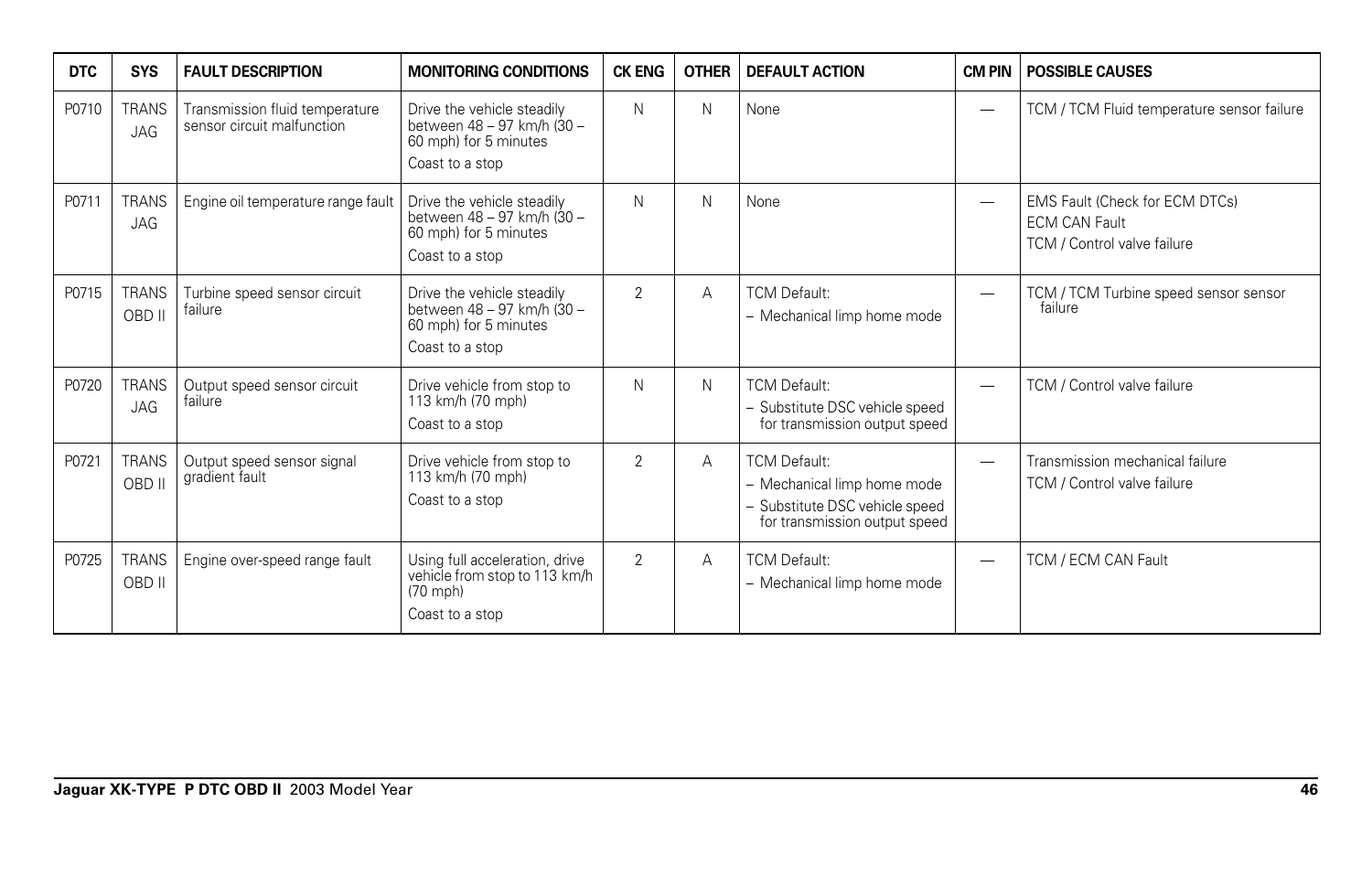| DTC   | <b>SYS</b>             | <b>FAULT DESCRIPTION</b> | <b>MONITORING CONDITIONS</b>                                                                                                                                                                                          | <b>CK ENG</b>  | <b>OTHER</b> | <b>DEFAULT ACTION</b>                              | <b>CM PIN</b>            | <b>POSSIBLE CAUSES</b>                                     |
|-------|------------------------|--------------------------|-----------------------------------------------------------------------------------------------------------------------------------------------------------------------------------------------------------------------|----------------|--------------|----------------------------------------------------|--------------------------|------------------------------------------------------------|
| P0729 | <b>TRANS</b><br>OBD II | Sixth gear ratio fault   | Drive vehicle from stop to<br>113 km/h (70 mph)<br>Ensure that Sixth gear is<br>engaged by moving the gear<br>selector to the 5 position and<br>observing that the<br>transmission down shifts<br>Coast to a stop     | $\overline{2}$ | Α            | <b>TCM Default:</b><br>- Mechanical limp home mode | $\overline{\phantom{0}}$ | ECM Torque signal fault<br>Transmission mechanical failure |
| P0730 | <b>TRANS</b><br>JAG    | Gear ratio fault         | Drive vehicle from stop to<br>113 km/h (70 mph)<br>Ensure that Sixth gear is<br>engaged by moving the gear<br>selector to the 5 position and<br>observing that the<br>transmission down shifts<br>Coast to a stop     | N              | N            | None                                               | $\overline{\phantom{0}}$ | ECM Torque signal fault<br>Transmission mechanical failure |
| P0731 | <b>TRANS</b><br>OBD II | First gear ratio fault   | Start vehicle and select gear<br>position 2<br>Accelerate hard until the<br>engine speed reaches 4500<br>rpm, after the transmission<br>has shifted to second gear<br>Stop the vehicle<br>Repeat two additional times | $\overline{2}$ | Α            | <b>TCM Default:</b><br>- Mechanical limp home mode | $\overline{\phantom{0}}$ | ECM Torque signal fault<br>Transmission mechanical failure |
| P0732 | <b>TRANS</b><br>OBD II | Second gear ratio fault  | Start vehicle and select gear<br>position 2<br>Accelerate the vehicle until<br>second gear is engaged<br>Drive the vehicle for 5<br>minutes in second gear<br>Vary the vehicle speed and<br>acceleration rate         | 2              | A            | <b>TCM Default:</b><br>- Mechanical limp home mode |                          | ECM Torque signal fault<br>Transmission mechanical failure |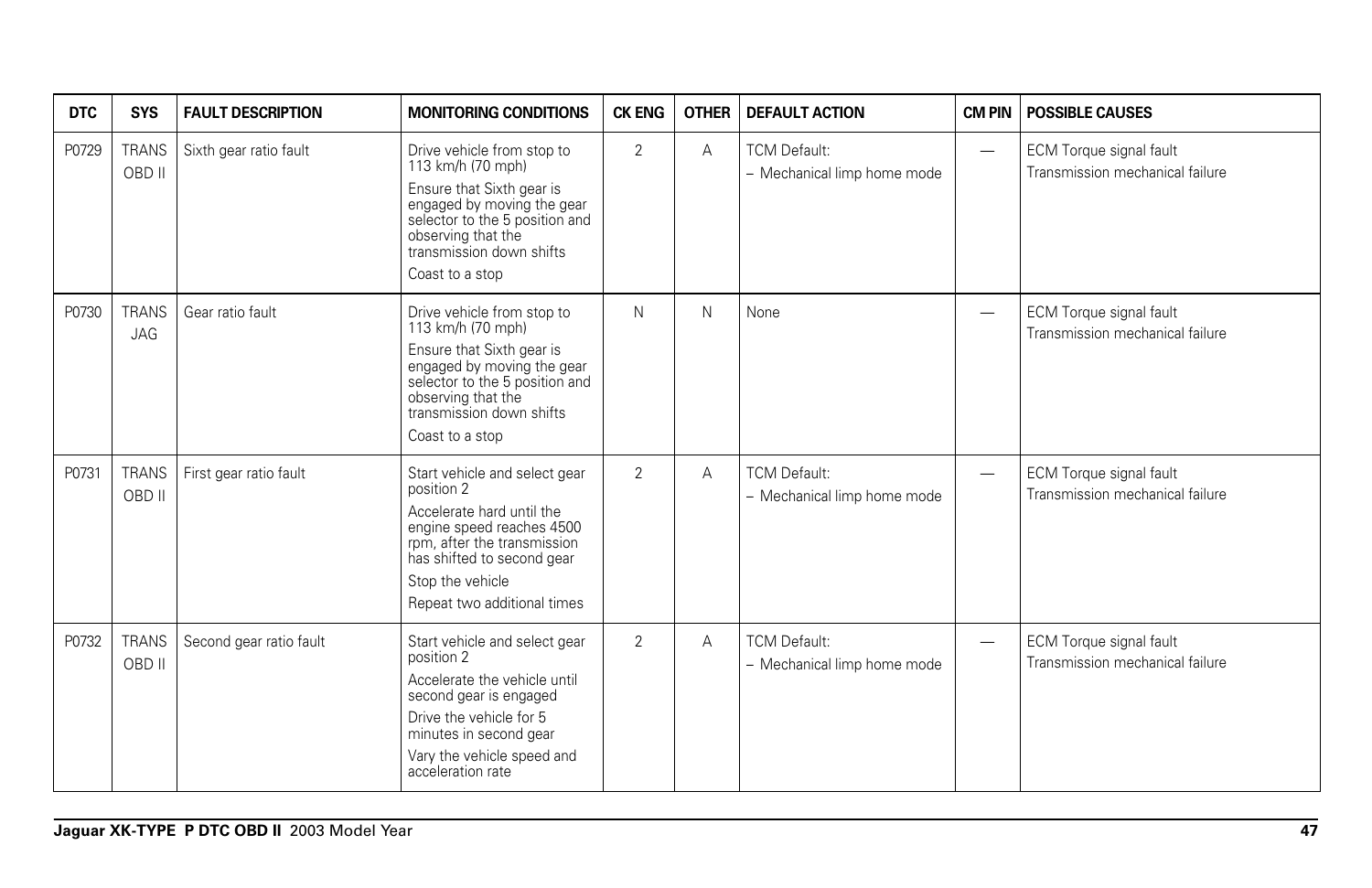| DTC   | <b>SYS</b>             | <b>FAULT DESCRIPTION</b> | <b>MONITORING CONDITIONS</b>                                                                                                                                                                                  | <b>CK ENG</b>  | <b>OTHER</b> | <b>DEFAULT ACTION</b>                              | <b>CM PIN</b>            | <b>POSSIBLE CAUSES</b>                                            |
|-------|------------------------|--------------------------|---------------------------------------------------------------------------------------------------------------------------------------------------------------------------------------------------------------|----------------|--------------|----------------------------------------------------|--------------------------|-------------------------------------------------------------------|
| P0733 | <b>TRANS</b><br>OBD II | Third gear ratio fault   | Start vehicle and select gear<br>position 3<br>Accelerate the vehicle until<br>third gear is engaged<br>Drive the vehicle for 5<br>minutes in third gear<br>Vary the vehicle speed and<br>acceleration rate   | $\overline{2}$ | A            | <b>TCM Default:</b><br>- Mechanical limp home mode | $\overline{\phantom{0}}$ | ECM Torque signal fault<br>Transmission mechanical failure        |
| P0734 | <b>TRANS</b><br>OBD II | Fourth gear ratio fault  | Start vehicle and select gear<br>position 4<br>Accelerate the vehicle until<br>fourth gear is engaged<br>Drive the vehicle for 5<br>minutes in fourth gear<br>Vary the vehicle speed and<br>acceleration rate | $\overline{2}$ | A            | <b>TCM Default:</b><br>- Mechanical limp home mode | $\overline{\phantom{0}}$ | <b>ECM Torque signal fault</b><br>Transmission mechanical failure |
| P0735 | <b>TRANS</b><br>OBD II | Fifth gear ratio fault   | Start vehicle and select gear<br>position 5<br>Accelerate the vehicle until<br>fifth gear is engaged<br>Drive the vehicle for 5<br>minutes in fifth gear<br>Vary the vehicle speed and<br>acceleration rate   | $\overline{2}$ | A            | <b>TCM Default:</b><br>- Mechanical limp home mode | $\overline{\phantom{0}}$ | <b>ECM Torque signal fault</b><br>Transmission mechanical failure |
| P0736 | <b>TRANS</b><br>OBD II | Reverse gear ratio fault | Start vehicle and select<br>REVERSE gear<br>Accelerate the vehicle at<br>different rates for 1 minute                                                                                                         | $\overline{2}$ | A            | <b>TCM Default:</b><br>- Mechanical limp home mode | -                        | <b>ECM Torque signal fault</b><br>Transmission mechanical failure |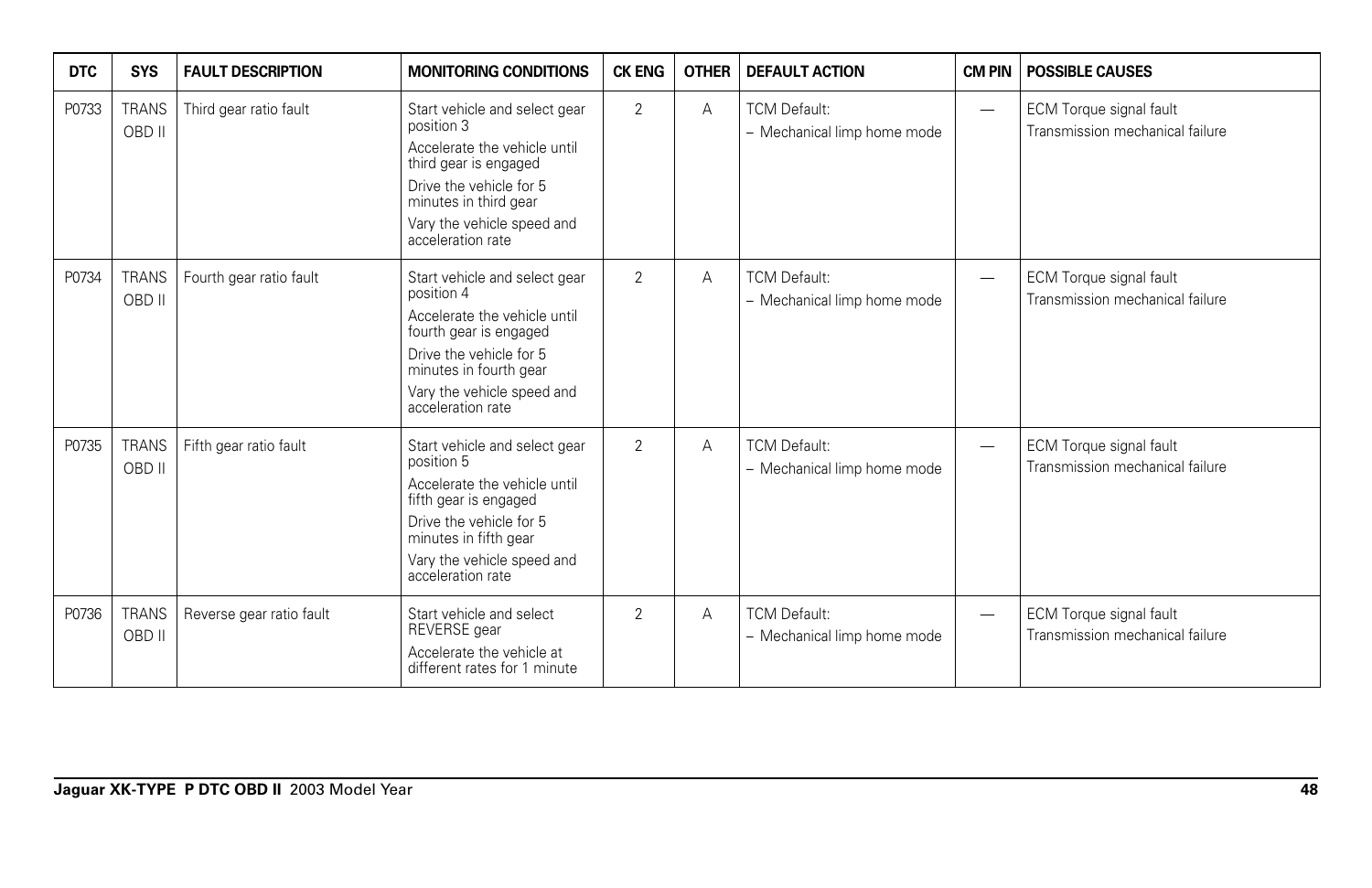| DTC   | <b>SYS</b>                 | <b>FAULT DESCRIPTION</b>                                                             | <b>MONITORING CONDITIONS</b>                                                                                                                                                                    | <b>CK ENG</b>  | <b>OTHER</b> | <b>DEFAULT ACTION</b>                                                                                         | CM PIN                   | <b>POSSIBLE CAUSES</b>                                         |
|-------|----------------------------|--------------------------------------------------------------------------------------|-------------------------------------------------------------------------------------------------------------------------------------------------------------------------------------------------|----------------|--------------|---------------------------------------------------------------------------------------------------------------|--------------------------|----------------------------------------------------------------|
| P0740 | <b>TRANS</b><br>OBD II     | Torque converter clutch pressure<br>regulator solenoid circuit<br>malfunction        | Drive the vehicle at 113 km/h<br>(70 mph), then reduce the<br>throttle angle until the torque<br>convertor locks<br>Ensure that the torque<br>convertor remains locked for<br>at least 1 minute | $\overline{2}$ | Α            | <b>TCM Default:</b><br>- Mechanical limp home mode                                                            | $\overline{\phantom{0}}$ | TCM / Control valve failure                                    |
| P0741 | <b>TRANS</b><br><b>JAG</b> | Torque converter clutch pressure<br>requlator solenoid stuck open                    | Drive the vehicle at 113 km/h<br>(70 mph), then reduce the<br>throttle angle until the torque<br>convertor locks<br>Ensure that the torque<br>convertor remains locked for<br>at least 1 minute | N              | N            | <b>TCM Default:</b><br>- Deactivate torque converter<br>clutch pressure regulator; lock<br>up clutch disabled | $\overline{\phantom{0}}$ | TCM / Control valve failure<br>Transmission mechanical failure |
| P0743 | <b>TRANS</b><br>OBD II     | Torque converter clutch pressure<br>requlator solenoid circuit<br>plausibility error | Drive the vehicle at 113 km/h<br>(70 mph), then reduce the<br>throttle angle until the torque<br>convertor locks<br>Ensure that the torque<br>convertor remains locked for<br>at least 1 minute | 2              | A            | <b>TCM Default:</b><br>- Mechanical limp home mode                                                            | $\overline{\phantom{0}}$ | TCM / Control valve failure                                    |
| P0750 | <b>TRANS</b><br>OBD II     | Pressure regulator solenoid 1<br>circuit malfunction                                 | Drive the vehicle at 113 km/h<br>(70 mph), then reduce the<br>throttle angle until the torque<br>convertor locks<br>Ensure that the torque<br>convertor remains locked for<br>at least 1 minute | $\overline{2}$ | А            | <b>TCM Default:</b><br>- Mechanical limp home mode                                                            |                          | TCM / Control valve failure                                    |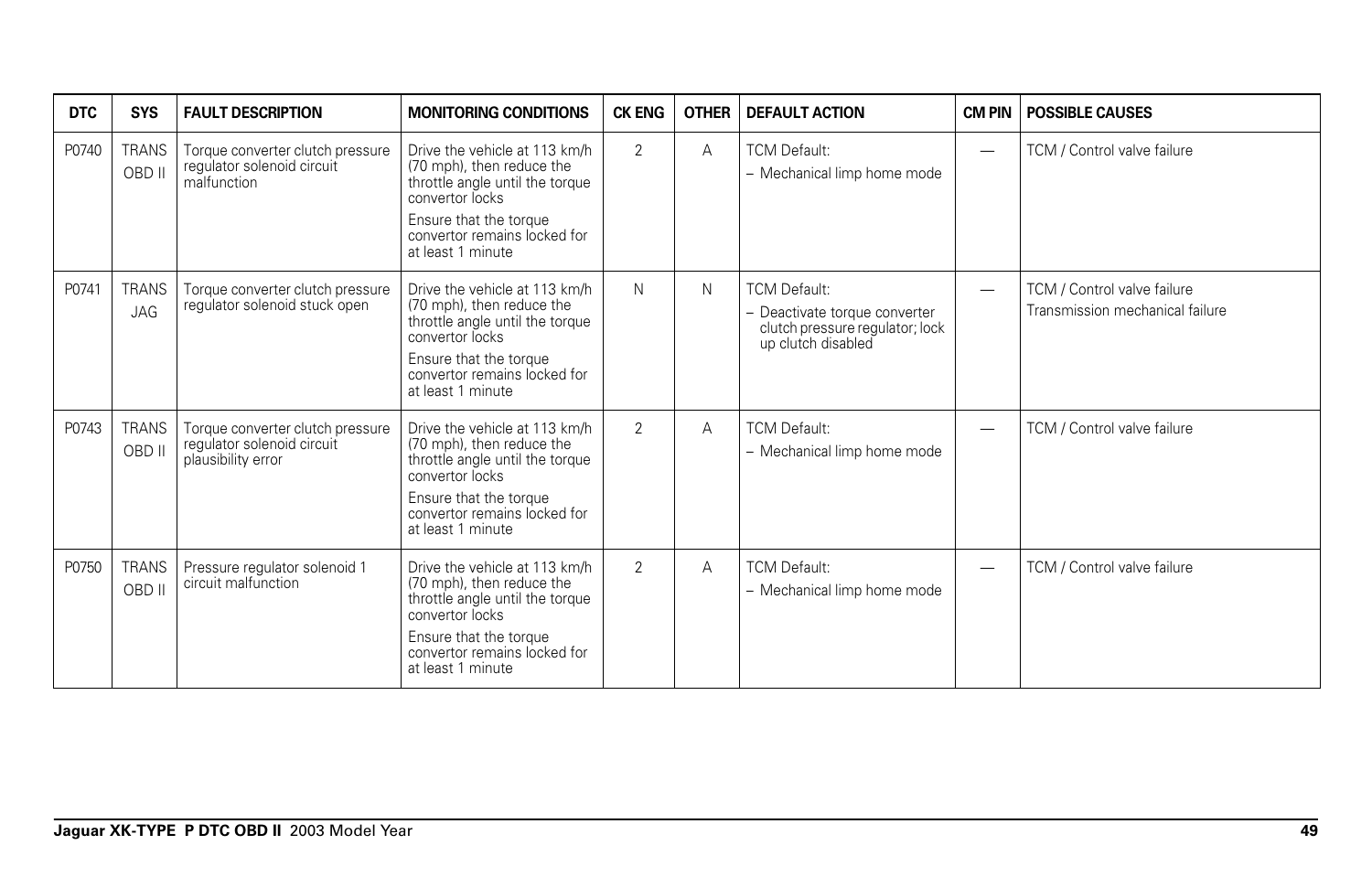| <b>DTC</b> | <b>SYS</b>             | <b>FAULT DESCRIPTION</b>                                    | <b>MONITORING CONDITIONS</b>                                                                                                                                                                    | <b>CK ENG</b>  | <b>OTHER</b> | <b>DEFAULT ACTION</b>                              | CM PIN                   | <b>POSSIBLE CAUSES</b>      |
|------------|------------------------|-------------------------------------------------------------|-------------------------------------------------------------------------------------------------------------------------------------------------------------------------------------------------|----------------|--------------|----------------------------------------------------|--------------------------|-----------------------------|
| P0753      | <b>TRANS</b><br>OBD II | Pressure regulator solenoid 1<br>circuit plausibility error | Drive the vehicle at 113 km/h<br>(70 mph), then reduce the<br>throttle angle until the torque<br>convertor locks<br>Ensure that the torque<br>convertor remains locked for<br>at least 1 minute | $\overline{2}$ | A            | <b>TCM Default:</b><br>- Mechanical limp home mode | $\overline{\phantom{m}}$ | TCM / Control valve failure |
| P0755      | <b>TRANS</b><br>OBD II | Pressure regulator solenoid 2<br>circuit malfunction        | Drive the vehicle at 113 km/h<br>(70 mph), then reduce the<br>throttle angle until the torque<br>convertor locks<br>Ensure that the torque<br>convertor remains locked for<br>at least 1 minute | $\overline{2}$ | A            | <b>TCM Default:</b><br>- Mechanical limp home mode |                          | TCM / Control valve failure |
| P0758      | <b>TRANS</b><br>OBD II | Pressure regulator solenoid 2<br>circuit plausibility error | Drive the vehicle at 113 km/h<br>(70 mph), then reduce the<br>throttle angle until the torque<br>convertor locks<br>Ensure that the torque<br>convertor remains locked for<br>at least 1 minute | $\overline{2}$ | A            | <b>TCM Default:</b><br>- Mechanical limp home mode | $\overline{\phantom{m}}$ | TCM / Control valve failure |
| P0760      | <b>TRANS</b><br>OBD II | Pressure regulator solenoid 3<br>circuit malfunction        | Drive the vehicle at 113 km/h<br>(70 mph), then reduce the<br>throttle angle until the torque<br>convertor locks<br>Ensure that the torque<br>convertor remains locked for<br>at least 1 minute | $\overline{2}$ | A            | <b>TCM Default:</b><br>- Mechanical limp home mode | $\overline{\phantom{0}}$ | TCM / Control valve failure |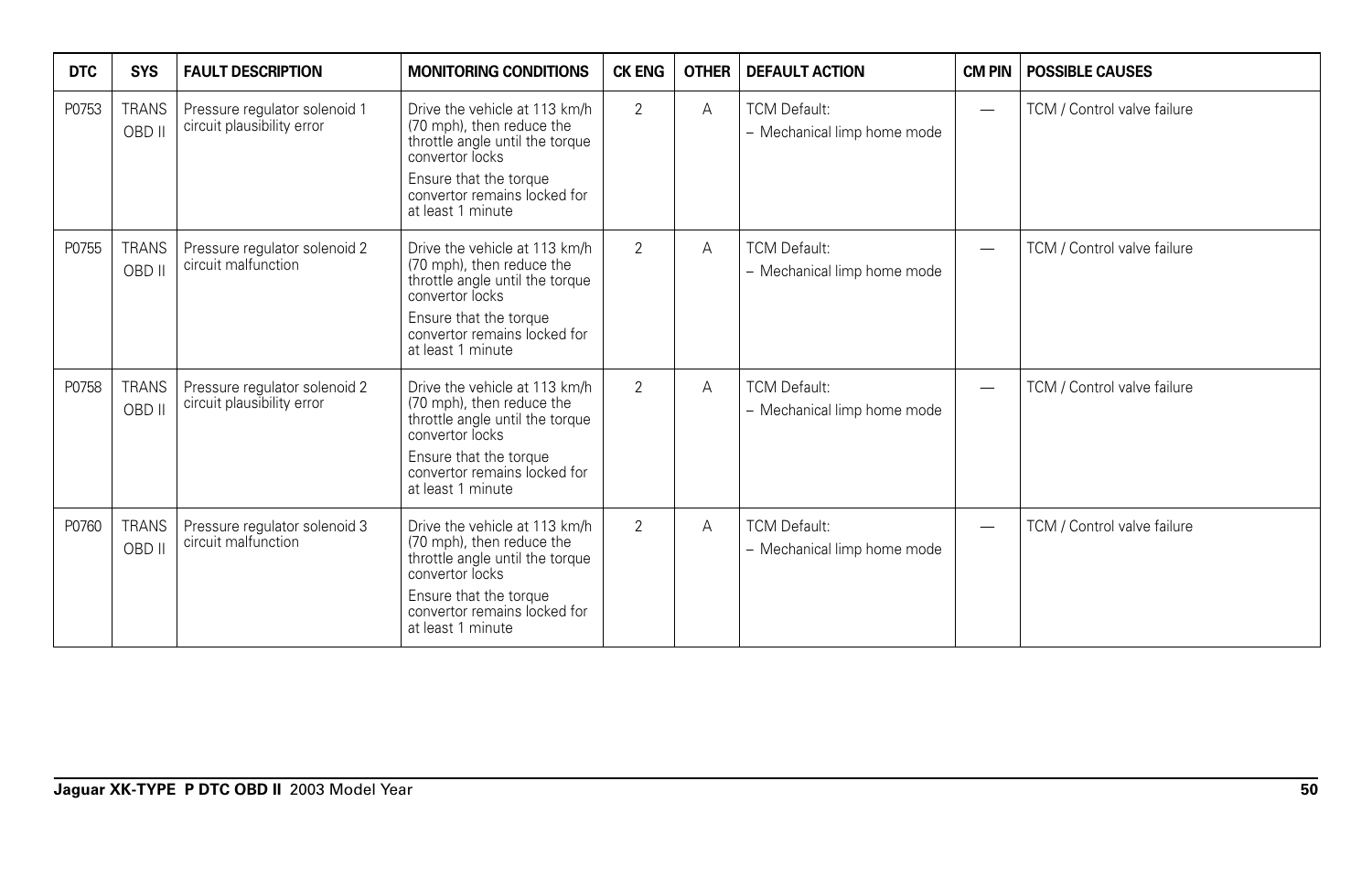| DTC   | <b>SYS</b>             | <b>FAULT DESCRIPTION</b>                                    | <b>MONITORING CONDITIONS</b>                                                                                                                                                                    | <b>CK ENG</b>  | <b>OTHER</b> | <b>DEFAULT ACTION</b>                              | <b>CM PIN</b>            | <b>POSSIBLE CAUSES</b>      |
|-------|------------------------|-------------------------------------------------------------|-------------------------------------------------------------------------------------------------------------------------------------------------------------------------------------------------|----------------|--------------|----------------------------------------------------|--------------------------|-----------------------------|
| P0763 | <b>TRANS</b><br>OBD II | Pressure regulator solenoid 3<br>circuit plausibility error | Drive the vehicle at 113 km/h<br>(70 mph), then reduce the<br>throttle angle until the torque<br>convertor locks<br>Ensure that the torque<br>convertor remains locked for<br>at least 1 minute | $\overline{2}$ | Α            | <b>TCM Default:</b><br>- Mechanical limp home mode | $\overline{\phantom{0}}$ | TCM / Control valve failure |
| P0765 | <b>TRANS</b><br>OBD II | Pressure regulator solenoid 4<br>circuit malfunction        | Drive the vehicle at 113 km/h<br>(70 mph), then reduce the<br>throttle angle until the torque<br>convertor locks<br>Ensure that the torque<br>convertor remains locked for<br>at least 1 minute | 2              | Α            | <b>TCM Default:</b><br>- Mechanical limp home mode | -                        | TCM / Control valve failure |
| P0768 | <b>TRANS</b><br>OBD II | Pressure regulator solenoid 4<br>circuit plausibility error | Drive the vehicle at 113 km/h<br>(70 mph), then reduce the<br>throttle angle until the torque<br>convertor locks<br>Ensure that the torque<br>convertor remains locked for<br>at least 1 minute | 2              | A            | <b>TCM Default:</b><br>- Mechanical limp home mode | $\overline{\phantom{0}}$ | TCM / Control valve failure |
| P0770 | <b>TRANS</b><br>OBD II | Pressure regulator solenoid 5<br>circuit malfunction        | Drive the vehicle at 113 km/h<br>(70 mph), then reduce the<br>throttle angle until the torque<br>convertor locks<br>Ensure that the torque<br>convertor remains locked for<br>at least 1 minute | $\overline{2}$ | А            | <b>TCM Default:</b><br>- Mechanical limp home mode | -                        | TCM / Control valve failure |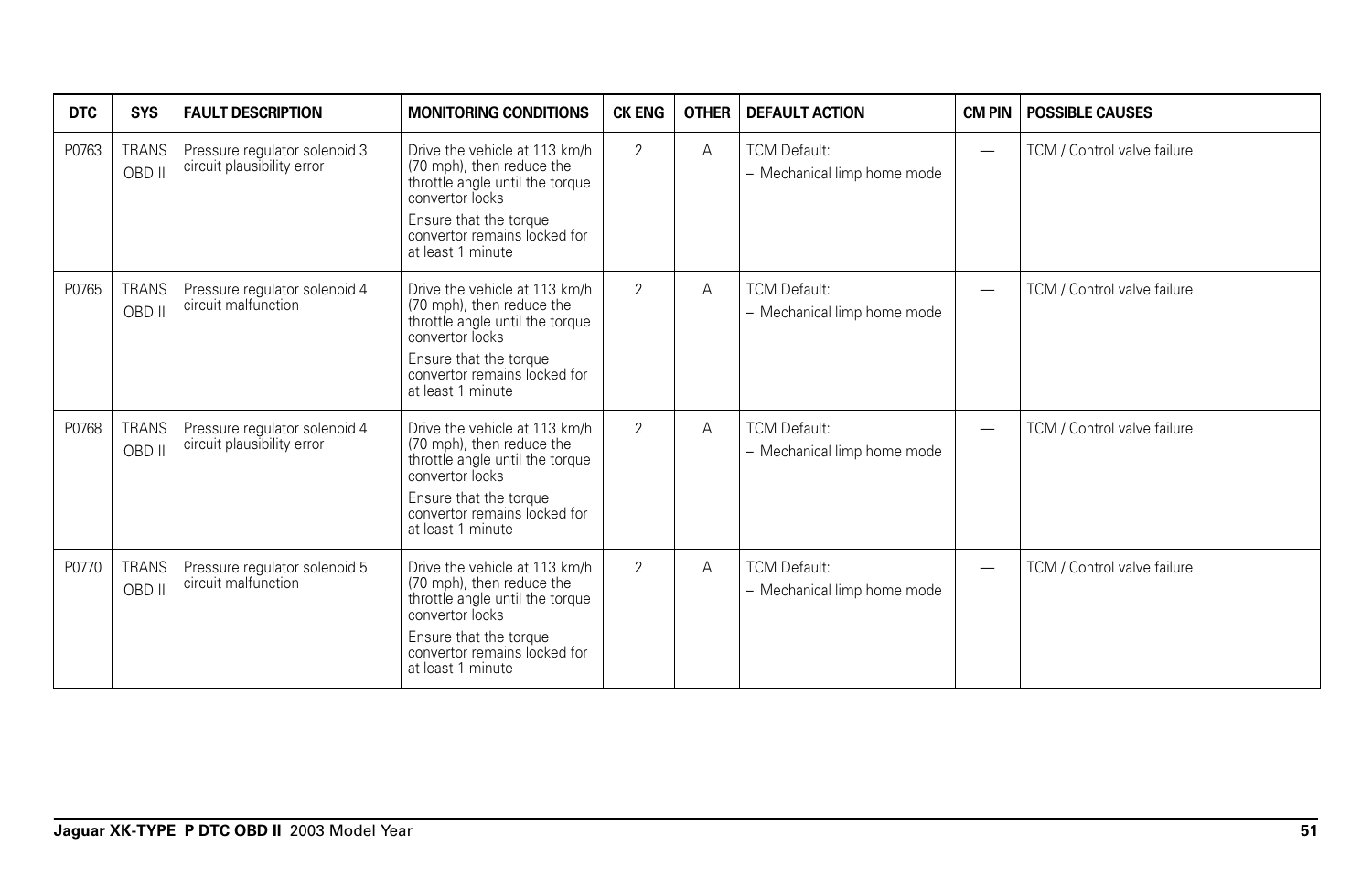| <b>DTC</b> | <b>SYS</b>                 | <b>FAULT DESCRIPTION</b>                                    | <b>MONITORING CONDITIONS</b>                                                                                                                                                                    | <b>CK ENG</b>  | <b>OTHER</b> | <b>DEFAULT ACTION</b>                              | <b>CM PIN</b>            | <b>POSSIBLE CAUSES</b>                                            |
|------------|----------------------------|-------------------------------------------------------------|-------------------------------------------------------------------------------------------------------------------------------------------------------------------------------------------------|----------------|--------------|----------------------------------------------------|--------------------------|-------------------------------------------------------------------|
| P0773      | <b>TRANS</b><br>OBD II     | Pressure regulator solenoid 5<br>circuit plausibility error | Drive the vehicle at 113 km/h<br>(70 mph), then reduce the<br>throttle angle until the torque<br>convertor locks<br>Ensure that the torque<br>convertor remains locked for<br>at least 1 minute | $\overline{2}$ | Α            | <b>TCM Default:</b><br>- Mechanical limp home mode | $\overline{\phantom{0}}$ | TCM / Control valve failure                                       |
| P0780      | <b>TRANS</b><br><b>JAG</b> | Gear load fault                                             | Drive the vehicle at 113 km/h<br>(70 mph), then reduce the<br>throttle angle until the torque<br>convertor locks<br>Ensure that the torque<br>convertor remains locked for<br>at least 1 minute | N              | $\mathsf{N}$ | None                                               | $\overline{\phantom{0}}$ | ECM Torque signal fault<br>Transmission mechanical failure        |
| P0781      | <b>TRANS</b><br>OBD II     | 1-2 / 2-1 Gear load fault                                   | Drive the vehicle at 113 km/h<br>(70 mph), then reduce the<br>throttle angle until the torque<br>convertor locks<br>Ensure that the torque<br>convertor remains locked for<br>at least 1 minute | $\overline{2}$ | Α            | <b>TCM Default:</b><br>- Electronic limp home mode | -                        | <b>ECM Torque signal fault</b><br>Transmission mechanical failure |
| P0782      | <b>TRANS</b><br>OBD II     | 2-3 / 3-2 Gear load fault                                   | Drive the vehicle at 113 km/h<br>(70 mph), then reduce the<br>throttle angle until the torque<br>convertor locks<br>Ensure that the torque<br>convertor remains locked for<br>at least 1 minute | $\overline{2}$ | А            | <b>TCM Default:</b><br>- Electronic limp home mode | $\overline{\phantom{0}}$ | ECM Torque signal fault<br>Transmission mechanical failure        |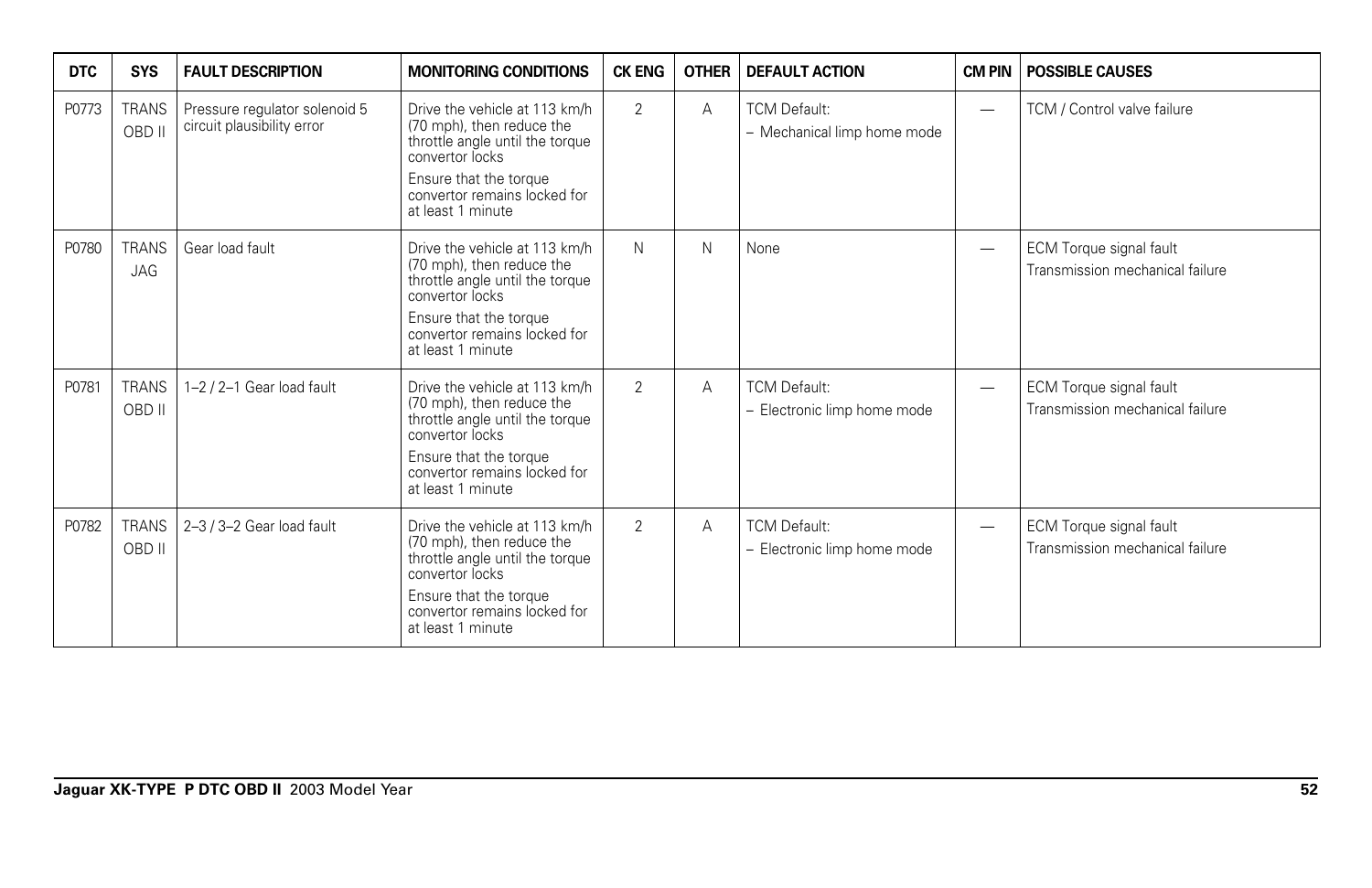| <b>DTC</b> | <b>SYS</b>             | <b>FAULT DESCRIPTION</b>                     | <b>MONITORING CONDITIONS</b>                                                                                                                                                                    | <b>CK ENG</b>  | <b>OTHER</b> | <b>DEFAULT ACTION</b>                              | <b>CM PIN</b>            | <b>POSSIBLE CAUSES</b>                                                    |
|------------|------------------------|----------------------------------------------|-------------------------------------------------------------------------------------------------------------------------------------------------------------------------------------------------|----------------|--------------|----------------------------------------------------|--------------------------|---------------------------------------------------------------------------|
| P0783      | <b>TRANS</b><br>OBD II | 3-4 / 4-3 Gear load fault                    | Drive the vehicle at 113 km/h<br>(70 mph), then reduce the<br>throttle angle until the torque<br>convertor locks<br>Ensure that the torque<br>convertor remains locked for<br>at least 1 minute | $\overline{2}$ | A            | <b>TCM Default:</b><br>- Electronic limp home mode | $\overline{\phantom{0}}$ | ECM Torque signal fault<br>Transmission mechanical failure                |
| P0784      | <b>TRANS</b><br>OBD II | 4-5 / 5-4 Gear load fault                    | Drive the vehicle at 113 km/h<br>(70 mph), then reduce the<br>throttle angle until the torque<br>convertor locks<br>Ensure that the torque<br>convertor remains locked for<br>at least 1 minute | 2              | Α            | <b>TCM Default:</b><br>- Electronic limp home mode | —                        | ECM Torque signal fault<br>Transmission mechanical failure                |
| P0787      | <b>TRANS</b><br>OBD I  | Shift solenoid circuit malfunction           | lanition ON 10 seconds                                                                                                                                                                          | 2              | A            | <b>TCM Default:</b><br>- Mechanical limp home mode | $\overline{\phantom{0}}$ | TCM / Control valve failure                                               |
| P0788      | <b>TRANS</b><br>OBD II | Shift solenoid circuit plausibility<br>error | Drive the vehicle at 113 km/h<br>(70 mph), then reduce the<br>throttle angle until the torque<br>convertor locks<br>Ensure that the torque<br>convertor remains locked for<br>at least 1 minute | 2              | A            | <b>TCM Default:</b><br>- Mechanical limp home mode | $\overline{\phantom{0}}$ | TCM / Control valve failure                                               |
| P0825      | <b>TRANS</b><br>JAG    | Gear positions R, D plausibility<br>error    | Ignition ON S<br>lowly move gear selector from<br>Park to Drive, then back to<br>Park                                                                                                           | N              | А            | None                                               | $\overline{\phantom{0}}$ | Linear Switch Module incorrectly adjusted<br>Linear Switch Module failure |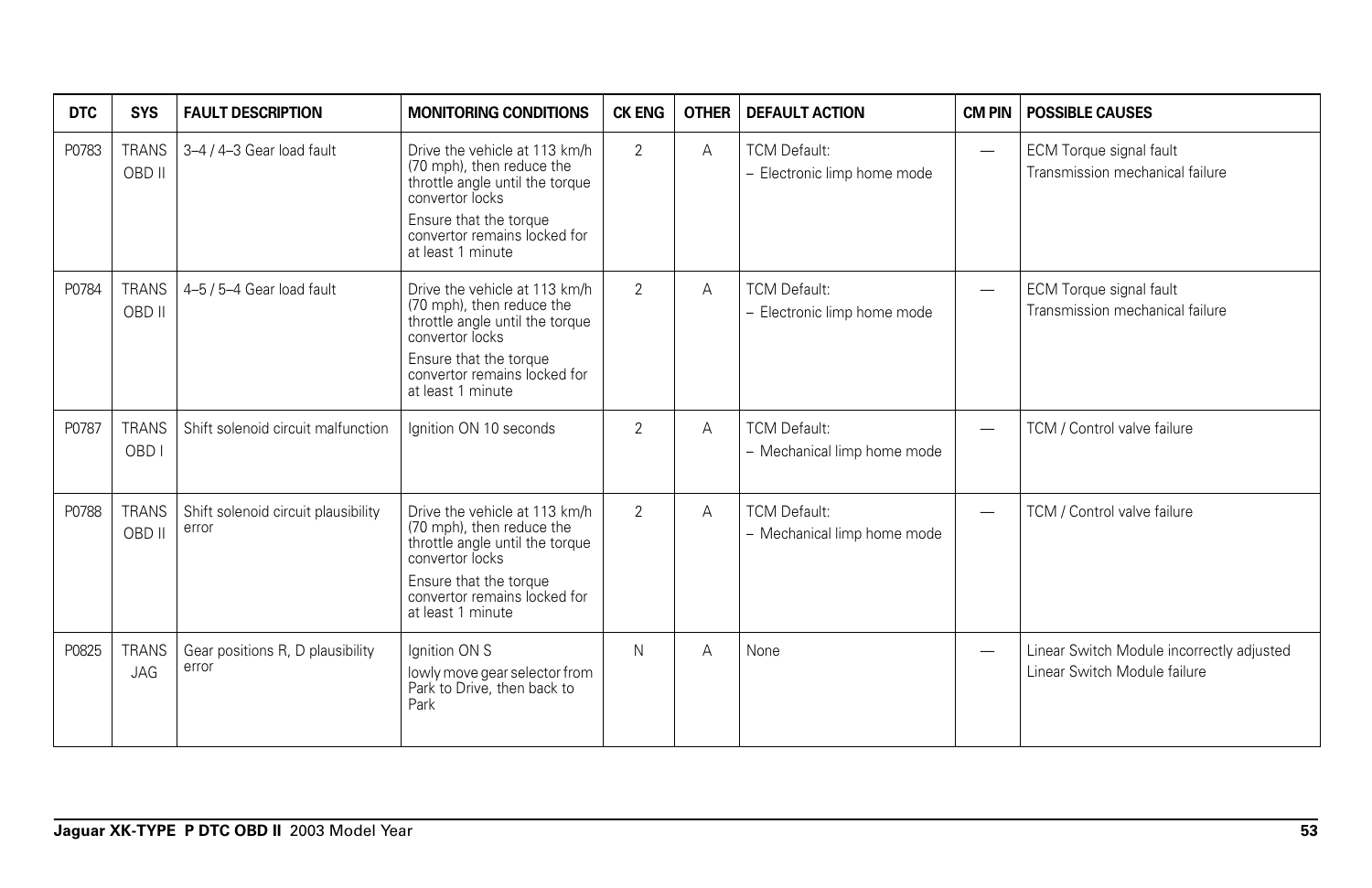| <b>DTC</b> | <b>SYS</b>                             | <b>FAULT DESCRIPTION</b>                                                                            | <b>MONITORING CONDITIONS</b>                                                                                                                                                                    | <b>CK ENG</b>  | <b>OTHER</b> | <b>DEFAULT ACTION</b>                                                                                                                                                                                                                                                              | <b>CM PIN</b>                   | <b>POSSIBLE CAUSES</b>                                                                                                                                                                 |
|------------|----------------------------------------|-----------------------------------------------------------------------------------------------------|-------------------------------------------------------------------------------------------------------------------------------------------------------------------------------------------------|----------------|--------------|------------------------------------------------------------------------------------------------------------------------------------------------------------------------------------------------------------------------------------------------------------------------------------|---------------------------------|----------------------------------------------------------------------------------------------------------------------------------------------------------------------------------------|
| P0829      | <b>TRANS</b><br>OBD II                 | 5-6 Gear load fault                                                                                 | Drive the vehicle at 113 km/h<br>(70 mph), then reduce the<br>throttle angle until the torque<br>convertor locks<br>Ensure that the torque<br>convertor remains locked for<br>at least 1 minute | $\overline{2}$ | Α            | <b>TCM Default:</b><br>- Electronic limp home mode                                                                                                                                                                                                                                 |                                 | <b>ECM Torque signal fault</b><br>Transmission mechanical failure                                                                                                                      |
| P0860      | <b>TRANS</b><br>$(ECM*)$<br><b>JAG</b> | Linear Switch Module CAN<br>network malfunction<br>* Linear Switch Module / CAN<br>monitored by ECM | Ignition ON 10 seconds                                                                                                                                                                          | N              | A            | <b>ECM Default:</b><br>- Speed control inhibited<br>- Maximum throttle opening for<br>N range inhibited<br>- Throttle opening limited to<br>30%<br>- Maximum engine speed<br>reduced                                                                                               | <b>EM80</b><br>$-123$<br>$-124$ | CAN open circuit fault<br>CAN short circuit fault<br>Linear Switch Module failure                                                                                                      |
| P1000      | <b>EMS</b><br><b>JAG</b>               | System (OBD) check not<br>complete since last memory clear                                          | System Readiness Test                                                                                                                                                                           | N              | N            | None                                                                                                                                                                                                                                                                               |                                 | Refer to page 3                                                                                                                                                                        |
| P1104      | <b>EMS</b><br>OBD II                   | MAF Sensor ground malfunction                                                                       | lanition ON 10 seconds                                                                                                                                                                          | $\overline{2}$ | Α            | <b>ECM Default:</b><br>- Calculated default air mass<br>used<br>- Adaptive fuel metering<br>inhibited<br>- Sub feedback control inhibited<br>- Catalyst warm up ignition<br>retard inhibited<br>- EGR inhibited<br>- Canister purge inhibited<br>- Maximum engine speed<br>reduced | <b>EM80</b><br>$-045$<br>$-046$ | MAF Sensor to ECM sensor ground circuit<br>open circuit, short circuit to high voltage,<br>high resistance<br>MAF Sensor to ECM sensing circuit:<br>open circuit<br>MAF Sensor failure |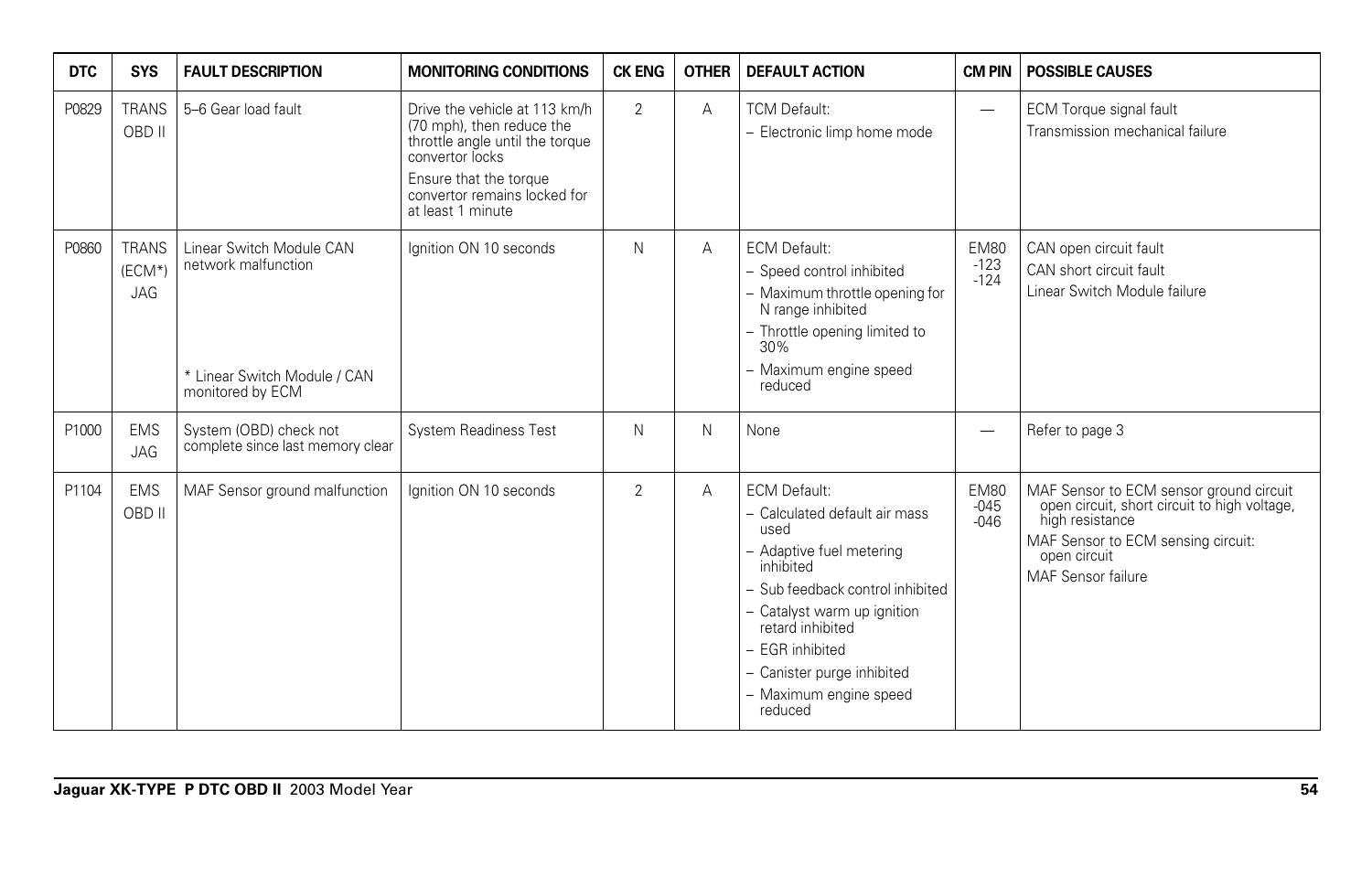| DTC   | <b>SYS</b>               | <b>FAULT DESCRIPTION</b>                                                                                                                       | <b>MONITORING CONDITIONS</b>                                                                                                                                                | <b>CK ENG</b>  | <b>OTHER</b> | <b>DEFAULT ACTION</b>                                                                                                               | <b>CM PIN</b>                   | <b>POSSIBLE CAUSES</b>                                                                                                                                                                           |
|-------|--------------------------|------------------------------------------------------------------------------------------------------------------------------------------------|-----------------------------------------------------------------------------------------------------------------------------------------------------------------------------|----------------|--------------|-------------------------------------------------------------------------------------------------------------------------------------|---------------------------------|--------------------------------------------------------------------------------------------------------------------------------------------------------------------------------------------------|
| P1107 | <b>EMS</b><br>OBD II     | MAP Sensor sense circuit<br>low voltage                                                                                                        | lanition ON 10 seconds                                                                                                                                                      | 2              | N            | <b>ECM Default:</b><br>- Default value of 1.013 BAR<br>$(29.92$ in hg) used                                                         | <b>EM80</b><br>$-127$           | MAP Sensor to ECM sense circuit:<br>open circuit, short circuit to ground<br>MAP Sensor sensor supply circuit (to splice):<br>open circuit<br>MAP Sensor failure                                 |
| P1108 | <b>EMS</b><br>OBD II     | MAP Sensor sense circuit<br>high voltage                                                                                                       | lanition ON 10 seconds                                                                                                                                                      | 2              | N            | <b>ECM Default:</b><br>- Default value of 1.013 BAR<br>(29.92 in hg) used                                                           | <b>EM80</b><br>$-127$           | MAP Sensor sensor ground circuit (to splice):<br>open circuit<br>MAP Sensor to ECM sense circuit:<br>short circuit to high voltage<br>MAP Sensor failure                                         |
| P1111 | <b>EMS</b><br><b>JAG</b> | System (OBD) checks complete<br>since last memory clear                                                                                        | System Readiness Test                                                                                                                                                       | N              | N            | None                                                                                                                                | $\overline{\phantom{0}}$        | Refer to page 3                                                                                                                                                                                  |
| P1122 | <b>EMS</b><br>OBD II     | APP Sensor sense circuit low<br>voltage - APP1                                                                                                 | Battery voltage > 10 volts<br>Ignition ON<br>Slowly press accelerator pedal<br>to the floor over a 5 second<br>period.<br>Slowly return the pedal to rest<br>Repeat 3 times | 2              | R            | <b>ECM Default:</b><br>- APP angle default value used<br>- Speed control inhibited<br>- APP adaptions (wear,<br>variance) inhibited | <b>EM80</b><br>$-102$           | APP Sensor to ECM sense circuit (APP1):<br>open circuit, short circuit to ground,<br>high resistance<br>APP Sensor sensor supply circuit:<br>open circuit, high resistance<br>APP Sensor failure |
| P1123 | <b>EMS</b><br>OBD II     | APP Sensor sense circuit high<br>voltage - APP1<br>Note: This DTC could be flagged<br>by both sensor element sensing<br>circuit having faults. | Battery voltage > 10 volts<br>Ignition ON<br>Slowly press accelerator pedal<br>to the floor over a 5 second<br>period<br>Slowly return the pedal to rest<br>Repeat 3 times  | $\overline{2}$ | $\mathsf{R}$ | <b>ECM Default:</b><br>- APP angle default value used<br>- Speed control inhibited<br>- APP adaptions (wear,<br>variance) inhibited | <b>EM80</b><br>$-102$<br>$-103$ | APP Sensor sensor to ECM sense circuit(s)<br>(APP1 or APP2): short circuit to high voltage<br>APP Sensor sensor ground circuit(s):<br>open circuit<br>APP Sensor failure                         |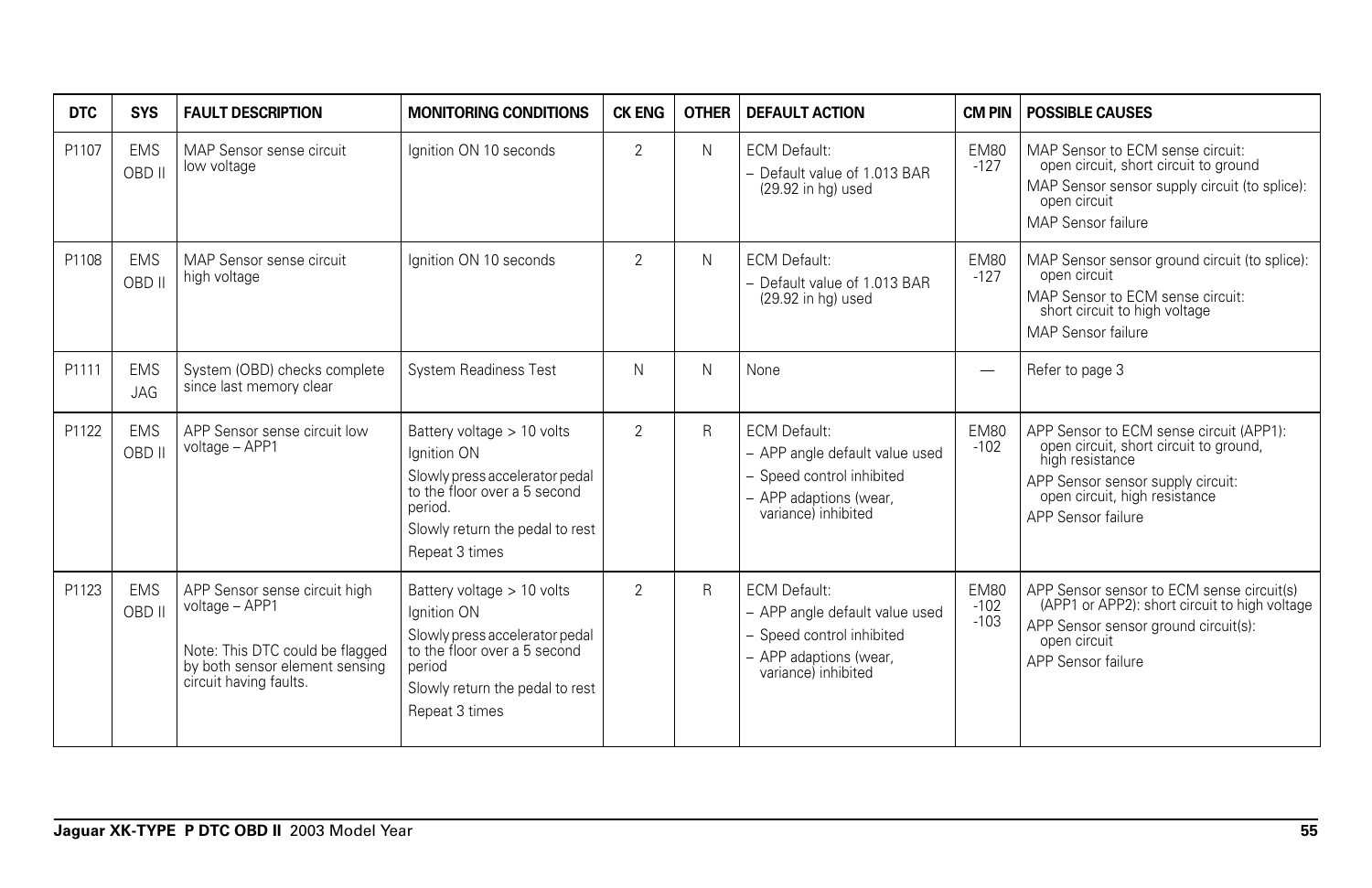| <b>DTC</b> | <b>SYS</b>               | <b>FAULT DESCRIPTION</b>                                                                                                                       | <b>MONITORING CONDITIONS</b>                                                                                                                                               | <b>CK ENG</b>  | <b>OTHER</b> | <b>DEFAULT ACTION</b>                                                                                                               | <b>CM PIN</b>                                       | <b>POSSIBLE CAUSES</b>                                                                                                                                                                                       |
|------------|--------------------------|------------------------------------------------------------------------------------------------------------------------------------------------|----------------------------------------------------------------------------------------------------------------------------------------------------------------------------|----------------|--------------|-------------------------------------------------------------------------------------------------------------------------------------|-----------------------------------------------------|--------------------------------------------------------------------------------------------------------------------------------------------------------------------------------------------------------------|
| P1136      | <b>EMS</b><br><b>JAG</b> | <b>ECM</b> Cooling fan malfunction                                                                                                             | Ianition ON<br>Start engine                                                                                                                                                | N              | N            | None                                                                                                                                | <b>EM80</b><br>$-0.38$                              | ECM Cooling fan power supply circuit: open<br>circuit, short circuit<br>ECM Cooling fan drive circuit, open circuit,<br>short circuit, high resistance<br><b>ECM Cooling fan failure</b>                     |
| P1215      | <b>EMS</b><br>OBD II     | APP Sensor sense circuit low<br>voltage - APP2                                                                                                 | Battery voltage > 10 volts<br>Ignition ON<br>Slowly press accelerator pedal<br>to the floor over a 5 second<br>period<br>Slowly return the pedal to rest<br>Repeat 3 times | $\overline{2}$ | R            | <b>ECM Default:</b><br>- APP angle default value used<br>- Speed control inhibited<br>- APP adaptions (wear,<br>variance) inhibited | <b>EM80</b><br>$-103$                               | APP Sensor to ECM sense circuit (APP2):<br>open circuit, short circuit to ground,<br>high resistance<br>APP Sensor sensor supply circuit (to splice):<br>open circuit, high resistance<br>APP Sensor failure |
| P1216      | <b>EMS</b><br>OBD II     | APP Sensor sense circuit high<br>voltage - APP2<br>Note: This DTC could be flagged<br>by both sensor element sensing<br>circuit having faults. | Battery voltage > 10 volts<br>Ianition ON<br>Slowly press accelerator pedal<br>to the floor over a 5 second<br>period<br>Slowly return the pedal to rest<br>Repeat 3 times | $\overline{2}$ | R            | <b>ECM Default:</b><br>- APP angle default value used<br>- Speed control inhibited<br>- APP adaptions (wear,<br>variance) inhibited | <b>EM80</b><br>$-102$<br>$-103$                     | APP Sensor sensor to ECM sense circuit(s)<br>(APP2 or APP1): short circuit to high voltage<br>APP Sensor sensor ground circuit(s) (to<br>splice): open circuit<br>APP Sensor failure                         |
| P1224      | <b>EMS</b><br>OBD II     | Throttle control position error                                                                                                                | Battery voltage > 10 volts<br>Ianition ON<br>Slowly press accelerator pedal<br>to the floor over a 5 second<br>period<br>Slowly return the pedal to rest<br>Repeat 3 times | $\overline{2}$ | R            | <b>ECM Default:</b><br>- Engine shut down<br>- Speed control disabled                                                               | <b>EM80</b><br>$-080$<br>$-106$<br>$-052$<br>$-134$ | Throttle motor failure<br>Throttle body failure                                                                                                                                                              |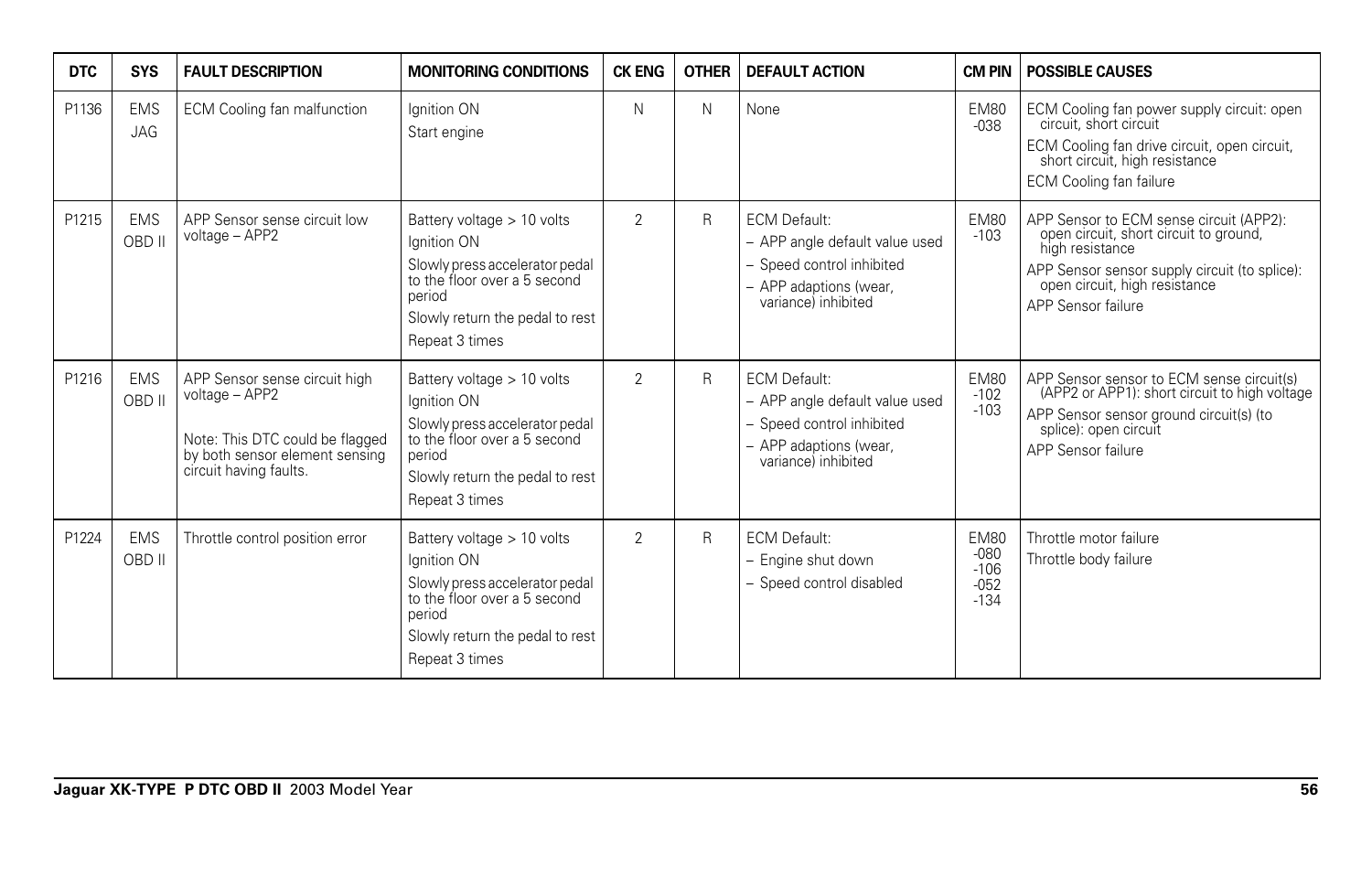| <b>DTC</b> | <b>SYS</b>           | <b>FAULT DESCRIPTION</b>                         | <b>MONITORING CONDITIONS</b>                                                                                                                                               | <b>CK ENG</b> | <b>OTHER</b> | <b>DEFAULT ACTION</b>                                                                                                                                                                                                                                        | <b>CM PIN</b>                                                                     | <b>POSSIBLE CAUSES</b>                                                                                                                                                                                          |
|------------|----------------------|--------------------------------------------------|----------------------------------------------------------------------------------------------------------------------------------------------------------------------------|---------------|--------------|--------------------------------------------------------------------------------------------------------------------------------------------------------------------------------------------------------------------------------------------------------------|-----------------------------------------------------------------------------------|-----------------------------------------------------------------------------------------------------------------------------------------------------------------------------------------------------------------|
| P1229      | <b>EMS</b><br>OBD II | Throttle motor control circuit<br>malfunction    | Battery voltage > 10 volts<br>Ignition ON<br>Slowly press accelerator pedal<br>to the floor over a 5 second<br>period<br>Slowly return the pedal to rest<br>Repeat 3 times | 2             | R            | <b>ECM Default:</b><br>- Throttle motor and throttle<br>motor relay disabled<br>- Throttle valve opening set to<br>default value<br>- Idle speed controlled by fuel<br>injection intervention<br>- Idle speed adaption inhibited<br>- Speed control disabled | <b>EM80</b><br>$-080$<br>$-106$<br>$-052$<br>$-134$<br>$-004$<br>$-005$<br>$-054$ | Throttle motor disconnected<br>Throttle motor to ECM drive circuits:<br>short circuit or open circuit<br>ECM ground circuit fault(s) (EM80-004, 005,<br>054)<br>Throttle motor failure<br>Throttle body failure |
| P1234      | <b>EMS</b><br>OBD II | No fuel pump commands<br>received by ECM         | Start engine<br>Battery voltage $> 12$ volts<br>Idle for 2 minutes                                                                                                         | 2             | N            | <b>ECM Default:</b><br>- Fuel pump feedback control<br>inhibited                                                                                                                                                                                             | <b>EM80</b><br>$-027$                                                             | ECM to Fuel Pump Module drive circuit: open<br>circuit, short circuit,<br>high resistance<br>Fuel Pump Module failure                                                                                           |
| P1236      | <b>EMS</b><br>OBD II | Fuel pump not activated when<br>requested by ECM | Start engine<br>Battery voltage > 12 volts<br>Idle for 2 minutes                                                                                                           | 2             | N            | <b>ECM Default:</b><br>- Fuel pump feedback control<br>inhibited                                                                                                                                                                                             | <b>EM80</b><br>$-027$                                                             | ECM to Fuel Pump Module drive circuit: open<br>circuit, short circuit,<br>high resistance<br>Fuel Pump Module failure                                                                                           |
| P1240      | <b>EMS</b><br>OBD II | Sensor power supply circuit<br>malfunction       | lanition ON 10 seconds                                                                                                                                                     | 2             | $\mathsf{R}$ | None                                                                                                                                                                                                                                                         | <b>EM80</b><br>$-012$<br>$-013$                                                   | ECM to sensors sensor supply voltage<br>circuit(s): short circuit to ground, short<br>circuit to high voltage, open circuit,<br>high resistance                                                                 |
| P1241      | <b>EMS</b><br>OBD II | Sensor power supply circuit<br>low voltage       | lanition ON 10 seconds                                                                                                                                                     | 2             | R            | <b>ECM Default:</b><br>- Throttle motor and throttle<br>motor relay disabled<br>- Throttle valve opening set to<br>default value<br>- Idle speed controlled by fuel<br>injection intervention<br>- Idle speed adaption inhibited                             | <b>EM80</b><br>$-012$<br>$-013$                                                   | ECM to sensors sensor supply voltage<br>circuit(s): short circuit to ground                                                                                                                                     |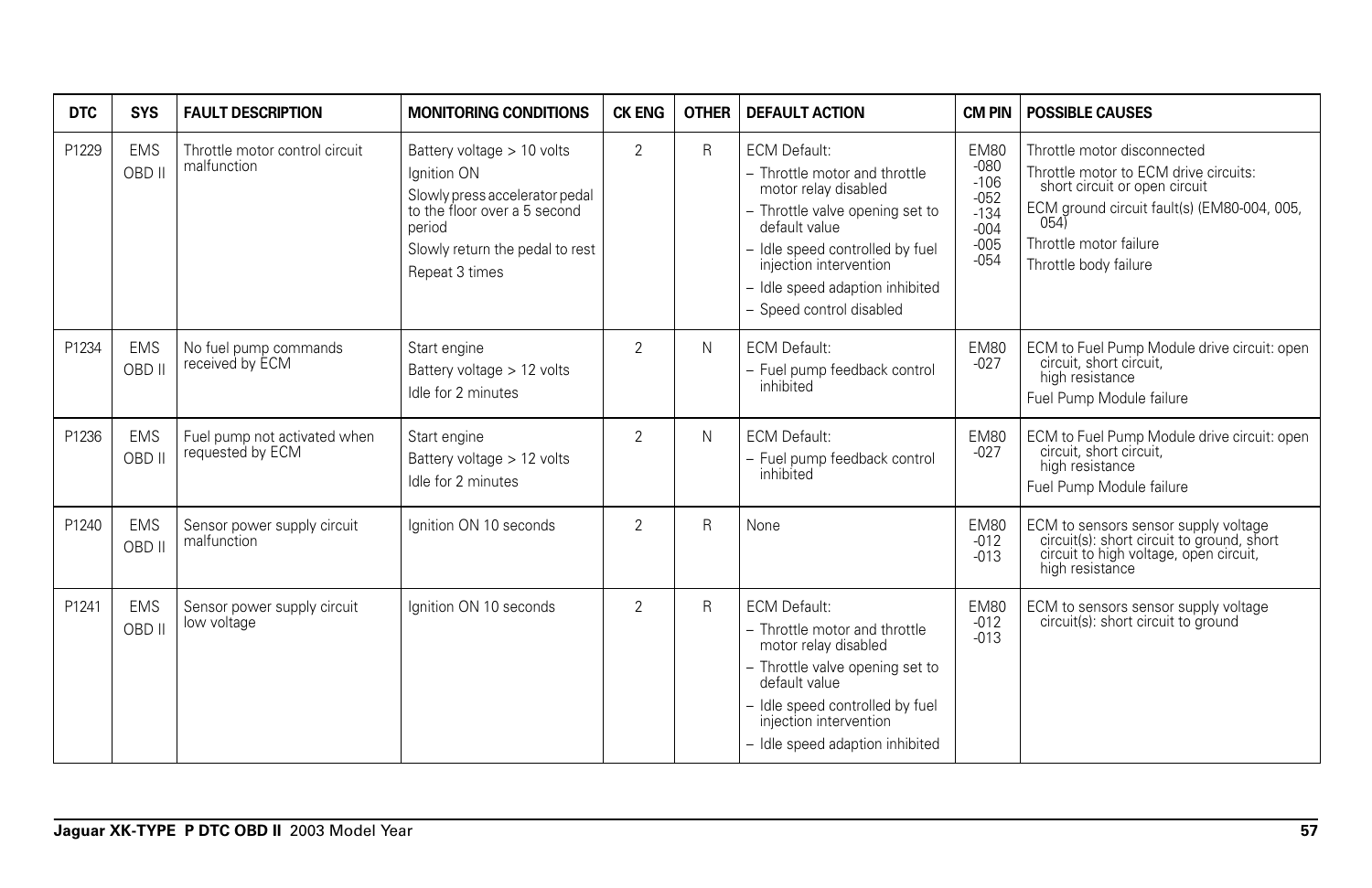| DTC   | <b>SYS</b>           | <b>FAULT DESCRIPTION</b>                    | <b>MONITORING CONDITIONS</b>                                                                                    | <b>CK ENG</b>  | <b>OTHER</b> | <b>DEFAULT ACTION</b>                                                                                                                                                                                                            | CM PIN                          | <b>POSSIBLE CAUSES</b>                                                                                                                |
|-------|----------------------|---------------------------------------------|-----------------------------------------------------------------------------------------------------------------|----------------|--------------|----------------------------------------------------------------------------------------------------------------------------------------------------------------------------------------------------------------------------------|---------------------------------|---------------------------------------------------------------------------------------------------------------------------------------|
| P1242 | <b>EMS</b><br>OBD II | Sensor power supply circuit<br>high voltage | lanition ON 10 seconds                                                                                          | $\overline{2}$ | R            | <b>ECM Default:</b><br>- Throttle motor and throttle<br>motor relay disabled<br>- Throttle valve opening set to<br>default value<br>- Idle speed controlled by fuel<br>injection intervention<br>- Idle speed adaption inhibited | <b>EM80</b><br>$-012$<br>$-013$ | ECM to sensors supply voltage circuit(s):<br>open circuit, high resistance, short circuit to<br>high voltage                          |
| P1243 | <b>EMS</b><br>OBD II | Sensor ground circuits<br>open circuit      | lanition ON 10 seconds                                                                                          | $\overline{2}$ | N            | None                                                                                                                                                                                                                             | <b>EM80</b><br>$-019$<br>$-020$ | ECM to sensors sensor ground circuit(s):<br>open circuit, high resistance                                                             |
| P1245 | <b>EMS</b><br>OBD II | Engine crank signal low voltage             | Remove starter relay<br>Turn ignition switch to<br>position III (START): hold for ><br>second                   | $\overline{2}$ | N            | None                                                                                                                                                                                                                             | <b>EM80</b><br>$-006$           | Body Processor Module to ECM circuit:: open<br>circuit<br>Ignition switch to Body Processor Module<br>circuit failure                 |
| P1246 | <b>EMS</b><br>OBD II | Engine crank signal high voltage            | Drive vehicle > 15 km/h<br>(9 mph) between 1500 - 4000<br>rpm for 10 seconds; stop<br>vehicle<br>Repeat 5 times | $\overline{2}$ | N            | None                                                                                                                                                                                                                             | <b>EM80</b><br>$-006$           | Body Processor Module to ECM circuit: short<br>circuit to high voltage<br>Ignition switch to Body Processor Module<br>circuit failure |
| P1250 | <b>EMS</b><br>OBD II | Throttle valve return spring<br>malfunction | Idle engine<br>Switch OFF ignition for 10<br>seconds<br>Start engine and repeat                                 | $\overline{2}$ | R            | <b>ECM Default:</b><br>- Vehicle speed limited<br>- Throttle opening limited to<br>30%<br>- Speed control inhibited                                                                                                              | -                               | Throttle return spring failure<br>(throttle body failure)                                                                             |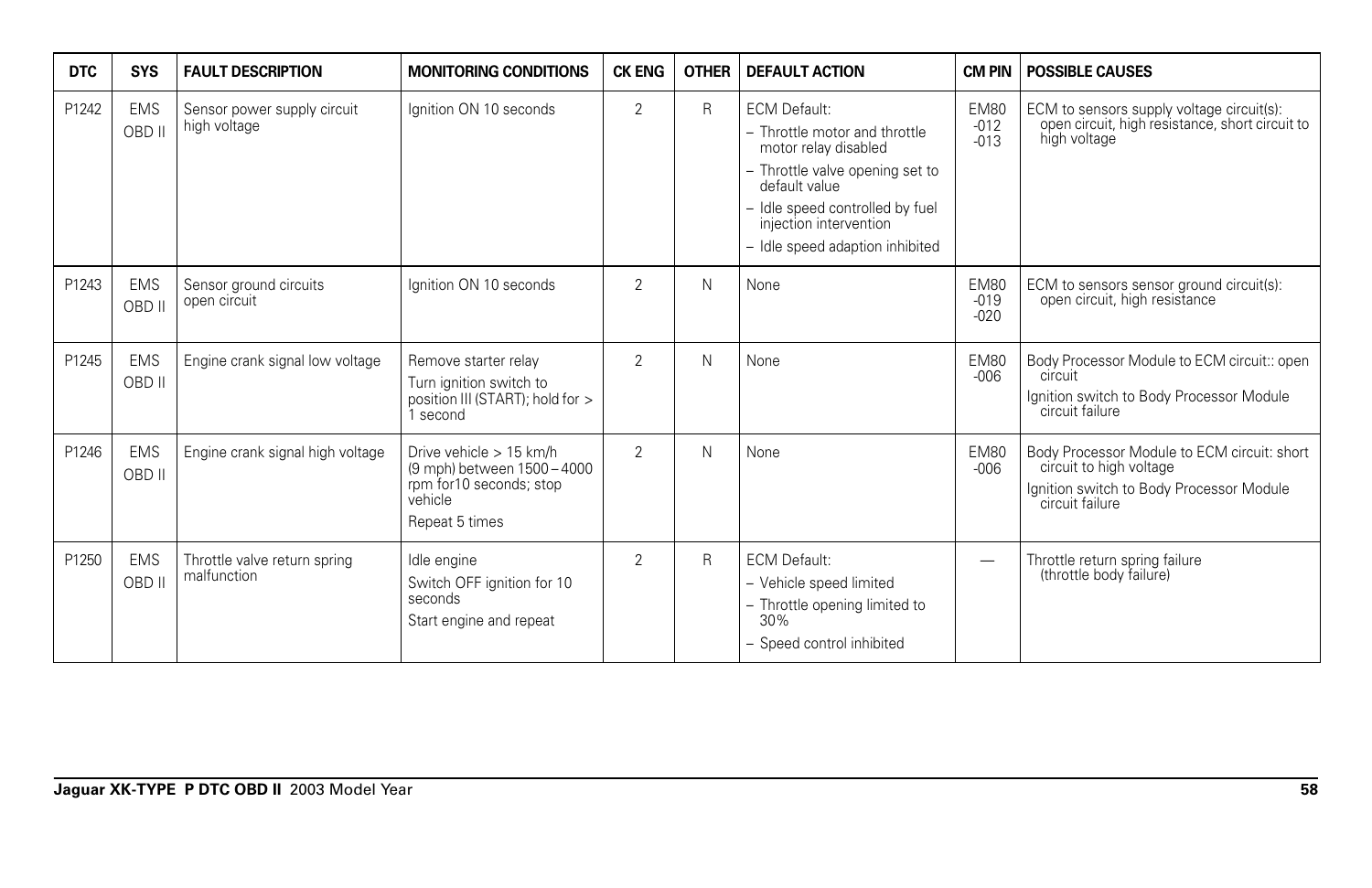| <b>DTC</b> | <b>SYS</b>           | <b>FAULT DESCRIPTION</b>                   | <b>MONITORING CONDITIONS</b>                                                                                                                                                                                                         | <b>CK ENG</b>  | <b>OTHER</b> | <b>DEFAULT ACTION</b>                                                                                                                                                                                                            |                          | <b>CM PIN   POSSIBLE CAUSES</b>                                                                                                                                                                                    |
|------------|----------------------|--------------------------------------------|--------------------------------------------------------------------------------------------------------------------------------------------------------------------------------------------------------------------------------------|----------------|--------------|----------------------------------------------------------------------------------------------------------------------------------------------------------------------------------------------------------------------------------|--------------------------|--------------------------------------------------------------------------------------------------------------------------------------------------------------------------------------------------------------------|
| P1251      | <b>EMS</b><br>OBD II | Throttle motor relay OFF failure           | Engine temperature cool<br>(cooling fans not running)<br>Remove ignition key for 20<br>seconds (cooling fans not<br>running)<br>Ignition key in, position II for 5<br>seconds (do not start)<br>Repeat cycle two additional<br>times | $\overline{2}$ | R            | <b>ECM Default:</b><br>- Throttle motor and throttle<br>motor relay disabled<br>- Throttle valve opening set to<br>default value<br>- Idle speed controlled by fuel<br>injection intervention<br>- Idle speed adaption inhibited | EM80<br>$-052$           | Throttle motor relay coil power supply circuit:<br>open circuit (fuse)<br>Throttle motor relay failure<br>Throttle motor relay coil to ECM circuit:<br>open circuit<br>ECM ground circuit fault (relay coil drive) |
| P1254      | <b>EMS</b><br>OBD II | Throttle "limp home" spring<br>malfunction | Idle engine<br>Switch OFF ignition for 10<br>seconds<br>Start engine and repeat                                                                                                                                                      | 2              | R            | <b>ECM Default:</b><br>- Vehicle speed limited<br>- Throttle opening limited to<br>30%<br>- Speed control inhibited                                                                                                              | $\overline{\phantom{0}}$ | Throttle limp home spring failure<br>(throttle body failure)                                                                                                                                                       |
| P1260      | <b>EMS</b><br>JAG    | Security input malfunction                 | Start engine                                                                                                                                                                                                                         | N              | $\mathsf{N}$ | None                                                                                                                                                                                                                             | EM80<br>$-006$           | Invalid ignition key code<br>Key Transponder Module signal to Body<br>Processor Module missing or corrupted<br>Body Processor Module security signal to<br>ECM missing or corrupted                                |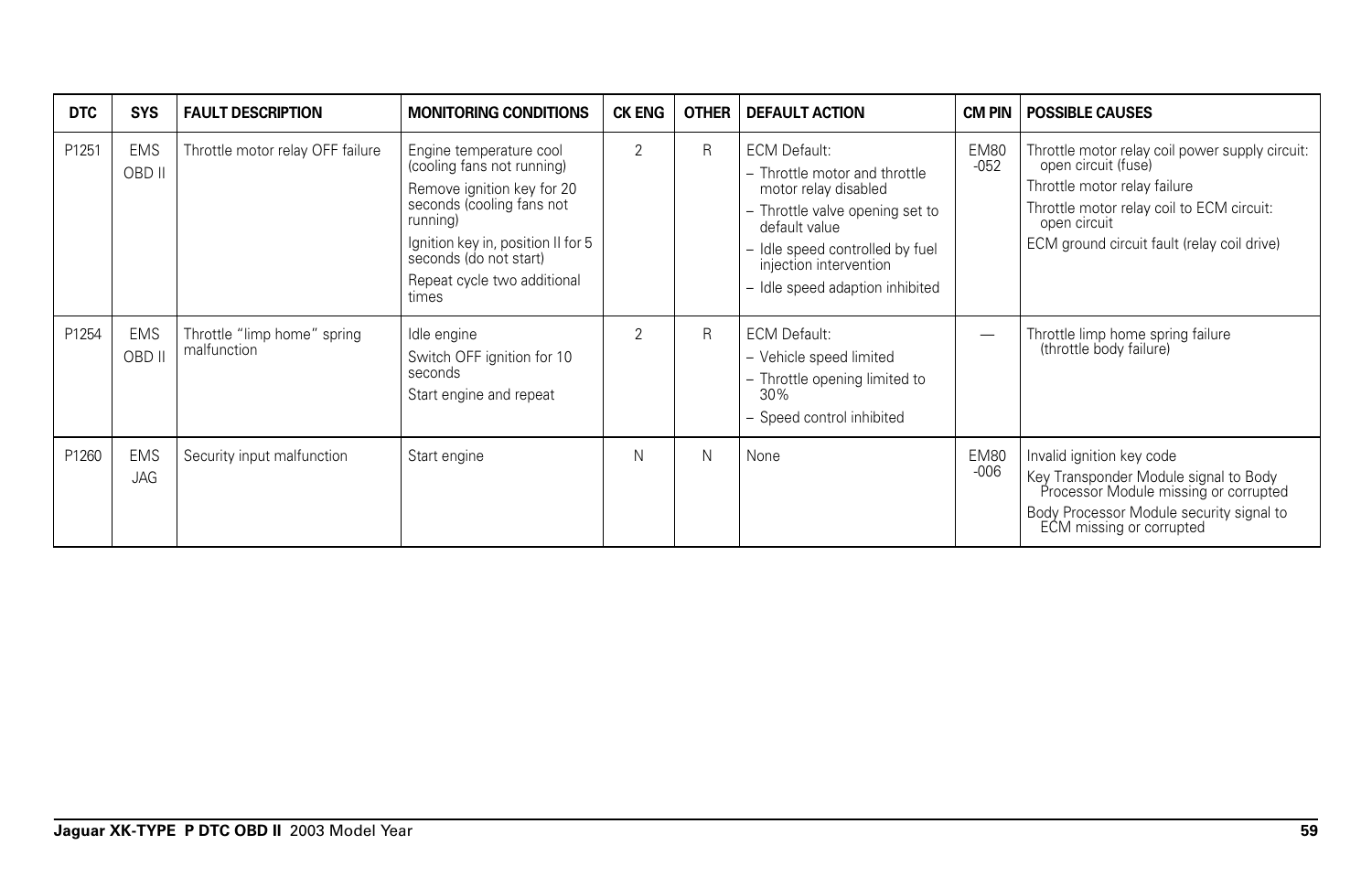| <b>DTC</b> | <b>SYS</b>           | <b>FAULT DESCRIPTION</b>                                                                                                                                   | <b>MONITORING CONDITIONS</b>            | <b>CK ENG</b>  | <b>OTHER</b> | <b>DEFAULT ACTION</b>                                    | <b>CM PIN</b>            | <b>POSSIBLE CAUSES</b>                                                                                                                                                                                                                                                                                                                                                                                                                                    |
|------------|----------------------|------------------------------------------------------------------------------------------------------------------------------------------------------------|-----------------------------------------|----------------|--------------|----------------------------------------------------------|--------------------------|-----------------------------------------------------------------------------------------------------------------------------------------------------------------------------------------------------------------------------------------------------------------------------------------------------------------------------------------------------------------------------------------------------------------------------------------------------------|
| P1313      | <b>EMS</b><br>OBD II | Misfire rate catalyst damage -<br>bank 1<br>NOTE: This DTC will flag only<br>when accompanied by an<br>individual cylinder misfire DTC:<br>$P0300 - P0308$ | Misfire monitor drive cycle -<br>page 6 | $\overline{2}$ | Α            | <b>ECM Default:</b><br>- Maximum engine speed<br>reduced | -                        | ECM to ignition coil primary circuit fault<br>(Cylinder misfire detected DTC also<br>flagged)<br>Fuel injector circuit fault(s)<br>(Injector DTCs also flagged)<br>lanition coil failure<br>Spark plug failure / fouled / incorrect gap<br>Cylinder compression low<br>Fuel delivery pressure (low / high)<br>Fuel injector(s) restricted / leaking<br>Fuel injector(s) continuously open<br>Fuel contamination<br>Worn camshaft / broken valve spring(s) |
| P1314      | <b>EMS</b><br>OBD II | Misfire rate catalyst damage -<br>bank 2<br>NOTE: This DTC will flag only<br>when accompanied by an<br>individual cylinder misfire DTC:<br>P0300 - P0308   | Misfire monitor drive cycle -<br>page 6 | $\overline{2}$ | A            | <b>ECM Default:</b><br>- Maximum engine speed<br>reduced | $\overline{\phantom{0}}$ | ECM to ignition coil primary circuit fault<br>(Cylinder misfire detected DTC also<br>flagged)<br>Fuel injector circuit fault(s)<br>(Injector DTCs also flagged)<br>lanition coil failure<br>Spark plug failure / fouled / incorrect gap<br>Cylinder compression low<br>Fuel delivery pressure (low / high)<br>Fuel injector(s) restricted / leaking<br>Fuel injector(s) continuously open<br>Fuel contamination<br>Worn camshaft / broken valve spring(s) |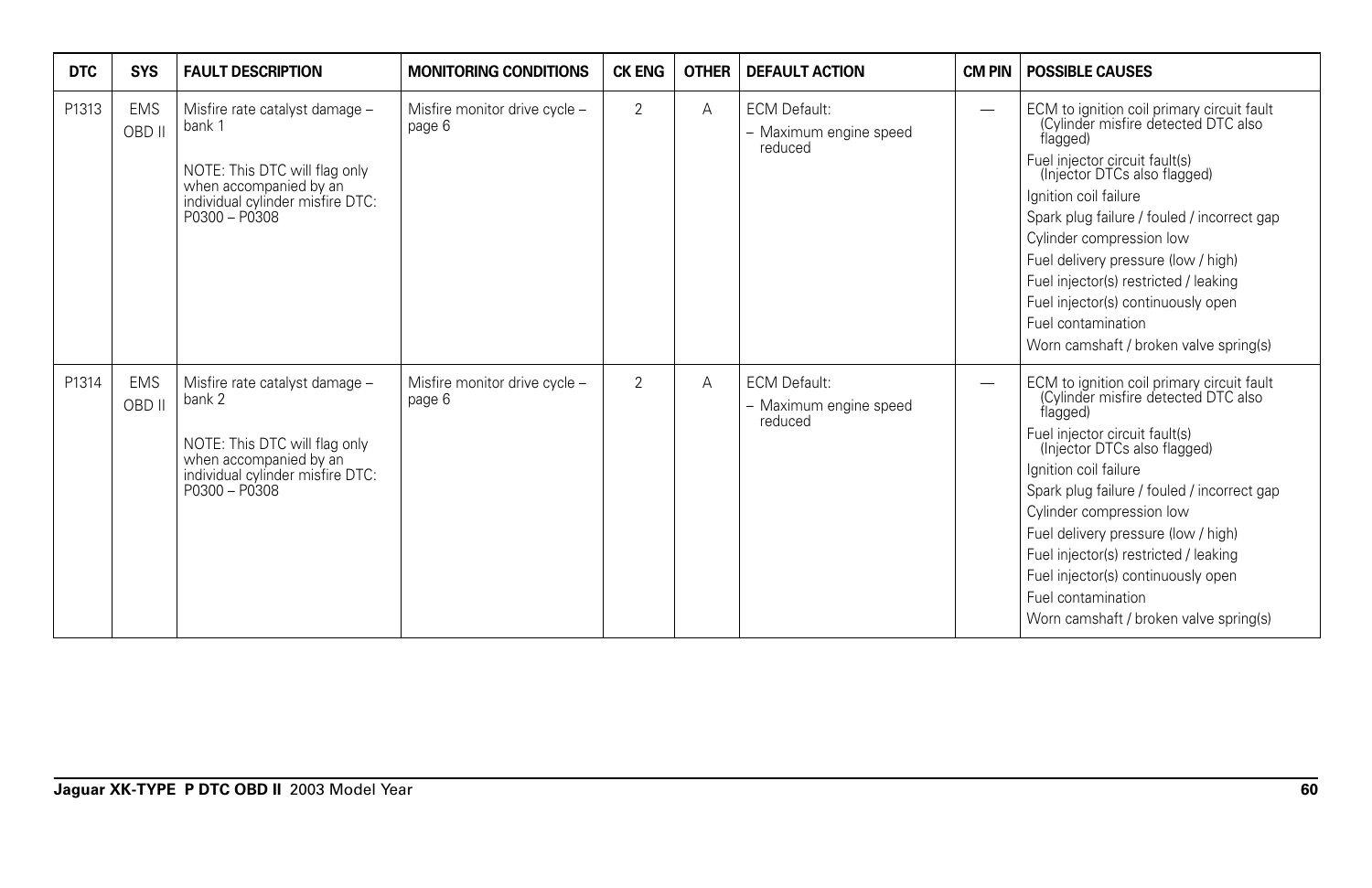| <b>DTC</b> | <b>SYS</b>           | <b>FAULT DESCRIPTION</b>                                                                                                             | <b>MONITORING CONDITIONS</b>                                                                                   | <b>CK ENG</b>  | <b>OTHER</b> | <b>DEFAULT ACTION</b>                                            | <b>CM PIN</b>                   | <b>POSSIBLE CAUSES</b>                                                                                                                                                                                                                                                                                                                                                                                                                                    |
|------------|----------------------|--------------------------------------------------------------------------------------------------------------------------------------|----------------------------------------------------------------------------------------------------------------|----------------|--------------|------------------------------------------------------------------|---------------------------------|-----------------------------------------------------------------------------------------------------------------------------------------------------------------------------------------------------------------------------------------------------------------------------------------------------------------------------------------------------------------------------------------------------------------------------------------------------------|
| P1316      | <b>EMS</b><br>OBD II | Misfire excess emission<br>NOTE: This DTC will flag only<br>when accompanied by an individual cylinder misfire DTC:<br>P0300 - P0308 | Misfire monitor drive cycle -<br>page 6                                                                        | $\overline{2}$ | N            | None                                                             | $\overline{\phantom{0}}$        | ECM to ignition coil primary circuit fault<br>(Cylinder misfire detected DTC also<br>flagged)<br>Fuel injector circuit fault(s)<br>(Injector DTCs also flagged)<br>Ignition coil failure<br>Spark plug failure / fouled / incorrect gap<br>Cylinder compression low<br>Fuel delivery pressure (low / high)<br>Fuel injector(s) restricted / leaking<br>Fuel injector(s) continuously open<br>Fuel contamination<br>Worn camshaft / broken valve spring(s) |
| P1338      | <b>EMS</b><br>OBD II | Fuel pump drive circuit low / high<br>voltage                                                                                        | Start engine<br>Battery voltage $> 12$ volts<br>Idle for 2 minutes                                             | $\overline{2}$ | N            | <b>ECM Default:</b><br>- Fuel pump feedback control<br>inhibited | <b>EM80</b><br>$-027$           | Fuel Pump Module to fuel pump drive circuit:<br>open circuit, short circuit,<br>high resistance<br>Fuel Pump Module failure<br>Fuel pump failure                                                                                                                                                                                                                                                                                                          |
| P1340      | <b>EMS</b><br>OBD II | CMP Sensor 2 circuit malfunction<br>$-$ bank $2$                                                                                     | Start engine; momentarily<br>race the engine; stop engine<br>Repeat 2 additional times<br>Idle engine 1 minute | $\overline{2}$ | N            | None                                                             | <b>EM80</b><br>$-068$<br>$-069$ | CMP Sensor disconnected<br>CMP Sensor gap incorrect / foreign matter on<br>sensor face<br>CMP Sensor sensing circuit:<br>open circuit, short circuit to ground,<br>short circuit to high voltage<br>CMP Sensor 2 failure                                                                                                                                                                                                                                  |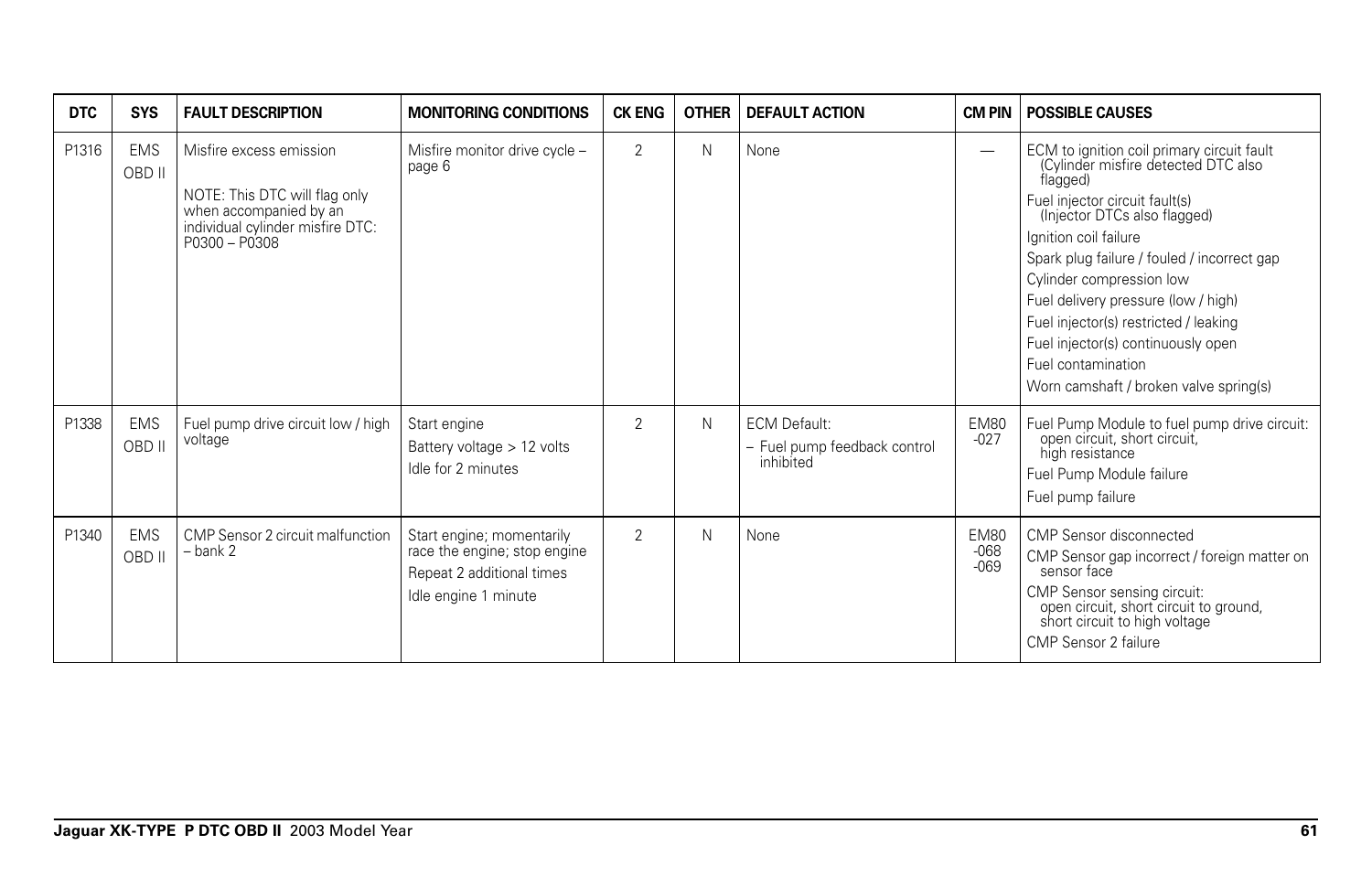| <b>DTC</b> | <b>SYS</b>           | <b>FAULT DESCRIPTION</b>                                       | <b>MONITORING CONDITIONS</b>                                                                                                                                               | <b>CK ENG</b>  | <b>OTHER</b> | <b>DEFAULT ACTION</b>                                                                                                                                                                                                                                                                               | CM PIN                          | <b>POSSIBLE CAUSES</b>                                                                                                                                                                                                                              |
|------------|----------------------|----------------------------------------------------------------|----------------------------------------------------------------------------------------------------------------------------------------------------------------------------|----------------|--------------|-----------------------------------------------------------------------------------------------------------------------------------------------------------------------------------------------------------------------------------------------------------------------------------------------------|---------------------------------|-----------------------------------------------------------------------------------------------------------------------------------------------------------------------------------------------------------------------------------------------------|
| P1341      | <b>EMS</b><br>OBD II | CMP Sensor 2 circuit range /<br>performance - bank 2           | Start engine; momentarily<br>race the engine; stop engine<br>Repeat 2 additional times<br>Idle engine 1 minute                                                             | $\mathfrak{D}$ | N            | None                                                                                                                                                                                                                                                                                                | <b>EM80</b><br>$-068$<br>$-069$ | CMP Sensor disconnected<br>CMP Sensor gap incorrect / foreign matter on<br>sensor face<br>CMP Sensor sensing circuit:<br>open circuit, short circuit to ground,<br>short circuit to high voltage<br>CMP Sensor 2 failure                            |
| P1344      | <b>EMS</b><br>OBD II | APP Sensor sense circuits APP1<br>and APP2 range / performance | Battery voltage > 10 volts<br>Ignition ON<br>Slowly press accelerator pedal<br>to the floor over a 5 second<br>period<br>Slowly return the pedal to rest<br>Repeat 3 times | $\overline{2}$ | $\mathsf{R}$ | <b>ECM Default:</b><br>- APP angle default value used<br>- Speed control inhibited<br>- APP adaptions (wear,<br>variance) inhibited                                                                                                                                                                 | EM80<br>$-102$<br>$-103$        | APP Sensor to ECM sense circuits:<br>short circuit, open circuit, high resistance<br>APP Sensor sensor supply circuits:<br>short circuit, open circuit, high resistance<br>APP Sensor sensor ground circuits:<br>open circuit<br>APP Sensor failure |
| P1367      | <b>EMS</b><br>OBD II | Ignition modules, bank 1 fault                                 | Start engine<br>Battery voltage > 12 volts<br>Idle for 2 minutes                                                                                                           | $\overline{2}$ | Α            | <b>ECM Default:</b><br>- Closed loop fuel metering<br>inhibited<br>- Adaptive fuel metering<br>inhibited<br>- Catalyst warm up ignition<br>retard inhibited<br>- EGR Inhibited<br>- Canister purge inhibited<br>- Maximum engine speed<br>reduced<br>- Fuel injection cut off (bank 1<br>cvlinders) | <b>EM80</b><br>$-131$           | Ignition monitoring circuit between splice and<br>ECM: open circuit, short circuit to ground,<br>short circuit to B+ voltage<br>Ignition module / coils bank 1 ground circuit<br>É fault                                                            |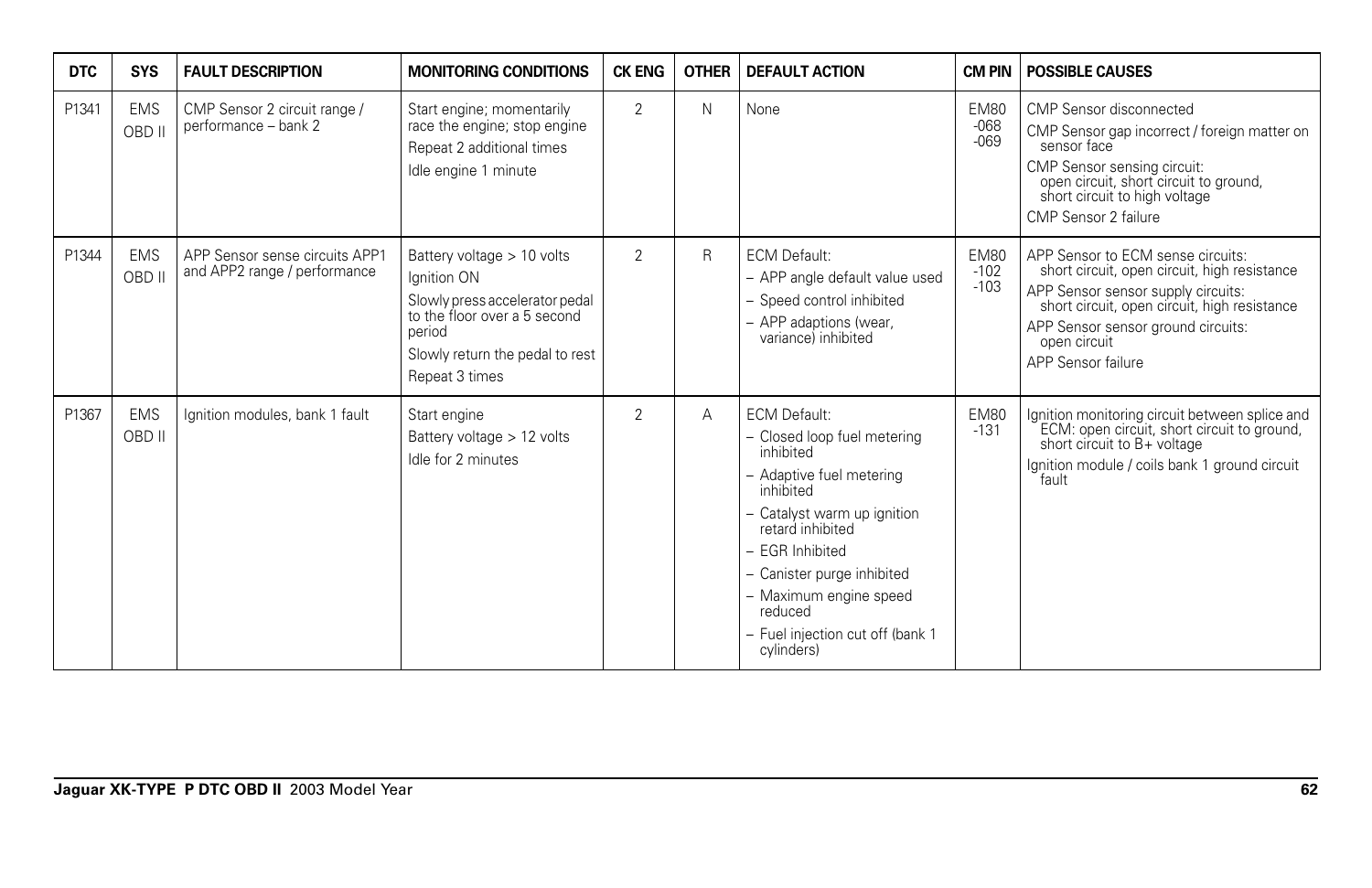| <b>DTC</b> | <b>SYS</b>           | <b>FAULT DESCRIPTION</b>            | <b>MONITORING CONDITIONS</b>                                                                                                                                                                                                                                                                                                       | <b>CK ENG</b>  | <b>OTHER</b> | <b>DEFAULT ACTION</b>                                                                                                                                                                                                                                                                               | CM PIN                | <b>POSSIBLE CAUSES</b>                                                                                                                                                                                                         |
|------------|----------------------|-------------------------------------|------------------------------------------------------------------------------------------------------------------------------------------------------------------------------------------------------------------------------------------------------------------------------------------------------------------------------------|----------------|--------------|-----------------------------------------------------------------------------------------------------------------------------------------------------------------------------------------------------------------------------------------------------------------------------------------------------|-----------------------|--------------------------------------------------------------------------------------------------------------------------------------------------------------------------------------------------------------------------------|
| P1368      | <b>EMS</b><br>OBD II | Ignition modules, bank 2 fault      | Start engine<br>Battery voltage $> 12$ volts<br>Idle for 2 minutes                                                                                                                                                                                                                                                                 | $\overline{2}$ | Α            | <b>ECM Default:</b><br>- Closed loop fuel metering<br>inhibited<br>- Adaptive fuel metering<br>inhibited<br>- Catalyst warm up ignition<br>retard inhibited<br>- EGR Inhibited<br>- Canister purge inhibited<br>- Maximum engine speed<br>reduced<br>- Fuel injection cut off (bank 2<br>cylinders) | <b>EM80</b><br>$-132$ | Ignition monitoring circuit between splice and<br>ECM: open circuit, short circuit to ground,<br>short circuit to B+ voltage<br>Ignition module / coils bank 2 ground circuit<br>fault                                         |
| P1384      | <b>EMS</b><br>OBD II | WT solenoid malfunction -<br>bank 1 | Idle engine 30 seconds<br>Accelerate from stop through<br>complete engine rpm range;<br>coast to a stop<br>Drive the vehicle steadily<br>between 48 - 97 km/h (30 -<br>60 mph) for 5 minutes; coast<br>to a stop<br>Accelerate smoothly through<br>complete accelerator pedal<br>travel; coast to a stop<br>Idle engine 30 seconds | 2              | N            | <b>ECM Default:</b><br>- Bank 1 VVT hold current set at<br>a constant valve of 450 mA                                                                                                                                                                                                               | <b>EM80</b><br>$-109$ | VVT solenoid valve 1 to ECM PWM drive<br>circuit fault<br>VVT solenoid valve 1 ground circuit fault<br><b>VVT</b> solenoid 1 failure<br>Oil contamination<br>WT 1 oil flow fault<br>VVT / camshaft mechanical failure - bank 1 |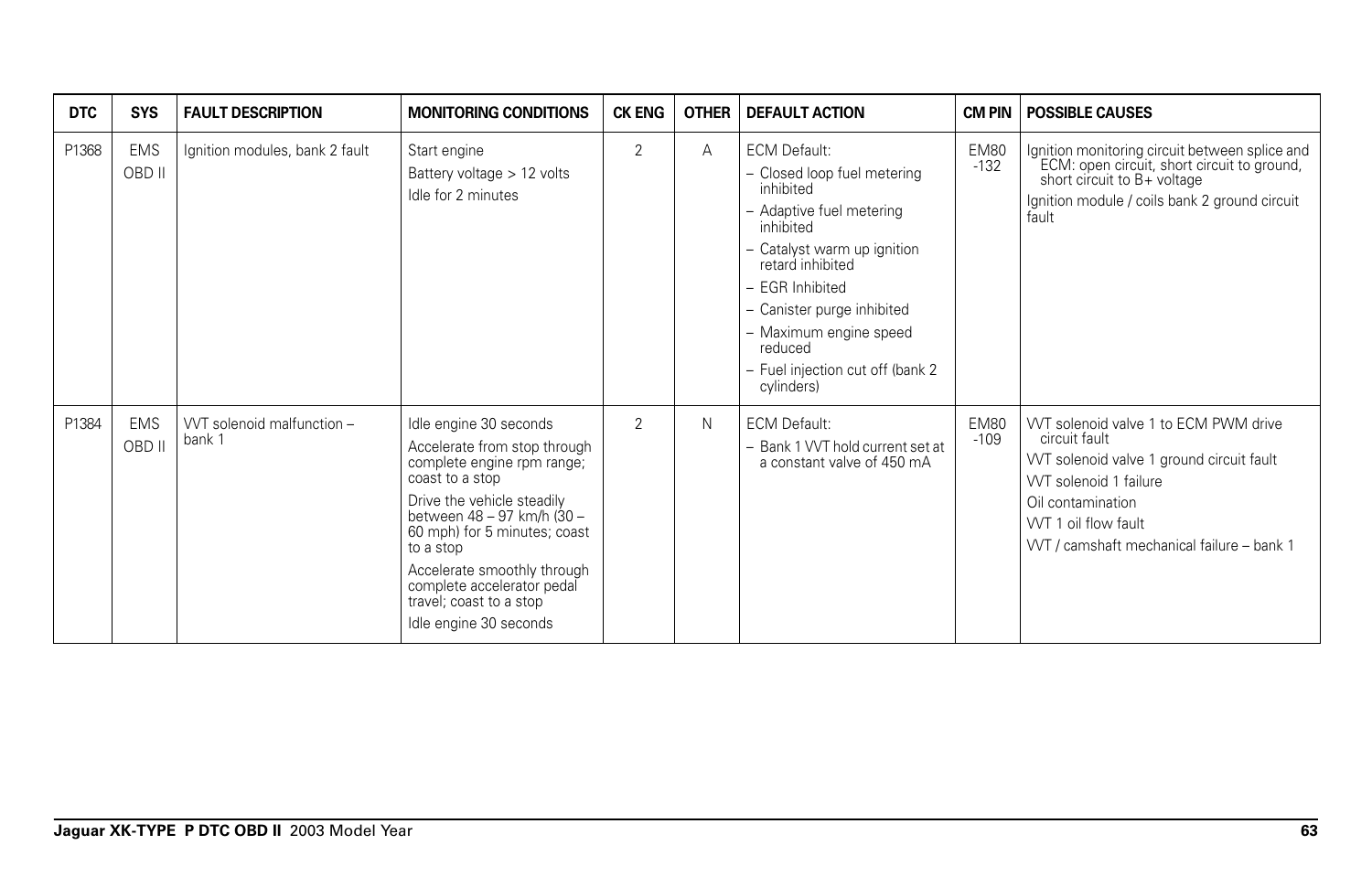| DTC   | <b>SYS</b>                        | <b>FAULT DESCRIPTION</b>                                | <b>MONITORING CONDITIONS</b>                                                                                                                                                                                                                                                                                                       | <b>CK ENG</b>  | <b>OTHER</b> | <b>DEFAULT ACTION</b>                                                                 | <b>CM PIN</b>            | <b>POSSIBLE CAUSES</b>                                                                                                                                                                                                  |
|-------|-----------------------------------|---------------------------------------------------------|------------------------------------------------------------------------------------------------------------------------------------------------------------------------------------------------------------------------------------------------------------------------------------------------------------------------------------|----------------|--------------|---------------------------------------------------------------------------------------|--------------------------|-------------------------------------------------------------------------------------------------------------------------------------------------------------------------------------------------------------------------|
| P1396 | <b>EMS</b><br>OBD II              | WT solenoid malfunction -<br>bank 2                     | Idle engine 30 seconds<br>Accelerate from stop through<br>complete engine rpm range;<br>coast to a stop<br>Drive the vehicle steadily<br>between 48 - 97 km/h (30 -<br>60 mph) for 5 minutes; coast<br>to a stop<br>Accelerate smoothly through<br>complete accelerator pedal<br>travel; coast to a stop<br>Idle engine 30 seconds | $\overline{2}$ | N            | <b>ECM Default:</b><br>- Bank 2 VVT hold current set at<br>a constant valve of 450 mA | <b>EM80</b><br>$-110$    | VVT solenoid valve 2 to ECM PWM drive<br>circuit fault<br>VVT solenoid valve 2 ground circuit fault<br>VVT solenoid 2 failure<br>Oil contamination<br>WT 2 oil flow fault<br>VVT / camshaft mechanical failure - bank 2 |
| P1410 | V8 SC<br><b>EMS</b><br><b>JAG</b> | Air cleaner solenoid valve drive<br>circuit malfunction | Start engine<br>Idle for 2 minutes                                                                                                                                                                                                                                                                                                 | N              | N            | None                                                                                  | <b>EM80</b><br>$-014$    | ECM to air cleaner solenoid circuit: open<br>circuit, short circuit, high resistance<br>Air cleaner solenoid failure                                                                                                    |
| P1474 | V8 SC<br><b>EMS</b><br>OBD II     | Intercooler coolant pump<br>malfunction                 | Start engine and bring to<br>normal engine operating<br>temperature > $80 °C$ (176 °F)<br>Drive vehicle in Drive at<br>80 km/h (50 mph) - 105 km/h<br>$(65$ mph) for $> 10$ minutes                                                                                                                                                | 2              | N            | <b>ECM Default:</b><br>- Default value of 70 °C (158 °F)<br>used                      | $\overline{\phantom{0}}$ | Intercooler coolant pump failure                                                                                                                                                                                        |
| P1516 | <b>EMS</b><br>OBD II              | Gear change P / N driving<br>malfunction                | Drive vehicle > 24 km/h<br>(15 mph) between 1500 -<br>4000 rpm for 30 seconds                                                                                                                                                                                                                                                      | 2              | Α            | <b>ECM Default:</b><br>- Speed control inhibited<br>- Maximum engine speed<br>reduced | <b>EM80</b><br>$-031$    | ECM P/N circuit: short circuit to ground, short<br>circuit to high voltage; high resistance<br>Gear selector cable setting incorrect<br>Linear Switch Module incorrect setting<br>Linear Switch Module / ECM CAN fault  |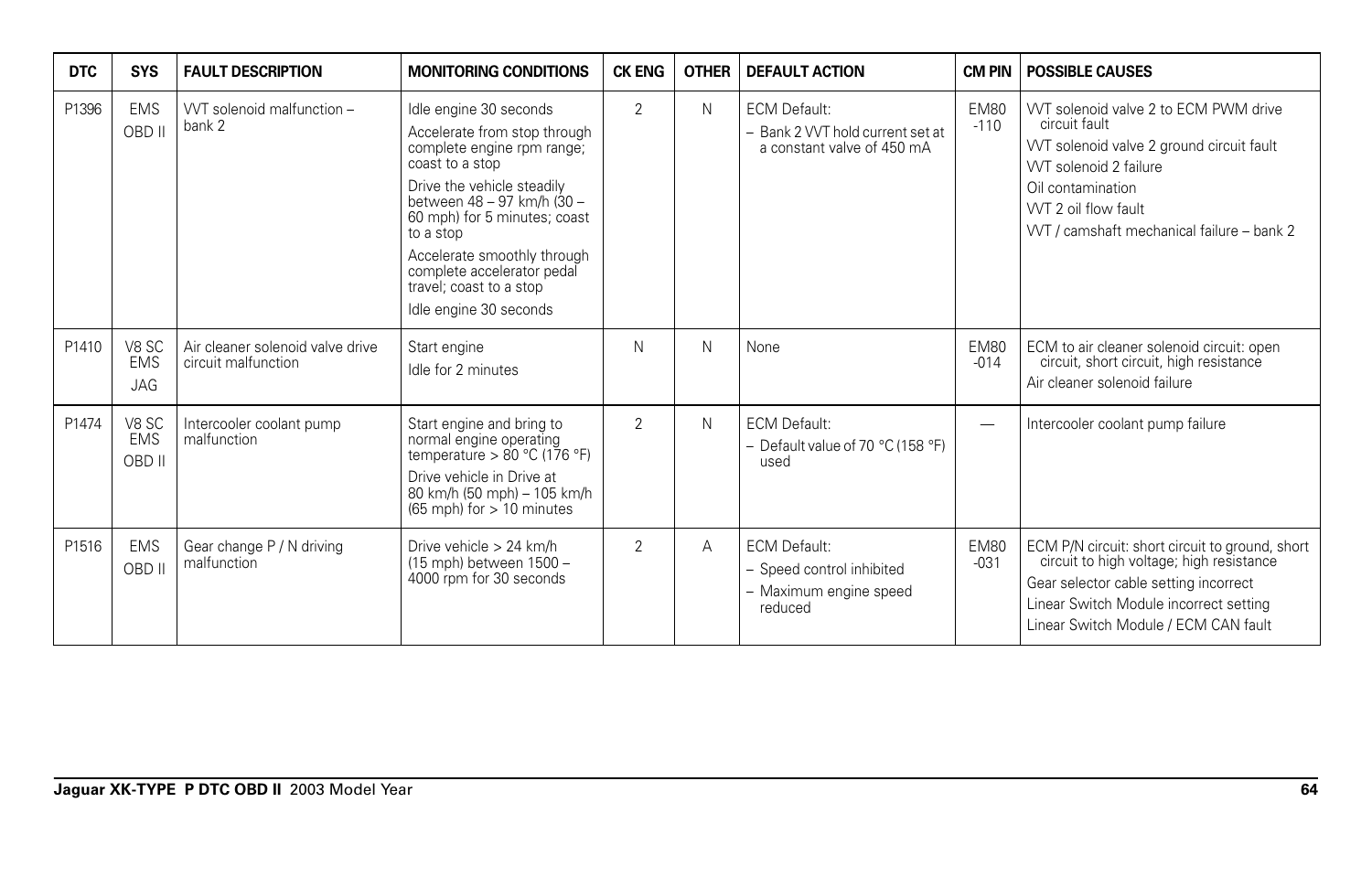| <b>DTC</b> | <b>SYS</b>               | <b>FAULT DESCRIPTION</b>                                                                                                                          | <b>MONITORING CONDITIONS</b>                                                                                                                                                                                                                                                                                                                                                                          | <b>CK ENG</b> | <b>OTHER</b> | <b>DEFAULT ACTION</b>                                                                                                                        | <b>CM PIN</b>                   | <b>POSSIBLE CAUSES</b>                                                                                                                                                                                                                                                                                                                                                                                                                                                 |
|------------|--------------------------|---------------------------------------------------------------------------------------------------------------------------------------------------|-------------------------------------------------------------------------------------------------------------------------------------------------------------------------------------------------------------------------------------------------------------------------------------------------------------------------------------------------------------------------------------------------------|---------------|--------------|----------------------------------------------------------------------------------------------------------------------------------------------|---------------------------------|------------------------------------------------------------------------------------------------------------------------------------------------------------------------------------------------------------------------------------------------------------------------------------------------------------------------------------------------------------------------------------------------------------------------------------------------------------------------|
| P1517      | <b>EMS</b><br>OBD II     | Gear change P / N starting<br>malfunction                                                                                                         | Start engine in P<br>Start engine in N<br>Check that engine does not<br>start in R, D, 5, 4, 3, 2                                                                                                                                                                                                                                                                                                     | 2             | Α            | <b>ECM Default:</b><br>- Speed control inhibited<br>- Maximum throttle opening for<br>N range inhibited<br>- Maximum engine speed<br>reduced | EM80<br>$-031$                  | ECM P/N circuit: short circuit to ground, short<br>circuit to high voltage; high resistance<br>Gear selector cable setting incorrect<br>Linear Switch Module incorrect setting<br>Linear Switch Module / ECM CAN fault                                                                                                                                                                                                                                                 |
| P1571      | <b>EMS</b><br><b>JAG</b> | Brake ON / OFF switch; brake<br>cancel switch malfunction<br>(Brake ON / OFF switch -<br>normally open; brake cancel<br>switch - normally closed) | Start engine; idle in P, N<br>Press brake pedal for $> 10$<br>seconds; release brake pedal<br>Repeat 5 times<br>$-$ or-<br>Drive $> 80$ km/h (50 mph) $> 1$<br>minute (do not press the<br>brake pedal); momentarily<br>press the brake pedal<br>Repeat 10 times<br>$-0r-$<br>Using WDS, monitor both<br>circuits<br>Pedal at rest = $"0"$ (both<br>circuits); pedal pressed = "1"<br>(both circuits) | N             | Α            | <b>ECM Default:</b><br>- Speed control inhibited<br>- Maximum engine speed<br>reduced                                                        | <b>EM80</b><br>$-008$<br>$-009$ | Brake ON / OFF switch to stop lamp relay<br>circuit: open circuit<br>Stop lamp relay to ECM circuit:<br>open circuit, short circuit to ground,<br>high resistance<br>Brake ON / OFF ignition switched ground<br>circuit: open circuit<br>Brake ON / OFF switch failure<br>Brake cancel switch to ECM circuit:<br>open circuit, short circuit to ground,<br>high resistance<br>Brake cancel switch power supply circuit:<br>open circuit<br>Brake cancel switch failure |
| P1582      | <b>EMS</b><br><b>JAG</b> | "Flight recorder" data is stored if<br>any one of five conditions occur:                                                                          | 1 Inertia switch activated<br>2 Throttle Limp Home mode<br>3 Engine starts and stumbles<br>4 Engine fail to start<br>5 Engine stall                                                                                                                                                                                                                                                                   | N             | N            | None                                                                                                                                         | <b>EM80</b><br>$-010$           | If none of the five conditions occur, check:<br>Inertia switch to ECM circuit:<br>short circuit to B+ voltage<br>Inertia switch failure                                                                                                                                                                                                                                                                                                                                |
| P1603      | <b>TRANS</b><br>OBD II   | <b>TCM</b> Internal communications<br>error                                                                                                       | lanition ON 10 seconds                                                                                                                                                                                                                                                                                                                                                                                | $\mathbf{1}$  | Α            | None                                                                                                                                         |                                 | TCM / Control valve failure                                                                                                                                                                                                                                                                                                                                                                                                                                            |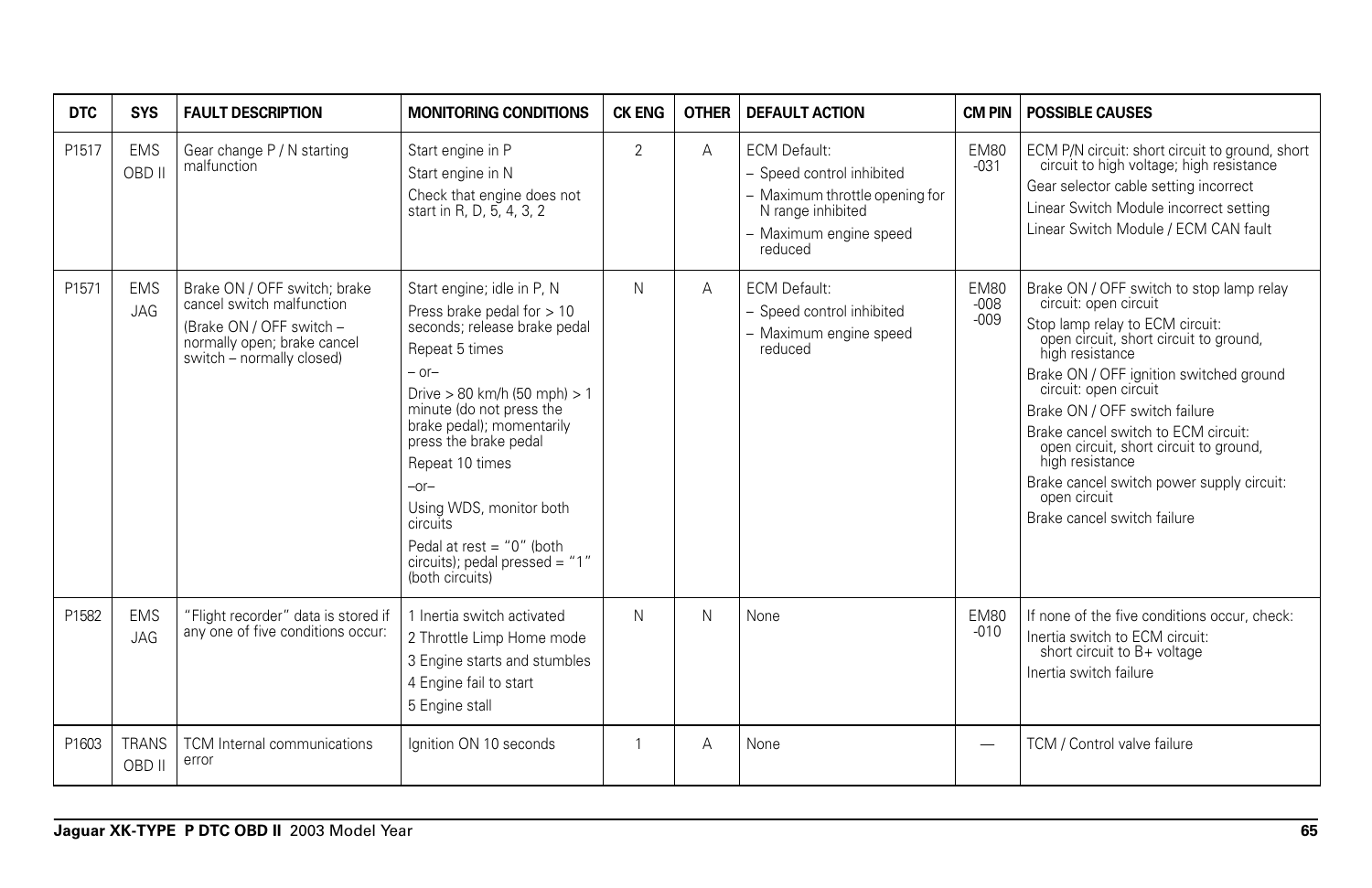| DTC   | <b>SYS</b>                 | <b>FAULT DESCRIPTION</b>                                         | <b>MONITORING CONDITIONS</b>                                                                                                                                                               | <b>CK ENG</b>  | <b>OTHER</b> | <b>DEFAULT ACTION</b>                                                                                                                                                                                                            | <b>CM PIN</b>            | <b>POSSIBLE CAUSES</b>                                                                                                                                                    |
|-------|----------------------------|------------------------------------------------------------------|--------------------------------------------------------------------------------------------------------------------------------------------------------------------------------------------|----------------|--------------|----------------------------------------------------------------------------------------------------------------------------------------------------------------------------------------------------------------------------------|--------------------------|---------------------------------------------------------------------------------------------------------------------------------------------------------------------------|
| P1605 | <b>TRANS</b><br><b>JAG</b> | <b>TCM RAM error</b>                                             | Ignition ON, then OFF<br>Cycle ignition switch 6 times                                                                                                                                     | N              | N            | <b>TCM Default:</b><br>- Mechanical limp home mode                                                                                                                                                                               | GB <sub>2</sub><br>$-14$ | Battery power supply circuit: open circuit,<br>short circuit to ground<br>TCM / Control valve failure                                                                     |
| P1606 | <b>EMS</b><br>OBD II       | EMS control relay malfunction                                    | Engine temperature cool<br>(cooling fans not running)<br>Remove ignition key for 1<br>minute (cooling fans not<br>running)<br>Ignition key in, position II for 5<br>seconds (do not start) | 1              | N            | None                                                                                                                                                                                                                             | <b>EM80</b><br>$-040$    | ECM control relay failure<br>ECM control relay to ECM circuit fault<br>ECM control relay coil power supply open<br>circuit<br>ECM ground circuit fault (relay coil drive) |
| P1609 | <b>EMS</b><br>OBD II       | ECM microprocessor to<br>microprocessor communication<br>failure | Ignition ON 10 seconds                                                                                                                                                                     | $\overline{2}$ | R            | <b>ECM Default:</b><br>- Throttle motor and throttle<br>motor relay disabled<br>- Throttle valve opening set to<br>default value<br>- Idle speed controlled by fuel<br>injection intervention<br>- Idle speed adaption inhibited | —                        | <b>ECM Failure</b>                                                                                                                                                        |
| P1611 | <b>EMS</b><br>OBD II       | ECM sub CPU failure                                              | Drive vehicle<br>If fitted, engage speed control<br>Refer to Owner's Handbook<br>and ensure that speed control<br>engages normally                                                         | 2              | R            | <b>ECM Default:</b><br>- Throttle motor and throttle<br>motor relay disabled<br>- Throttle valve opening set to<br>default value<br>- Idle speed controlled by fuel<br>injection intervention<br>- Idle speed adaption inhibited |                          | <b>ECM Failure</b>                                                                                                                                                        |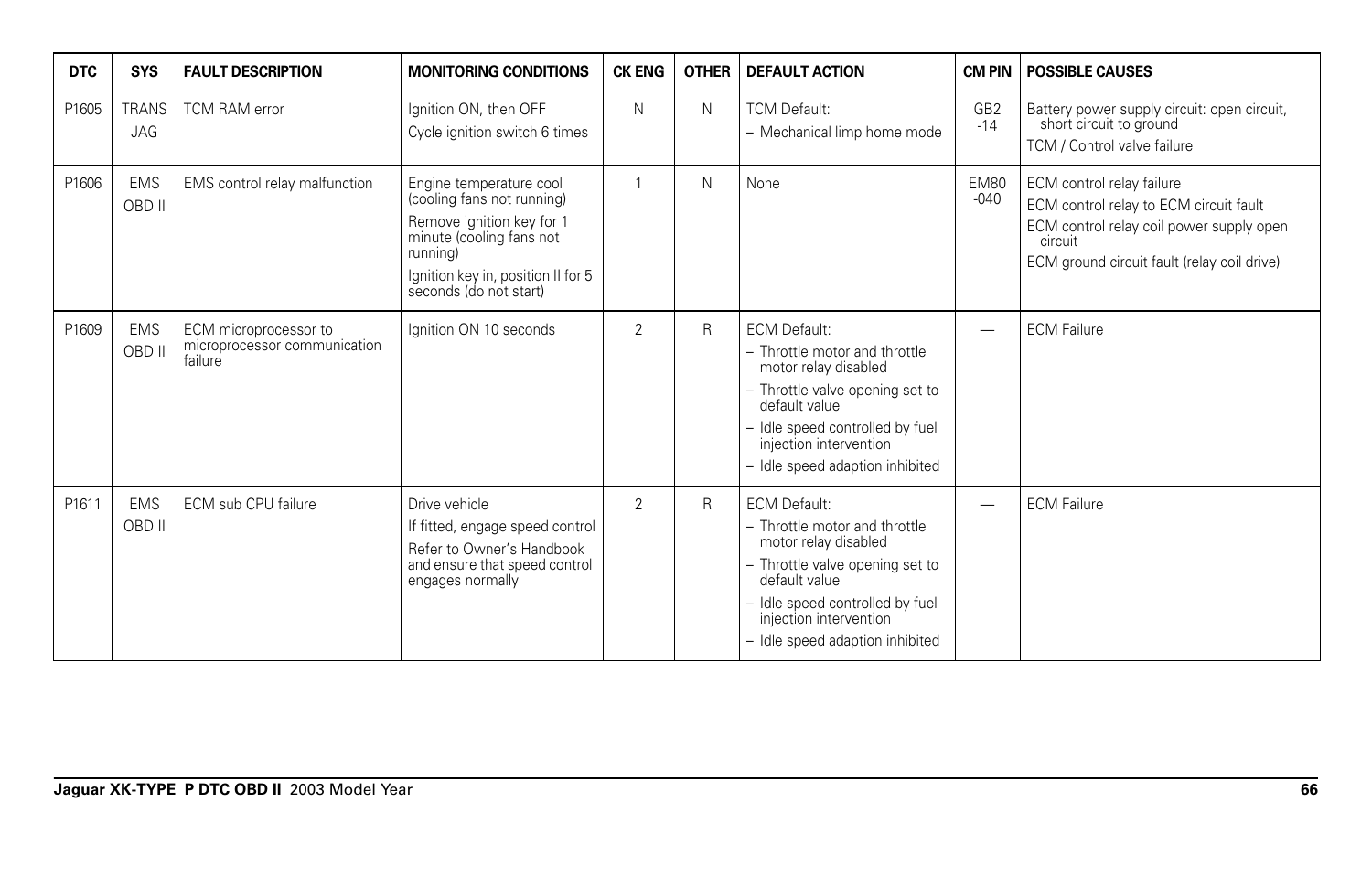| <b>DTC</b> | <b>SYS</b>           | <b>FAULT DESCRIPTION</b>                                                          | <b>MONITORING CONDITIONS</b>                                                                                                                                                                                                                   | <b>CK ENG</b>  | <b>OTHER</b> | <b>DEFAULT ACTION</b>                                                                                                                                                                                                            | CM PIN                   | <b>POSSIBLE CAUSES</b>                                                                                                                                                                             |
|------------|----------------------|-----------------------------------------------------------------------------------|------------------------------------------------------------------------------------------------------------------------------------------------------------------------------------------------------------------------------------------------|----------------|--------------|----------------------------------------------------------------------------------------------------------------------------------------------------------------------------------------------------------------------------------|--------------------------|----------------------------------------------------------------------------------------------------------------------------------------------------------------------------------------------------|
| P1631      | <b>EMS</b><br>OBD II | Throttle motor relay coil drive<br>circuit OFF failure                            | Engine temperature cool<br>(cooling fans not running)<br>Remove janition key for 20<br>seconds (cooling fans not<br>running)<br>Ignition key in, position II for 5<br>seconds (do not start)<br>Repeat cycle twice more                        | $\overline{2}$ | R            | <b>ECM Default:</b><br>- Throttle motor and throttle<br>motor relay disabled<br>- Throttle valve opening set to<br>default value<br>- Idle speed controlled by fuel<br>injection intervention<br>- Idle speed adaption inhibited | <b>EM80</b><br>$-052$    | Throttle motor relay coil power supply circuit:<br>open circuit (fuse)<br>Throttle motor relay failure<br>Throttle motor relay coil to ECM drive circuit:<br>open circuit, short circuit to ground |
| P1632      | <b>EMS</b><br>OBD II | Generator charge system failure /<br>generator "LOAD" feedback<br>circuit failure | Battery voltage > 12 volts<br>Switch OFF all electrical<br>consumers<br>Start engine; idle for 16<br>minutes with all electrical<br>consumers switched OFF<br>If no reoccurrence of DTC(s):<br>hold engine $> 1500$ rpm for<br>one minute in N | $\overline{2}$ | C            | None                                                                                                                                                                                                                             | <b>EM80</b><br>$-079$    | ECM to generator "LOAD" feedback circuit:<br>short circuit, open circuit, high resistance<br>Generator regulator failure<br>Generator failure                                                      |
| P1633      | <b>EMS</b><br>OBD II | ECM main CPU failure                                                              | Ignition ON 10 seconds                                                                                                                                                                                                                         | $\overline{2}$ | R            | <b>ECM Default:</b><br>- Throttle motor and throttle<br>motor relay disabled<br>- Throttle valve opening set to<br>default value<br>- Idle speed controlled by fuel<br>injection intervention<br>- Idle speed adaption inhibited | $\overline{\phantom{0}}$ | <b>ECM Failure</b>                                                                                                                                                                                 |
| P1634      | <b>EMS</b><br>OBD II | Throttle "watch dog" circuit<br>malfunction                                       | Idle engine<br>Switch OFF ignition for 10<br>seconds<br>Start engine and repeat                                                                                                                                                                | $\overline{2}$ | R            | <b>ECM Default:</b><br>- Vehicle speed limited<br>- Throttle opening limited to<br>30%<br>- Speed control inhibited                                                                                                              | $\overline{\phantom{0}}$ | <b>ECM Failure</b>                                                                                                                                                                                 |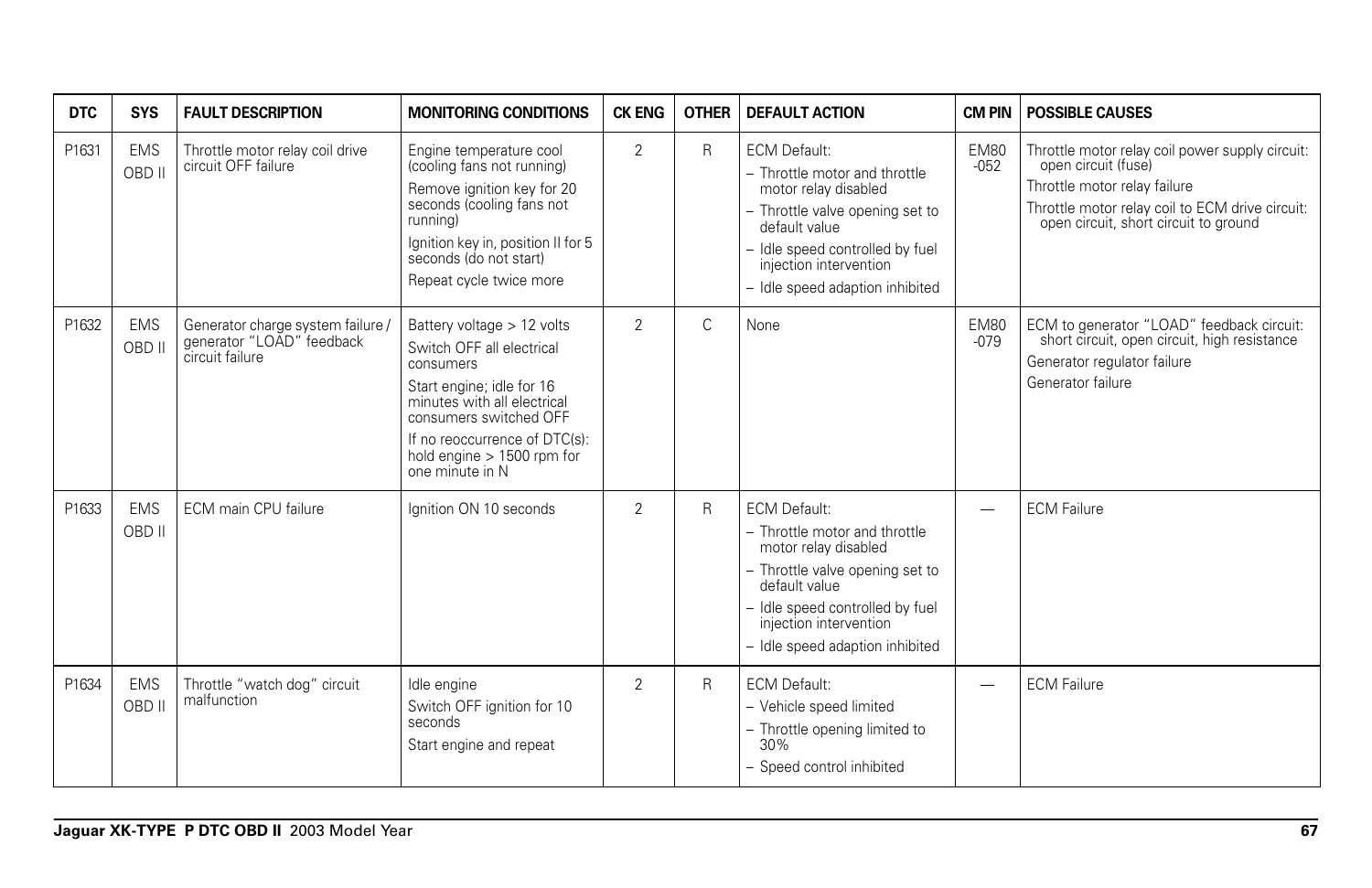| <b>DTC</b> | <b>SYS</b>           | <b>FAULT DESCRIPTION</b>                | <b>MONITORING CONDITIONS</b> | <b>CK ENG</b>  | <b>OTHER</b> | <b>DEFAULT ACTION</b>                                                                                                                                                                                                             | <b>CM PIN</b>                   | <b>POSSIBLE CAUSES</b>                                                                                                        |
|------------|----------------------|-----------------------------------------|------------------------------|----------------|--------------|-----------------------------------------------------------------------------------------------------------------------------------------------------------------------------------------------------------------------------------|---------------------------------|-------------------------------------------------------------------------------------------------------------------------------|
| P1637      | <b>EMS</b><br>OBD II | CAN ECM to DSCCM network<br>malfunction | lanition ON 10 seconds       | $\overline{2}$ | A            | <b>ECM Default:</b><br>- Speed control inhibited<br>- Maximum throttle opening for<br>N range inhibited<br>- Throttle opening limited to<br>30%<br>- Maximum engine speed<br>reduced                                              | <b>EM80</b><br>$-123$<br>$-124$ | CAN open circuit fault - DSCCM to ECM<br>CAN short circuit fault<br><b>DSCCM</b> failure<br><b>ECM</b> failure                |
| P1638      | <b>EMS</b><br>OBD II | CAN ECM / IC network<br>malfunction     | Ignition ON 10 seconds       | $\mathbf{1}$   | N            | None<br>(Engine will not start - PATS<br>failure)                                                                                                                                                                                 | <b>EM80</b><br>$-123$<br>$-124$ | CAN open circuit fault - IC to ECM<br>CAN short circuit fault<br>IC failure<br><b>ECM</b> failure                             |
| P1642      | <b>EMS</b><br>OBD II | CAN circuit malfunction                 | lanition ON 10 seconds       | $\mathbf{1}$   | Α            | <b>ECM Default:</b><br>- Speed control inhibited<br>- Maximum throttle opening for<br>N range inhibited<br>- Throttle opening limited to<br>30%<br>- Maximum engine speed<br>reduced<br>(Engine will not start - PATS<br>failure) | <b>EM80</b><br>$-123$<br>$-124$ | CAN short circuit fault<br>Control module failure -<br>check for additional flagged DTC(s) to locate<br>control module source |
| P1643      | <b>EMS</b><br>OBD II | CAN ECM / TCM network<br>malfunction    | lanition ON 10 seconds       | $\overline{2}$ | A            | <b>ECM Default:</b><br>- Speed control inhibited<br>- Maximum throttle opening for<br>N range inhibited<br>- Throttle opening limited to<br>30%<br>- Maximum engine speed<br>reduced                                              | <b>EM80</b><br>$-123$<br>$-124$ | CAN open circuit fault - TCM to ECM<br>CAN short circuit fault<br><b>TCM</b> failure<br><b>ECM</b> failure                    |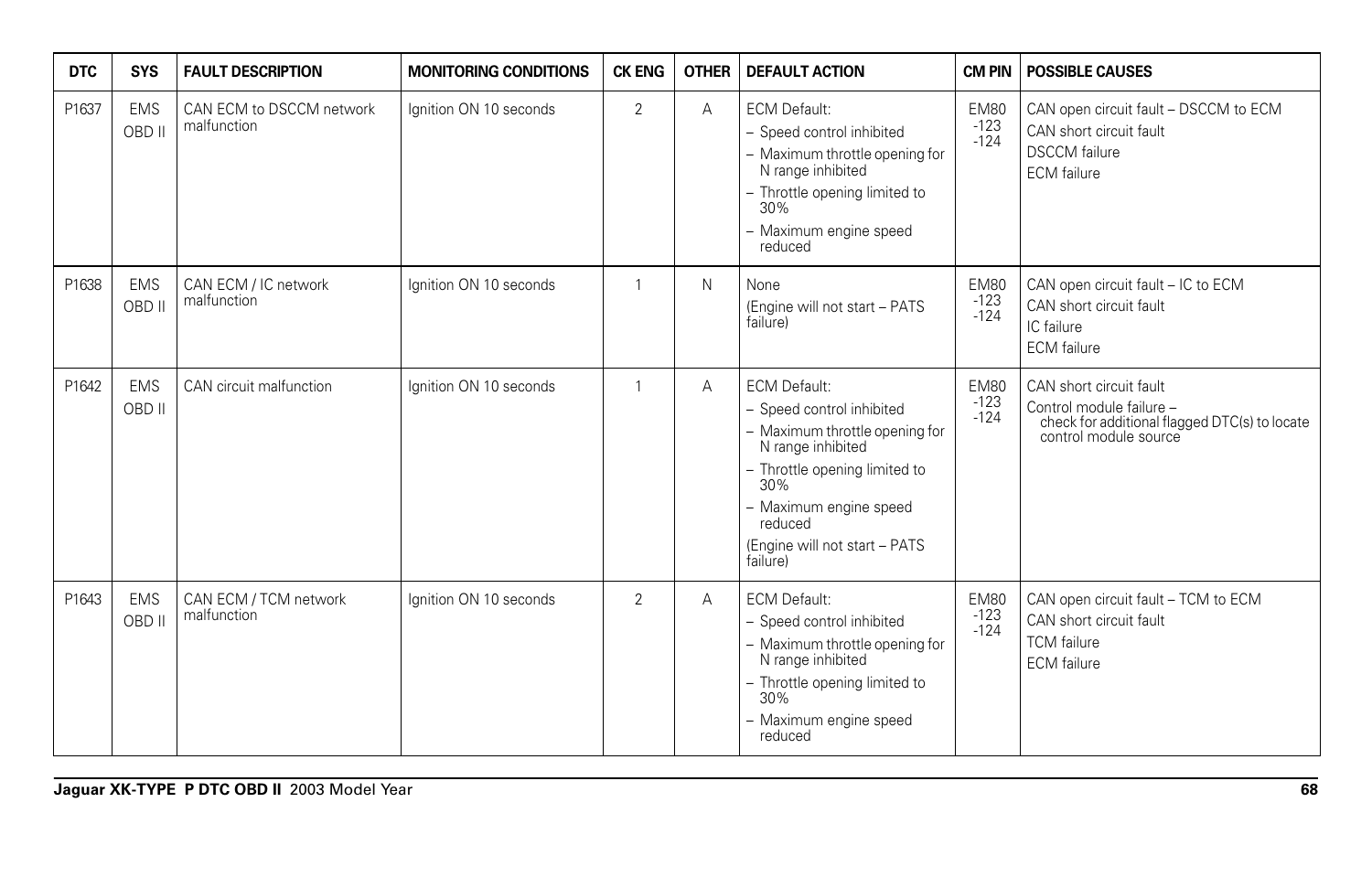| DTC   | <b>SYS</b>           | <b>FAULT DESCRIPTION</b>                                                  | <b>MONITORING CONDITIONS</b>                                                                                                                                                                                                         | <b>CK ENG</b>  | <b>OTHER</b> | <b>DEFAULT ACTION</b>                                                                                               | <b>CM PIN</b>                   | <b>POSSIBLE CAUSES</b>                                                                                                                                                                         |
|-------|----------------------|---------------------------------------------------------------------------|--------------------------------------------------------------------------------------------------------------------------------------------------------------------------------------------------------------------------------------|----------------|--------------|---------------------------------------------------------------------------------------------------------------------|---------------------------------|------------------------------------------------------------------------------------------------------------------------------------------------------------------------------------------------|
| P1646 | <b>EMS</b><br>OBD II | ECM HO2 Sensor control<br>$malfunction -$<br>bank 1 upstream (1/1)        | Drive vehicle for 10 minutes                                                                                                                                                                                                         | $\overline{2}$ | N            | <b>ECM Default:</b><br>- HO2S 1/1 control circuit<br>inhibited                                                      | $\overline{\phantom{0}}$        | HO <sub>2</sub> Sensor 1/1 heater failure<br>HO2 Sensor 1/1 sensing circuit:<br>short circuit to ground, short circuit to<br>high voltage, open circuit, high resistance<br><b>ECM Failure</b> |
| P1647 | <b>EMS</b><br>OBD II | <b>ECM HO2 Sensor control</b><br>$malfunction -$<br>bank 2 upstream (2/1) | Drive vehicle for 10 minutes                                                                                                                                                                                                         | 2              | N            | <b>ECM Default:</b><br>- HO2S 2/1 control circuit<br>inhibited                                                      | $\overline{\phantom{0}}$        | HO2 Sensor 2/1 heater failure<br>HO2 Sensor 2/1 sensing circuit:<br>short circuit to ground, short circuit to<br>high voltage, open circuit, high resistance<br><b>ECM Failure</b>             |
| P1648 | <b>EMS</b><br>OBD II | ECM internal Knock Sensor CPU<br>self test failure                        | Start engine<br>Battery voltage > 12 volts<br>Idle for 2 minutes                                                                                                                                                                     | 2              | A            | <b>ECM Default:</b><br>- Maximum ignition retard<br>- Maximum engine speed<br>reduced                               | $\overline{\phantom{0}}$        | <b>ECM Failure</b>                                                                                                                                                                             |
| P1656 | <b>EMS</b><br>OBD II | TP Sensor amplifier circuit<br>malfunction                                | lanition ON 10 seconds                                                                                                                                                                                                               | 2              | А            | <b>ECM Default:</b><br>- Maximum engine speed<br>reduced                                                            | <b>EM80</b><br>$-075$           | <b>ECM Failure</b>                                                                                                                                                                             |
| P1657 | <b>EMS</b><br>OBD II | Throttle motor relay coil drive<br>circuit ON failure                     | Engine temperature cool<br>(cooling fans not running)<br>Remove ignition key for 20<br>seconds (cooling fans not<br>running)<br>Ignition key in, position II for 5<br>seconds (do not start)<br>Repeat cycle two additional<br>times | $\overline{2}$ | $\mathsf{R}$ | <b>ECM Default:</b><br>- Vehicle speed limited<br>- Throttle opening limited to<br>30%<br>- Speed control inhibited | <b>EM80</b><br>$-052$<br>$-134$ | Throttle motor relay failure<br>Throttle motor relay coil to ECM drive circuit:<br>short circuit to B+ voltage                                                                                 |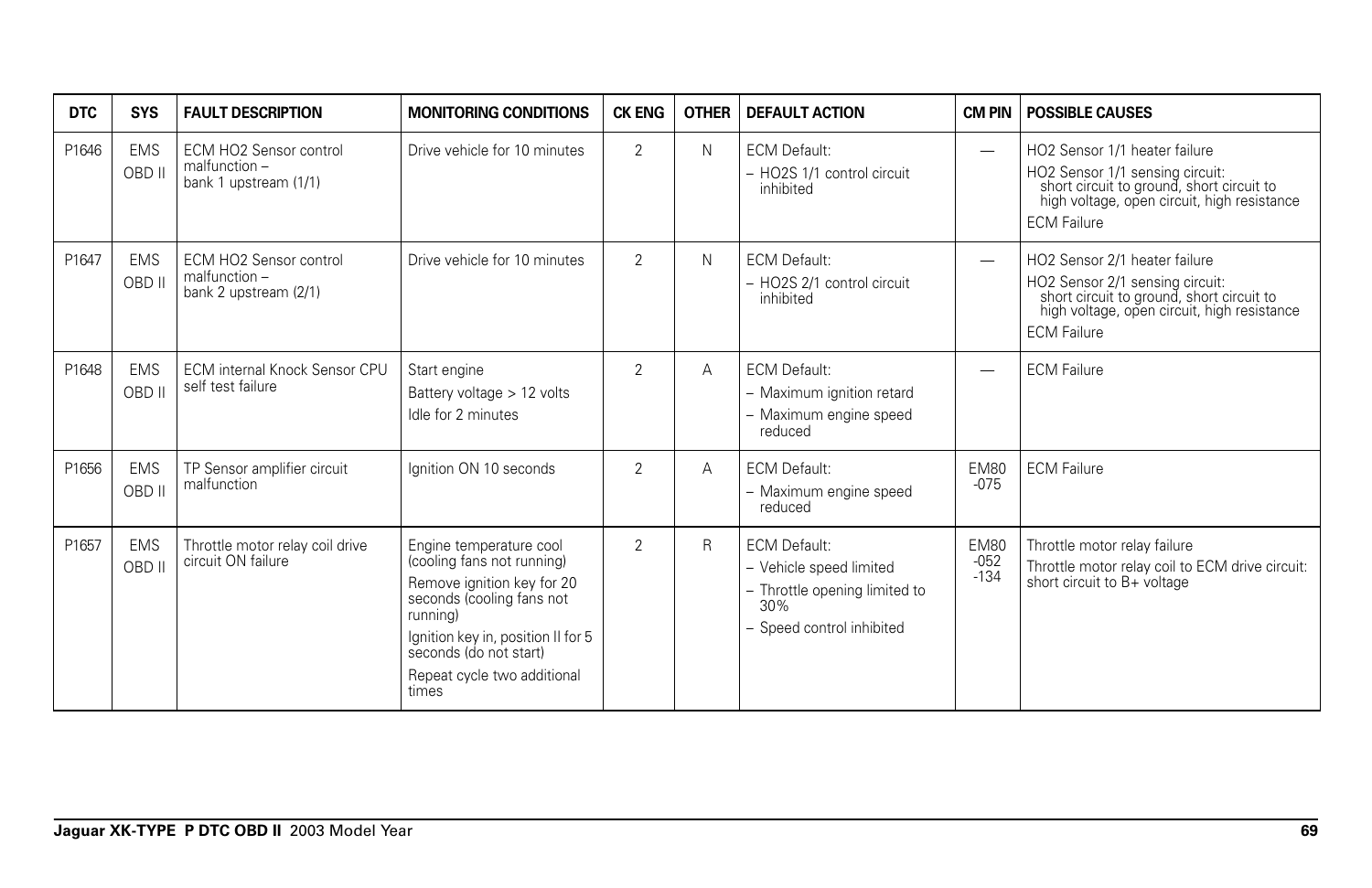| <b>DTC</b> | <b>SYS</b>                 | <b>FAULT DESCRIPTION</b>                                            | <b>MONITORING CONDITIONS</b>                                                                                                                                                                                                         | <b>CK ENG</b>  | <b>OTHER</b> | <b>DEFAULT ACTION</b>                                                                                               | <b>CM PIN</b>                   | <b>POSSIBLE CAUSES</b>                                                                                                                                                                                                                                    |
|------------|----------------------------|---------------------------------------------------------------------|--------------------------------------------------------------------------------------------------------------------------------------------------------------------------------------------------------------------------------------|----------------|--------------|---------------------------------------------------------------------------------------------------------------------|---------------------------------|-----------------------------------------------------------------------------------------------------------------------------------------------------------------------------------------------------------------------------------------------------------|
| P1658      | <b>EMS</b><br>OBD II       | Throttle motor relay ON failure                                     | Engine temperature cool<br>(cooling fans not running)<br>Remove ignition key for 20<br>seconds (cooling fans not<br>runnina)<br>Ignition key in, position II for 5<br>seconds (do not start)<br>Repeat cycle two additional<br>times | $\overline{2}$ | R            | <b>ECM Default:</b><br>- Vehicle speed limited<br>- Throttle opening limited to<br>30%<br>- Speed control inhibited | <b>EM80</b><br>$-052$           | Throttle motor relay failure<br>Throttle motor relay coil to ECM drive circuit:<br>short circuit to B+ voltage                                                                                                                                            |
| P1696      | <b>EMS</b><br><b>JAG</b>   | CAN ECM / ASCCM network<br>malfunction                              | lanition ON 30 seconds                                                                                                                                                                                                               | N              | N            | <b>ECM Default:</b><br>- Speed control inhibited                                                                    | <b>EM80</b><br>$-123$<br>$-124$ | CAN open circuit fault - ASCCM to ECM<br>CAN short circuit fault<br><b>ASCCM</b> failure<br><b>ECM</b> failure                                                                                                                                            |
| P1697      | <b>EMS</b><br>JAG          | Adaptive speed control<br>HEADWAY switch(es) circuit<br>malfunction | lanition ON 45 seconds                                                                                                                                                                                                               | N              | А            | <b>ECM Default:</b><br>- Speed control inhibited                                                                    | <b>EM80</b><br>$-047$           | Speed control switches internal steering<br>wheel circuit: short circuit to ground<br>Steering wheel cassette reel:<br>short circuit to ground<br>Cassette reel to ECM circuit:<br>short circuit to ground<br>HEADWAY + / - switch(es) failure (stuck ON) |
| P1749      | <b>TRANS</b><br><b>JAG</b> | PARK / NEUTRAL circuit<br>malfunction                               | Ignition ON<br>Move gear selector to N;<br>leave in N for 5 seconds, then<br>return to P                                                                                                                                             | N              | N            | None                                                                                                                | GB <sub>2</sub><br>$-10$        | TCM TO ECM P / N circuit: open circuit, short<br>circuit to ground, short circuit to B+ voltage<br>TCM / Control valve failure                                                                                                                            |
| P1774      | <b>TRANS</b><br><b>JAG</b> | CAN TCM / Linear Switch Module<br>network malfunction               | lanition ON 10 seconds                                                                                                                                                                                                               | N              | А            | <b>TCM Default:</b><br>- Manual gear selection<br>disabled<br>- Sport mode disabled                                 | GB <sub>2</sub><br>$-2$<br>$-6$ | CAN open circuit fault - TCM to Linear Switch<br>Module<br>CAN short circuit fault<br>Linear Switch Module failure                                                                                                                                        |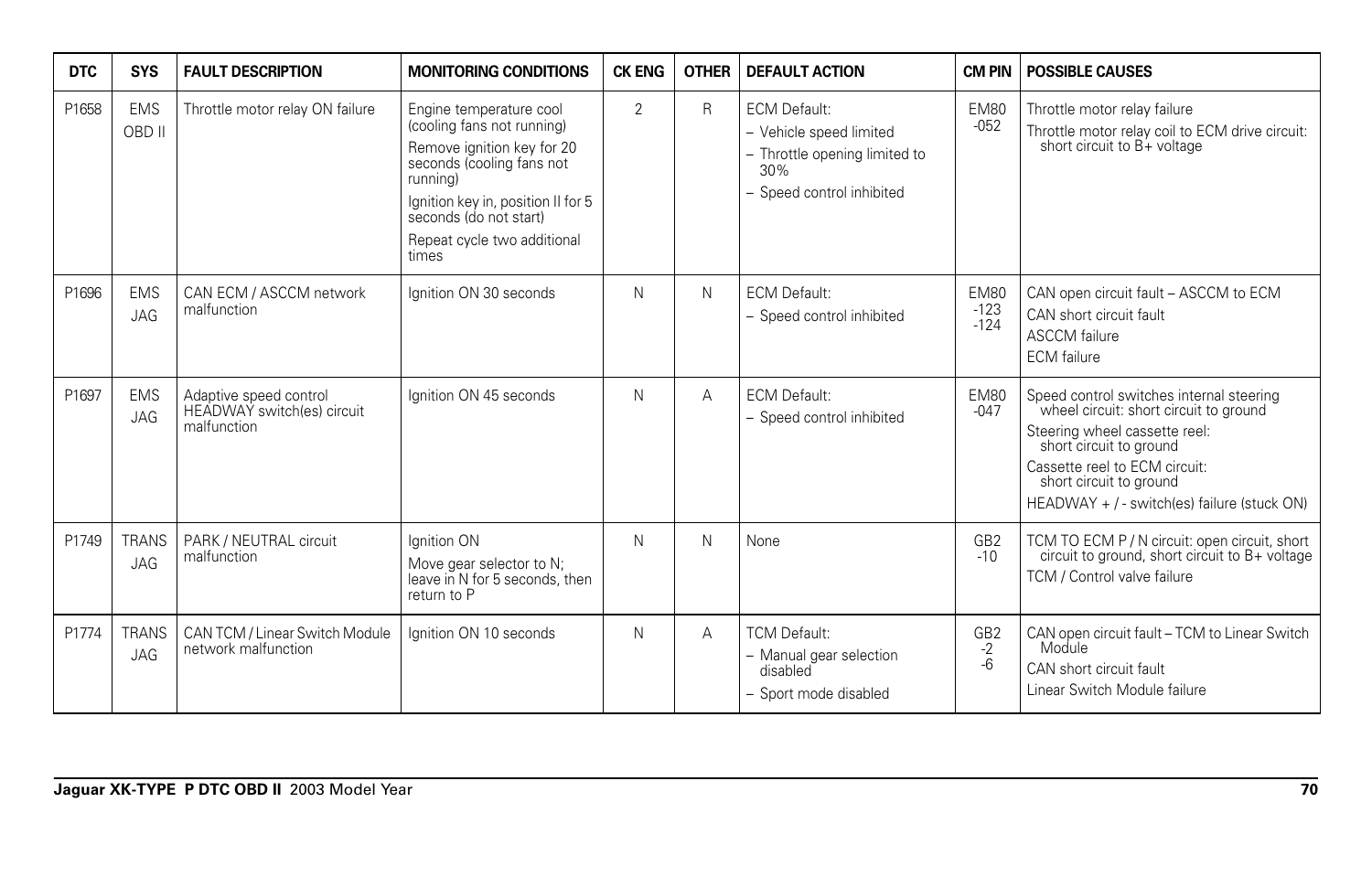| <b>DTC</b> | <b>SYS</b>                 | <b>FAULT DESCRIPTION</b>                                  | <b>MONITORING CONDITIONS</b>                                                                 | <b>CK ENG</b>  | <b>OTHER</b> | <b>DEFAULT ACTION</b>                                                                     | <b>CM PIN</b>                   | <b>POSSIBLE CAUSES</b>                                                                                                                                                              |
|------------|----------------------------|-----------------------------------------------------------|----------------------------------------------------------------------------------------------|----------------|--------------|-------------------------------------------------------------------------------------------|---------------------------------|-------------------------------------------------------------------------------------------------------------------------------------------------------------------------------------|
| P1783      | <b>TRANS</b><br>OBD II     | Transmission over-temperature<br>shut-down                | Drive vehicle for 1 hour while<br>continually performing hard<br>acceleration starts / stops | $\mathsf{N}$   | A            | <b>TCM Default:</b><br>- Mechanical limp home mode                                        | $\overline{\phantom{0}}$        | Transmission fluid level low<br>Transmission fluid cooler circuit:<br>obstructed, leaking<br>Transmission fluid cooler fins blocked by<br>debris<br>Transmission mechanical failure |
| P1794      | <b>TRANS</b><br>OBD II     | TCM ignition switched power<br>supply circuit malfunction | lanition ON 10 seconds                                                                       | 2              | A            | <b>TCM Default:</b><br>- Mechanical limp home mode                                        | GB <sub>2</sub><br>-9           | Ignition switched power supply fuse failure<br>Ignition switched power supply circuit:<br>short circuit to ground, open circuit                                                     |
| P1796      | <b>TRANS</b><br>OBD II     | CAN network fault                                         | lanition ON 10 seconds                                                                       | 2              | A            | <b>TCM Default:</b><br>- Mechanical limp home mode                                        | GB <sub>2</sub><br>-2<br>$-6$   | CAN open circuit or short circuit fault<br>TCM / Control valve failure                                                                                                              |
| P1797      | <b>TRANS</b><br>OBD II     | CAN TCM / ECM network<br>malfunction                      | lanition ON 10 seconds                                                                       | $\overline{2}$ | A            | <b>TCM Default:</b><br>- Mechanical limp home mode                                        | GB <sub>2</sub><br>$-2$<br>$-6$ | CAN open circuit fault - TCM to ECM<br>CAN short circuit fault<br><b>ECM</b> failure<br>TCM / Control valve failure                                                                 |
| P1798      | <b>TRANS</b><br><b>JAG</b> | CAN TCM / IC network<br>malfunction                       | lanition ON 10 seconds                                                                       | N              | N            | None                                                                                      | GB <sub>2</sub><br>-2           | CAN open circuit fault - TCM to IC<br>CAN short circuit fault<br>IC failure<br>TCM / Control valve failure                                                                          |
| P1799      | <b>TRANS</b><br><b>JAG</b> | CAN TCM / DSCCM network<br>malfunction                    | Ignition ON 10 seconds                                                                       | N              | N            | <b>TCM Default:</b><br>- Substitute transmission<br>output speed for DSC vehicle<br>speed | GB <sub>2</sub><br>-2<br>$-6$   | CAN open circuit fault - TCM to DSCCM<br>CAN short circuit fault<br><b>DSCCM</b> failure<br>TCM / Control valve failure                                                             |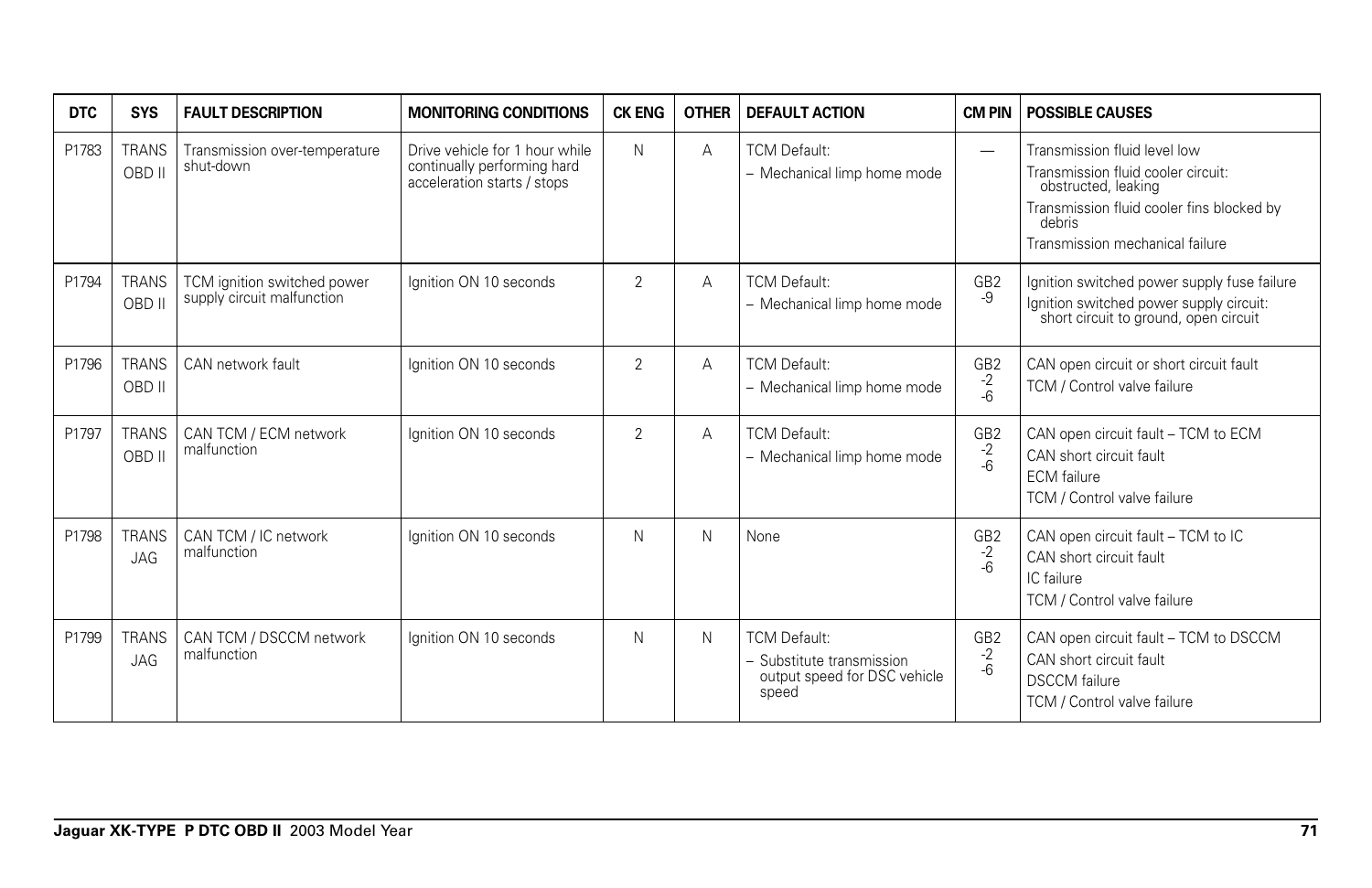

# **Body DTC Summaries**

### **Jaguar XK-TYPE** 2003 Model Year

**Refer to pages 2 and 3 for important information regarding the use of "Body DTC Summaries".**

**REFERENCE: It is recommended that the applicable "Electrical Guide" be referenced when using the information contained in this document.**

**NOTE: P DTCs P0335 (A/CCM), P0562 and P0563 (Driver and Passenger HRCM) are included in this document.**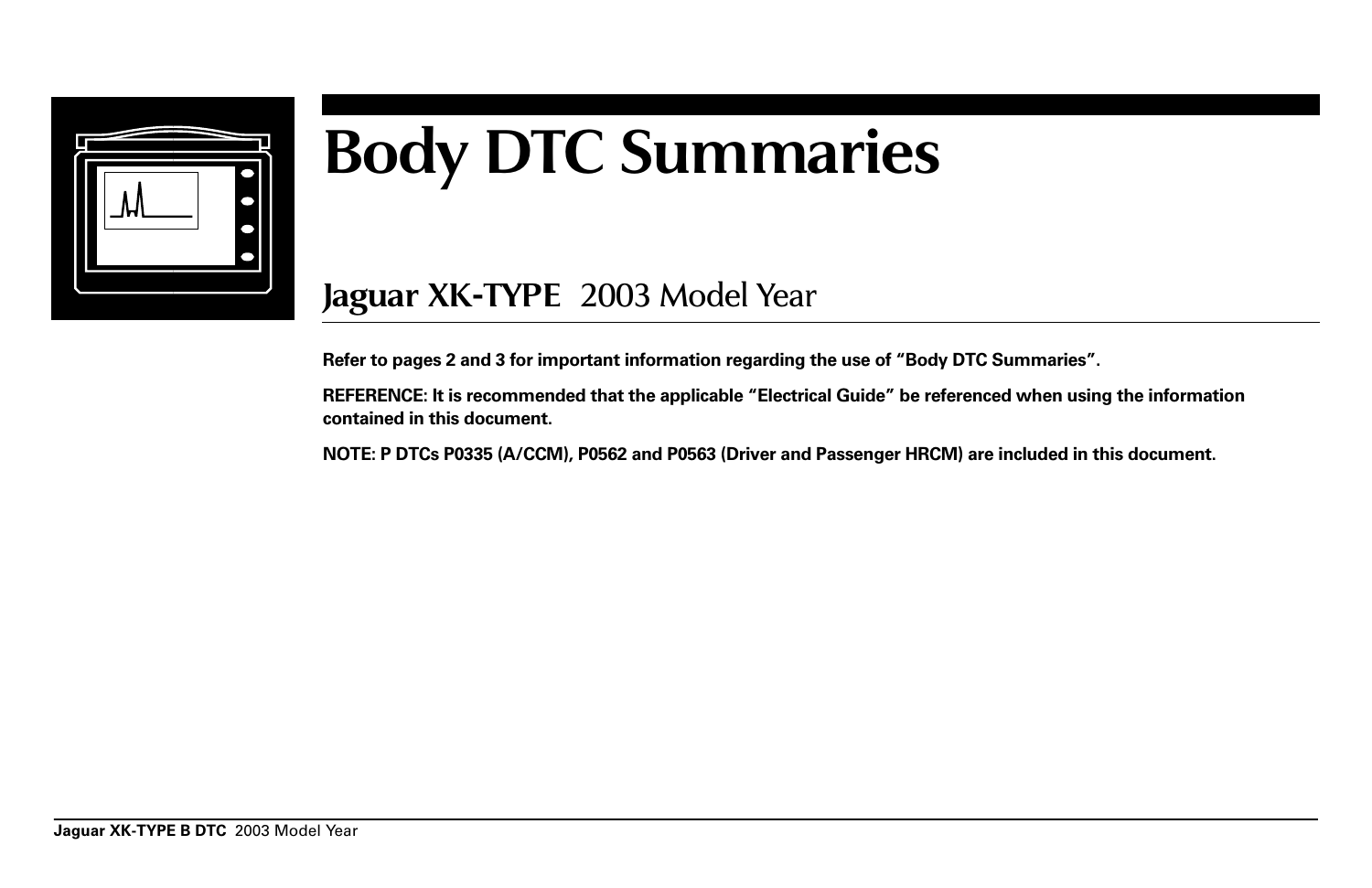### **KEY TO COLUMN HEADINGS**

- DTC Diagnostic Trouble Code.
- CM The control module(s) the DTC is associated with. Refer to page 3.
- SYSTEM The vehicle system the DTC is associated with. Refer to the applicable Electrical Guide Figure for circuit details.
- FAULT DESCRIPTION Fault description. If available, customer symptom (complaint) information is provided in this column.
	- MIL  $Y = MIL$  (warning indicator) is activated.  $N = MIL$  (warning indicator) is not activated.  $M =$ Message displayed.
	- CM PIN Control module connector pin number(s)
	- POSSIBLE CAUSES Suggested possible causes listed in order of probability.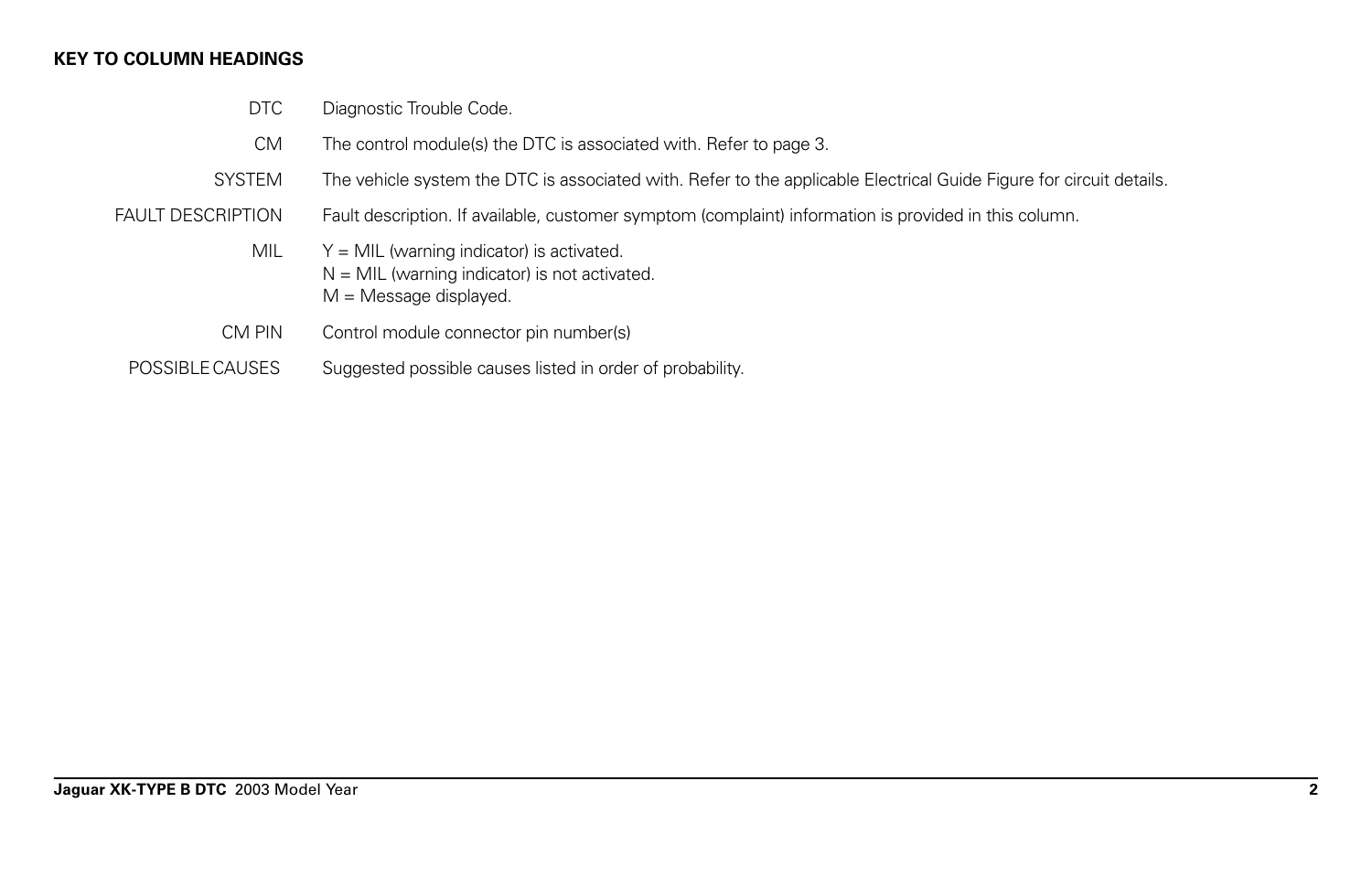#### **CONTROL MODULE ACRONYMS**

- A/CCM Air Conditioning Control Module
- ADCM Adaptive Damping Control Module
- ASCCM Adaptive Speed Control Control Module<br>BPM Body Processor Module
- Body Processor Module
- CPCM Cellular Phone Control Module<br>DDCM Driver Door Control Module
- DDCM Driver Door Control Module<br>
DHRCM Driver Head Restraint Control
- Driver Head Restraint Control Module
- DSCCM Dynamic Stability Control Module<br>DSCM Driver Seat Control Module
- DSCM Driver Seat Control Module<br>HI CM Headlamp Leveling Control
- Headlamp Leveling Control Module, LH or RH HID Headlamp Unit (control module located within headlamp unit)
- IC Instrument Cluster<br>KTM Key Transponder M
- KTM Key Transponder Module<br>PACM Parking Aid Control Modu
- Parking Aid Control Module
- PDCM Passenger Door Control Module<br>PHRCM Passenger Head Restraint Control
- **HRCM** Passenger Head Restraint Control Module<br>PSCM Passenger Seat Control Module
- Passenger Seat Control Module
- RCM Restraints Control Module<br>SLCM Security and Locking Locki
- Security and Locking Locking Control Module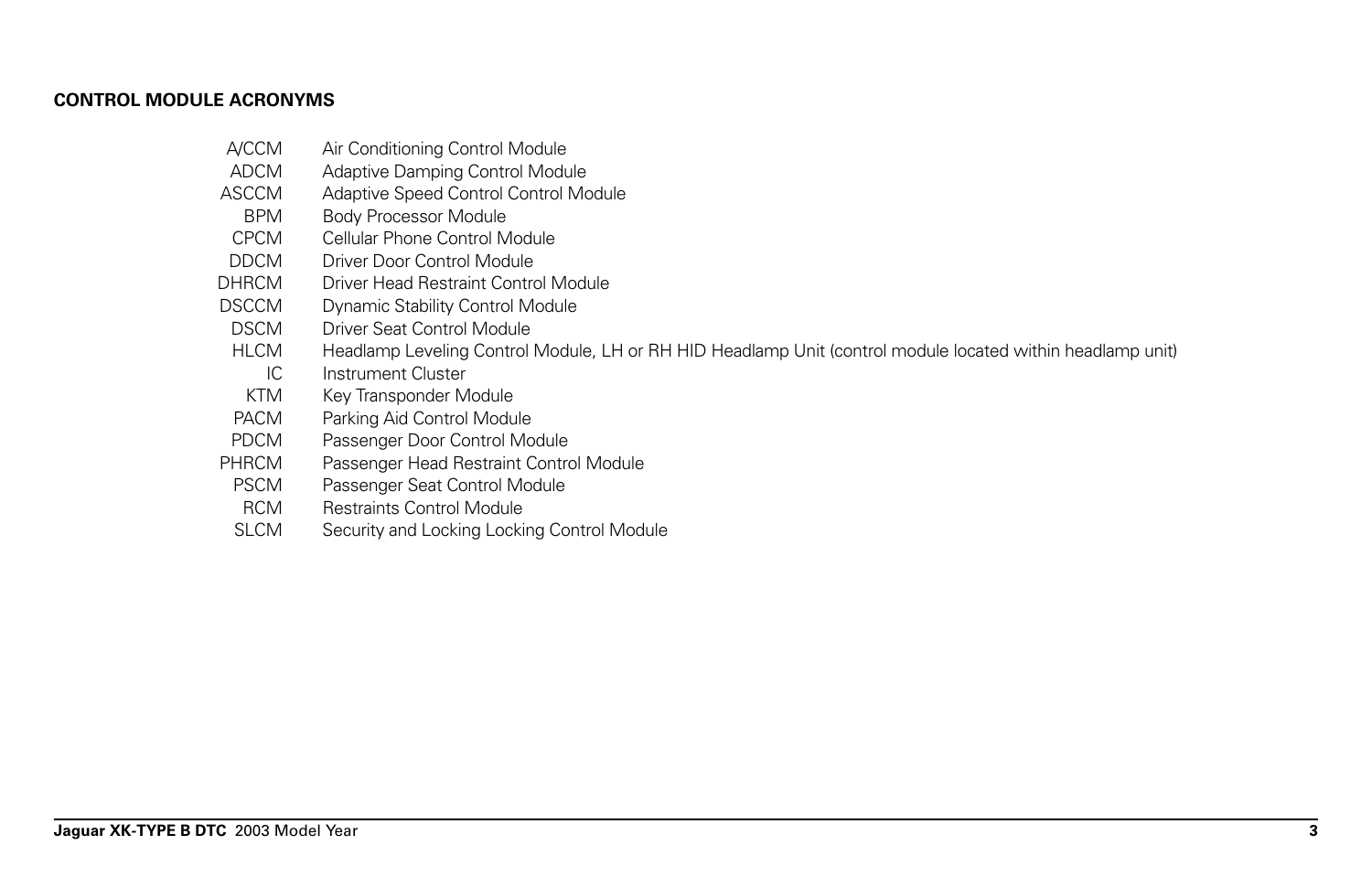| <b>DTC</b> | <b>CM</b>    | <b>SYSTEM</b>                                                                | <b>FAULT DESCRIPTION</b>                                                | <b>MIL</b> | <b>CM PIN</b>              | <b>POSSIBLE CAUSES</b>                                                                                                                                                                                                                                                                                                                                                              |
|------------|--------------|------------------------------------------------------------------------------|-------------------------------------------------------------------------|------------|----------------------------|-------------------------------------------------------------------------------------------------------------------------------------------------------------------------------------------------------------------------------------------------------------------------------------------------------------------------------------------------------------------------------------|
| B1202      | IC           | Instrumentation                                                              | Fuel level sensor signal circuit fault                                  | N          | FC26<br>$-13$              | Fuel level sensor signal circuit: open circuit, high resistance<br>Fuel level sensor failure                                                                                                                                                                                                                                                                                        |
| B1204      | IC           | Instrumentation                                                              | Fuel level sensor signal circuit fault                                  | N          | FC <sub>26</sub><br>$-13$  | Fuel level sensor signal circuit: short circuit to ground<br>Fuel level sensor failure                                                                                                                                                                                                                                                                                              |
| B1231      | <b>DSCCM</b> | Dynamic Stability Control<br>(monitored by Adaptive<br>Speed Control System) | Longitudinal acceleration threshold exceeded                            | Υ<br>M     | $\overline{\phantom{0}}$   | Brake booster vacuum low<br>Brake booster failure<br>Brake pressure sensor failure<br>Brake hydraulic unit failure<br>Adaptive speed control control module failure                                                                                                                                                                                                                 |
| B1231      | <b>RCM</b>   | <b>Advanced Restraints System</b>                                            | Crash data memory full<br>Flash code 13                                 | Υ          | ۳                          | Replace RCM                                                                                                                                                                                                                                                                                                                                                                         |
| B1232      | <b>SLCM</b>  | Security                                                                     | Inclination sensor self check failure                                   | N          | <b>BT41</b><br>-8<br>$-26$ | Inclination sensor to Security and Locking Control Module circuit(s):<br>open circuit, short circuit, high resistance<br>Inclination sensor failure                                                                                                                                                                                                                                 |
| B1233      | <b>BPM</b>   | Security                                                                     | Glass breakage sensor self check failure                                | N          | <b>FC14</b><br>$-92$       | BPM to KTM circuit: open circuit, short circuit to ground, short circuit to B+ voltage, high resistance<br>KTM to glass breakage sensor circuit: open circuit, short circuit to ground, short circuit to B+ voltage, high resistance<br>Glass breakage sensor B+ supply circuit fault<br>Glass breakage sensor ground circuit fault<br>Glass breakage sensor failure<br>KTM failure |
| B1234      | <b>DDCM</b>  | Mirror Movement                                                              | Mirror switch invalid input(s) to DDCM                                  | N          | $\overline{\phantom{0}}$   | Driver door switch pack (mirror "joy stick") failure                                                                                                                                                                                                                                                                                                                                |
| B1235      | <b>DDCM</b>  | Mirror Movement                                                              | Driver door mirror position sensor sensor power<br>supply circuit fault | N          | <b>DD10</b><br>$-20$       | Driver door mirror position sensor sensor power supply circuit: open<br>circuit, short circuit to ground<br>Driver door mirror position sensor failure                                                                                                                                                                                                                              |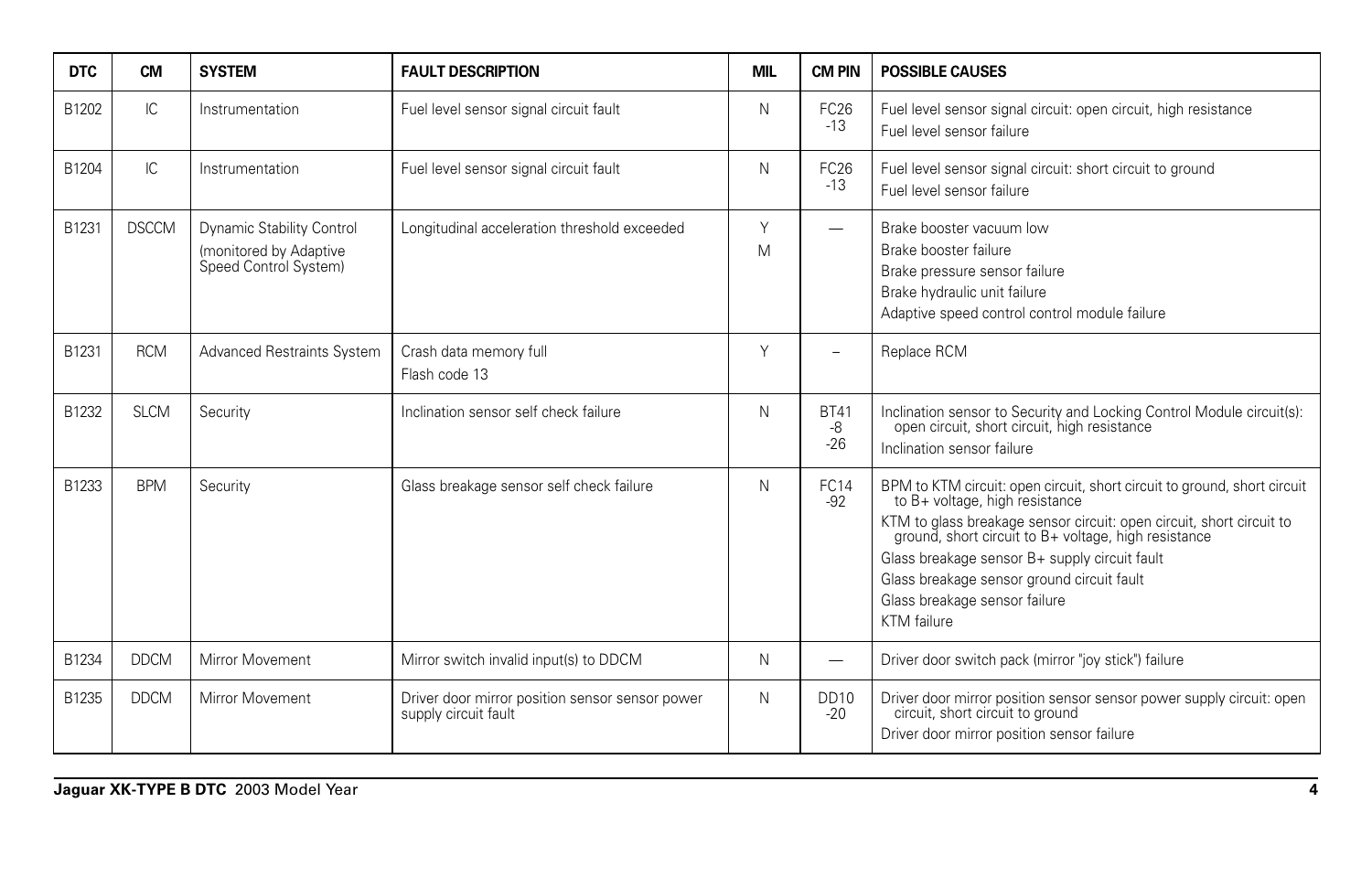| <b>DTC</b> | <b>CM</b>    | <b>SYSTEM</b>   | <b>FAULT DESCRIPTION</b>                                                   | MIL | <b>CM PIN</b>            | <b>POSSIBLE CAUSES</b>                                                                                                                                                                                                                  |
|------------|--------------|-----------------|----------------------------------------------------------------------------|-----|--------------------------|-----------------------------------------------------------------------------------------------------------------------------------------------------------------------------------------------------------------------------------------|
| B1235      | <b>PDCM</b>  | Mirror Movement | Passenger door mirror position sensor sensor<br>power supply circuit fault | N   | PD10<br>$-20$            | Passenger door mirror position sensor sensor power supply circuit:<br>open circuit, short circuit to ground<br>Passenger door mirror position sensor failure                                                                            |
| B1236      | <b>DDCM</b>  | Window Lifts    | Driver window lift movement sensor feedback<br>circuit fault               | N   | DD10<br>$-11$<br>$-12$   | Driver window lift movement sensor feedback circuit(s): open circuit;<br>short circuit to ground; short circuit to B+ voltage<br>Driver window lift movement sensor ground fault<br>Driver window lift movement sensor failure          |
| B1236      | <b>PDCM</b>  | Window Lifts    | Passenger window lift movement sensor feedback<br>circuit fault            | N   | PD10<br>$-11$<br>$-12$   | Passenger window lift movement sensor feedback circuit(s): open<br>circuit; short circuit to ground; short circuit to B+ voltage<br>Passenger window lift movement sensor ground fault<br>Passenger window lift movement sensor failure |
| B1237      | <b>DDCM</b>  | Window Lifts    | Driver window lift movement sensor feedback<br>circuit out of range        | N   | DD10<br>$-11$<br>$-12$   | Driver window lift movement sensor feedback circuit(s): short circuit<br>to B+ voltage<br>Driver window lift movement sensor ground fault<br>Driver window lift movement sensor failure                                                 |
| B1237      | <b>PDCM</b>  | Window Lifts    | Passenger window lift movement sensor feedback<br>circuit out of range     | N   | PD10<br>$-11$<br>$-12$   | Passenger window lift movement sensor feedback circuit(s): short<br>circuit to B+ voltage<br>Passenger window lift movement sensor ground fault<br>Passenger window lift movement sensor failure                                        |
| B1238      | IC.          | Instrumentation | Major instrument cluster over-temperature                                  | N   | -                        | Major instrument cluster over-temperature<br>(If temperature exceeds 70 °C (158 °F), the IC dims the backlighting<br>until the temperature drops to a pre-determined level.)                                                            |
| B1250      | <b>A/CCM</b> | Climate Control | In-car temperature sensor signal circuit fault<br>Panel code 11            | N   | AC <sub>3</sub><br>$-11$ | In-car temperature sensing circuit: open circuit, high resistance, short<br>circuit to B+ voltage<br>In-car temperature sensor failure                                                                                                  |
| B1253      | <b>A/CCM</b> | Climate Control | In-car temperature sensor signal circuit fault<br>Panel code 11            | N   | AC <sub>3</sub><br>$-11$ | In-car temperature sensing circuit: short circuit to ground<br>In-car temperature sensor failure                                                                                                                                        |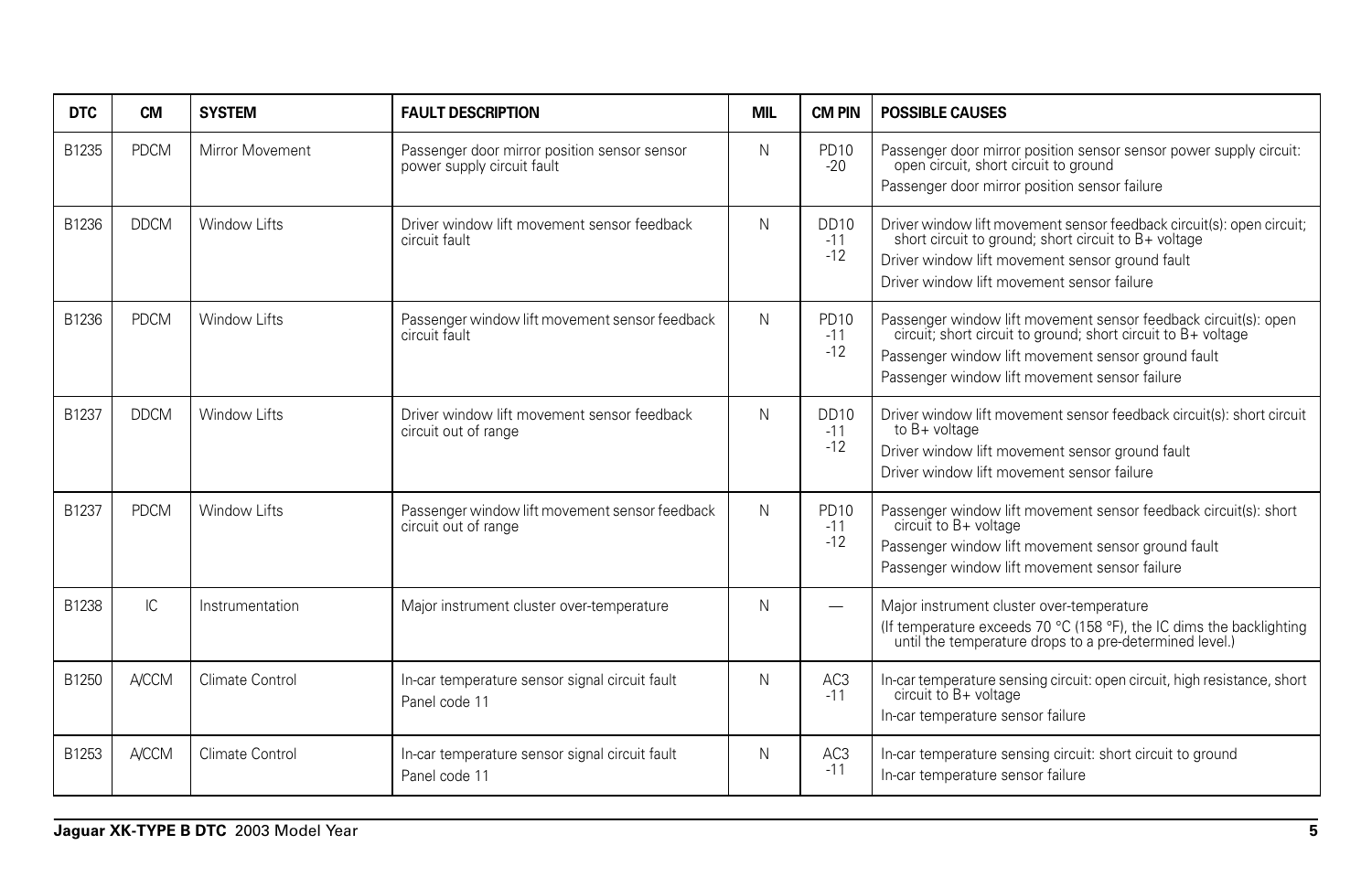| DTC   | <b>CM</b>    | <b>SYSTEM</b>   | <b>FAULT DESCRIPTION</b>                                                     | MIL | <b>CM PIN</b>            | <b>POSSIBLE CAUSES</b>                                                                                                                     |
|-------|--------------|-----------------|------------------------------------------------------------------------------|-----|--------------------------|--------------------------------------------------------------------------------------------------------------------------------------------|
| B1254 | <b>A/CCM</b> | Climate Control | Ambient temperature sensor signal circuit fault<br>Panel code 12             | N   | AC <sub>3</sub><br>$-05$ | Ambient temperature sensing circuit: open circuit, high resistance,<br>short circuit to B+ voltage<br>Ambient temperature sensor failure   |
| B1257 | <b>A/CCM</b> | Climate Control | Ambient temperature sensor signal circuit fault<br>Panel code 12             | N   | AC <sub>3</sub><br>$-05$ | Ambient temperature sensing circuit: short circuit to ground<br>Ambient temperature sensor failure                                         |
| B1258 | <b>A/CCM</b> | Climate Control | Solar sensor signal circuit fault<br>Panel code 21                           | N   | AC <sub>2</sub><br>$-01$ | Solar sensing circuit: open circuit, high resistance, short circuit to B+<br>voltage<br>Solar sensor failure                               |
| B1260 | <b>A/CCM</b> | Climate Control | Solar sensor signal circuit fault<br>Panel code 21                           | N   | AC <sub>2</sub><br>$-01$ | Solar temperature sensing circuit: short circuit to ground<br>Solar temperature sensor failure                                             |
| B1262 | <b>A/CCM</b> | Climate Control | Defrost servo drive circuit malfunction<br>Panel code 44                     | N   | AC1<br>$-06$<br>$-19$    | Defrost servo drive circuit(s): open circuit, high resistance, short<br>circuit<br>Defrost vent servo failure                              |
| B1263 | <b>A/CCM</b> | Climate Control | Center vent servo drive circuit malfunction<br>Panel code 45                 | N   | AC1<br>$-07$<br>$-20$    | Center vent servo drive circuit(s): open circuit, high resistance, short<br>circuit<br>Center vent vent servo failure                      |
| B1264 | <b>A/CCM</b> | Climate Control | Footwell servo drive circuit malfunction<br>Panel code 46                    | N   | AC1<br>$-12$<br>$-25$    | Footwell servo drive circuit(s): open circuit, high resistance, short<br>circuit<br>Footwell servo failure                                 |
| B1265 | <b>A/CCM</b> | Climate Control | Cool air bypass servo drive circuit malfunction<br>Panel code 43             | N   | AC1<br>$-13$<br>$-26$    | Cool air bypass servo drive circuit(s): open circuit, high resistance,<br>short circuit<br>Cool air bypass servo failure                   |
| B1266 | <b>A/CCM</b> | Climate Control | LH Fresh / recirculation servo drive circuit<br>malfunction<br>Panel code 41 | N   | AC1<br>$-08$<br>$-21$    | LH Fresh / recirculation servo drive circuit(s): open circuit, high<br>resistance, short circuit<br>LH Fresh / recirculation servo failure |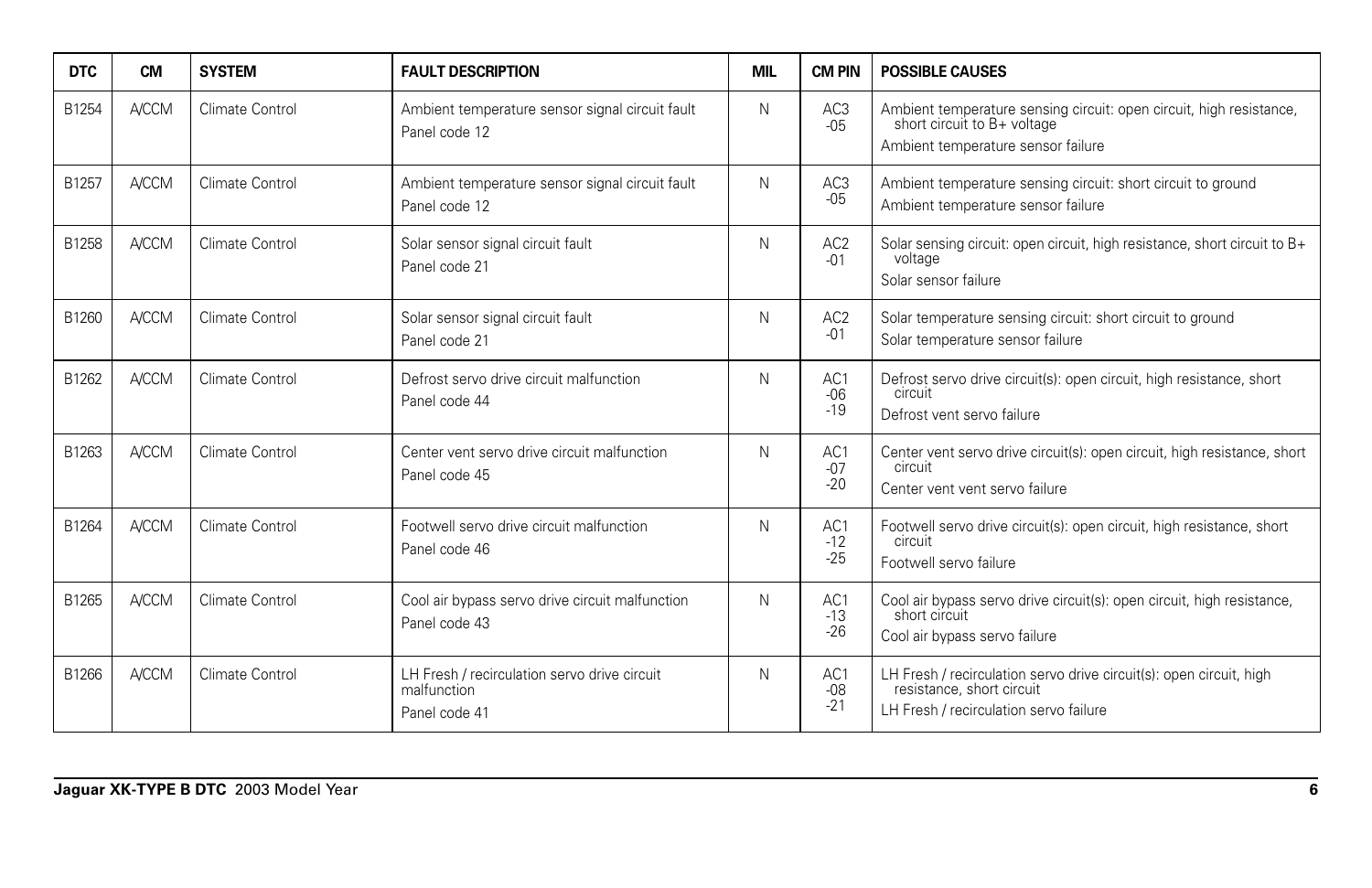| DTC   | <b>CM</b>    | <b>SYSTEM</b>   | <b>FAULT DESCRIPTION</b>                                                     | <b>MIL</b> | <b>CM PIN</b>            | <b>POSSIBLE CAUSES</b>                                                                                                                                   |
|-------|--------------|-----------------|------------------------------------------------------------------------------|------------|--------------------------|----------------------------------------------------------------------------------------------------------------------------------------------------------|
| B1267 | <b>A/CCM</b> | Climate Control | RH Fresh / recirculation servo drive circuit<br>malfunction<br>Panel code 42 | N          | AC1<br>$-09$<br>$-22$    | RH Fresh / recirculation servo drive circuit(s): open circuit, high<br>resistance, short circuit<br>RH Fresh / recirculation servo failure               |
| B1268 | <b>A/CCM</b> | Climate Control | Defrost vent position sensor signal circuit fault<br>Panel code 34           | N          | AC <sub>2</sub><br>$-10$ | Defrost vent position sensor signal circuit: open circuit, high<br>resistance, short circuit to B+ voltage<br>Defrost vent position sensor failure       |
| B1271 | <b>A/CCM</b> | Climate Control | Defrost vent position sensor signal circuit fault<br>Panel code 34           | N          | AC <sub>2</sub><br>$-10$ | Defrost vent position sensor signal circuit: short circuit to ground<br>Defrost vent position sensor failure                                             |
| B1272 | <b>A/CCM</b> | Climate Control | Center vent position sensor signal circuit fault<br>Panel code 35            | N          | AC <sub>2</sub><br>$-02$ | Center vent position sensor signal circuit: open circuit, high<br>resistance, short circuit to B+ voltage<br>Center vent position sensor failure         |
| B1275 | <b>A/CCM</b> | Climate Control | Center vent position sensor signal circuit fault<br>Panel code 35            | N          | AC <sub>2</sub><br>$-02$ | Center vent position sensor signal circuit: short circuit to ground<br>Center vent position sensor failure                                               |
| B1276 | <b>A/CCM</b> | Climate Control | Footwell vent position sensor signal circuit fault<br>Panel code 36          | N          | AC <sub>2</sub><br>$-13$ | Footwell vent position sensor signal circuit: open circuit, high<br>resistance, short circuit to B+ voltage<br>Footwell vent position sensor failure     |
| B1279 | <b>A/CCM</b> | Climate Control | Footwell vent position sensor signal circuit fault<br>Panel code 36          | N          | AC <sub>2</sub><br>$-13$ | Footwell vent position sensor signal circuit: short circuit to ground<br>Footwell vent position sensor failure                                           |
| B1280 | <b>A/CCM</b> | Climate Control | Cool air bypass position sensor signal circuit fault<br>Panel code 33        | N          | AC <sub>2</sub><br>$-05$ | Cool air bypass position sensor signal circuit: open circuit, high<br>resistance, short circuit to B+ voltage<br>Cool air bypass position sensor failure |
| B1283 | <b>A/CCM</b> | Climate Control | Cool air bypass position sensor signal circuit fault<br>Panel code 33        | N          | AC <sub>2</sub><br>$-05$ | Cool air bypass position sensor signal circuit: short circuit to ground<br>Cool air bypass position sensor failure                                       |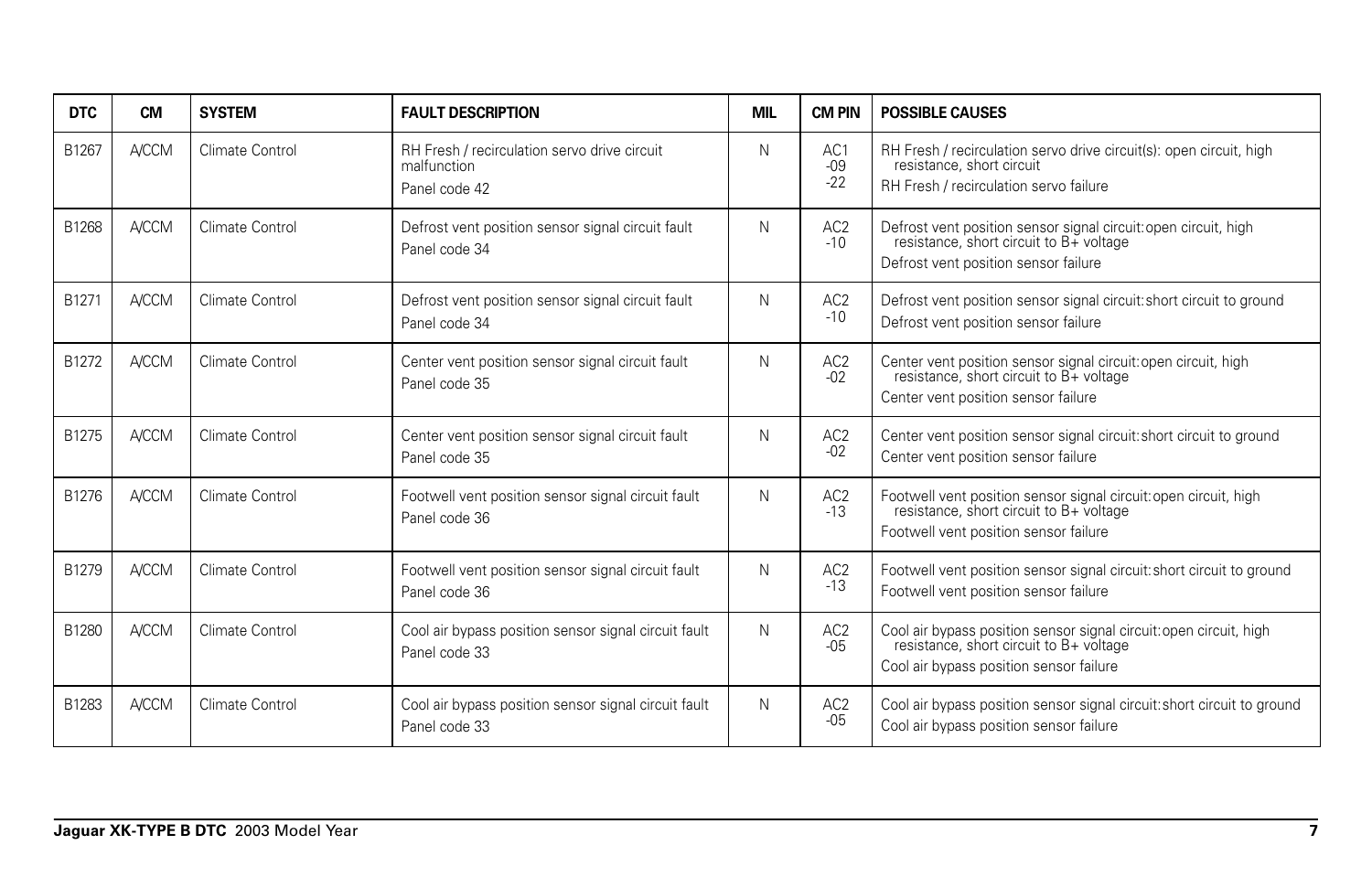| DTC   | <b>CM</b>    | <b>SYSTEM</b>   | <b>FAULT DESCRIPTION</b>                                                          | MIL | <b>CM PIN</b>            | <b>POSSIBLE CAUSES</b>                                                                                                                                                     |
|-------|--------------|-----------------|-----------------------------------------------------------------------------------|-----|--------------------------|----------------------------------------------------------------------------------------------------------------------------------------------------------------------------|
| B1284 | <b>A/CCM</b> | Climate Control | LH Fresh / recirculation position sensor signal<br>circuit fault<br>Panel code 31 | N   | AC <sub>2</sub><br>$-11$ | LH Fresh / recirculation position sensor signal circuit: open circuit, high resistance, short circuit to B+ voltage<br>LH Fresh / recirculation position sensor failure    |
| B1287 | <b>A/CCM</b> | Climate Control | LH Fresh / recirculation position sensor signal<br>circuit fault<br>Panel code 31 | N   | AC <sub>2</sub><br>$-11$ | LH Fresh / recirculation position sensor signal circuit: short circuit to<br>around<br>LH Fresh / recirculation position sensor failure                                    |
| B1288 | <b>A/CCM</b> | Climate Control | RH Fresh / recirculation position sensor signal<br>circuit fault<br>Panel code 32 | N   | AC <sub>2</sub><br>$-03$ | RH Fresh / recirculation position sensor signal circuit: open circuit,<br>high resistance, short circuit to B+ voltage<br>RH Fresh / recirculation position sensor failure |
| B1291 | <b>A/CCM</b> | Climate Control | RH Fresh / recirculation position sensor signal<br>circuit fault<br>Panel code 32 | N   | AC <sub>2</sub><br>$-03$ | RH Fresh / recirculation position sensor signal circuit: short circuit to<br>ground<br>RH Fresh / recirculation position sensor failure                                    |
| B1292 | <b>A/CCM</b> | Climate Control | A/CCM B+ power supply (via air conditioning<br>isolate relav) circuit fault       | Ν   | AC4<br>$-02$             | Air conditioning isolate relay B+ power supply circuit: open circuit, high resistance, short circuit to ground<br>Air conditioning isolate relay failure                   |
| B1294 | <b>A/CCM</b> | Climate Control | A/CCM B+ power supply (via air conditioning<br>isolate relay) circuit fault       | N   | AC4<br>$-02$             | Air conditioning isolate relay B+ power supply circuit: short circuit to<br>B+ voltage<br>Air conditioning isolate relay failure                                           |
| B1297 | <b>A/CCM</b> | Climate Control | Sensor signal power supply circuit fault                                          | N   | AC4<br>$-08$             | Sensor signal power supply circuit: open circuit, high resistance                                                                                                          |
| B1298 | <b>A/CCM</b> | Climate Control | Sensor signal power supply circuit fault                                          | N   | AC4<br>$-08$             | Sensor signal power supply circuit: short circuit to B+ voltage                                                                                                            |
| B1299 | <b>A/CCM</b> | Climate Control | Sensor signal power supply circuit fault                                          | N   | AC4<br>$-08$             | Sensor signal power supply circuit: short circuit to ground                                                                                                                |
| B1299 | <b>PACM</b>  | Parking Aid     | Sensor signal supply circuit fault                                                | N   | BT <sub>5</sub><br>-ჩ    | Sensor power supply circuit: short circuit to ground                                                                                                                       |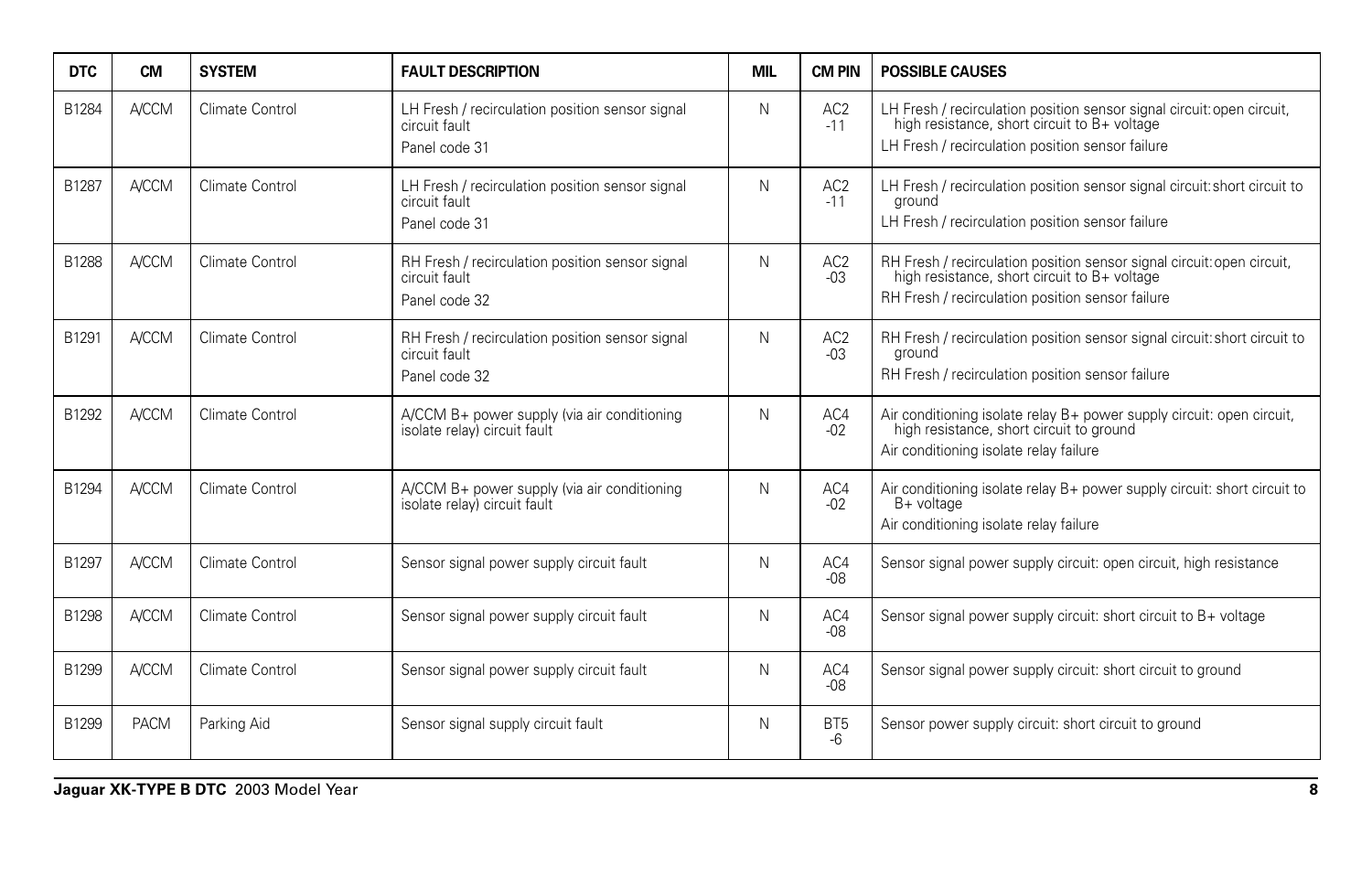| DTC   | <b>CM</b>                      | <b>SYSTEM</b>                         | <b>FAULT DESCRIPTION</b>                                                              | <b>MIL</b> | <b>CM PIN</b>                                  | <b>POSSIBLE CAUSES</b>                                                                                              |
|-------|--------------------------------|---------------------------------------|---------------------------------------------------------------------------------------|------------|------------------------------------------------|---------------------------------------------------------------------------------------------------------------------|
| B1317 | <b>DSCCM</b>                   | Dynamic Stability Control             | Battery voltage out of range - high                                                   | Y<br>M     | <b>LF37</b><br>$-1$<br>$-16$<br>$-32$<br>$-47$ | Charging system high voltage fault<br>DSCCM ground fault                                                            |
| B1317 | IC                             | Instrumentation                       | Battery voltage out of range - high                                                   | N          | FC25<br>$-1$<br>$-15$                          | Charging system high voltage fault<br>IC ground fault                                                               |
| B1318 | <b>DSCCM</b>                   | Dynamic Stability Control             | Battery voltage out of range - low                                                    | Y<br>M     | <b>LF37</b><br>$-1$<br>$-16$<br>$-32$<br>$-47$ | Charging system low voltage fault<br>DSCCM battery power supply circuit(s): high resistance                         |
| B1318 | <b>HLCM</b><br>(LH<br>or<br>RH | <b>HID Headlamps</b>                  | Battery voltage out of range - low                                                    | N          | H11<br>$-7$<br>HJ1<br>$-7$                     | Charging system low voltage fault<br>Headlamp leveling (LH or RH) ignition power supply circuit: high<br>resistance |
| B1342 | <b>ADCM</b>                    | Suspension Adaptive<br>Damping (CATS) | Control module failure<br>CUSTOMER SYMPTOM: Dampers default to firm;<br>fault message | M          |                                                | <b>ADCM</b> failure                                                                                                 |
| B1342 | <b>ASCCM</b>                   | Adaptive Speed Control                | Control module failure                                                                | Y<br>M     | $\overline{\phantom{0}}$                       | <b>ASCCM</b> failure                                                                                                |
| B1342 | <b>CPCM</b>                    | Telephone                             | Control module failure                                                                | N          | -                                              | <b>CPCM</b> failure                                                                                                 |
| B1342 | <b>DHRCM</b>                   | Driver Seat Head Restraint            | Control module failure                                                                | N          | $\overline{\phantom{0}}$                       | <b>DHRCM</b> failure                                                                                                |
| B1342 | <b>DSCCM</b>                   | Dynamic Stability Control             | Control module failure                                                                | $Y^*$<br>M | $\overline{\phantom{0}}$                       | <b>DSCCM</b> failure<br>* CHECK ENGINE MIL                                                                          |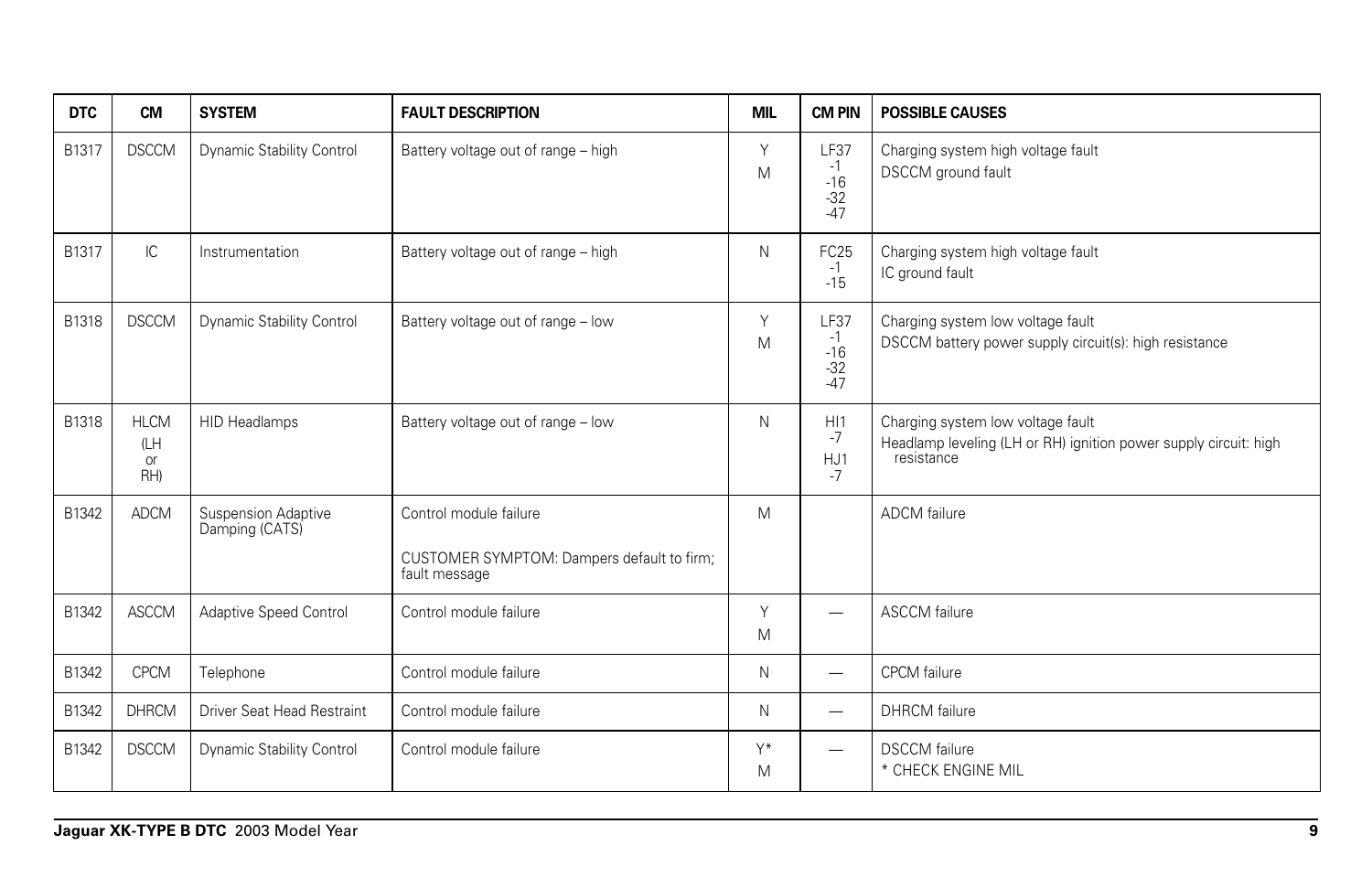| <b>DTC</b> | <b>CM</b>                       | <b>SYSTEM</b>                    | <b>FAULT DESCRIPTION</b>                                                                                                                                                        | <b>MIL</b>   | <b>CM PIN</b>                                                        | <b>POSSIBLE CAUSES</b>                                                                                                                                                                                                                         |
|------------|---------------------------------|----------------------------------|---------------------------------------------------------------------------------------------------------------------------------------------------------------------------------|--------------|----------------------------------------------------------------------|------------------------------------------------------------------------------------------------------------------------------------------------------------------------------------------------------------------------------------------------|
| B1342      | <b>HLCM</b><br>(LH<br>or<br>RH) | <b>HID Headlamps</b>             | Control module failure                                                                                                                                                          | N            | $\overline{\phantom{0}}$                                             | HLCM (LH or RH) failure                                                                                                                                                                                                                        |
| B1342      | <b>PACM</b>                     | Parking Aid                      | PACM internal fault                                                                                                                                                             | N            | -                                                                    | PACM failure                                                                                                                                                                                                                                   |
| B1342      | PHRCM                           | Passenger Seat Head<br>Restraint | Control module failure                                                                                                                                                          | N            | $\overline{\phantom{0}}$                                             | PHRCM failure                                                                                                                                                                                                                                  |
| B1342      | <b>RCM</b>                      | Advanced Restraints System       | RCM internal fault                                                                                                                                                              | $\mathsf{N}$ | -                                                                    | <b>RCM</b> failure                                                                                                                                                                                                                             |
| B1352      | <b>BPM</b>                      | Body Processor Module            | Ignition "key-in" switch circuit fault<br>CUSTOMER SYMPTOM: Key-in audible warning<br>inoperative; steering column and driver seat entry /<br>exit memory functions inoperative | N            | FC14<br>$-67$                                                        | BPM to key-in switch circuit: open circuit, short circuit to ground<br>Key-in switch failure                                                                                                                                                   |
| B1355      | <b>A/CCM</b>                    | Climate Control                  | A/CCM B+ power supply circuit(s) fault                                                                                                                                          | $\mathsf{N}$ | AC4<br>$-01$<br>$-05$                                                | B+ Power supply circuit(s): open circuit, short circuit to ground                                                                                                                                                                              |
| B1402      | <b>DDCM</b>                     | Window Lifts                     | Driver door window lift switch window lift switch<br>circuits fault                                                                                                             | $\mathsf{N}$ | LHD<br>DD10<br>$-10$<br>$-18$<br>RHD<br><b>DD10</b><br>$-7$<br>$-19$ | Driver door window lift switch circuit(s): open circuit; short circuit to ground; short circuit to B+ voltage; short circuit to each other<br>Driver door window lift switch ground fault<br>Driver door window lift switches failure          |
| B1402      | <b>PDCM</b>                     | Window Lifts                     | Passenger door window lift switch circuits fault                                                                                                                                | $\mathsf{N}$ | PD10<br>$-10$<br>$-18$                                               | Passenger door window lift switch circuit(s): open circuit; short circuit to ground; short circuit to B+ voltage; short circuit to each other<br>Passenger door window lift switch ground fault<br>Passenger door window lift switches failure |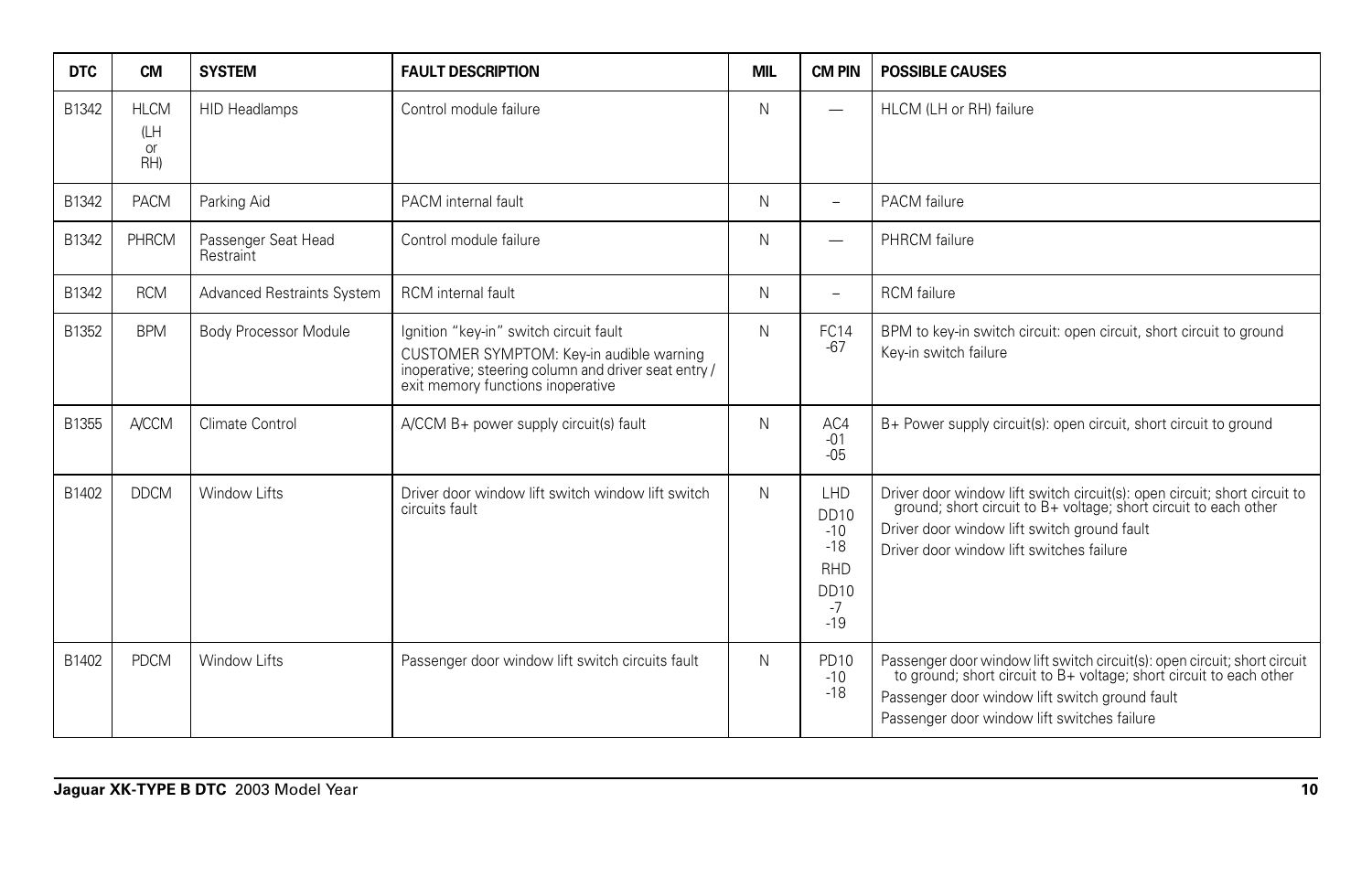| <b>DTC</b> | <b>CM</b>                      | <b>SYSTEM</b>                           | <b>FAULT DESCRIPTION</b>                                      | MIL | <b>CM PIN</b>                                          | <b>POSSIBLE CAUSES</b>                                                                                                                                                                                        |
|------------|--------------------------------|-----------------------------------------|---------------------------------------------------------------|-----|--------------------------------------------------------|---------------------------------------------------------------------------------------------------------------------------------------------------------------------------------------------------------------|
| B1438      | <b>BPM</b>                     | Wash / Wipe                             | Wiper switch mode select fault                                | N   | $\overline{\phantom{0}}$                               | Wash / Wipe stalk switch failure                                                                                                                                                                              |
| B1446      | <b>BPM</b>                     | Wash / Wipe                             | Wiper park switch circuit fault                               | N   | FC14<br>$-60$                                          | Park switch to BPM circuit: open circuit, short circuit to ground, short circuit to B+ voltage, high resistance<br>Wiper motor ground fault<br>Park switch failure                                            |
| B1450      | <b>BPM</b>                     | Wash / Wipe                             | Wash / wipe stalk wash switch circuit fault                   | N   | FC <sub>14</sub><br>$-37$                              | Wash switch to BPM circuit: open circuit, short circuit to ground,<br>short circuit to B+ voltage, high resistance<br>Wash / Wipe stalk ground circuit fault<br>Wash switch failure                           |
| B1453      | <b>BPM</b>                     | Wash / Wipe                             | Wash / wipe stalk Intermittent Wipe switch circuit<br>fault   | N   | FC14<br>-9                                             | Wipe switch to BPM circuit: open circuit, short circuit to ground, short circuit to B+ voltage, high resistance<br>Wash / wipe stalk ground circuit fault<br>Wipe switch failure<br>Wipe delay switch failure |
| B1470      | <b>HLCM</b><br>(LH<br>or<br>RH | HID Headlamps (DIP Beam)                | Lamp (dip beam) failure                                       | N   | H12<br>$-1$<br>$-2$<br>-4<br>HJ2<br>$-1$<br>$-2$<br>-4 | HLCM to dip beam (HID lamp) circuit fault<br>Dip beam (HID lamp) failure                                                                                                                                      |
| B1507      | <b>BPM</b>                     | Exterior Lighting: Front<br>(Headlamps) | Headlamp main beam and headlamp flash circuits<br>both active | N   | FC <sub>14</sub><br>$-14$<br>$-30$                     | Headlamp main beam and headlamp flash switch circuits to BPM:<br>short circuit to ground, short circuit to each other<br>Lighting stalk switch failure                                                        |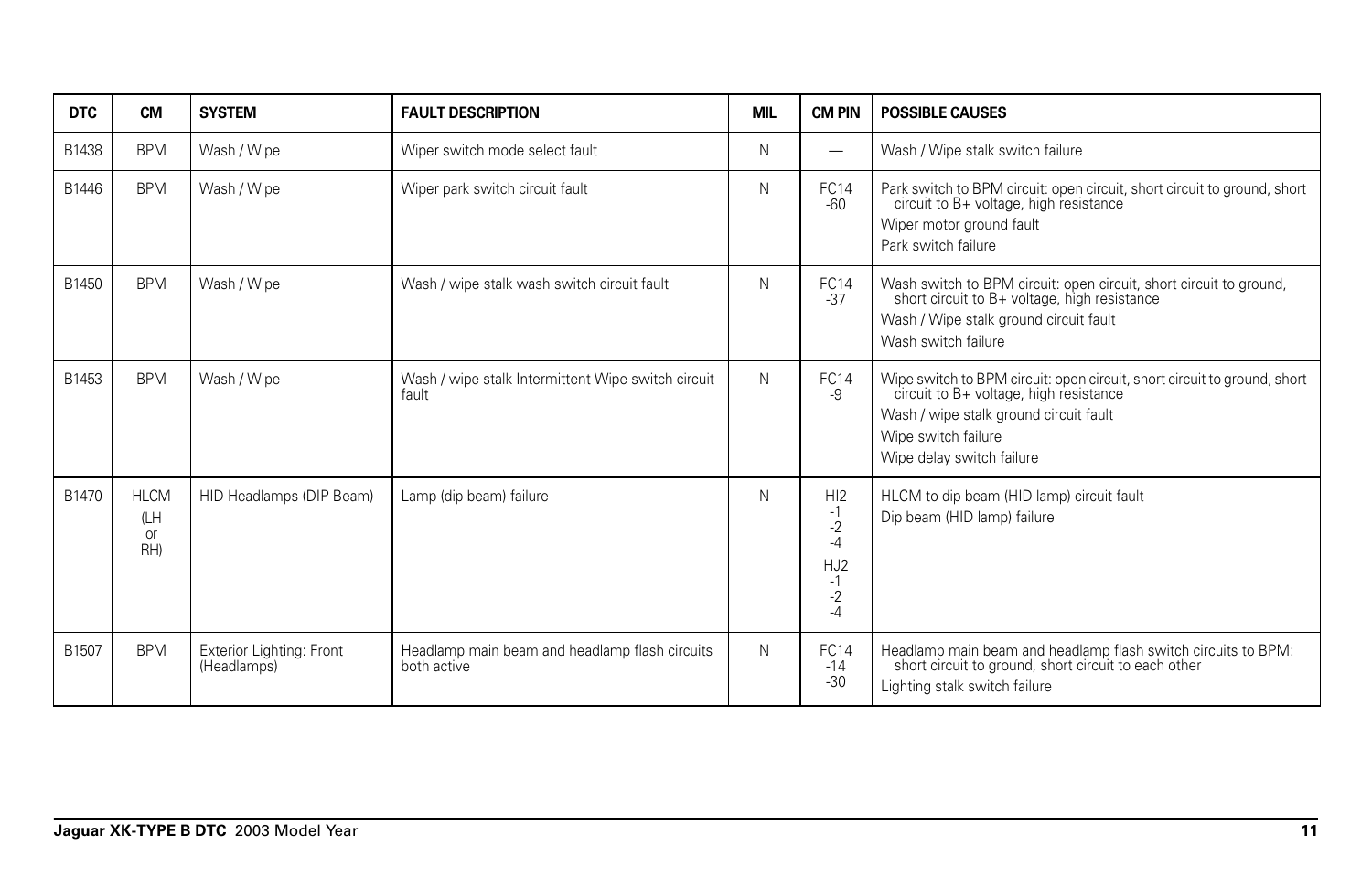| <b>DTC</b> | <b>CM</b>   | <b>SYSTEM</b>                    | <b>FAULT DESCRIPTION</b>                                       | <b>MIL</b> | <b>CM PIN</b>                | <b>POSSIBLE CAUSES</b>                                                                                                                                                                                                                                                                            |
|------------|-------------|----------------------------------|----------------------------------------------------------------|------------|------------------------------|---------------------------------------------------------------------------------------------------------------------------------------------------------------------------------------------------------------------------------------------------------------------------------------------------|
| B1599      | <b>DDCM</b> | Central Locking, Window<br>Lifts | Driver door lock key barrel switch circuits fault              | N          | <b>DD11</b><br>$-4$<br>$-12$ | Driver door lock key barrel switch circuit(s): open circuit; short circuit to ground; short circuit to B+ voltage; short circuit to each other<br>Driver door lock key barrel switch power supply circuit: open circuit,<br>short circuit to ground<br>Driver door lock key barrel switch failure |
| B1701      | <b>DSCM</b> | <b>Driver Seat</b>               | Diver seat switch Seat Recline / Forward circuit<br>fault      | N          | SD <sub>3</sub><br>$-16$     | Diver seat switch Seat Recline / Forward circuit: open circuit, short<br>circuit, high resistance<br>Diver seat switch power supply circuit: open circuit, short circuit<br>Diver seat switch failure                                                                                             |
| B1701      | <b>PSCM</b> | Passenger Seat                   | Passenger seat switch Seat Recline / Forward<br>circuit fault  | N          | SP3<br>$-16$                 | Passenger seat switch Seat Recline / Forward circuit: open circuit, short circuit, high resistance<br>Passenger seat switch power supply circuit: open circuit, short circuit<br>Passenger seat switch failure                                                                                    |
| B1705      | <b>DSCM</b> | <b>Driver Seat</b>               | Diver seat switch Seat Recline / Rearward circuit<br>fault     | N          | SD <sub>3</sub><br>$-15$     | Diver seat switch Seat Recline / Rearward circuit: open circuit, short<br>circuit, high resistance<br>Diver seat switch power supply circuit: open circuit, short circuit<br>Diver seat switch failure                                                                                            |
| B1705      | <b>PSCM</b> | Passenger Seat                   | Passenger seat switch Seat Recline / Rearward<br>circuit fault | N          | SP3<br>$-15$                 | Passenger seat switch Seat Recline / Rearward circuit: open circuit, short circuit, high resistance<br>Passenger seat switch power supply circuit: open circuit, short circuit<br>Passenger seat switch failure                                                                                   |
| B1709      | <b>DSCM</b> | <b>Driver Seat</b>               | Diver seat switch Seat Front Height / Raise circuit<br>fault   | N          | SD <sub>3</sub><br>$-12$     | Diver seat switch Seat Front Height / Raise circuit: open circuit, short<br>circuit, high resistance<br>Diver seat switch power supply circuit: open circuit, short circuit<br>Diver seat switch failure                                                                                          |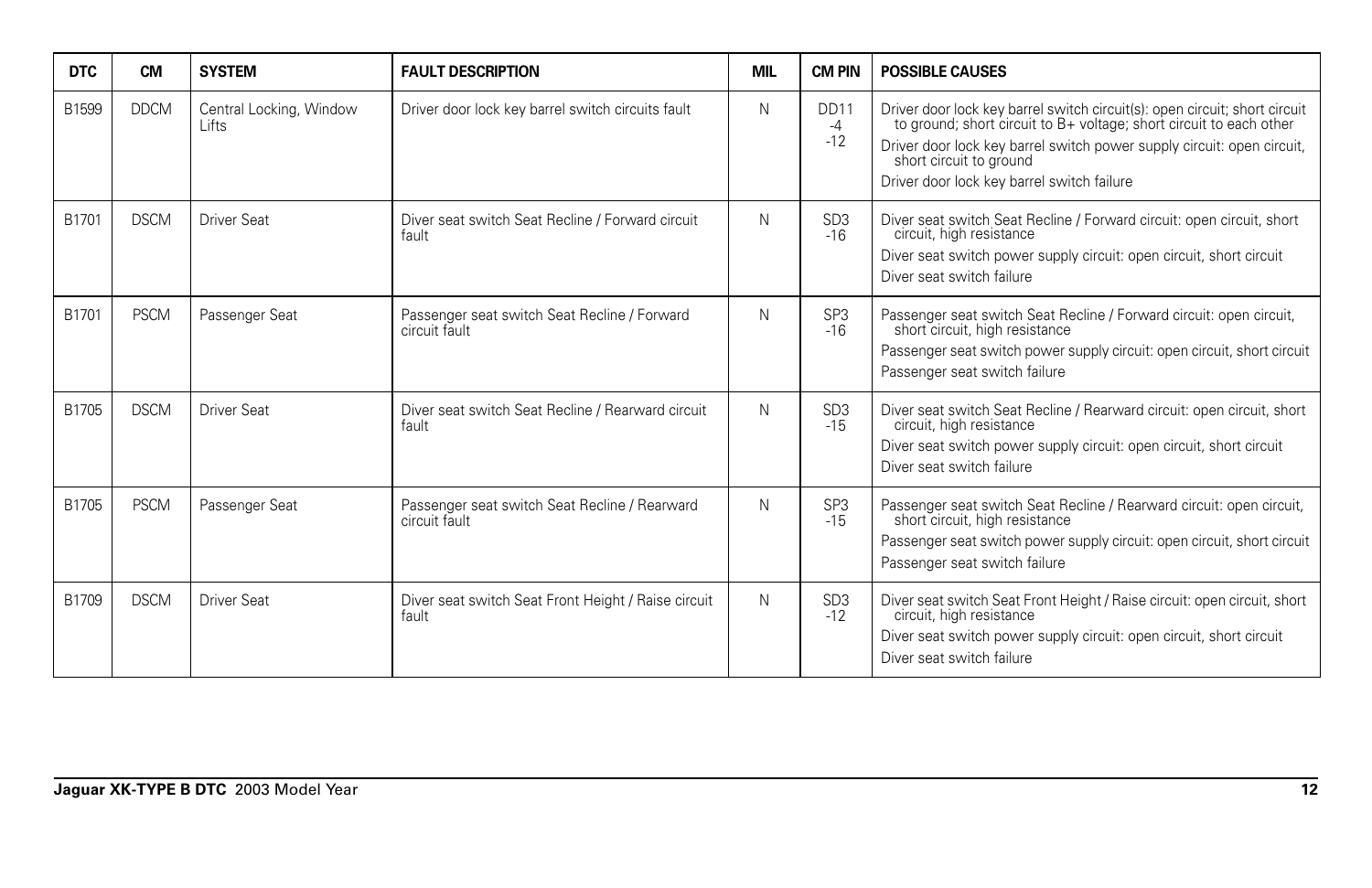| <b>DTC</b> | <b>CM</b>   | <b>SYSTEM</b>      | <b>FAULT DESCRIPTION</b>                                         | MIL | <b>CM PIN</b>            | <b>POSSIBLE CAUSES</b>                                                                                                                                                                                               |
|------------|-------------|--------------------|------------------------------------------------------------------|-----|--------------------------|----------------------------------------------------------------------------------------------------------------------------------------------------------------------------------------------------------------------|
| B1709      | <b>PSCM</b> | Passenger Seat     | Passenger seat switch Seat Front Height / Raise<br>circuit fault | N   | SP <sub>3</sub><br>$-12$ | Passenger seat switch Seat Front Height / Raise circuit: open circuit,<br>short circuit, high resistance<br>Passenger seat switch power supply circuit: open circuit, short circuit<br>Passenger seat switch failure |
| B1713      | <b>DSCM</b> | <b>Driver Seat</b> | Diver seat switch Seat Front Height circuit fault                | N   | SD <sub>3</sub><br>$-11$ | Diver seat switch Seat Front Height / Raise circuit: open circuit, short<br>circuit, high resistance<br>Diver seat switch power supply circuit: open circuit, short circuit<br>Diver seat switch failure             |
| B1713      | <b>PSCM</b> | Passenger Seat     | Passenger seat switch Seat Front Height circuit<br>fault         | N   | SP <sub>3</sub><br>$-11$ | Passenger seat switch Seat Front Height / Raise circuit: open circuit,<br>short circuit, high resistance<br>Passenger seat switch power supply circuit: open circuit, short circuit<br>Passenger seat switch failure |
| B1717      | <b>DSCM</b> | <b>Driver Seat</b> | Diver seat switch Seat Forward circuit fault                     | N   | SD <sub>3</sub><br>-9    | Diver seat switch Seat Forward circuit: open circuit, short circuit, high<br>resistance<br>Diver seat switch power supply circuit: open circuit, short circuit<br>Diver seat switch failure                          |
| B1717      | <b>PSCM</b> | Passenger Seat     | Passenger seat switch Seat Forward circuit fault                 | N   | SP <sub>3</sub><br>-9    | Passenger seat switch Seat Forward circuit: open circuit, short circuit,<br>high resistance<br>Passenger seat switch power supply circuit: open circuit, short circuit<br>Passenger seat switch failure              |
| B1721      | <b>DSCM</b> | <b>Driver Seat</b> | Diver seat switch Seat Rearward circuit fault                    | N   | SD <sub>3</sub><br>$-10$ | Diver seat switch Seat Forward circuit: open circuit, short circuit, high<br>resistance<br>Diver seat switch power supply circuit: open circuit, short circuit<br>Diver seat switch failure                          |
| B1721      | <b>PSCM</b> | Passenger Seat     | Passenger seat switch Seat Rearward circuit fault                | N   | SP <sub>3</sub><br>$-10$ | Passenger seat switch Seat Forward circuit: open circuit, short circuit,<br>high resistance<br>Passenger seat switch power supply circuit: open circuit, short circuit<br>Passenger seat switch failure              |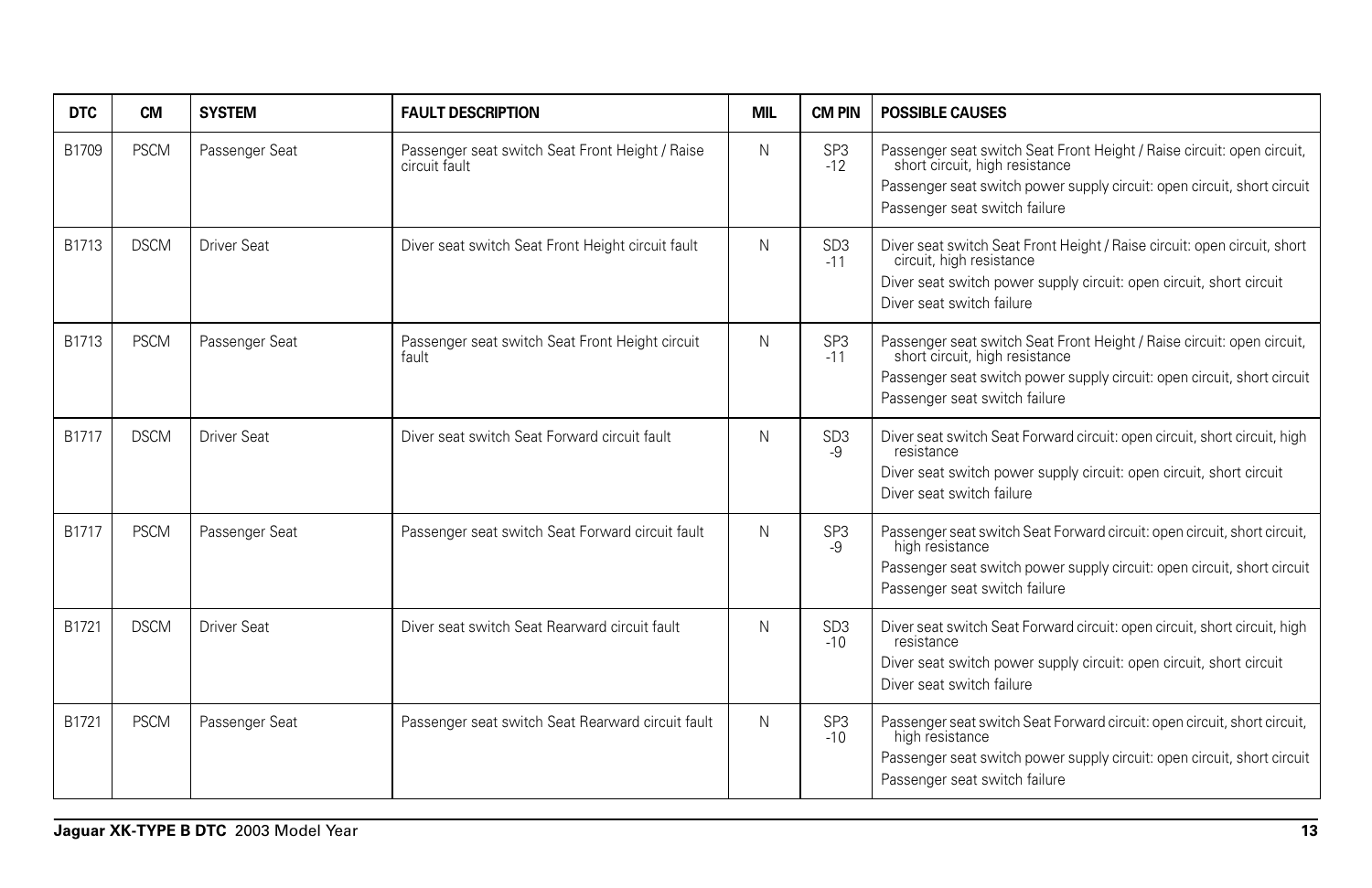| <b>DTC</b> | <b>CM</b>    | <b>SYSTEM</b>      | <b>FAULT DESCRIPTION</b>                                        | MIL | <b>CM PIN</b>            | <b>POSSIBLE CAUSES</b>                                                                                                                                                                                              |
|------------|--------------|--------------------|-----------------------------------------------------------------|-----|--------------------------|---------------------------------------------------------------------------------------------------------------------------------------------------------------------------------------------------------------------|
| B1725      | <b>DSCM</b>  | <b>Driver Seat</b> | Driver seat switch Seat Rear Height / Raise circuit<br>fault    | N   | SD <sub>3</sub><br>$-14$ | Diver seat switch Seat Rear Height / Raise circuit: open circuit, short<br>circuit, high resistance<br>Diver seat switch power supply circuit: open circuit, short circuit<br>Diver seat switch failure             |
| B1725      | <b>PSCM</b>  | Passenger Seat     | Passenger seat switch Seat Rear Height / Raise<br>circuit fault | N   | SP <sub>3</sub><br>$-14$ | Passenger seat switch Seat Rear Height / Raise circuit: open circuit,<br>short circuit, high resistance<br>Passenger seat switch power supply circuit: open circuit, short circuit<br>Passenger seat switch failure |
| B1729      | <b>DSCM</b>  | <b>Driver Seat</b> | Driver seat switch Seat Rear Height / Lower circuit<br>fault    | N   | SD <sub>3</sub><br>$-13$ | Diver seat switch Seat Rear Height / Raise circuit: open circuit, short<br>circuit, high resistance<br>Diver seat switch power supply circuit: open circuit, short circuit<br>Diver seat switch failure             |
| B1729      | <b>PSCM</b>  | Passenger Seat     | Passenger seat switch Seat Rear Height / Lower<br>circuit fault | N   | SP <sub>3</sub><br>$-13$ | Passenger seat switch Seat Rear Height / Raise circuit: open circuit,<br>short circuit, high resistance<br>Passenger seat switch power supply circuit: open circuit, short circuit<br>Passenger seat switch failure |
| B1853      | <b>A/CCM</b> | Climate Control    | Aspirator motor drive circuit fault                             | N   | AC4<br>$-18$             | Aspirator motor drive circuit: open circuit, high resistance<br>Aspirator motor failure                                                                                                                             |
| B1856      | <b>A/CCM</b> | Climate Control    | Aspirator motor drive circuit fault                             | N   | AC4<br>$-18$             | Aspirator motor drive circuit: short circuit to ground<br>Aspirator motor failure                                                                                                                                   |
| B1857      | <b>A/CCM</b> | Climate Control    | A/CCM ignition switched ground input circuit fault              | N   | AC4<br>$-03$             | Ignition switched ground input circuit: open circuit, high resistance                                                                                                                                               |
| B1858      | <b>A/CCM</b> | Climate Control    | Refrigerant pressure signal circuit fault<br>Panel code 23      | Ν   | AC4<br>$-17$             | Major Instrument Cluster to A/CCM refrigerant pressure circuit: open<br>circuit, high resistance, short circuit to B+ voltage<br>Major Instrument Cluster CAN Refrigerant Pressure message fault                    |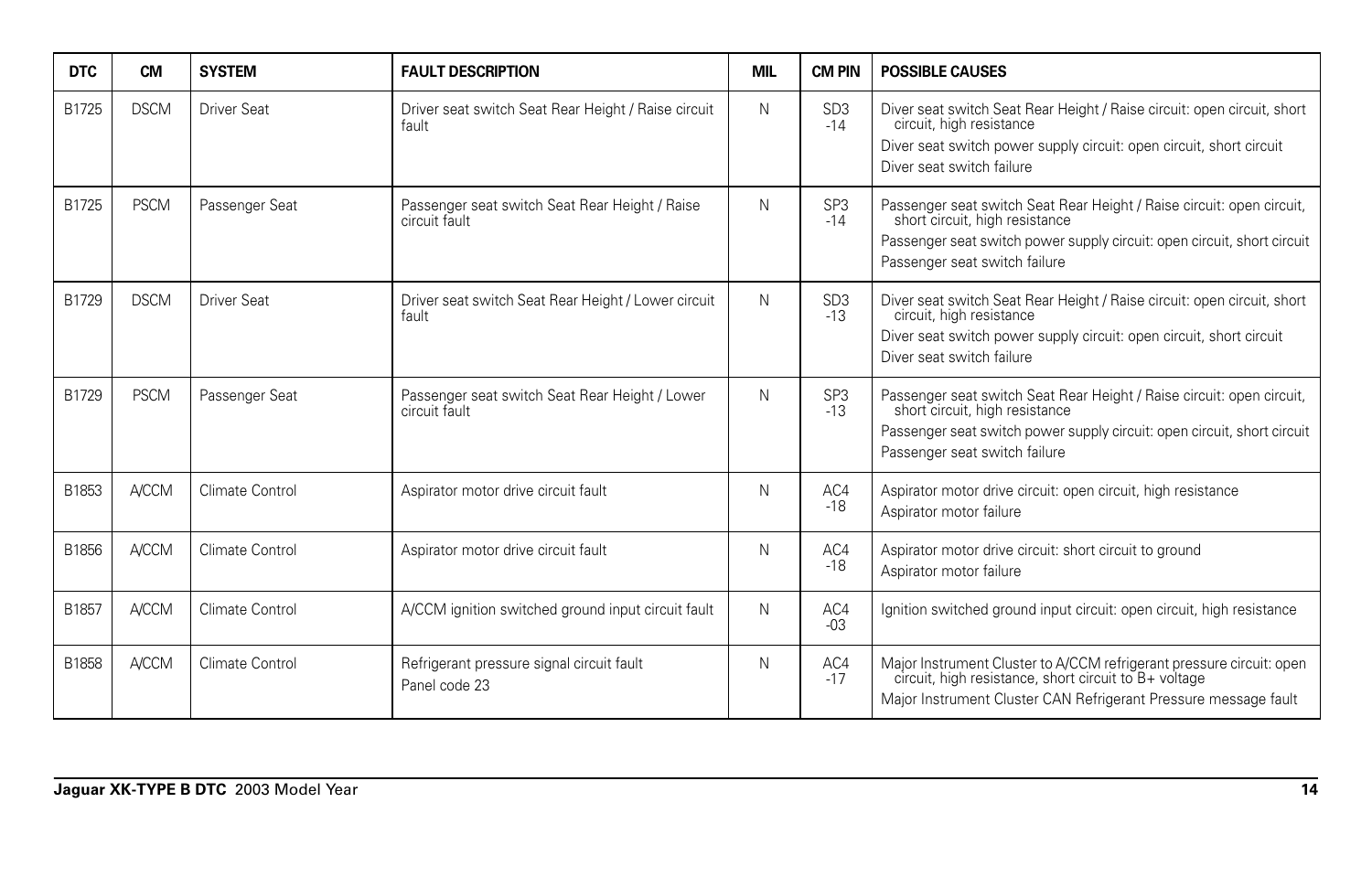| DTC   | <b>CM</b>    | <b>SYSTEM</b>                       | <b>FAULT DESCRIPTION</b>                                                      | <b>MIL</b> | <b>CM PIN</b>            | <b>POSSIBLE CAUSES</b>                                                                                                                                        |
|-------|--------------|-------------------------------------|-------------------------------------------------------------------------------|------------|--------------------------|---------------------------------------------------------------------------------------------------------------------------------------------------------------|
| B1861 | <b>A/CCM</b> | Climate Control                     | Refrigerant pressure signal circuit fault<br>Panel code 23                    | N          | AC4<br>$-17$             | Major Instrument Cluster to A/CCM refrigerant pressure circuit: short<br>circuit to ground<br>Major Instrument Cluster CAN Refrigerant Pressure message fault |
| B1863 | <b>A/CCM</b> | Climate Control                     | Sensor signal ground circuit fault                                            | N          | AC4<br>$-19$             | Sensor signal ground circuit: open circuit, high resistance                                                                                                   |
| B1869 | <b>RCM</b>   | Advanced Restraints System          | Airbag MIL circuit fault                                                      | N          | FC8<br>$-15$             | Airbag MIL circuit: open circuit                                                                                                                              |
| B1870 | <b>RCM</b>   | Advanced Restraints System          | Airbag MIL circuit fault                                                      | V          | FC <sub>8</sub><br>$-15$ | Airbag MIL circuit: short circuit to B+ voltage                                                                                                               |
| B1875 | <b>BPM</b>   | Exterior Lighting (Turn<br>Signals) | Turn signal switches circuits both active                                     | N          | FC14<br>$-61$<br>$-88$   | LH and RH Turn signal switch circuits to BPM: short circuit to ground,<br>short circuit to each other<br>Lighting stalk switch failure                        |
| B1884 | <b>RCM</b>   | <b>Advanced Restraints System</b>   | Passenger airbag deactivated indicator lamp circuit<br>fault<br>Flash code 18 | Υ          | FC <sub>8</sub><br>$-19$ | Passenger airbag deactivated indicator lamp circuit: open circuit,<br>short circuit to ground                                                                 |
| B1890 | <b>RCM</b>   | Advanced Restraints System          | Passenger airbag deactivated indicator lamp circuit<br>fault<br>Flash code 18 | Υ          | FC <sub>8</sub><br>$-19$ | Passenger airbag deactivated indicator lamp circuit: short circuit to<br>$B+$ voltage                                                                         |
| B1891 | <b>RCM</b>   | <b>Advanced Restraints System</b>   | Airbag audible warning circuit fault<br>Flash code 53                         | N          | FC8<br>$-22$             | Airbag audible warning circuit: short circuit to B+ voltage                                                                                                   |
| B1892 | <b>RCM</b>   | Advanced Restraints System          | Airbag audible warning circuit fault<br>Flash code 53                         | V          | FC8<br>$-22$             | Airbag audible warning circuit: open circuit, short circuit to ground                                                                                         |
| B1893 | CPCM         | JaquarNet                           | JaquarNet GPS antenna circuit fault                                           | N          | RT12<br>$-1$             | JaquarNet GPS antenna circuit: open circuit<br>JaquarNet GPS antenna failure                                                                                  |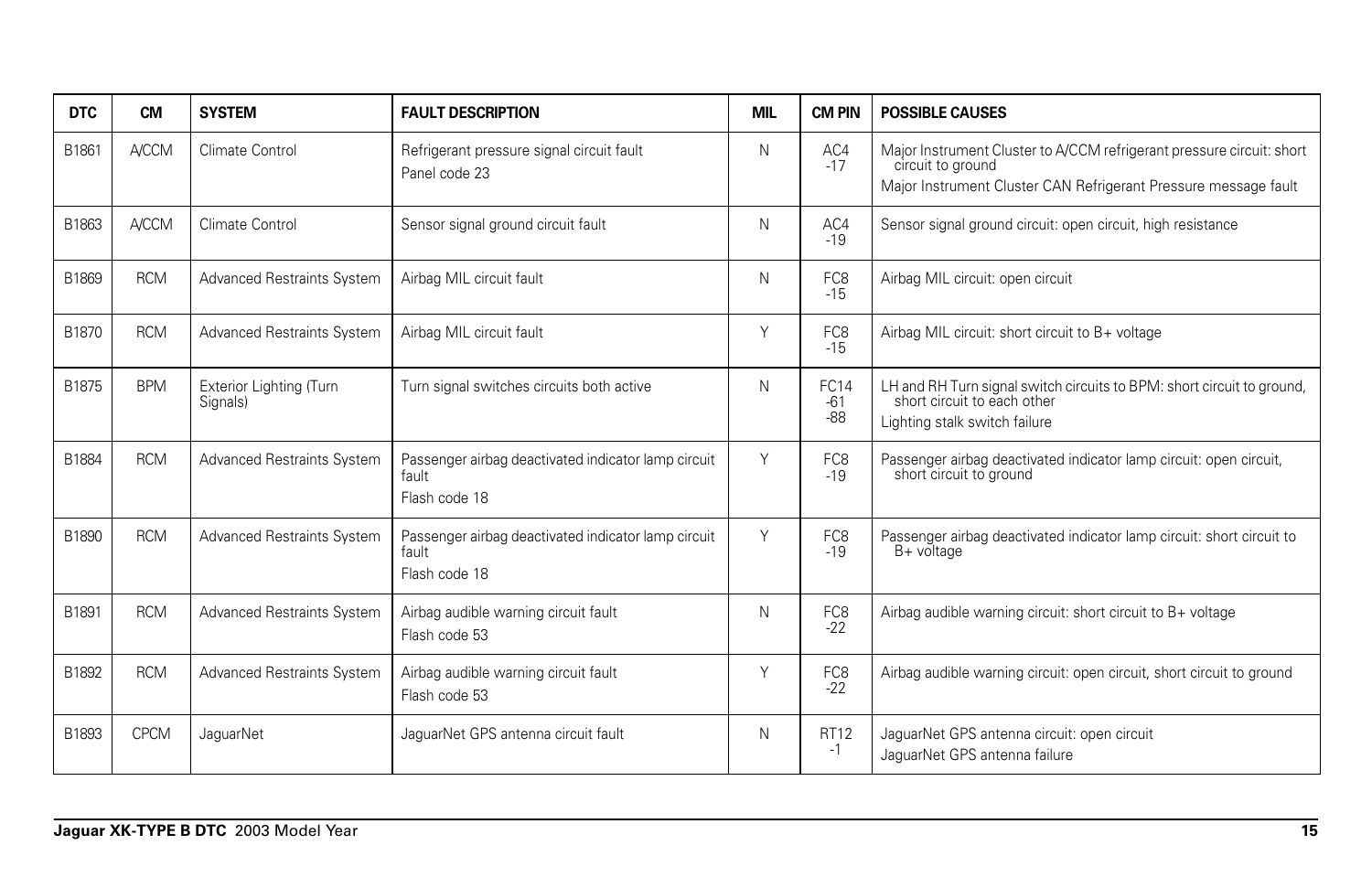| <b>DTC</b> | <b>CM</b>    | <b>SYSTEM</b>                     | <b>FAULT DESCRIPTION</b>                                                        | MIL | <b>CM PIN</b>                 | <b>POSSIBLE CAUSES</b>                                                                                                                                                                                          |
|------------|--------------|-----------------------------------|---------------------------------------------------------------------------------|-----|-------------------------------|-----------------------------------------------------------------------------------------------------------------------------------------------------------------------------------------------------------------|
| B1897      | <b>BPM</b>   | Horns                             | Horn switch circuit fault                                                       | N   | <b>FC14</b><br>$-4$           | Horn switch circuit to BPM: open circuit, short circuit to ground<br>Steering wheel ground circuit fault<br>Horn switch failure                                                                                 |
| B1921      | <b>RCM</b>   | <b>Advanced Restraints System</b> | RCM internal airbag diagnostic monitor ground<br>circuit fault<br>Flash code 14 | Y   | $\overline{\phantom{a}}$      | RCM mounting bracket contact: open circuit, high resistance                                                                                                                                                     |
| B1946      | <b>A/CCM</b> | Climate Control                   | Evaporator temperature sensor signal circuit fault<br>Panel code 13             | N   | AC <sub>3</sub><br>$-12$      | Evaporator temperature sensing circuit: open circuit, high resistance,<br>short circuit to B+ voltage<br>Evaporator temperature sensor failure                                                                  |
| B1947      | <b>A/CCM</b> | Climate Control                   | Evaporator temperature sensor signal circuit fault<br>Panel code 13             | N   | AC <sub>3</sub><br>$-12$      | Evaporator temperature sensing circuit: short circuit to ground<br>Evaporator temperature sensor failure                                                                                                        |
| B1948      | <b>A/CCM</b> | Climate Control                   | Engine coolant temperature signal circuit fault<br>Panel code 14                | N   | AC <sub>2</sub><br>$-06$      | Major Instrument Cluster to A/CCM engine coolant temperature<br>circuit: open circuit, high resistance, short circuit to B+ voltage<br>Major Instrument Cluster CAN Engine Coolant Temperature message<br>fault |
| B1949      | <b>A/CCM</b> | Climate Control                   | Engine coolant temperature signal circuit fault<br>Panel code 14                | N   | AC <sub>2</sub><br>$-06$      | Major Instrument Cluster to A/CCM engine coolant temperature<br>circuit: short circuit to ground<br>Major Instrument Cluster CAN Engine Coolant Temperature message<br>fault                                    |
| B1952      | <b>DSCM</b>  | <b>Driver Seat</b>                | Driver seat Seat Rear Height motor drive circuit(s)<br>high voltage fault       | N   | SD <sub>3</sub><br>-5<br>$-6$ | Driver seat Seat Rear Height motor drive circuit(s): open circuit, short<br>circuit to B+ voltage<br>Driver seat Seat Rear Height motor failure                                                                 |
| B1953      | <b>DSCM</b>  | <b>Driver Seat</b>                | Driver seat Seat Rear Height motor drive circuit(s)<br>low voltage fault        | N   | SD <sub>3</sub><br>-5<br>-6   | Driver seat Seat Rear Height motor drive circuit(s): short circuit to<br>ground<br>Driver seat Seat Rear Height motor failure                                                                                   |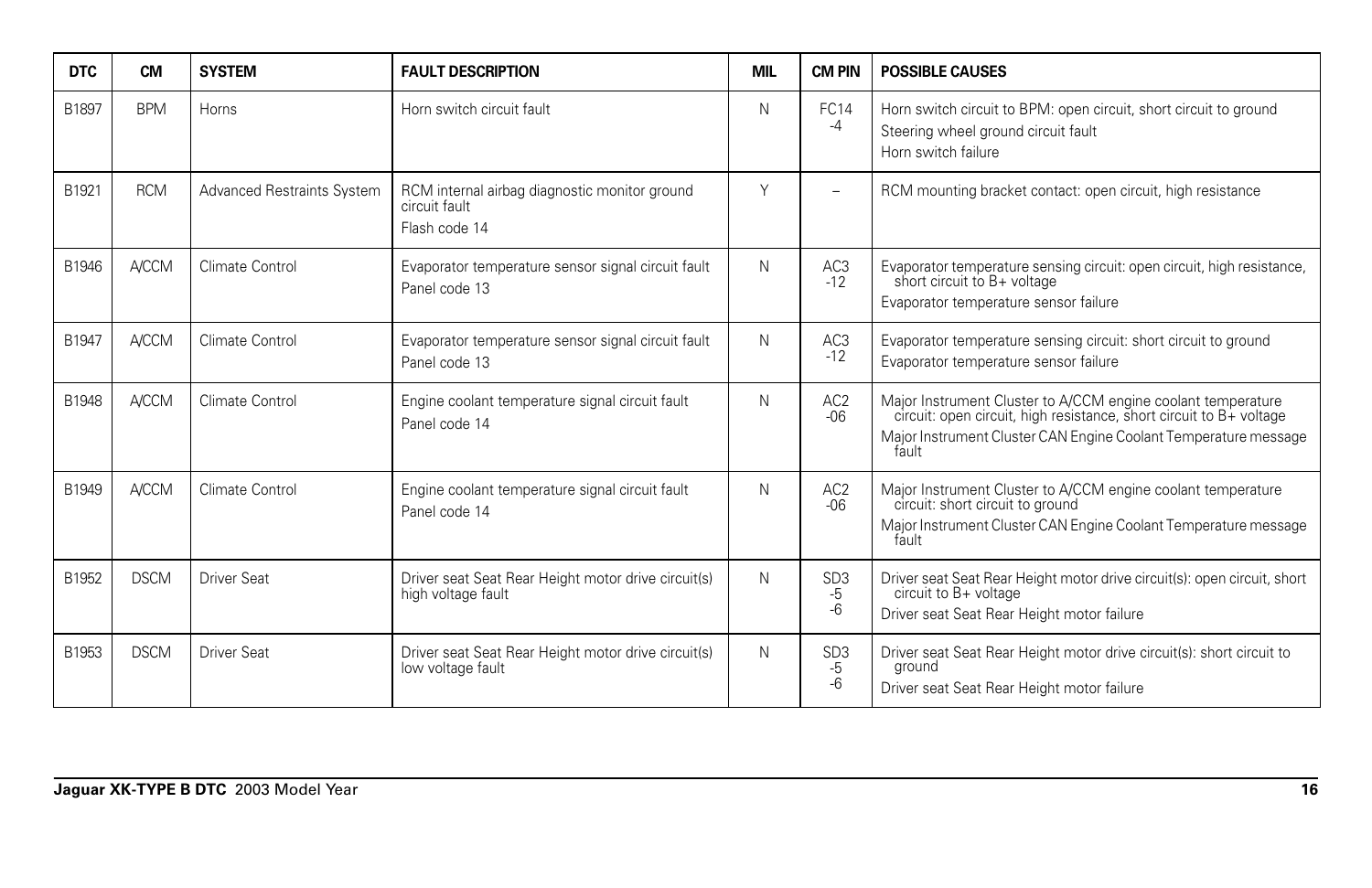| <b>DTC</b> | <b>CM</b>    | <b>SYSTEM</b>      | <b>FAULT DESCRIPTION</b>                                                   | MIL | <b>CM PIN</b>                   | <b>POSSIBLE CAUSES</b>                                                                                                                               |
|------------|--------------|--------------------|----------------------------------------------------------------------------|-----|---------------------------------|------------------------------------------------------------------------------------------------------------------------------------------------------|
| B1956      | <b>DSCM</b>  | <b>Driver Seat</b> | Driver seat Seat Front Height motor drive circuit(s)<br>high voltage fault | N   | SD <sub>5</sub><br>-3<br>$-4$   | Driver seat Seat Front Height motor drive circuit(s): open circuit, short<br>circuit to B+ voltage<br>Driver seat Seat Front Height motor failure    |
| B1957      | <b>DSCM</b>  | <b>Driver Seat</b> | Driver seat Seat Front Height motor drive circuit(s)<br>low voltage fault  | N   | SD <sub>5</sub><br>-3<br>-4     | Driver seat Seat Front Height motor drive circuit(s): short circuit to<br>ground<br>Driver seat Seat Front Height motor failure                      |
| B1960      | <b>DSCM</b>  | <b>Driver Seat</b> | Driver seat Recline motor drive circuit(s) high<br>voltage fault           | N   | SD <sub>3</sub><br>$-1$<br>$-2$ | Driver seat Recline motor drive circuit(s): open circuit, short circuit to<br>B+ voltage<br>Driver seat Recline motor failure                        |
| B1961      | <b>DSCM</b>  | <b>Driver Seat</b> | Driver seat Recline motor drive circuit(s) low<br>voltage fault            | N   | SD <sub>3</sub><br>$-1$<br>$-2$ | Driver seat Recline motor drive circuit(s): short circuit to ground<br>Driver seat Recline motor failure                                             |
| B1964      | <b>DSCM</b>  | <b>Driver Seat</b> | Driver seat Fore / Aft motor drive circuit(s) high<br>voltage fault        | N   | SD <sub>3</sub><br>$-7$<br>-8   | Driver seat Fore / Aft motor drive circuit(s): open circuit, short circuit<br>to $B+$ voltage<br>Driver seat Fore / Aft motor failure                |
| B1965      | <b>DSCM</b>  | <b>Driver Seat</b> | Driver seat Fore / Aft motor drive circuit(s) low<br>voltage fault         | N   | SD <sub>3</sub><br>$-7$<br>-8   | Driver seat Fore / Aft motor drive circuit(s): short circuit to ground<br>Driver seat Fore / Aft motor failure                                       |
| B1966      | <b>A/CCM</b> | Climate Control    | Heater matrix temperature sensor signal circuit<br>fault<br>Panel code 15  | N   | AC <sub>3</sub><br>$-06$        | Heater matrix temperature sensing circuit: open circuit, high<br>resistance, short circuit to B+ voltage<br>Heater matrix temperature sensor failure |
| B1967      | <b>A/CCM</b> | Climate Control    | Heater matrix temperature sensor signal circuit<br>fault<br>Panel code 15  | N   | AC <sub>3</sub><br>$-06$        | Heater matrix temperature sensing circuit: short circuit to ground<br>Heater matrix temperature sensor failure                                       |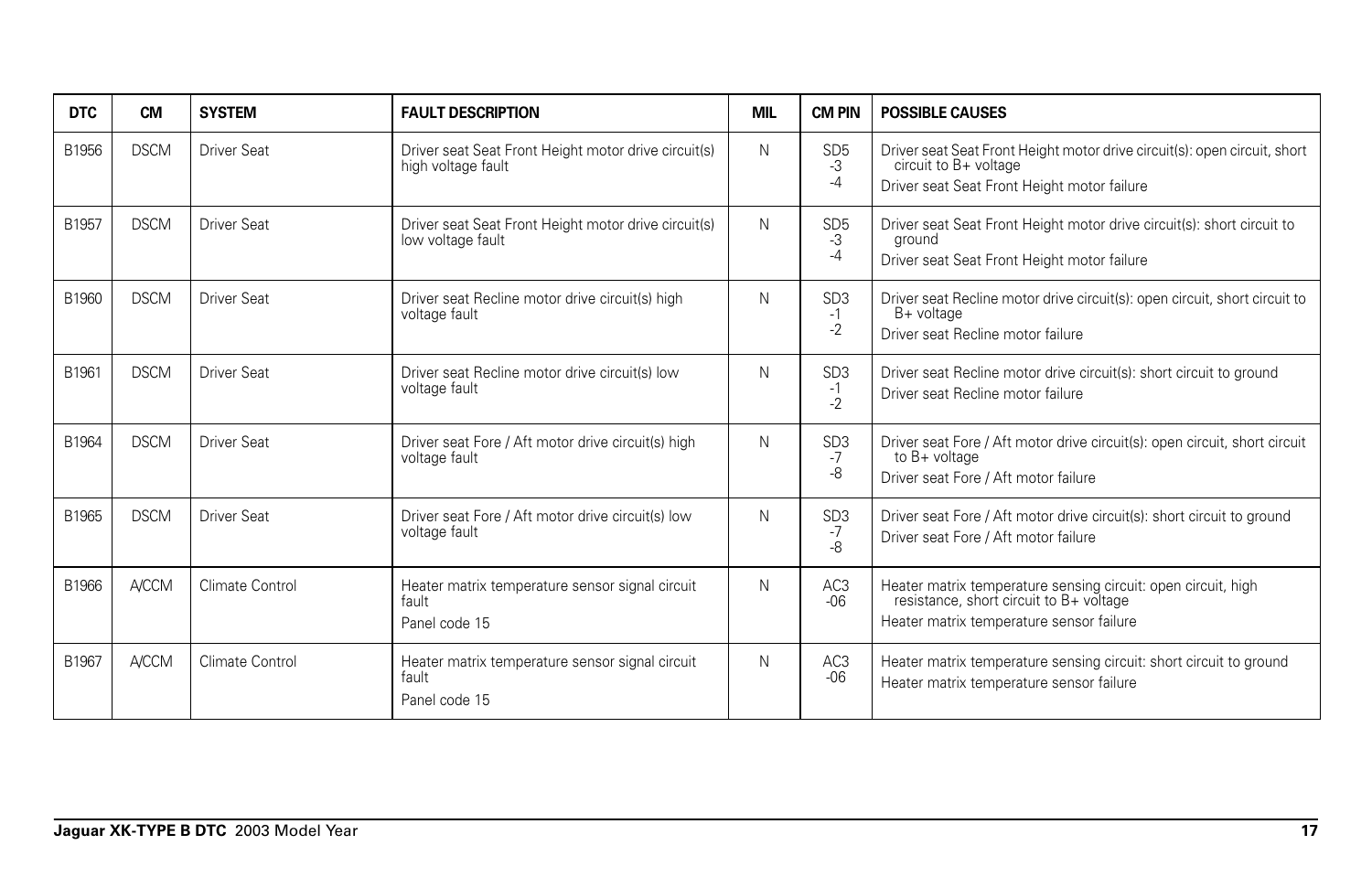| <b>DTC</b> | <b>CM</b>    | <b>SYSTEM</b>                | <b>FAULT DESCRIPTION</b>                                                                 | <b>MIL</b> | <b>CM PIN</b>            | <b>POSSIBLE CAUSES</b>                                                                                                                                                                                                                               |
|------------|--------------|------------------------------|------------------------------------------------------------------------------------------|------------|--------------------------|------------------------------------------------------------------------------------------------------------------------------------------------------------------------------------------------------------------------------------------------------|
| B1968      | <b>A/CCM</b> | Climate Control              | Heater pump circuit fault                                                                | N          | AC <sub>1</sub><br>$-17$ | Heater pump relay drive circuit: open circuit, high resistance<br>Heater pump relay failure<br>Heater pump ground circuit: open circuit<br>Heater pump failure                                                                                       |
| B1969      | <b>A/CCM</b> | Climate Control              | Air conditioning compressor clutch activated circuit<br>fault                            | N          | AC1<br>$-01$             | A/CCM to compressor clutch drive circuit splice (EMS26): open<br>circuit, high resistance<br>A/CCM to compressor clutch drive circuit: short circuit to ground<br>Compressor clutch relay failure<br>ECM compressor clutch relay drive circuit fault |
| B2003      | IC           | Passive Anti-Theft System    | Vehicle identification number matching error                                             | N          | $\overline{\phantom{0}}$ | Reconfigure instrument cluster using WDS                                                                                                                                                                                                             |
| B2102      | <b>CPCM</b>  | JaquarNet                    | JaquarNet GPS antenna circuit fault                                                      | N          | <b>RT12</b><br>$-1$      | JaquarNet GPS antenna circuit: short circuit<br>JaquarNet GPS antenna failure                                                                                                                                                                        |
| B2103      | CPCM         | Telephone                    | Telephone antenna circuit fault                                                          | N          | RT10<br>$-1$             | Telephone antenna circuit: open circuit, high resistance<br>Telephone antenna failure                                                                                                                                                                |
| B2141      | CPCM         | Telephone                    | CPCM configuration failure                                                               | N          | $\overline{\phantom{0}}$ | Invalid telephone numbers present<br>Reconfigure CPCM using WDS                                                                                                                                                                                      |
| B2141      | <b>DSCCM</b> | Dynamic Stability Control    | <b>DSCCM</b> configuration failure                                                       | Y<br>M     | $\sim$                   | Reconfigure DSCCM using WDS                                                                                                                                                                                                                          |
| B2141      | IC           | Passive Anti-Theft System    | Engine control module identification lost from<br>instrument cluster non-volatile memory | Y          | $\overline{\phantom{0}}$ | Reconfigure instrument cluster using WDS                                                                                                                                                                                                             |
|            |              |                              | CUSTOMER SYMPTOM: Engine will not start                                                  |            |                          |                                                                                                                                                                                                                                                      |
| B2143      | <b>BPM</b>   | <b>Body Processor Module</b> | Control module memory failure                                                            | N          | -                        | <b>BPM</b> failure                                                                                                                                                                                                                                   |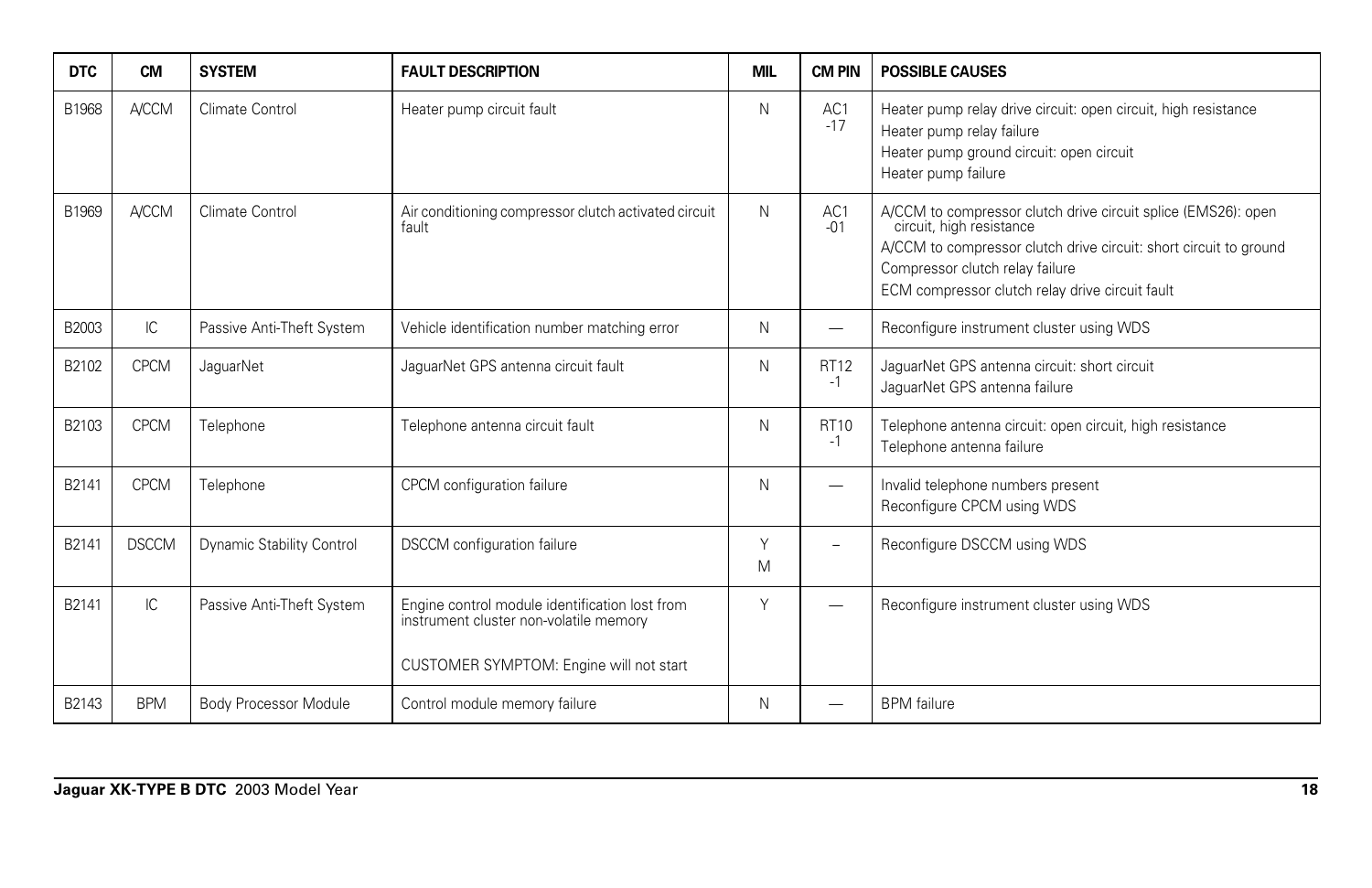| <b>DTC</b> | <b>CM</b>                             | <b>SYSTEM</b>                     | <b>FAULT DESCRIPTION</b>                                                                       | <b>MIL</b> | <b>CM PIN</b>                                                                      | <b>POSSIBLE CAUSES</b>                                                                                                                                                                                                                                                 |
|------------|---------------------------------------|-----------------------------------|------------------------------------------------------------------------------------------------|------------|------------------------------------------------------------------------------------|------------------------------------------------------------------------------------------------------------------------------------------------------------------------------------------------------------------------------------------------------------------------|
| B2143      | <b>DDCM</b>                           | Driver Door Control Module        | Control module memory failure                                                                  | N          | $\overline{\phantom{0}}$                                                           | <b>DDCM</b> failure                                                                                                                                                                                                                                                    |
| B2143      | <b>DSCM</b>                           | Driver Seat Control Module        | Control module memory failure                                                                  | N          | -                                                                                  | <b>DSCM</b> failure                                                                                                                                                                                                                                                    |
| B2143      | <b>PDCM</b>                           | Passenger Door Control<br>Module  | Control module memory failure                                                                  | N          | -                                                                                  | PDCM failure                                                                                                                                                                                                                                                           |
| B2143      | <b>PSCM</b>                           | Passenger Seat Control<br>Module  | Control module memory failure                                                                  | N          | $\overline{\phantom{0}}$                                                           | <b>PSCM</b> failure                                                                                                                                                                                                                                                    |
| B2182      | <b>DDCM</b>                           | Window Lifts                      | Driver door passenger window switch circuits fault                                             | N          | LHD<br><b>DD10</b><br>$-7$<br>$-19$<br><b>RHD</b><br><b>DD10</b><br>$-10$<br>$-18$ | Driver door passenger window lift switch circuit(s): open circuit; short circuit to ground; short circuit to B+ voltage; short circuit to each<br>other<br>Driver door passenger window lift switch ground fault<br>Driver door passenger window lift switches failure |
| B2207      | <b>HLCM</b><br>(LH<br><b>or</b><br>RH | <b>HID Headlamps</b>              | <b>HLCM</b> internal error                                                                     | N          | $\overline{\phantom{0}}$                                                           | HLCM (LH or RH) failure                                                                                                                                                                                                                                                |
| B2290      | <b>RCM</b>                            | <b>Advanced Restraints System</b> | Passenger seat weight sensing (Occupancy<br>Classification) CAN circuit fault<br>Flash code 16 | Y          | FC9<br>$-17$<br>$-18$                                                              | Passenger seat weight sensing CAN circuit fault<br>Passenger seat weight pressure sensor circuit fault<br>Test using WDS                                                                                                                                               |
| B2291      | <b>RCM</b>                            | Advanced Restraints System        | Passenger spatial sensing (Occupancy Position)<br>CAN circuit fault<br>Flash code 17           | Y          | FC9<br>$-17$<br>$-18$                                                              | Passenger spatial sensing CAN circuit fault<br>Passenger spatial sensor(s) circuit(s) fault<br>Test using WDS                                                                                                                                                          |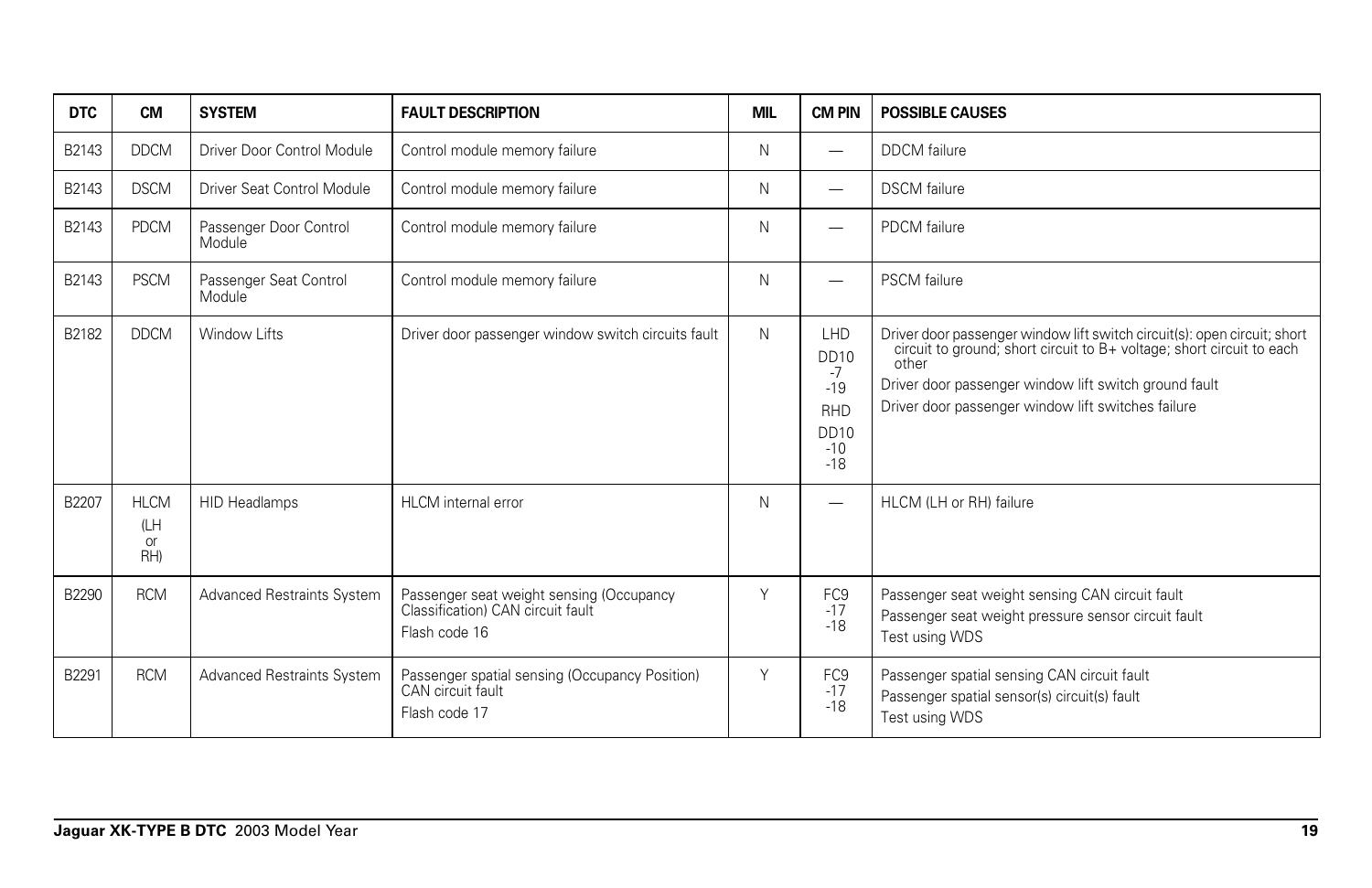| <b>DTC</b> | <b>CM</b>    | <b>SYSTEM</b>              | <b>FAULT DESCRIPTION</b>                                                                                                                                               | <b>MIL</b> | <b>CM PIN</b>                                                                                               | <b>POSSIBLE CAUSES</b>                                                                                                            |
|------------|--------------|----------------------------|------------------------------------------------------------------------------------------------------------------------------------------------------------------------|------------|-------------------------------------------------------------------------------------------------------------|-----------------------------------------------------------------------------------------------------------------------------------|
| B2292      | <b>RCM</b>   | Advanced Restraints System | Seat belt pretensioner circuit fault<br>Flash code 33 - driver side<br>Flash code 34 - passenger side                                                                  | Y          | FC <sub>9</sub><br>$-31$<br>$-32$<br>FC <sub>9</sub><br>$-33$<br>$-34$                                      | Driver seat belt pretensioner circuit fault<br>Passenger seat belt pretensioner circuit fault<br>Test using WDS                   |
| B2293      | <b>RCM</b>   | Advanced Restraints System | Airbag circuit status fault<br>Flash code 19 - driver side<br>Flash code 21 - passenger side                                                                           | Y          | FC8<br>$-05$<br>$-06$<br>FC <sub>8</sub><br>$-13$<br>$-14$                                                  | Driver airbag circuit fault<br>Passenger airbag circuit fault<br>Test using WDS                                                   |
| B2295      | <b>RCM</b>   | Advanced Restraints System | Side airbag circuit status fault<br>Flash code 22 - driver side<br>Flash code 23 - passenger side                                                                      | Y          | FC <sub>9</sub><br>$-01$<br>$-02$<br>FC <sub>9</sub><br>$-21$<br>$-22$                                      | Driver side airbag circuit fault<br>Passenger side airbag circuit fault<br>Test using WDS                                         |
| B2296      | <b>RCM</b>   | Advanced Restraints System | Impact sensor circuit status fault<br>Flash code 42 - Front impact sensor<br>Flash code 43 - Driver side impact sensor<br>Flash code 44 - Passenger side impact sensor | Y          | FC <sub>9</sub><br>$-19$<br>$-20$<br>FC <sub>9</sub><br>$-27$<br>$-28$<br>FC <sub>9</sub><br>$-29$<br>$-30$ | Impact sensor circuit fault<br>Test using WDS                                                                                     |
| B2302      | <b>DHRCM</b> | Driver Seat Head Restraint | Head restraint position sensor signal circuit fault                                                                                                                    | N.         | <b>SD22</b><br>$-11$                                                                                        | Head restraint position sensor signal circuit: open circuit, short circuit<br>to ground<br>Head restraint position sensor failure |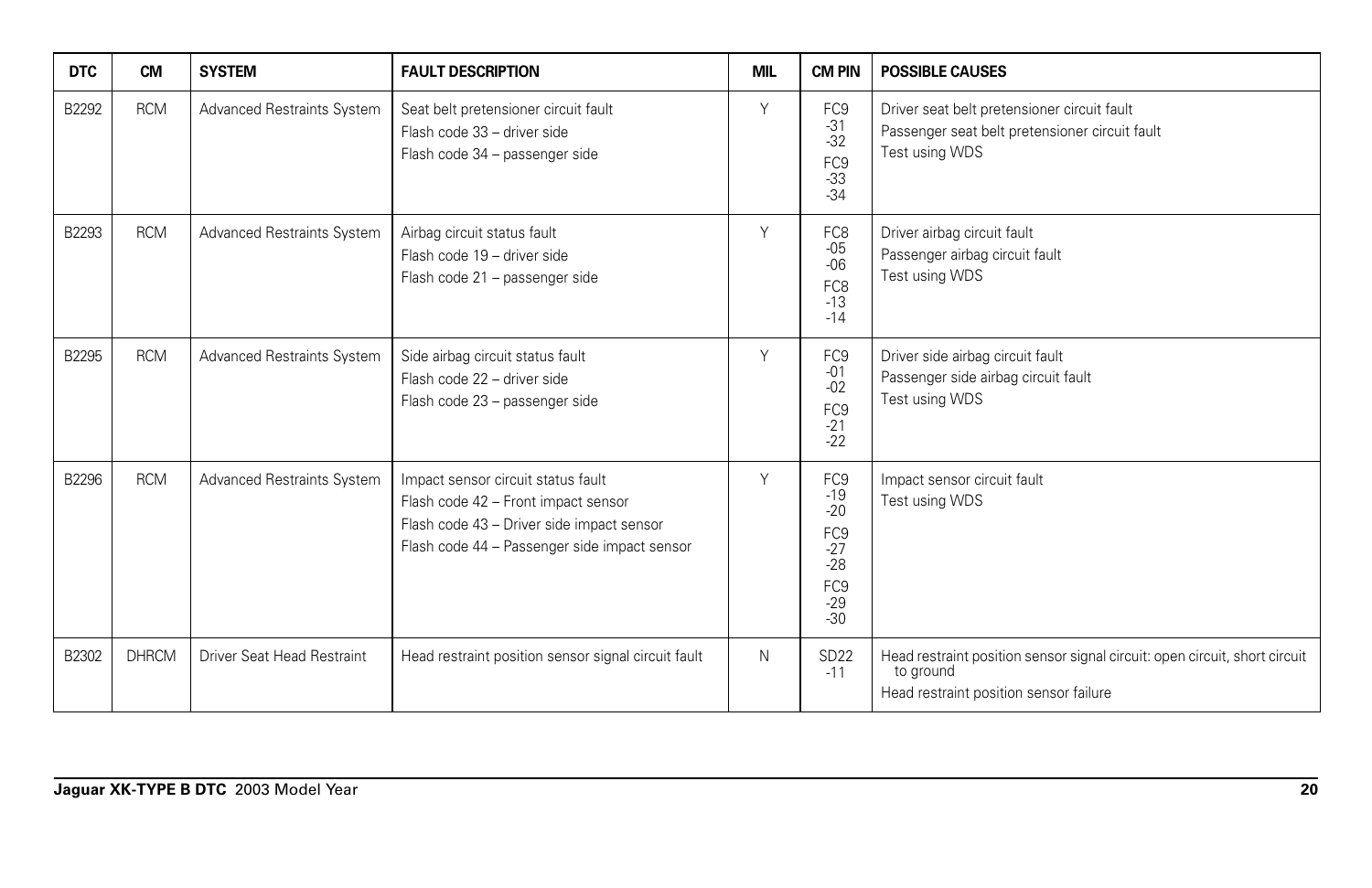| <b>DTC</b> | <b>CM</b>    | <b>SYSTEM</b>                     | <b>FAULT DESCRIPTION</b>                                                               | <b>MIL</b> | <b>CM PIN</b>             | <b>POSSIBLE CAUSES</b>                                                                                                                                                                                          |
|------------|--------------|-----------------------------------|----------------------------------------------------------------------------------------|------------|---------------------------|-----------------------------------------------------------------------------------------------------------------------------------------------------------------------------------------------------------------|
| B2302      | PHRCM        | Passenger Seat Head<br>Restraint  | Head restraint position sensor signal circuit fault                                    | N          | <b>SP22</b><br>$-11$      | Head restraint position sensor signal circuit: open circuit, short circuit<br>to ground<br>Head restraint position sensor failure                                                                               |
| B2304      | <b>DHRCM</b> | <b>Driver Seat Head Restraint</b> | Head restraint position sensor signal circuit fault                                    | N          | <b>SD22</b><br>$-11$      | Head restraint position sensor signal circuit: short circuit to B+<br>voltage<br>Head restraint position sensor failure                                                                                         |
| B2304      | PHRCM        | Passenger Seat Head<br>Restraint  | Head restraint position sensor signal circuit fault                                    | N          | <b>SP22</b><br>$-11$      | Head restraint position sensor signal circuit: short circuit to B+<br>voltage<br>Head restraint position sensor failure                                                                                         |
| B2306      | <b>DHRCM</b> | <b>Driver Seat Head Restraint</b> | Head restraint motor circuit fault                                                     | N          | <b>SD22</b><br>-4<br>$-5$ | Head restraint motor circuit: short circuit to B+ voltage<br>Head restraint motor failure                                                                                                                       |
| B2306      | PHRCM        | Passenger Seat Head<br>Restraint  | Head restraint motor circuit fault                                                     | N          | <b>SP22</b><br>-4<br>$-5$ | Head restraint motor circuit: short circuit to B+ voltage<br>Head restraint motor failure                                                                                                                       |
| B2322      | <b>DDCM</b>  | Mirror Movement                   | Driver door mirror horizontal position feedback<br>potentiometer high voltage fault    | N          | <b>DD10</b><br>$-21$      | Door mirror horizontal position feedback circuit: short circuit to B+<br>voltage<br>Door mirror position feedback potentiometers ground fault<br>Door mirror horizontal position feedback potentiometer failure |
| B2322      | <b>PDCM</b>  | Mirror Movement                   | Passenger door mirror horizontal position feedback<br>potentiometer high voltage fault | N          | PD10<br>$-21$             | Door mirror horizontal position feedback circuit: short circuit to B+<br>voltage<br>Door mirror position feedback potentiometers ground fault<br>Door mirror horizontal position feedback potentiometer failure |
| B2323      | <b>DDCM</b>  | Mirror Movement                   | Driver door mirror horizontal position feedback<br>potentiometer low voltage fault     | N          | <b>DD10</b><br>$-21$      | Door mirror horizontal position feedback circuit: open circuit, short<br>circuit to ground<br>Door mirror horizontal position feedback potentiometer failure                                                    |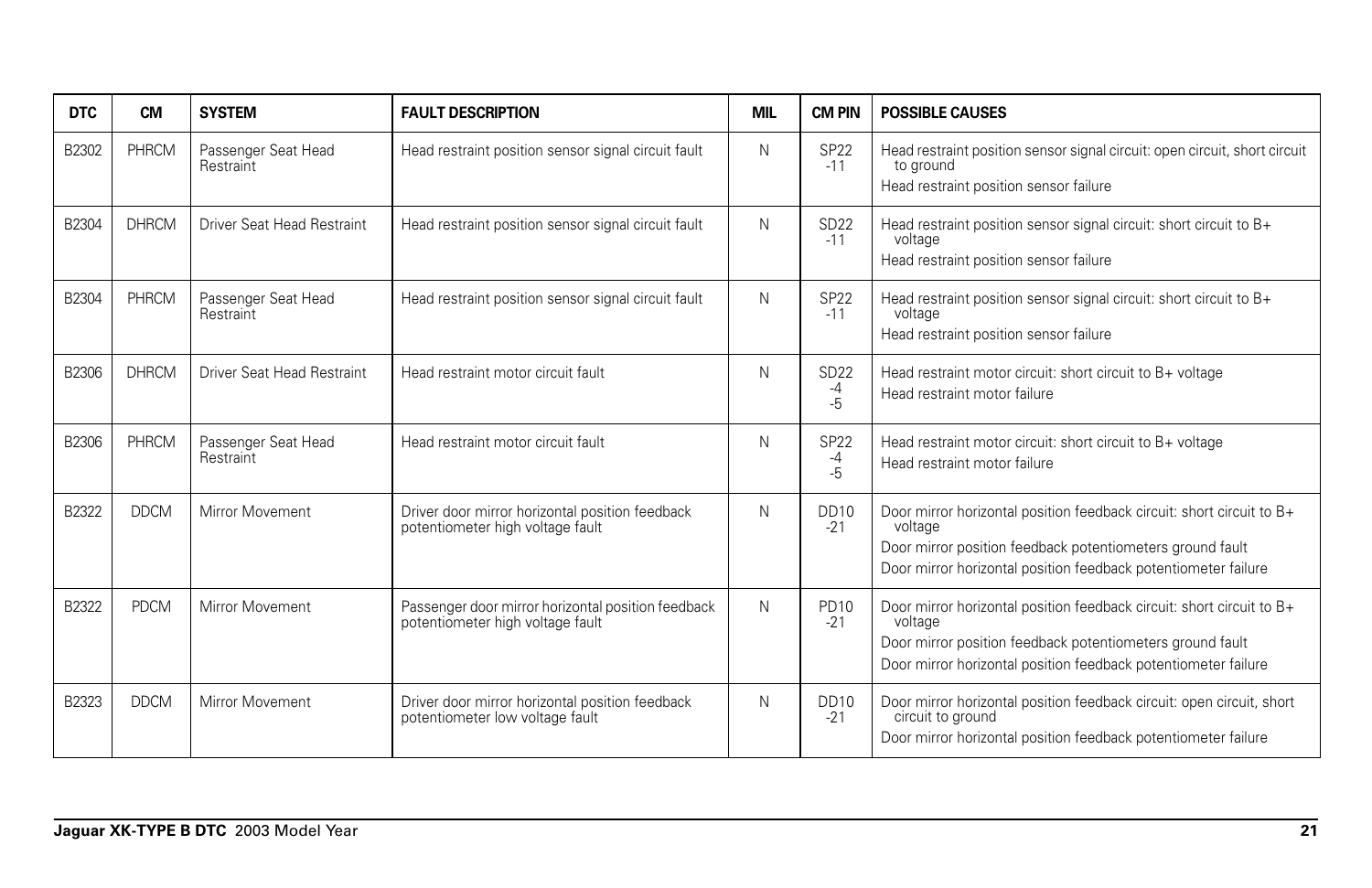| DTC   | CМ          | <b>SYSTEM</b>            | <b>FAULT DESCRIPTION</b>                                                              | <b>MIL</b> | <b>CM PIN</b>           | <b>POSSIBLE CAUSES</b>                                                                                                                                                                                      |
|-------|-------------|--------------------------|---------------------------------------------------------------------------------------|------------|-------------------------|-------------------------------------------------------------------------------------------------------------------------------------------------------------------------------------------------------------|
| B2323 | <b>PDCM</b> | Mirror Movement          | Passenger door mirror horizontal position feedback<br>potentiometer low voltage fault | N          | PD10<br>$-21$           | Door mirror horizontal position feedback circuit: open circuit, short<br>circuit to ground<br>Door mirror horizontal position feedback potentiometer failure                                                |
| B2326 | <b>DDCM</b> | Mirror Movement          | Driver door mirror vertical position feedback<br>potentiometer high voltage fault     | N          | DD10<br>$-22$           | Door mirror vertical position feedback circuit: short circuit to B+<br>voltage<br>Door mirror position feedback potentiometers ground fault<br>Door mirror vertical position feedback potentiometer failure |
| B2326 | <b>PDCM</b> | Mirror Movement          | Passenger door mirror vertical position feedback<br>potentiometer high voltage fault  | N          | PD10<br>$-22$           | Door mirror vertical position feedback circuit: short circuit to B+<br>voltage<br>Door mirror position feedback potentiometers ground fault<br>Door mirror vertical position feedback potentiometer failure |
| B2327 | <b>DDCM</b> | Mirror Movement          | Driver door mirror vertical position feedback<br>potentiometer low voltage fault      | N          | <b>DD10</b><br>$-22$    | Door mirror vertical position feedback circuit: open circuit, short<br>circuit to ground<br>Door mirror vertical position feedback potentiometer failure                                                    |
| B2327 | <b>PDCM</b> | Mirror Movement          | Passenger door mirror vertical position feedback<br>potentiometer low voltage fault   | N          | PD10<br>$-22$           | Door mirror vertical position feedback circuit: open circuit, short<br>circuit to ground<br>Door mirror vertical position feedback potentiometer failure                                                    |
| B2330 | <b>BPM</b>  | Steering Column Movement | Steering column reach position feedback<br>potentiometer high voltage fault           | N          | <b>FC14</b><br>$-66$    | Reach position feedback circuit: short circuit to B+ voltage<br>Reach position feedback potentiometer failure                                                                                               |
| B2331 | <b>BPM</b>  | Steering Column Movement | Steering column reach position feedback<br>potentiometer low voltage fault            | N          | <b>FC14</b><br>$-66$    | Reach position feedback circuit: open circuit, short circuit to ground<br>Reach position feedback potentiometer failure                                                                                     |
| B2334 | <b>BPM</b>  | Steering Column Movement | Steering column tilt position feedback<br>potentiometer high voltage fault            | N          | FC <sub>14</sub><br>-93 | Tilt position feedback circuit: short circuit to B+ voltage<br>Tilt position feedback potentiometer failure                                                                                                 |
| B2335 | <b>BPM</b>  | Steering Column Movement | Steering column tilt position feedback<br>potentiometer low voltage fault             | N          | <b>FC14</b><br>-93      | Tilt position feedback circuit: open circuit, short circuit to ground<br>Tilt position feedback potentiometer failure                                                                                       |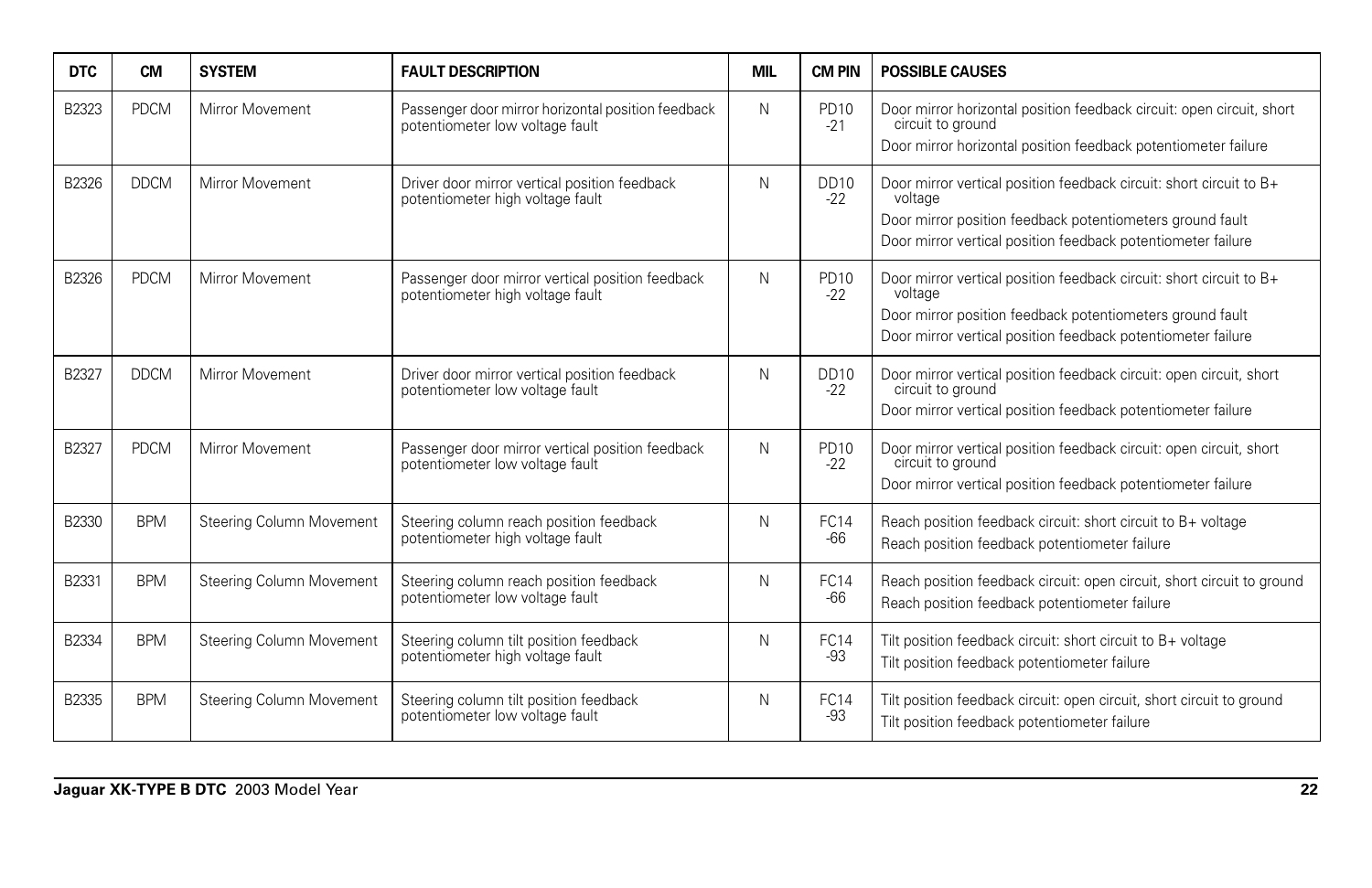| DTC   | CМ           | <b>SYSTEM</b>                     | <b>FAULT DESCRIPTION</b>                                   | <b>MIL</b> | <b>CM PIN</b>                                          | <b>POSSIBLE CAUSES</b>                                                                                                                                                                                                                                         |
|-------|--------------|-----------------------------------|------------------------------------------------------------|------------|--------------------------------------------------------|----------------------------------------------------------------------------------------------------------------------------------------------------------------------------------------------------------------------------------------------------------------|
| B2336 | <b>DDCM</b>  | Mirror Movement                   | Mirror "joy stick" switch circuit(s) fault                 | N          | D <sub>D</sub> 1<br>$-1$<br>-3<br>-9<br>$-10$<br>$-17$ | Mirror "joy stick" switch circuit(s): open circuit, short circuit, high<br>resistance<br>Mirror "joy stick" switch power supply circuit: open circuit, short<br>circuit<br>Mirror "joy stick" switch ground circuit fault<br>Mirror "joy stick" switch failure |
| B2351 | <b>BPM</b>   | Steering Column Movement          | Steering column "joy stick" switch circuit fault           | N          | <b>FC14</b><br>$-87$                                   | Column "joy stick" switch to BPM circuit: open circuit, short circuit to ground, short circuit to B+ voltage<br>Column "joy stick" switch ground fault<br>Column "joy stick" switch failure                                                                    |
| B2368 | <b>BPM</b>   | Steering Column Movement          | Steering column "joy stick" switch circuit out of<br>range | N.         | <b>FC14</b><br>-87                                     | Column "joy stick" switch to BPM circuit: short circuit to ground, high<br>resistance<br>Column "joy stick" switch ground fault<br>Column "joy stick" switch failure                                                                                           |
| B2394 | <b>DHRCM</b> | <b>Driver Seat Head Restraint</b> | Head restraint switch Up circuit fault                     | N          | <b>SD22</b><br>-3                                      | Head restraint switch Up circuit: short circuit to B+ voltage<br>Head restraint switch failure                                                                                                                                                                 |
| B2394 | PHRCM        | Passenger Seat Head<br>Restraint  | Head restraint switch Up circuit fault                     | N          | SP <sub>22</sub><br>-3                                 | Head restraint switch Up circuit: short circuit to B+ voltage<br>Head restraint switch failure                                                                                                                                                                 |
| B2395 | <b>DHRCM</b> | Driver Seat Head Restraint        | Head restraint switch Down circuit fault                   | N          | <b>SD22</b><br>$-9$                                    | Head restraint switch Down circuit: short circuit to B+ voltage<br>Head restraint switch failure                                                                                                                                                               |
| B2395 | PHRCM        | Passenger Seat Head<br>Restraint  | Head restraint switch Down circuit fault                   | N          | <b>SP22</b><br>-9                                      | Head restraint switch Down circuit: short circuit to B+ voltage<br>Head restraint switch failure                                                                                                                                                               |
| B2396 | <b>DHRCM</b> | Driver Seat Head Restraint        | DHRCM module identification circuit fault                  | N          | <b>SD22</b><br>-8                                      | DHRCM module identification circuit ground fault (after module initialization has occurred)<br>Note: Module identification circuit should be ground for DHRCM                                                                                                  |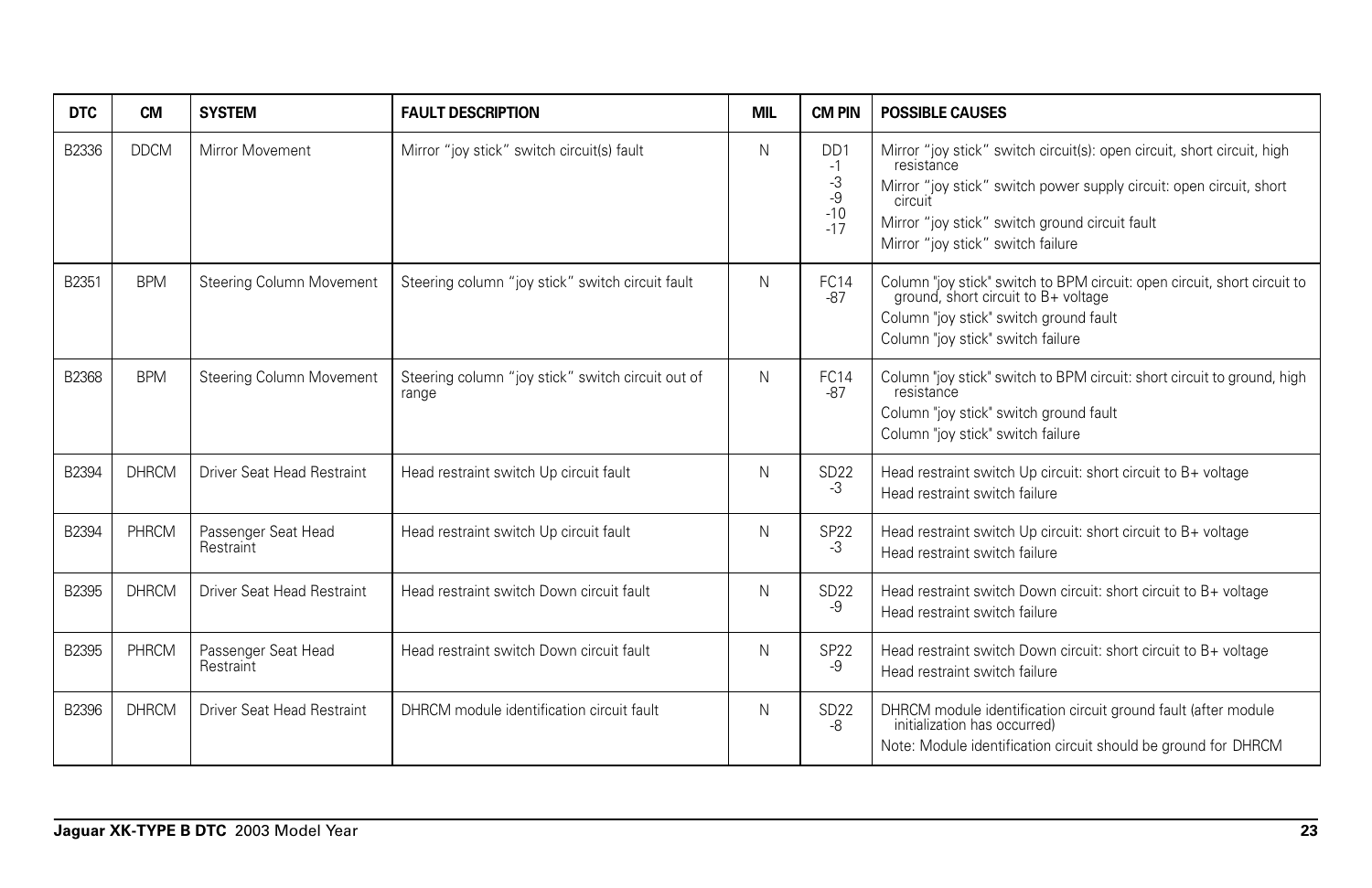| DTC          | <b>CM</b>    | <b>SYSTEM</b>                    | <b>FAULT DESCRIPTION</b>                            | <b>MIL</b> | <b>CM PIN</b>        | <b>POSSIBLE CAUSES</b>                                                                                                                                                 |
|--------------|--------------|----------------------------------|-----------------------------------------------------|------------|----------------------|------------------------------------------------------------------------------------------------------------------------------------------------------------------------|
| B2396        | PHRCM        | Passenger Seat Head<br>Restraint | PHRCM module identification circuit fault           | N          | <b>SP22</b><br>-8    | PHRCM module identification circuit ground fault (after module<br>initialization has occurred)<br>Note: Module identification circuit should be open circuit for PHRCM |
| B2397        | <b>DHRCM</b> | Driver Seat Head Restraint       | Head restraint position sensor supply circuit fault | N          | <b>SD22</b><br>$-10$ | Head restraint position sensor supply circuit: open circuit, short circuit<br>to B+ voltage<br>Head restraint position sensor failure                                  |
| B2397        | PHRCM        | Passenger Seat Head<br>Restraint | Head restraint position sensor supply circuit fault | N          | <b>SP22</b><br>$-10$ | Head restraint position sensor supply circuit: open circuit, short circuit<br>to B+ voltage<br>Head restraint position sensor failure                                  |
| <b>B2398</b> | <b>DHRCM</b> | Driver Seat Head Restraint       | Head restraint position sensor supply circuit fault | N          | <b>SD22</b><br>$-10$ | Head restraint position sensor supply short circuit to ground<br>Head restraint position sensor failure                                                                |
| <b>B2398</b> | PHRCM        | Passenger Seat Head<br>Restraint | Head restraint position sensor supply circuit fault | N          | <b>SP22</b><br>$-10$ | Head restraint position sensor supply short circuit to ground<br>Head restraint position sensor failure                                                                |
| B2399        | <b>DHRCM</b> | Driver Seat Head Restraint       | Head restraint position sensor ground circuit fault | N          | <b>SD22</b><br>$-12$ | Head restraint position sensor ground circuit: open circuit, short<br>circuit to ground<br>Head restraint position sensor failure                                      |
| B2399        | PHRCM        | Passenger Seat Head<br>Restraint | Head restraint position sensor ground circuit fault | N          | <b>SP22</b><br>$-12$ | Head restraint position sensor ground circuit: open circuit, short<br>circuit to ground<br>Head restraint position sensor failure                                      |
| B2400        | <b>DHRCM</b> | Driver Seat Head Restraint       | Head restraint position sensor ground circuit fault | N          | <b>SD22</b><br>$-12$ | Head restraint position sensor ground circuit: short circuit to B+<br>voltage<br>Head restraint position sensor failure                                                |
| B2400        | PHRCM        | Passenger Seat Head<br>Restraint | Head restraint position sensor ground circuit fault | N          | <b>SP22</b><br>$-12$ | Head restraint position sensor ground circuit: short circuit to B+<br>voltage<br>Head restraint position sensor failure                                                |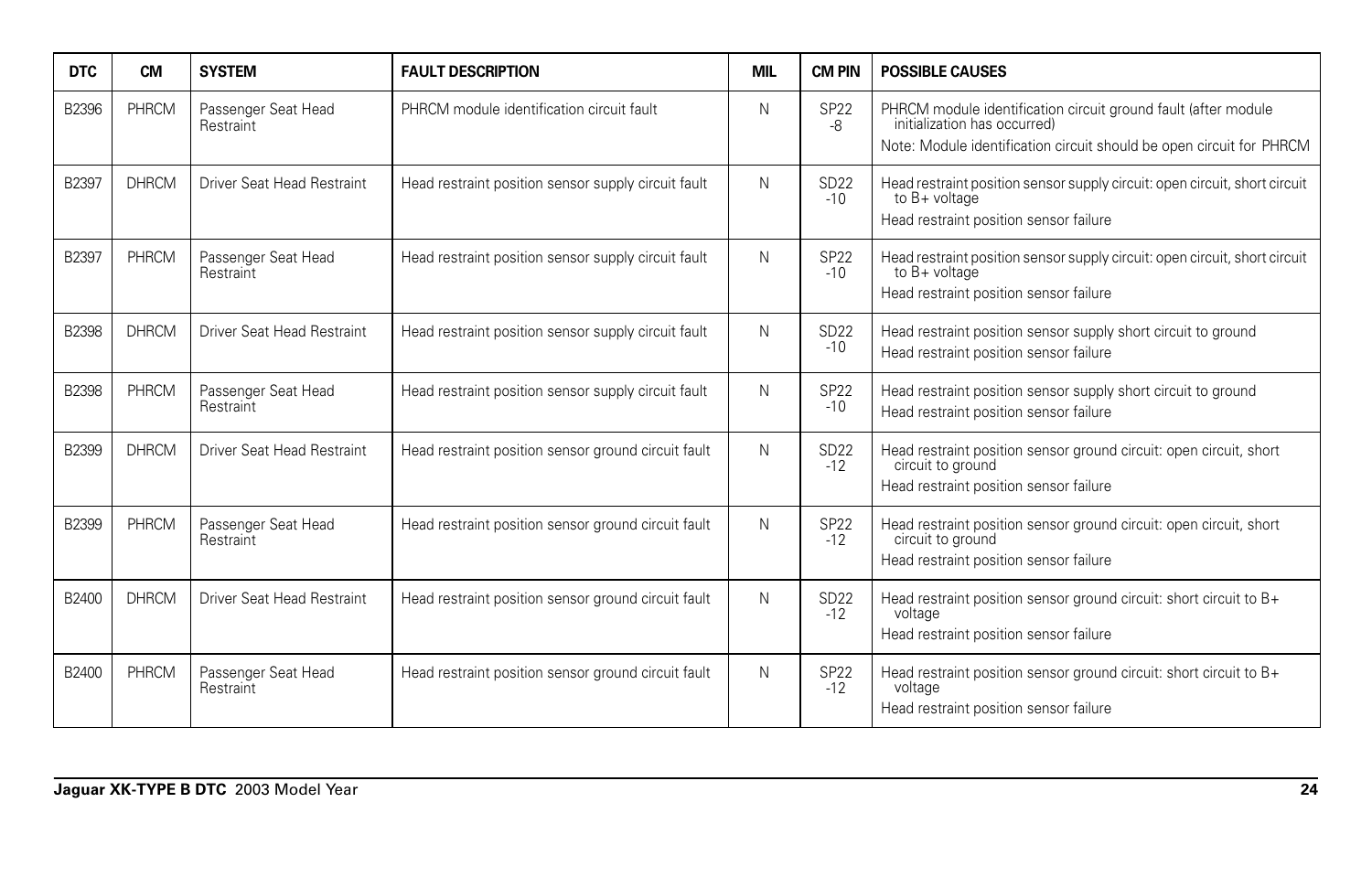| <b>DTC</b> | <b>CM</b>                              | <b>SYSTEM</b>                         | <b>FAULT DESCRIPTION</b>                                                                             | <b>MIL</b> | <b>CM PIN</b>                       | <b>POSSIBLE CAUSES</b>                                                                    |
|------------|----------------------------------------|---------------------------------------|------------------------------------------------------------------------------------------------------|------------|-------------------------------------|-------------------------------------------------------------------------------------------|
| B2434      | <b>RCM</b>                             | Advanced Restraints System            | Driver seat belt switch circuit fault<br>Flash code 51                                               | Y          | FC <sub>9</sub><br>$-25$            | Driver seat belt switch circuit: short circuit to ground                                  |
| B2435      | <b>RCM</b>                             | Advanced Restraints System            | Driver seat belt switch circuit fault<br>Flash code 51                                               | Y          | FC9<br>$-25$                        | Driver seat belt switch circuit: high resistance<br>Driver seat belt switch failure       |
| B2438      | <b>RCM</b>                             | Advanced Restraints System            | Passenger seat belt switch circuit fault<br>Flash code 52                                            | Υ          | FC9<br>$-26$                        | Passenger seat belt switch circuit: short circuit to ground                               |
| B2439      | <b>RCM</b>                             | Advanced Restraints System            | Passenger seat belt switch circuit fault<br>Flash code 52                                            | Y          | FC <sub>9</sub><br>$-26$            | Passenger seat belt switch circuit: high resistance<br>Passenger seat belt switch failure |
| B2477      | <b>ADCM</b>                            | Suspension adaptive<br>damping (CATS) | Control module incorrectly configured<br>CUSTOMER SYMPTOM: Dampers default to firm;<br>fault message | M          | $\overline{\phantom{0}}$            | Reconfigure ADCM using WDS                                                                |
| B2477      | <b>ASCCM</b>                           | Adaptive Speed Control                | Control module configuration failure                                                                 | Y<br>M     | $\overline{\phantom{0}}$            | Reconfigure ASCCM using WDS                                                               |
| B2477      | <b>HLCM</b><br>(LH<br><b>or</b><br>RH) | <b>HID Headlamps</b>                  | Control module configuration failure                                                                 | N          | $\overline{\phantom{0}}$            | Reconfigure control module (LH or RH) using WDS                                           |
| B2477      | <b>RCM</b>                             | Advanced Restraints System            | RCM configuration failure<br>Flash code 54                                                           | Y          | $\overline{\phantom{m}}$            | Reconfigure RCM using WDS                                                                 |
| B2609      | <b>HLCM</b><br>(LH)                    | <b>HID Headlamps</b>                  | LH control module to stepper motor drive circuit<br>fault                                            | N          | H11<br>$-6$<br>-9<br>$-10$<br>$-11$ | LH headlamp stepper motor and actuator failure                                            |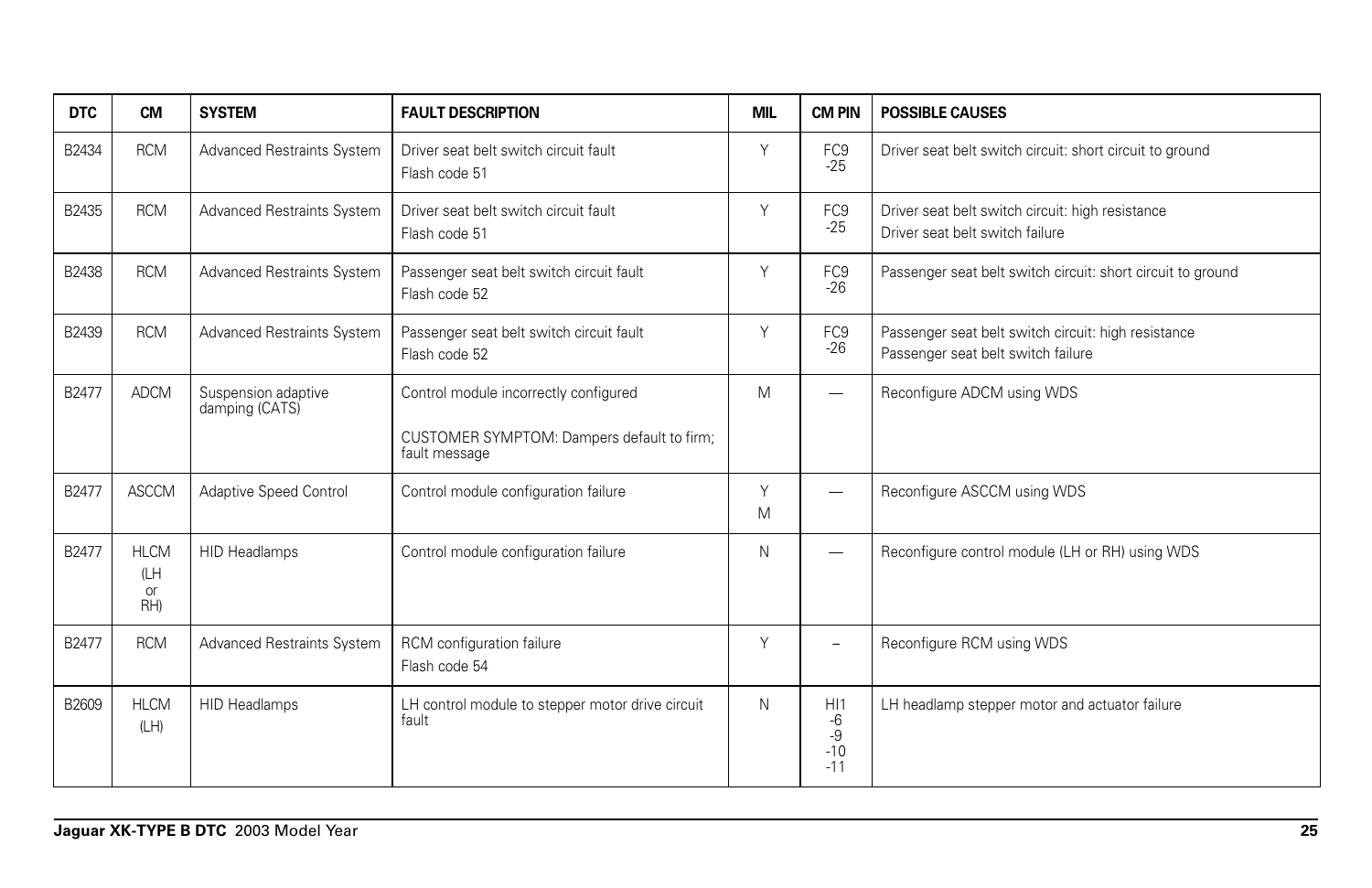| <b>DTC</b> | <b>CM</b>                              | <b>SYSTEM</b>        | <b>FAULT DESCRIPTION</b>                                  | <b>MIL</b>   | <b>CM PIN</b>                       | <b>POSSIBLE CAUSES</b>                                                                                                                 |
|------------|----------------------------------------|----------------------|-----------------------------------------------------------|--------------|-------------------------------------|----------------------------------------------------------------------------------------------------------------------------------------|
| B2612      | <b>HLCM</b><br>(HH)                    | <b>HID Headlamps</b> | RH control module to stepper motor drive circuit<br>fault | N            | HJ1<br>$-6$<br>-9<br>$-10$<br>$-11$ | RH headlamp stepper motor and actuator failure                                                                                         |
| B2618      | <b>HLCM</b><br>(LH<br>or<br>RH)        | <b>HID Headlamps</b> | Front axle ride height sensor signal fault                | $\mathsf{N}$ | H11<br>$-4$<br>HJ1<br>-4            | Front axle ride height sensor signal circuit: open circuit, short circuit,<br>high resistance<br>Front axle ride height sensor failure |
| B2621      | <b>HLCM</b><br>(LH<br>or<br>RH)        | <b>HID Headlamps</b> | Rear axle ride height sensor signal fault                 | $\mathsf{N}$ | H11<br>$-4$<br>HJ1<br>$-4$          | Rear axle ride height sensor signal circuit: open circuit, short circuit,<br>high resistance<br>Rear axle ride height sensor failure   |
| B2626      | <b>HLCM</b><br>(LH<br><b>or</b><br>RH) | <b>HID Headlamps</b> | Auto leveling not calibrated                              | $\mathsf{N}$ | $\overline{\phantom{0}}$            | Calibrate control module auto leveling using WDS                                                                                       |
| B2633      | <b>CPCM</b>                            | Telephone            | Microphone circuit fault                                  | $\mathsf{N}$ | RT9<br>$-15$<br>$-16$               | Microphone circuit: open circuit<br>Microphone failure                                                                                 |
| B2636      | <b>CPCM</b>                            | JaguarNet            | SOS switch circuit fault                                  | N            | RT9<br>$-18$                        | SOS switch circuit: short circuit to ground<br>SOS switch failure                                                                      |
| B2637      | <b>CPCM</b>                            | JaquarNet            | Information switch circuit fault                          | $\mathsf{N}$ | RT9<br>$-2$                         | Information switch circuit: short circuit to ground<br>Information switch failure                                                      |
| B2638      | <b>CPCM</b>                            | Telephone            | Telephone rechargeable battery fault                      | $\mathbb N$  | $\overbrace{\phantom{12333}}$       | Battery charging circuit fault<br>Incorrect battery installed                                                                          |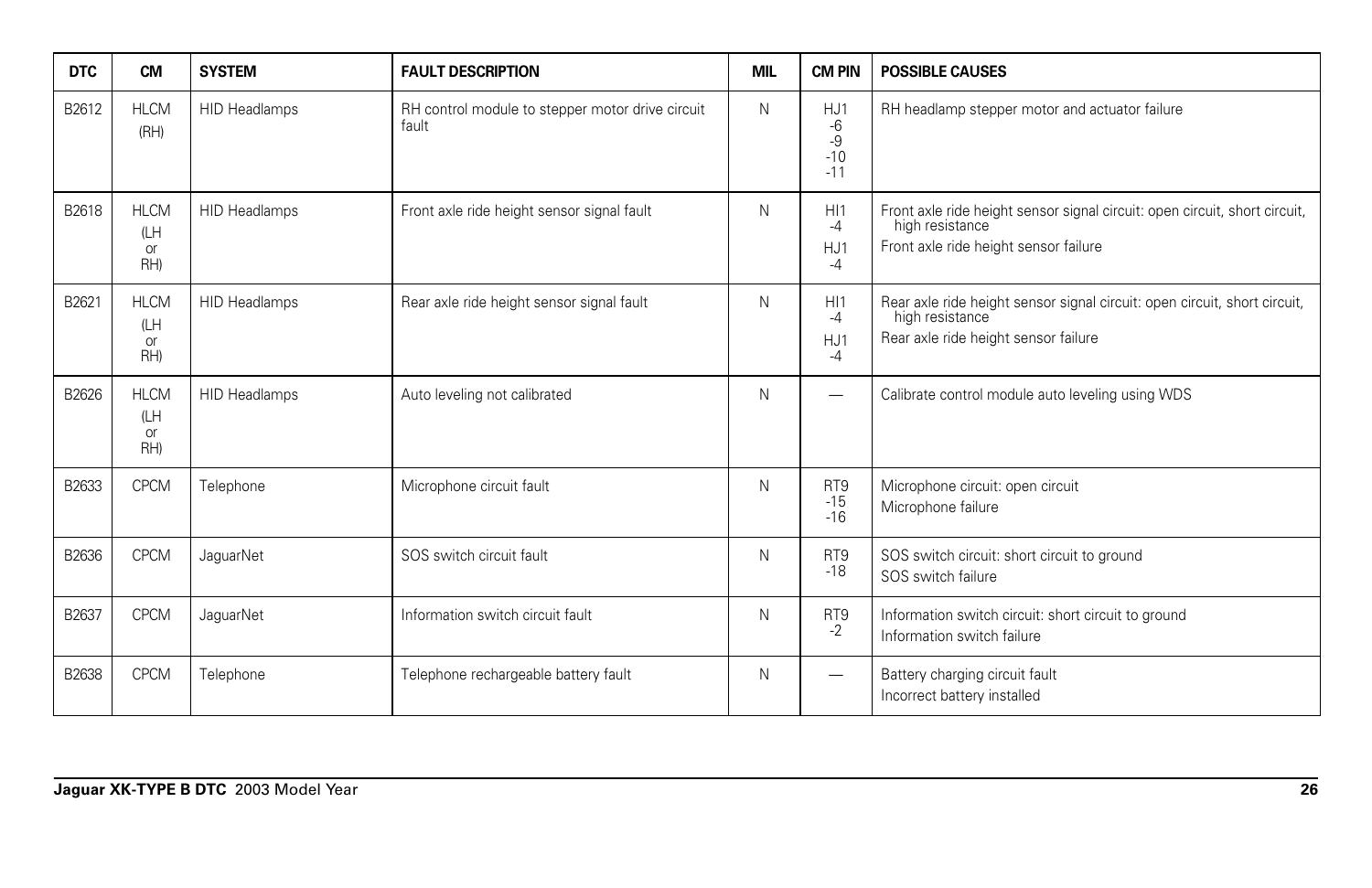| DTC   | <b>CM</b>    | <b>SYSTEM</b>                    | <b>FAULT DESCRIPTION</b>                                  | MIL         | <b>CM PIN</b>                          | <b>POSSIBLE CAUSES</b>                                                                                                                                                                                                            |
|-------|--------------|----------------------------------|-----------------------------------------------------------|-------------|----------------------------------------|-----------------------------------------------------------------------------------------------------------------------------------------------------------------------------------------------------------------------------------|
| B2640 | <b>CPCM</b>  | JaguarNet                        | Airbag deployment signal circuit fault                    | N           | RT <sub>9</sub><br>$-3$                | Airbag deployment signal circuit: short circuit to ground                                                                                                                                                                         |
| B2641 | <b>CPCM</b>  | JaquarNet                        | Airbag deployment signal circuit fault                    | N           | RT <sub>9</sub><br>$-3$                | Airbag deployment signal circuit: short circuit to B+ voltage                                                                                                                                                                     |
| B2644 | <b>CPCM</b>  | Telephone                        | Telephone mute circuit fault                              | N           | RT <sub>9</sub><br>$-29$               | Telephone mute circuit: open circuit                                                                                                                                                                                              |
| B2691 | <b>RCM</b>   | Advanced Restraints System       | Driver seat belt switch circuit fault<br>Flash code 51    | $\vee$      | FC <sub>9</sub><br>$-25$               | Driver seat belt switch circuit: open circuit, short circuit to B+ voltage                                                                                                                                                        |
| B2692 | <b>RCM</b>   | Advanced Restraints System       | Passenger seat belt switch circuit fault<br>Flash code 52 | $\vee$      | FC <sub>9</sub><br>$-26$               | Passenger seat belt switch circuit: open circuit, short circuit to B+<br>voltage                                                                                                                                                  |
| B2727 | <b>DHRCM</b> | Driver Seat Head Restraint       | Seat back tilt switch circuit fault                       | N           | <b>SD22</b><br>$-16$                   | Seat back tilt switch circuit: short circuit to ground<br>Seat back tilt switch failure                                                                                                                                           |
| B2727 | PHRCM        | Passenger Seat Head<br>Restraint | Seat back tilt switch circuit fault                       | N           | <b>SP22</b><br>$-16$                   | Seat back tilt switch circuit: short circuit to ground<br>Seat back tilt switch failure                                                                                                                                           |
| B2736 | <b>DSCCM</b> | Dynamic Stability Control        | Pedal travel sensor circuit fault                         | $\vee$<br>M | <b>LF37</b><br>$-24$<br>$-26$<br>$-40$ | Pedal travel sensor circuit: open circuit, short circuit to ground, short circuit to B+ voltage, short circuit to each other, high resistance<br>Pedal travel sensor failure                                                      |
| B2739 | <b>DSCCM</b> | Dynamic Stability Control        | Pedal travel sensor signal circuit fault                  | ٧<br>M      | <b>LF37</b><br>$-40$                   | Pedal travel sensor incorrectly mounted<br>Pedal travel sensor signal circuit: open circuit, short circuit to ground, short circuit to B+ voltage, high resistance<br>Pedal travel sensor failure<br>Brake hydraulic unit failure |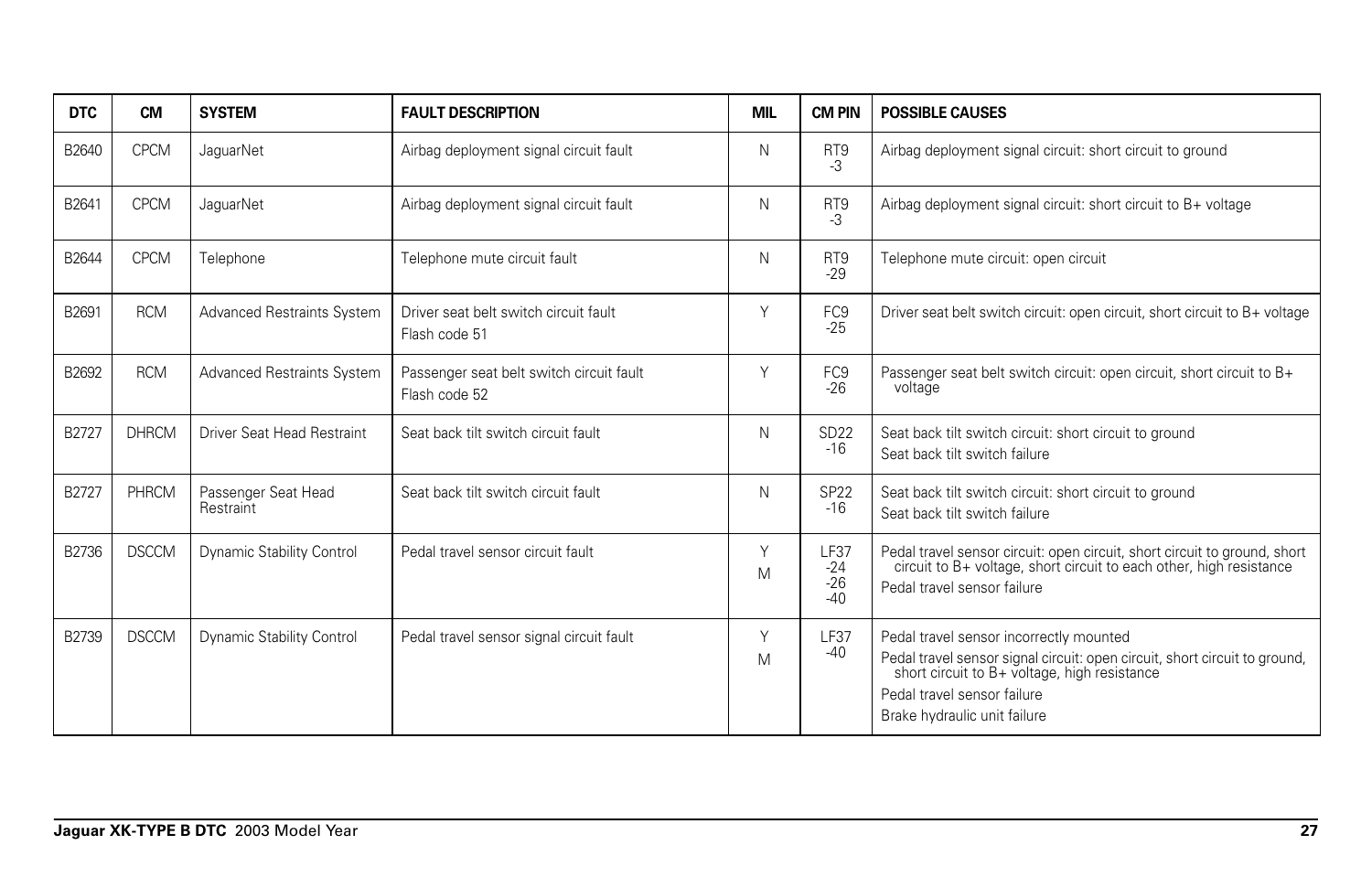| <b>DTC</b> | <b>CM</b>    | <b>SYSTEM</b>                    | <b>FAULT DESCRIPTION</b>                                                                      | <b>MIL</b>        | <b>CM PIN</b>                               | <b>POSSIBLE CAUSES</b>                                                                                                                                                                                                                         |
|------------|--------------|----------------------------------|-----------------------------------------------------------------------------------------------|-------------------|---------------------------------------------|------------------------------------------------------------------------------------------------------------------------------------------------------------------------------------------------------------------------------------------------|
| B2741      | <b>DSCCM</b> | Dynamic Stability Control        | Yaw rate and lateral acceleration sensors cluster<br>circuit fault                            | $\checkmark$<br>M | <b>LF37</b><br>-5<br>$-7$<br>$-25$<br>$-29$ | Yaw rate and lateral acceleration sensors cluster circuit: open circuit,<br>short circuit to ground, short circuit to B+ voltage, short circuit to<br>each other, high resistance<br>Yaw rate and lateral acceleration sensors cluster failure |
| B2912      | <b>DSCCM</b> | Dynamic Stability Control        | Reverse gear plausibility error                                                               | $\sqrt{}$<br>M    | $\overline{\phantom{0}}$                    | Reverse gear engaged CAN message fault<br>Yaw rate and lateral acceleration sensors cluster failure                                                                                                                                            |
| P0335      | <b>A/CCM</b> | Climate Control                  | Engine speed signal circuit fault                                                             | N                 | AC4<br>$-16$                                | Major Instrument Cluster to A/CCM engine speed circuit: open circuit,<br>short circuit, high resistance<br>Major Instrument Cluster CAN Engine Speed message fault                                                                             |
| P0562      | <b>DHRCM</b> | Driver Seat Head Restraint       | DHRCM power supply circuit low voltage<br>(<8 V when head restraint movement is activated)    | N                 | SD22<br>$-1$                                | DHRCM power supply circuit: low voltage fault                                                                                                                                                                                                  |
| P0562      | PHRCM        | Passenger Seat Head<br>Restraint | PHRCM power supply circuit low voltage<br>(< 8 V when head restraint movement is activated)   | N                 | <b>SP22</b><br>$-1$                         | PHRCM power supply circuit: low voltage fault                                                                                                                                                                                                  |
| P0563      | <b>DHRCM</b> | Driver Seat Head Restraint       | DHRCM power supply circuit high voltage<br>(> 17 V when head restraint movement is activated) | N                 | SD22<br>$-1$                                | DHRCM power supply circuit: high voltage fault                                                                                                                                                                                                 |
| P0563      | PHRCM        | Passenger Seat Head<br>Restraint | PHRCM power supply circuit high voltage<br>(> 17 V when head restraint movement is activated) | N                 | <b>SP22</b><br>$-1$                         | PHRCM power supply circuit: high voltage fault                                                                                                                                                                                                 |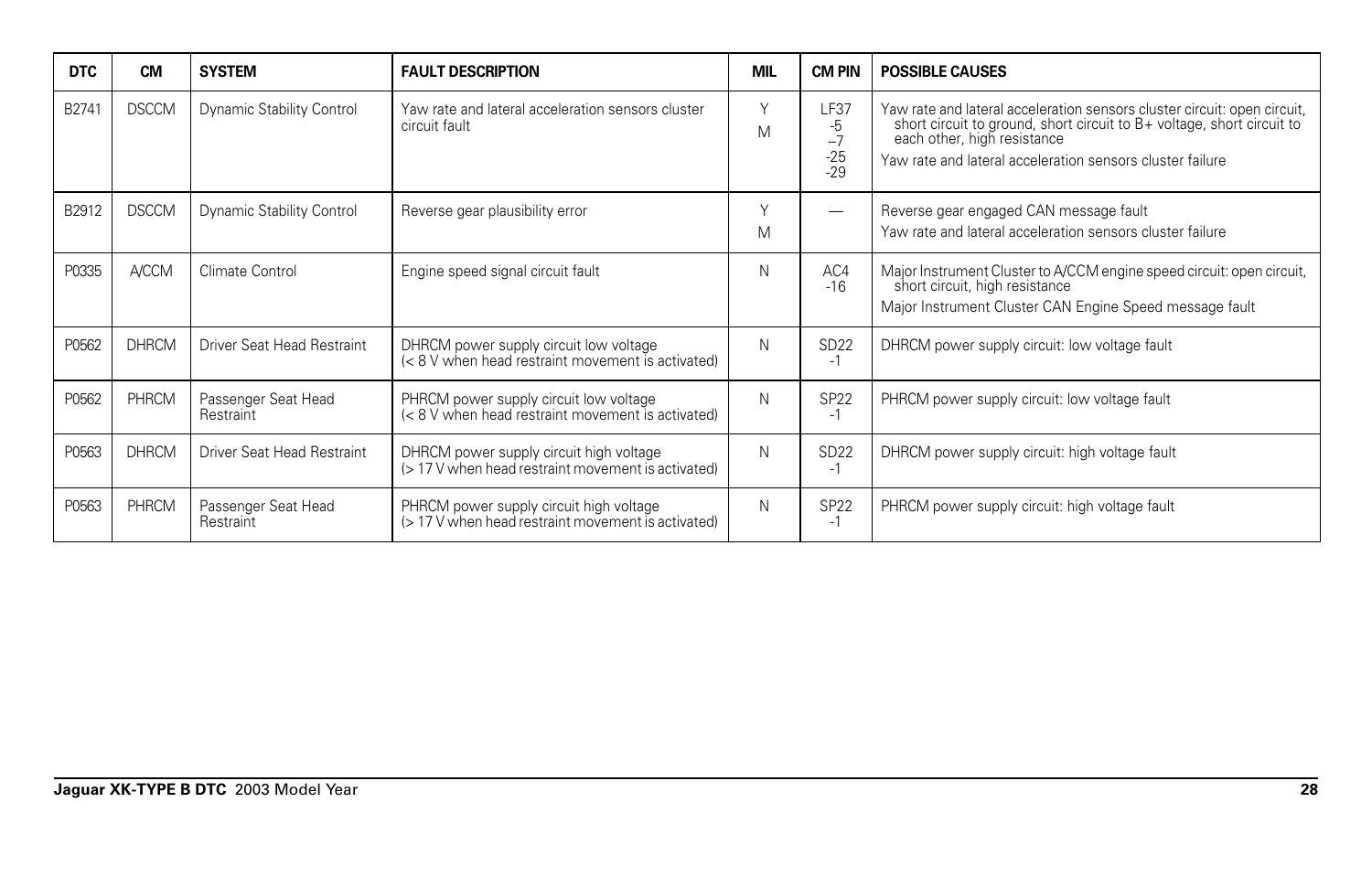

## **Chassis DTC Summaries**

## **Jaguar XK-TYPE** 2003 Model Year

**Refer to pages 2 and 3 for important information regarding the use of "Chassis DTC Summaries".**

**REFERENCE: It is recommended that the applicable "Electrical Guide" be referenced when using the information contained in this document.**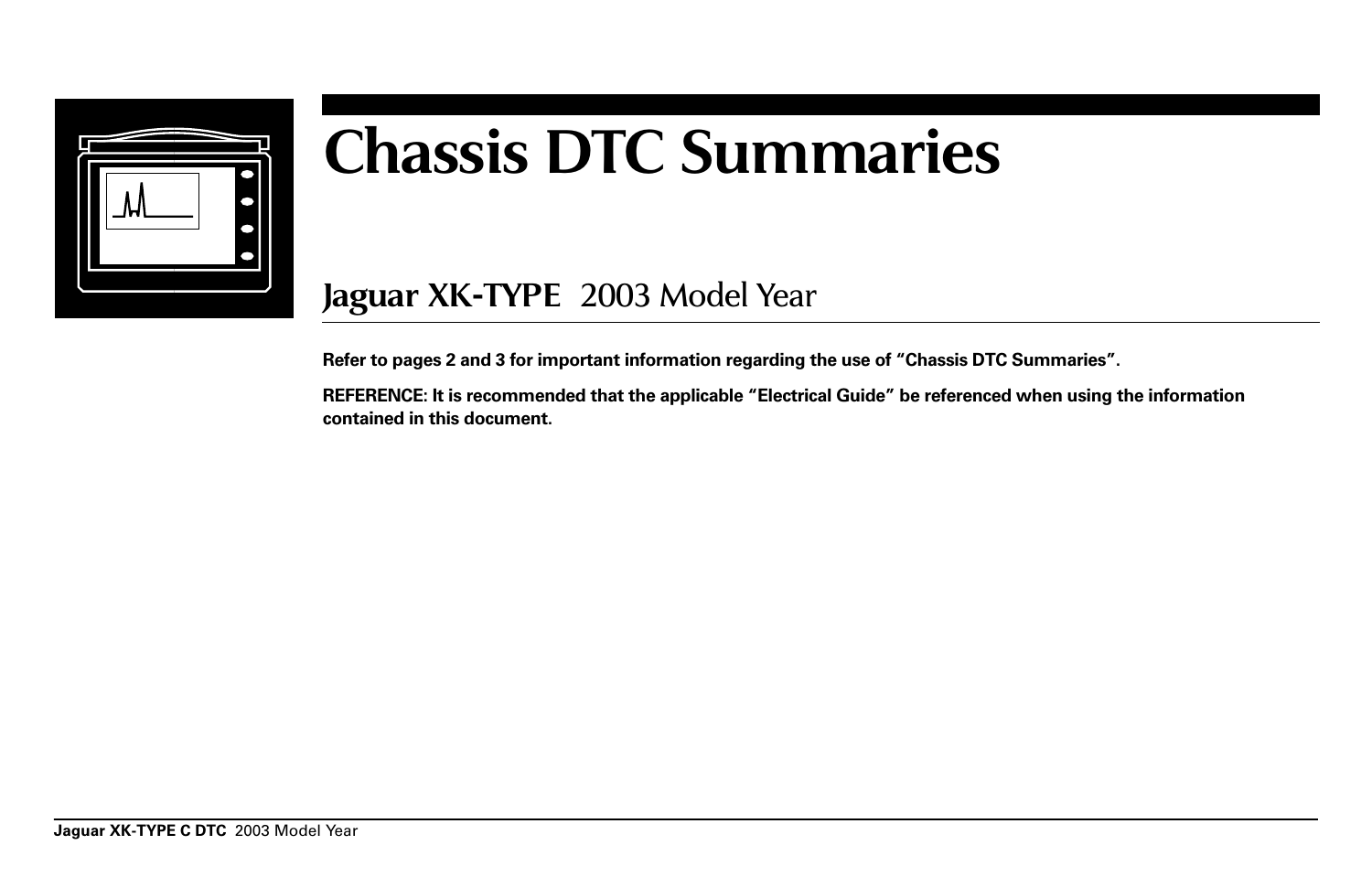### **KEY TO COLUMN HEADINGS**

- DTC Diagnostic Trouble Code.
- CM The control module(s) the DTC is associated with. Refer to page 3.
- SYSTEM The vehicle system the DTC is associated with. Refer to the applicable Electrical Guide Figure for circuit details.
- FAULT DESCRIPTION Fault description. If available, customer symptom (complaint) information is provided in this column.
	- MIL  $Y = MIL$  (warning indicator) is activated.  $N = MIL$  (warning indicator) is not activated.  $M =$ Message displayed.
	- CM PIN Control module connector pin number(s)
	- POSSIBLE CAUSES Suggested possible causes listed in order of probability.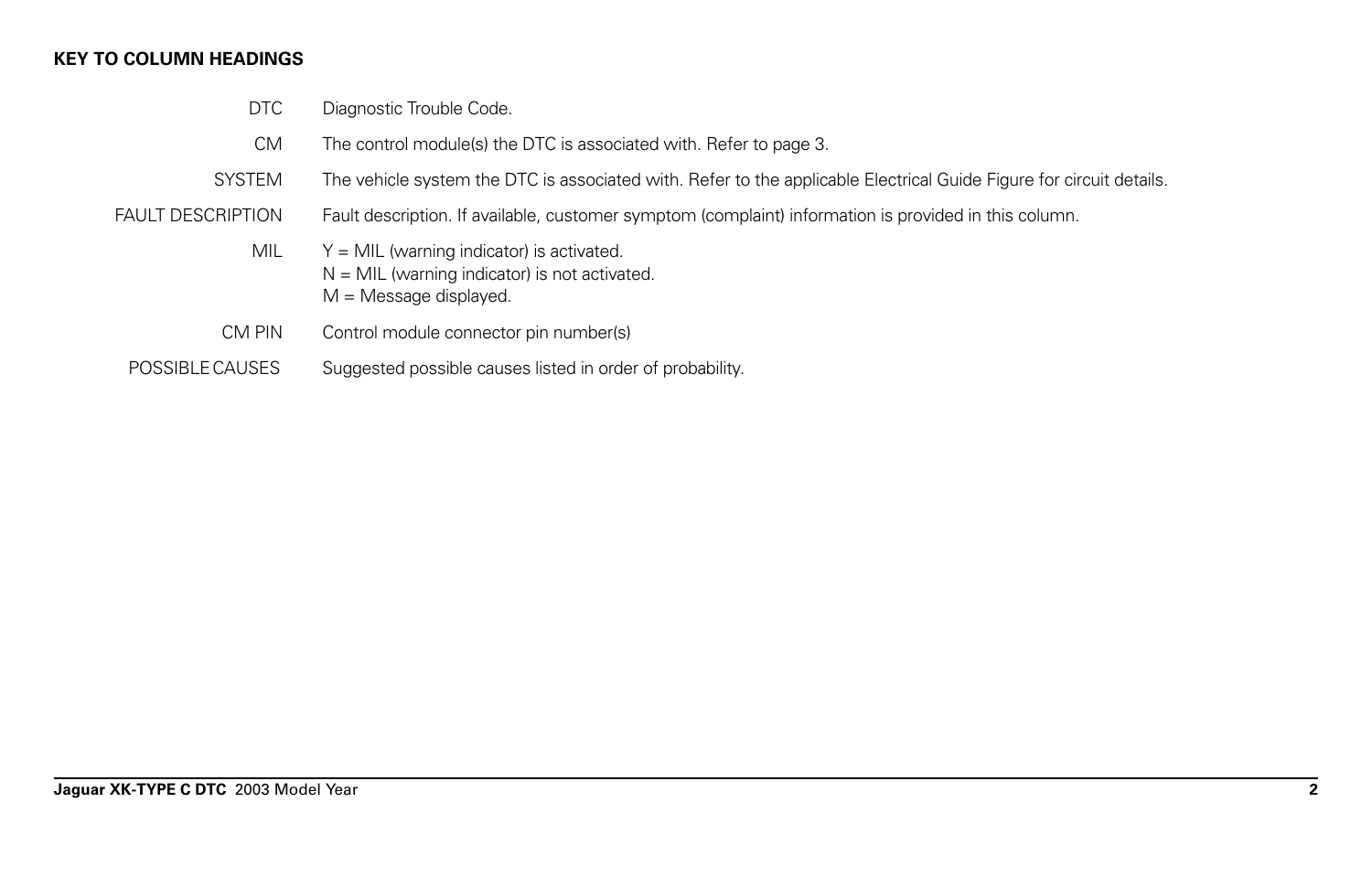### **CONTROL MODULE ACRONYMS**

- ADCM Adaptive Damping Control Module
- ASCCM Adaptive Speed Control Control Module<br>DSCCM Dynamic Stability Control Control Module
- SCCM Dynamic Stability Control Control Module<br>ECM Engine Control Module
- Engine Control Module
- HLCM Headlamp Leveling Control Module, LH or RH HID Headlamp Unit (control module located within headlamp unit)<br>IC Instrument Cluster
- IC Instrument Cluster<br>PACM Parking Aid Control
- Parking Aid Control Module
- RCM Restraints Control Module<br>TCM Transmission Control Modu
- Transmission Control Module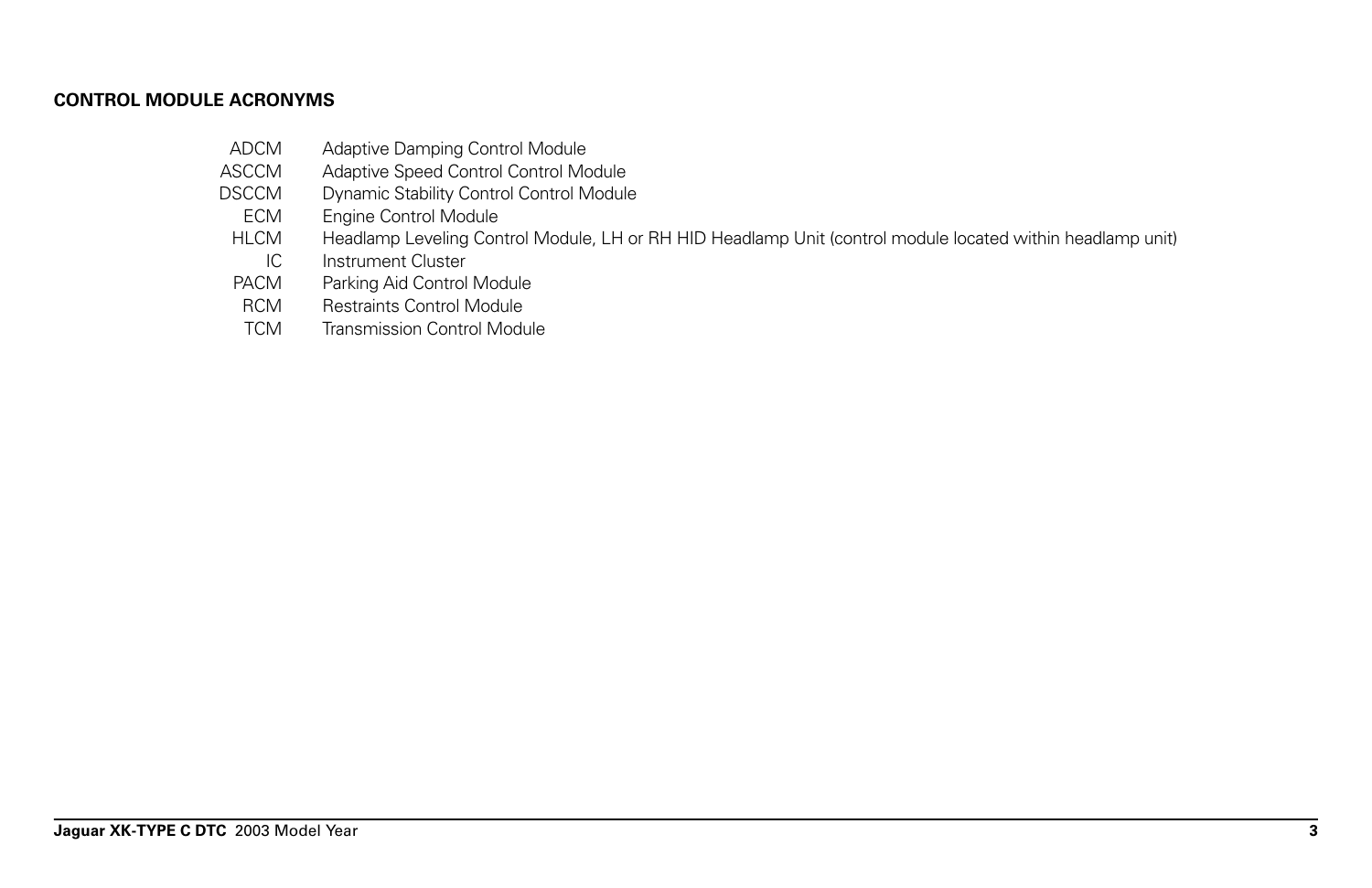| <b>DTC</b>        | <b>CM</b>    | <b>SYSTEM</b>                    | <b>FAULT DESCRIPTION</b>                     | MIL     | <b>CM PIN</b>                 | <b>POSSIBLE CAUSES</b>                                                                                                                                                                  |
|-------------------|--------------|----------------------------------|----------------------------------------------|---------|-------------------------------|-----------------------------------------------------------------------------------------------------------------------------------------------------------------------------------------|
| C1093             | <b>DSCCM</b> | <b>Dynamic Stability Control</b> | Traction control switch circuit fault        | N       | <b>LF37</b><br>$-38$          | Traction control switch circuit fault: open circuit, short circuit to B+<br>voltage, short circuit to ground<br>Traction control switch failure                                         |
| C1095             | <b>DSCCM</b> | <b>Dynamic Stability Control</b> | DSCCM pump failure                           | Υ<br>M  | <b>LF37</b><br>$-1$<br>$-47$  | Pump B+ power supply circuit: open circuit, short circuit to ground<br>Pump ground circuit: open circuit, high resistance<br><b>DSCCM</b> failure                                       |
| C1137             | <b>DSCCM</b> | <b>Dynamic Stability Control</b> | <b>DSCCM</b> malfunction                     | V*<br>M | —                             | <b>DSCCM</b> failure<br>* CHECK ENGINE                                                                                                                                                  |
| C1141             | <b>DSCCM</b> | <b>Dynamic Stability Control</b> | LH front wheel speed sensor mechanical fault | Y<br>M  | -                             | LH front wheel speed sensor reluctor tooth (teeth) missing or damaged                                                                                                                   |
| C1142             | <b>DSCCM</b> | <b>Dynamic Stability Control</b> | RH front wheel speed sensor mechanical fault | Y<br>M  | -                             | RH front wheel speed sensor reluctor tooth (teeth) missing or damaged                                                                                                                   |
| C <sub>1143</sub> | <b>DSCCM</b> | <b>Dynamic Stability Control</b> | LH rear wheel speed sensor mechanical fault  | Y<br>M  |                               | LH rear wheel speed sensor reluctor tooth (teeth) missing or damaged                                                                                                                    |
| C1144             | <b>DSCCM</b> | Dynamic Stability Control        | RH rear wheel speed sensor mechanical fault  | Y<br>M  |                               | RH rear wheel speed sensor reluctor tooth (teeth) missing or damaged                                                                                                                    |
| C1145             | <b>DSCCM</b> | <b>Dynamic Stability Control</b> | RH front wheel speed sensor circuit fault    | Y*<br>M | <b>LF37</b><br>$-33$<br>$-34$ | RH front wheel speed sensor circuit: open circuit, short circuit to B+<br>voltage, short circuit to ground, high resistance<br>RH front wheel speed sensor failure<br>*CHECK ENGINE MIL |
| C1155             | <b>DSCCM</b> | <b>Dynamic Stability Control</b> | LH front wheel speed sensor circuit fault    | V*<br>M | <b>LF37</b><br>$-45$<br>$-46$ | LH front wheel speed sensor circuit: open circuit, short circuit to B+<br>voltage, short circuit to ground, high resistance<br>LH front wheel speed sensor failure<br>*CHECK ENGINE MIL |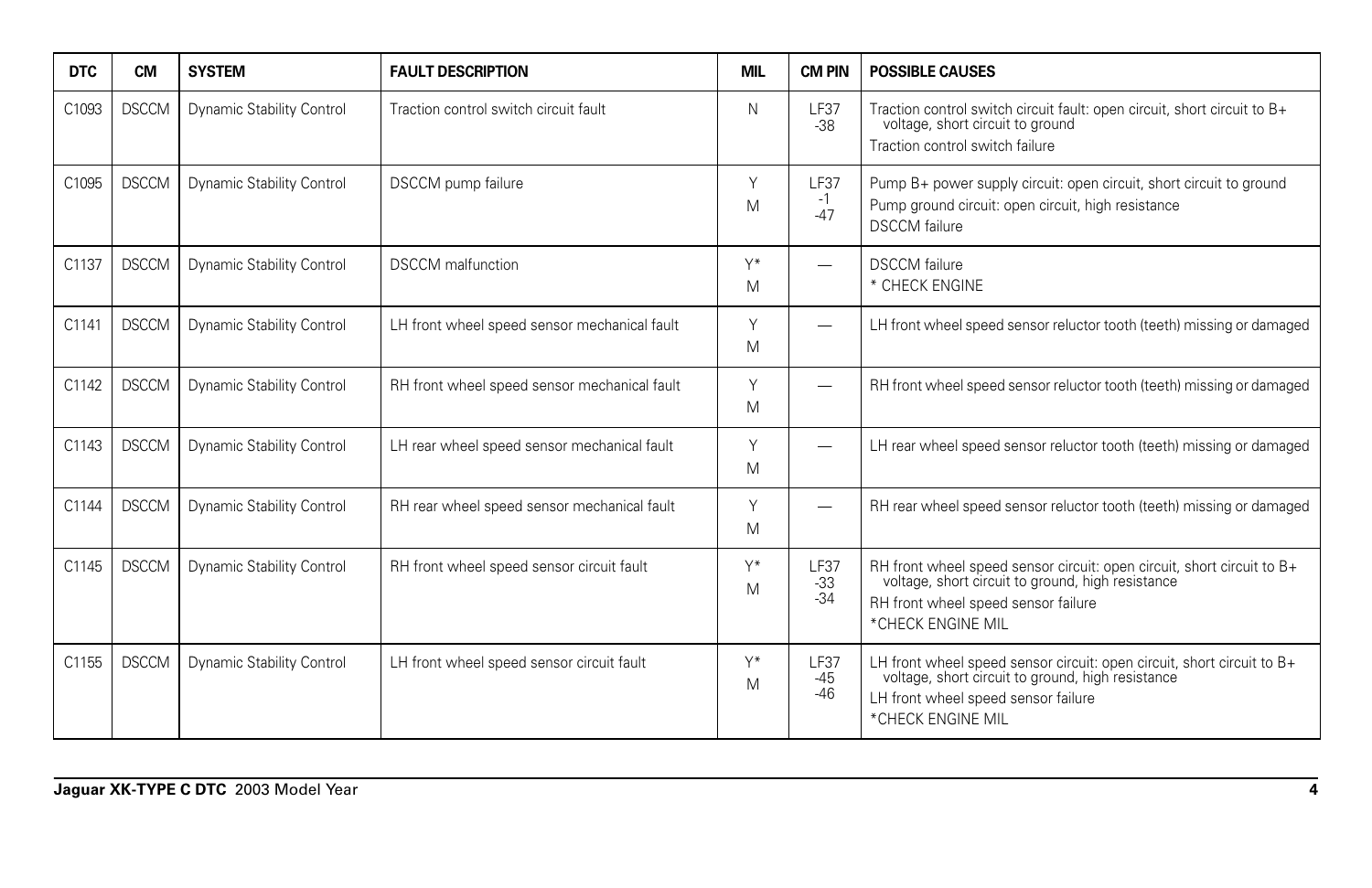| <b>DTC</b> | <b>CM</b>    | <b>SYSTEM</b>             | <b>FAULT DESCRIPTION</b>                       | <b>MIL</b> | <b>CM PIN</b>                 | <b>POSSIBLE CAUSES</b>                                                                                                                                                                                        |
|------------|--------------|---------------------------|------------------------------------------------|------------|-------------------------------|---------------------------------------------------------------------------------------------------------------------------------------------------------------------------------------------------------------|
| C1165      | <b>DSCCM</b> | Dynamic Stability Control | RH rear wheel speed sensor circuit fault       | Y*<br>M    | <b>LF37</b><br>$-42$<br>$-43$ | RH rear wheel speed sensor circuit: open circuit, short circuit to B+<br>voltage, short circuit to ground, high resistance<br>RH rear wheel speed sensor failure<br>*CHECK ENGINE MIL                         |
| C1175      | <b>DSCCM</b> | Dynamic Stability Control | LH rear wheel speed sensor circuit fault       | Y*<br>M    | <b>LF37</b><br>$-36$<br>$-37$ | LH rear wheel speed sensor circuit: open circuit, short circuit to B+<br>voltage, short circuit to ground, high resistance<br>LH rear wheel speed sensor failure<br>*CHECK ENGINE MIL                         |
| C1223      | <b>DSCCM</b> | Dynamic Stability Control | LH front wheel speed sensor signal missing     | Y<br>M     | LF37<br>$-45$                 | LH front wheel speed sensor air gap too large<br>LH front wheel speed sensor reluctor mechanical damage<br>LH front wheel speed sensor signal circuit: high resistance<br>LH front wheel speed sensor failure |
| C1234      | <b>DSCCM</b> | Dynamic Stability Control | RH front wheel speed sensor signal missing     | Y<br>M     | <b>LF37</b><br>$-34$          | RH front wheel speed sensor air gap too large<br>RH front wheel speed sensor reluctor mechanical damage<br>RH front wheel speed sensor signal circuit: high resistance<br>RH front wheel speed sensor failure |
| C1235      | <b>DSCCM</b> | Dynamic Stability Control | LH rear wheel speed sensor signal missing      | Υ<br>M     | LF37<br>$-43$                 | LH rear wheel speed sensor air gap too large<br>LH rear wheel speed sensor reluctor mechanical damage<br>LH rear wheel speed sensor signal circuit: high resistance<br>LH rear wheel speed sensor failure     |
| C1236      | <b>DSCCM</b> | Dynamic Stability Control | RH rear wheel speed sensor signal missing      | Y<br>M     | <b>LF37</b><br>$-36$          | RH rear wheel speed sensor air gap too large<br>RH rear wheel speed sensor reluctor mechanical damage<br>RH rear wheel speed sensor signal circuit: high resistance<br>RH rear wheel speed sensor failure     |
| C1267      | <b>DSCCM</b> | Dynamic Stability Control | DSCCM anti-lock functions temporarily disabled | Y<br>M     |                               | <b>DSCCM</b> failure<br>Note: attempt hard reset before DSCCM replacement                                                                                                                                     |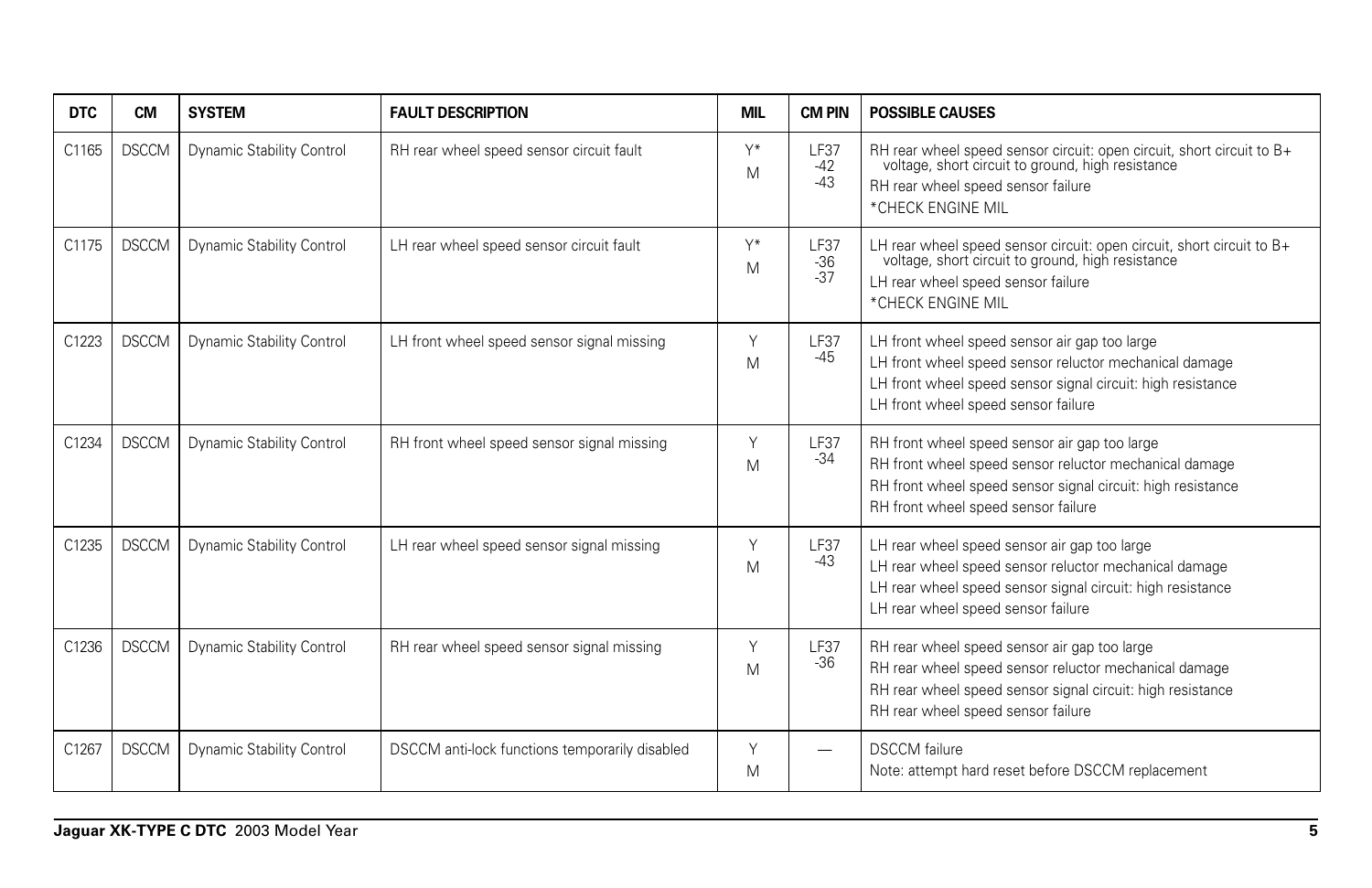| <b>DTC</b> | <b>CM</b>    | <b>SYSTEM</b>             | <b>FAULT DESCRIPTION</b>                     | <b>MIL</b> | <b>CM PIN</b>                               | <b>POSSIBLE CAUSES</b>                                                                                                                                                                                                                                        |
|------------|--------------|---------------------------|----------------------------------------------|------------|---------------------------------------------|---------------------------------------------------------------------------------------------------------------------------------------------------------------------------------------------------------------------------------------------------------------|
| C1277      | <b>DSCCM</b> | Dynamic Stability Control | Steering angle sensor circuit(s) fault       | Υ<br>M     | <b>LF37</b><br>-3<br>$-5$<br>-6<br>$-7$     | Steering angle sensor circuit(s): open circuit, intermittent open circuit, short circuit to B+ voltage, short circuit to ground, high resistance<br>Steering angle sensor incorrectly mounted<br>Steering angle sensor loose<br>Steering angle sensor failure |
| C1279      | <b>DSCCM</b> | Dynamic Stability Control | Yaw rate sensor circuit(s) fault             | Υ<br>M     | <b>LF37</b><br>-5<br>$-7$<br>$-25$<br>$-29$ | Yaw rate and lateral acceleration sensors cluster circuit(s): open circuit, intermittent open circuit, short circuit to B+ voltage, short circuit to<br>ground, high resistance<br>Yaw rate sensor failure                                                    |
| C1280      | <b>DSCCM</b> | Dynamic Stability Control | Yaw rate sensor signal fault                 | Y<br>M     | <b>LF37</b><br>$-25$<br>$-29$               | Yaw rate and lateral acceleration sensors cluster incorrectly mounted<br>Yaw rate and lateral acceleration sensors cluster loose<br>Yaw rate and lateral acceleration sensors cluster failure                                                                 |
| C1281      | <b>DSCCM</b> | Dynamic Stability Control | Lateral acceleration sensor circuit(s) fault | Y<br>M     | <b>LF37</b><br>-5<br>$-7$<br>$-25$<br>$-29$ | Yaw rate and lateral acceleration sensors cluster circuit(s): open circuit, intermittent open circuit, short circuit to $B+$ voltage, short circuit to ground, high resistance<br>Lateral acceleration sensor failure                                         |
| C1282      | <b>DSCCM</b> | Dynamic Stability Control | Lateral acceleration sensor signal fault     | Υ<br>M     | <b>LF37</b><br>$-25$<br>$-29$               | Yaw rate and lateral acceleration sensors cluster incorrectly mounted<br>Yaw rate and lateral acceleration sensors cluster loose<br>Yaw rate and lateral acceleration sensors cluster failure                                                                 |
| C1285      | <b>DSCCM</b> | Dynamic Stability Control | Booster solenoid circuit fault               | Y<br>M     | <b>LF37</b><br>$-17$<br>$-31$               | Booster solenoid circuit: open circuit, short circuit to ground<br>Booster solenoid failure                                                                                                                                                                   |
| C1286      | <b>DSCCM</b> | Dynamic Stability Control | Active brake booster mechanical failure      | Υ<br>M     | <b>LF37</b><br>$-27$<br>$-28$<br>$-30$      | Booster force switch circuit: open circuit, short circuit to ground<br>Booster force switch failure<br><b>DSCCM</b> failure<br>Active brake booster mechanical failure                                                                                        |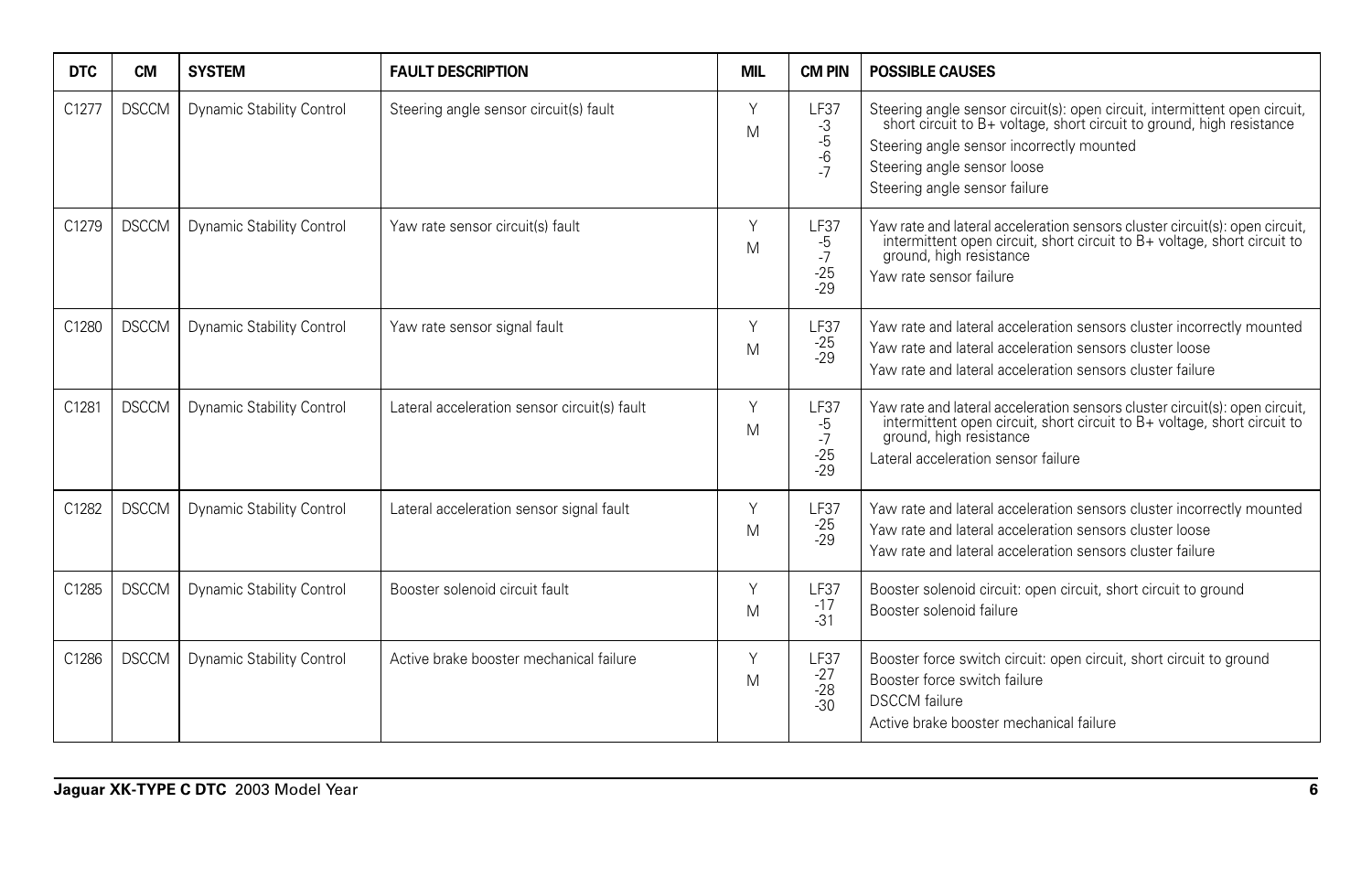| <b>DTC</b> | <b>CM</b>    | <b>SYSTEM</b>             | <b>FAULT DESCRIPTION</b>                    | <b>MIL</b> | <b>CM PIN</b>                          | <b>POSSIBLE CAUSES</b>                                                                                                                                                               |
|------------|--------------|---------------------------|---------------------------------------------|------------|----------------------------------------|--------------------------------------------------------------------------------------------------------------------------------------------------------------------------------------|
| C1287      | <b>DSCCM</b> | Dynamic Stability Control | Pedal force switch circuit fault            | Y<br>Μ     | <b>LF37</b><br>$-27$<br>$-28$<br>$-30$ | Pedal force switch circuit: open circuit, short circuit to ground, short<br>circuit to B+ voltage<br>Pedal force switch failure                                                      |
| C1288      | <b>DSCCM</b> | Dynamic Stability Control | Brake pressure sensor circuit fault         | Y<br>Μ     | <b>LF37</b><br>$-18$<br>$-19$<br>$-20$ | Brake pressure sensor circuit: open circuit, short circuit to ground, short<br>circuit to B+ voltage<br>Brake pressure sensor failure                                                |
| C1291      | <b>ASCCM</b> | Adaptive Speed Control    | ASCCM sensor temperature out of range       | Υ<br>M     | $\overline{\phantom{0}}$               | ASCCM sensor too warm or too cold<br>Normal operating temperature: -40 °C – 70 °C (-40 °F – 158 °F)                                                                                  |
| C1292      | <b>ASCCM</b> | Adaptive Speed Control    | ASCCM sensor blocked                        | Y<br>Μ     | -                                      | Remove blockage from front of sensor                                                                                                                                                 |
| C1293      | <b>ASCCM</b> | Adaptive Speed Control    | ASCCM sensor alignment out of range         | Y<br>Μ     |                                        | ASCCM sensor alignment incorrect<br>Mechanically realign sensor<br>Perform complete service alignment                                                                                |
| C1294      | <b>ASCCM</b> | Adaptive Speed Control    | Active speed or vehicle speed out of range  | Y<br>Μ     |                                        | Other control module (ECM, DSCCM, IC, TCM) ASC vehicle speed<br>related fault<br><b>ASCCM</b> failure                                                                                |
| C1295      | <b>DSCCM</b> | Dynamic Stability Control | Steering angle sensor circuit fault         | Y<br>Μ     | <b>LF37</b><br>-3<br>-5<br>-6<br>$-7$  | Steering angle sensor circuit(s): open circuit, intermittent open circuit,<br>short circuit to B+ voltage, short circuit to ground, high resistance<br>Steering angle sensor failure |
| C1306      | <b>DSCCM</b> | Dynamic Stability Control | Steering angle sensor initialization failed | Υ<br>Μ     | —                                      | Steering angle sensor encoder ring incorrectly installed<br>Steering angle sensor encoder ring loose<br>Steering angle sensor encoder ring mechanical failure                        |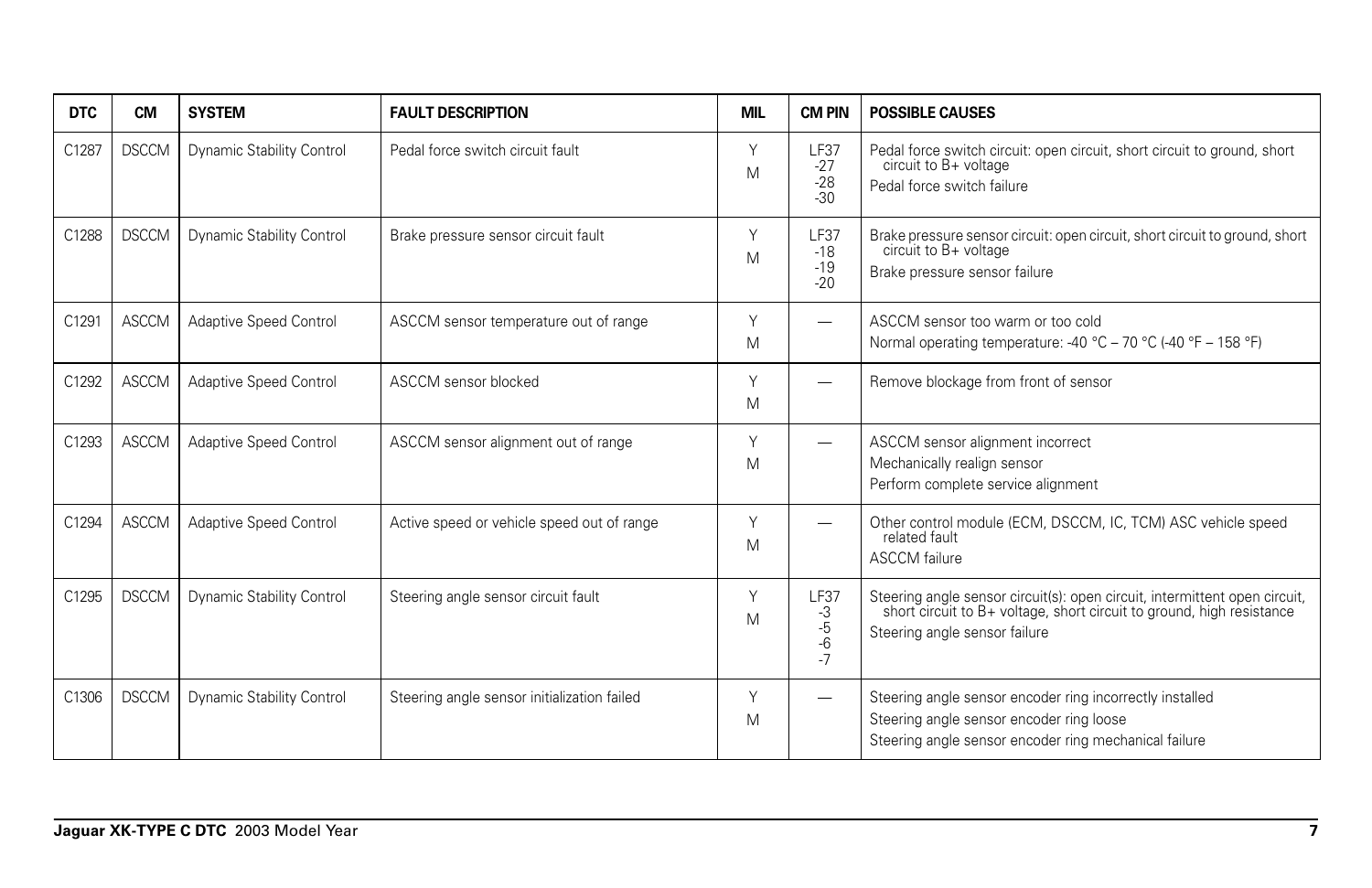| <b>DTC</b> | <b>CM</b>    | <b>SYSTEM</b>                                | <b>FAULT DESCRIPTION</b>                                                                                                       | <b>MIL</b> | <b>CM PIN</b>                 | <b>POSSIBLE CAUSES</b>                                                                                                                                                                                                                                              |
|------------|--------------|----------------------------------------------|--------------------------------------------------------------------------------------------------------------------------------|------------|-------------------------------|---------------------------------------------------------------------------------------------------------------------------------------------------------------------------------------------------------------------------------------------------------------------|
| C1307      | <b>DSCCM</b> | Dynamic Stability Control                    | Steering angle sensor encoder ring fault                                                                                       | Υ<br>M     | <b>LF37</b><br>$-3 - 6$       | Steering angle sensor encoder ring incorrectly installed<br>Steering angle sensor encoder ring loose<br>Steering angle sensor encoder ring mechanical failure<br>Steering angle sensor signal circuit: short circuit to each other<br>Steering angle sensor failure |
| C1416      | <b>ADCM</b>  | Suspension Adaptive<br>Damping (CATS)        | RH front damper solenoid circuit short circuit to B+<br>voltage<br>CUSTOMER SYMPTOM: Dampers default to firm;<br>fault message | M          | <b>BT69</b><br>$-14$<br>$-33$ | ADCM to RH front damper solenoid circuit(s): short circuit to B+ voltage<br>RH front damper solenoid failure                                                                                                                                                        |
| C1417      | <b>ADCM</b>  | <b>Suspension Adaptive</b><br>Damping (CATS) | RH front damper solenoid circuit short circuit<br>ground<br>CUSTOMER SYMPTOM: Dampers default to firm;<br>fault message        | M          | <b>BT69</b><br>$-14$<br>$-33$ | ADCM to RH front damper solenoid circuit(s): short circuit to ground<br>RH front damper solenoid failure                                                                                                                                                            |
| C1419      | <b>ADCM</b>  | Suspension Adaptive<br>Damping (CATS)        | RH front damper solenoid circuit open circuit<br>CUSTOMER SYMPTOM: Dampers default to firm;<br>fault message                   | M          | <b>BT69</b><br>$-14$<br>$-33$ | RH front damper solenoid disconnected<br>ADCM to RH front damper solenoid circuit(s): open circuit<br>RH front damper solenoid failure                                                                                                                              |
| C1421      | <b>ADCM</b>  | <b>Suspension Adaptive</b><br>Damping (CATS) | LH front damper solenoid circuit short circuit to B+<br>voltage<br>CUSTOMER SYMPTOM: Dampers default to firm;<br>fault message | M          | <b>BT69</b><br>$-30$<br>$-31$ | ADCM to LH front damper solenoid circuit(s): short circuit to B+ voltage<br>LH front damper solenoid failure                                                                                                                                                        |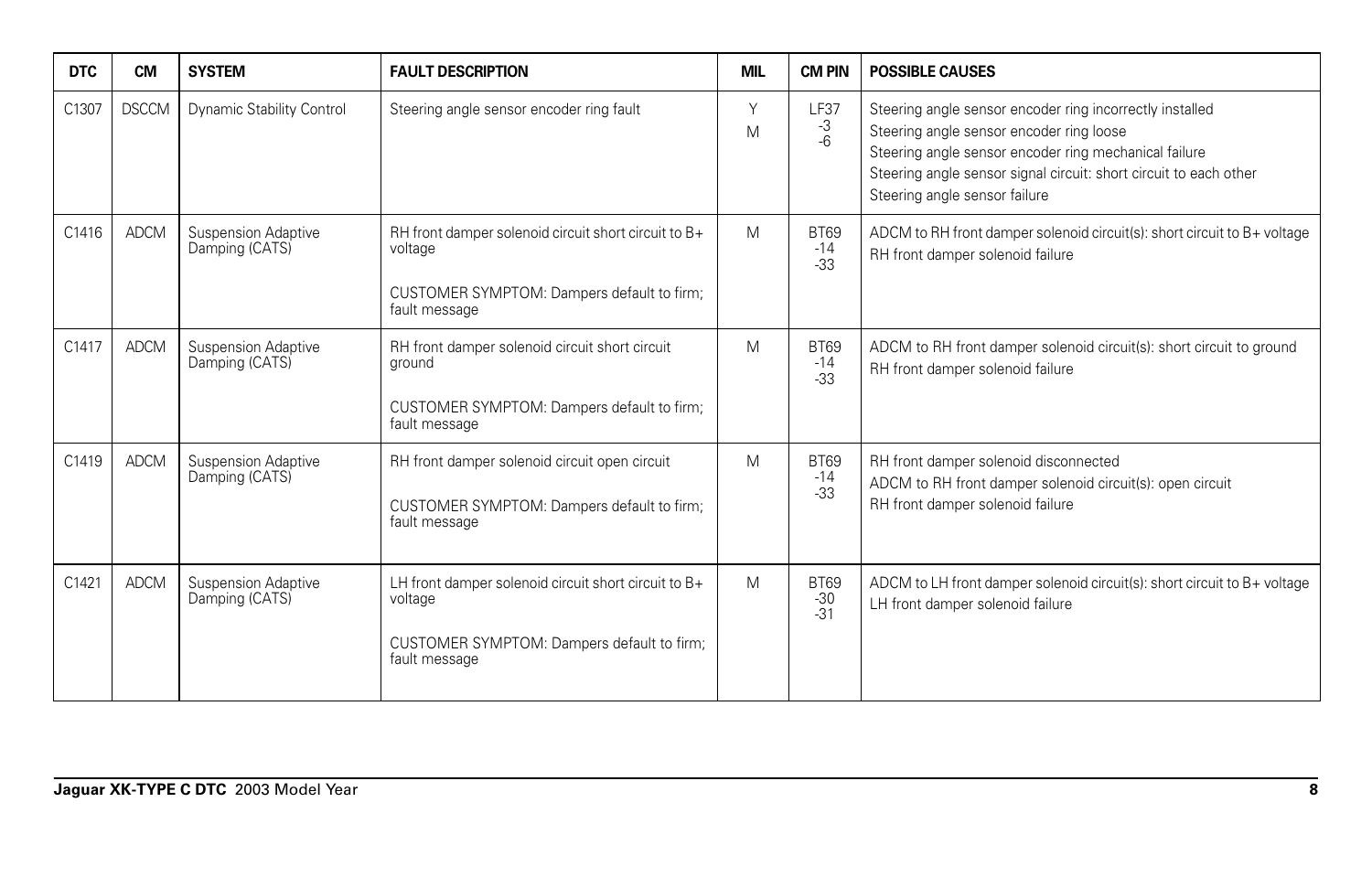| <b>DTC</b> | <b>CM</b>   | <b>SYSTEM</b>                                | <b>FAULT DESCRIPTION</b>                                       | <b>MIL</b> | <b>CM PIN</b>                 | <b>POSSIBLE CAUSES</b>                                                                                     |  |                                 |
|------------|-------------|----------------------------------------------|----------------------------------------------------------------|------------|-------------------------------|------------------------------------------------------------------------------------------------------------|--|---------------------------------|
| C1422      | <b>ADCM</b> | <b>Suspension Adaptive</b><br>Damping (CATS) | LH front damper solenoid circuit short circuit<br>ground       | M          | <b>BT69</b><br>$-30$<br>$-31$ | ADCM to LH front damper solenoid circuit(s): short circuit to ground<br>LH front damper solenoid failure   |  |                                 |
|            |             |                                              | CUSTOMER SYMPTOM: Dampers default to firm;<br>fault message    |            |                               |                                                                                                            |  |                                 |
| C1424      | <b>ADCM</b> | <b>Suspension Adaptive</b><br>Damping (CATS) | LH front damper solenoid circuit open circuit                  | M          | <b>BT69</b><br>$-30$          | LH front damper solenoid disconnected<br>ADCM to LH front damper solenoid circuit(s): open circuit         |  |                                 |
|            |             |                                              | CUSTOMER SYMPTOM: Dampers default to firm;<br>fault message    |            | $-31$                         | LH front damper solenoid failure                                                                           |  |                                 |
| C1425      | <b>ADCM</b> | <b>Suspension Adaptive</b><br>Damping (CATS) | RH rear damper solenoid circuit short circuit ground           | M          | <b>BT69</b><br>$-15$          | ADCM to RH rear damper solenoid circuit(s): short circuit to ground<br>RH rear damper solenoid failure     |  |                                 |
|            |             |                                              | CUSTOMER SYMPTOM: Dampers default to firm;<br>fault message    |            | $-34$                         |                                                                                                            |  |                                 |
| C1426      | <b>ADCM</b> | <b>Suspension Adaptive</b><br>Damping (CATS) | RH rear damper solenoid circuit short circuit to B+<br>voltage | M          | <b>BT69</b><br>$-15$<br>$-34$ | ADCM to RH rear damper solenoid circuit(s): short circuit to B+ voltage<br>RH rear damper solenoid failure |  |                                 |
|            |             |                                              | CUSTOMER SYMPTOM: Dampers default to firm;<br>fault message    |            |                               |                                                                                                            |  |                                 |
| C1427      | <b>ADCM</b> | <b>Suspension Adaptive</b><br>Damping (CATS) | RH rear damper solenoid circuit open circuit                   | M          | <b>BT69</b><br>$-15$          | RH rear damper solenoid disconnected<br>ADCM to RH rear damper solenoid circuit(s): open circuit           |  |                                 |
|            |             |                                              | CUSTOMER SYMPTOM: Dampers default to firm;<br>fault message    |            | $-34$                         | RH rear damper solenoid failure                                                                            |  |                                 |
| C1430      | <b>ADCM</b> | <b>Suspension Adaptive</b><br>Damping (CATS) | LH rear damper solenoid circuit open circuit                   | M          | <b>BT69</b><br>$-13$          | LH rear damper solenoid disconnected<br>ADCM to LH rear damper solenoid circuit(s): open circuit           |  |                                 |
|            |             |                                              | CUSTOMER SYMPTOM: Dampers default to firm;<br>fault message    |            | $-32$                         |                                                                                                            |  | LH rear damper solenoid failure |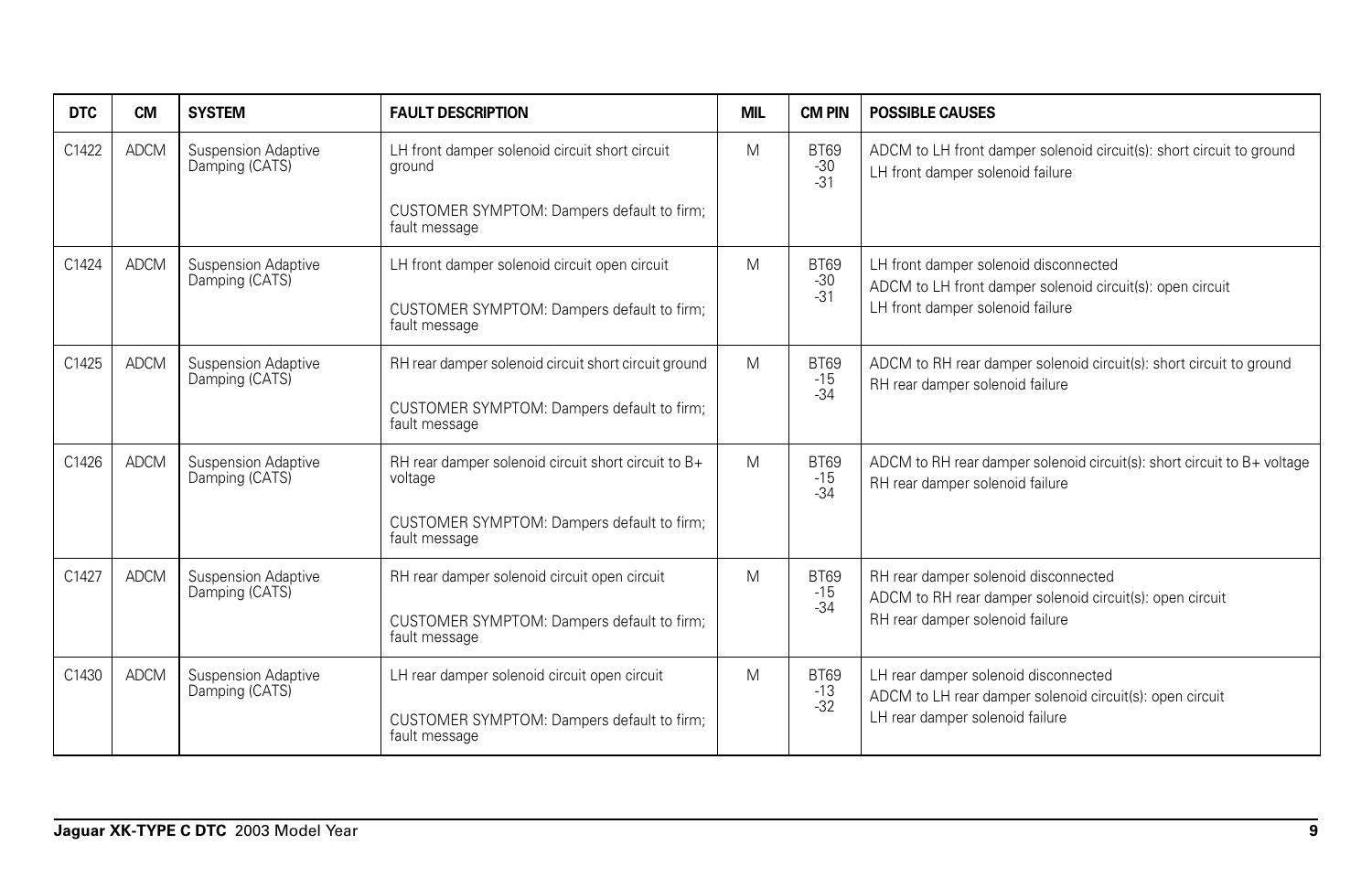| <b>DTC</b> | <b>CM</b>    | <b>SYSTEM</b>                                | <b>FAULT DESCRIPTION</b>                                       | <b>MIL</b> | <b>CM PIN</b>                 | <b>POSSIBLE CAUSES</b>                                                                                                                                                           |
|------------|--------------|----------------------------------------------|----------------------------------------------------------------|------------|-------------------------------|----------------------------------------------------------------------------------------------------------------------------------------------------------------------------------|
| C1431      | <b>ADCM</b>  | <b>Suspension Adaptive</b><br>Damping (CATS) | LH rear damper solenoid circuit short circuit to B+<br>voltage | M          | <b>BT69</b><br>$-13$<br>$-32$ | ADCM to LH rear damper solenoid circuit(s): short circuit to B+ voltage<br>LH rear damper solenoid failure                                                                       |
|            |              |                                              | CUSTOMER SYMPTOM: Dampers default to firm;<br>fault message    |            |                               |                                                                                                                                                                                  |
| C1432      | <b>ADCM</b>  | <b>Suspension Adaptive</b><br>Damping (CATS) | LH rear damper solenoid circuit short circuit ground           | M          | <b>BT69</b><br>$-13$          | ADCM to LH rear damper solenoid circuit(s): short circuit to ground<br>LH rear damper solenoid failure                                                                           |
|            |              |                                              | CUSTOMER SYMPTOM: Dampers default to firm;<br>fault message    |            | $-32$                         |                                                                                                                                                                                  |
| C1435      | <b>ADCM</b>  | <b>Suspension Adaptive</b><br>Damping (CATS) | Rear vertical accelerometer sensing circuit fault              | M          | BT69<br>$-22$                 | Rear vertical accelerometer incorrectly oriented<br>ADCM to rear vertical accelerometer sensing circuit: open circuit, short circuit to ground, short circuit to B+ voltage      |
|            |              |                                              | CUSTOMER SYMPTOM: Dampers default to firm;<br>fault message    |            |                               | Rear vertical accelerometer failure                                                                                                                                              |
| C1440      | <b>DSCCM</b> | Dynamic Stability Control                    | Brake pressure sensor signal circuit fault                     | Υ<br>M     | <b>LF37</b><br>$-20$          | Brake pressure sensor signal circuit: open circuit, short circuit to B+<br>voltage, short circuit to ground<br>Brake pressure sensor failure                                     |
| C1446      | <b>DSCCM</b> | Dynamic Stability Control                    | Stop lamp circuit fault (CAN message)                          | Υ<br>M     | <b>LF37</b><br>$-11$          | Brake ON / OFF switch circuit fault<br>Brake ON / OFF switch failure                                                                                                             |
|            |              |                                              |                                                                |            | $-12$<br>$-14$<br>$-15$       | Brake ON / OFF switch CAN message fault                                                                                                                                          |
| C1455      | <b>ADCM</b>  | <b>Suspension Adaptive</b><br>Damping (CATS) | Front vertical accelerometer sensing circuit fault             | M          | <b>BT69</b><br>$-21$          | Front vertical accelerometer incorrectly oriented<br>ADCM to front vertical accelerometer sensing circuit: open circuit,<br>short circuit to ground, short circuit to B+ voltage |
|            |              |                                              | CUSTOMER SYMPTOM: Dampers default to firm;<br>fault message    |            |                               | Front vertical accelerometer failure                                                                                                                                             |
| C1459      | <b>ASCCM</b> | Adaptive Speed Control                       | Forward alert switch and ASC indicator circuit fault           | Y<br>M     | LF61<br>$-12$                 | Forward alert switch and ASC indicator circuit: open circuit, short circuit<br>to B+ voltage                                                                                     |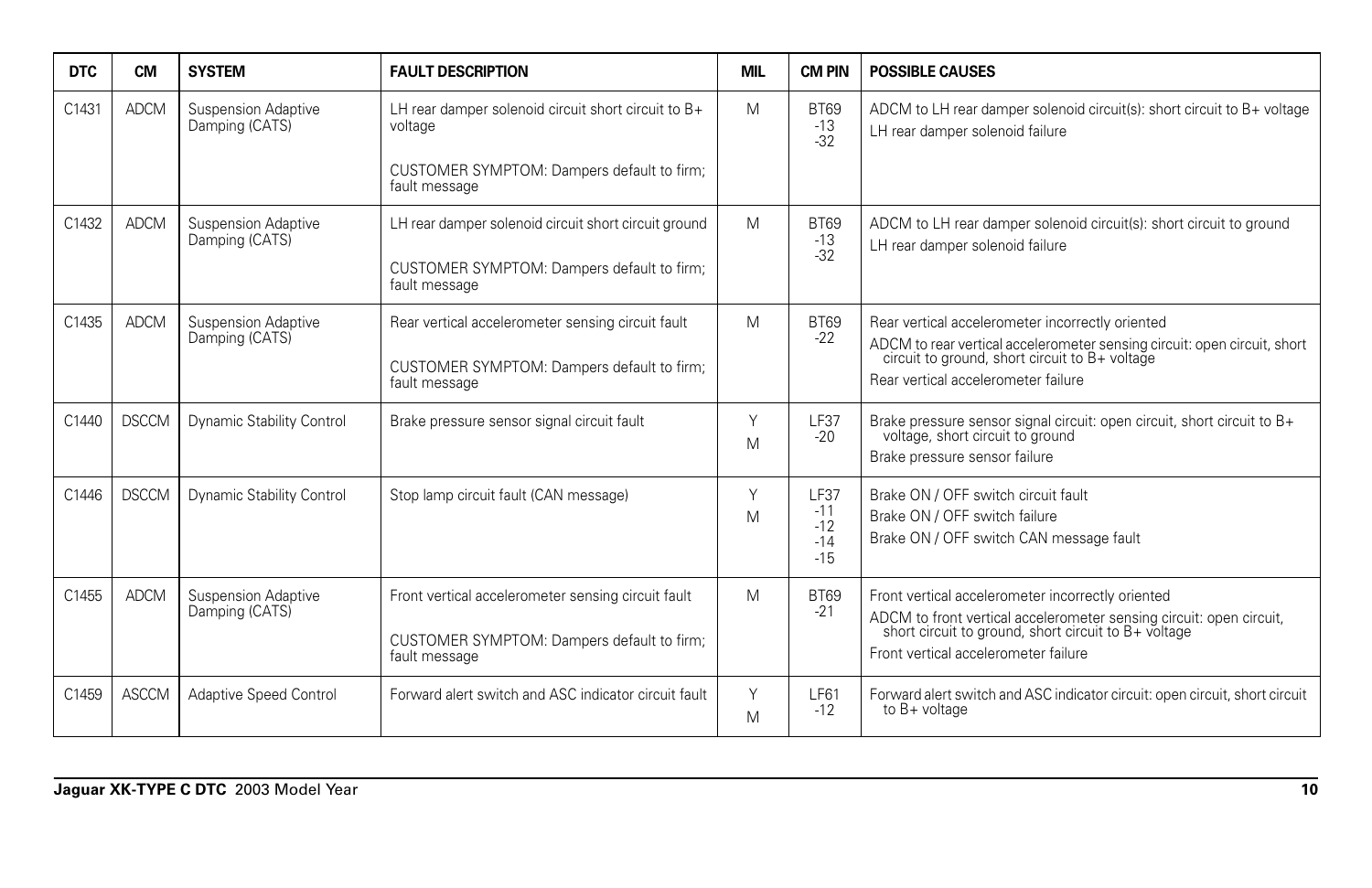| <b>DTC</b> | <b>CM</b>   | <b>SYSTEM</b>                                | <b>FAULT DESCRIPTION</b>                                                                                   | MIL | <b>CM PIN</b>           | <b>POSSIBLE CAUSES</b>                                                                                                                                                                           |
|------------|-------------|----------------------------------------------|------------------------------------------------------------------------------------------------------------|-----|-------------------------|--------------------------------------------------------------------------------------------------------------------------------------------------------------------------------------------------|
| C1515      | <b>ADCM</b> | <b>Suspension Adaptive</b><br>Damping (CATS) | Lateral accelerometer sensing circuit fault<br>CUSTOMER SYMPTOM: Dampers default to firm;<br>fault message | M   | <b>BT69</b><br>$-20$    | Lateral accelerometer incorrectly oriented<br>ADCM to lateral accelerometer sensing circuit: open circuit, short circuit to ground, short circuit to B+ voltage<br>Lateral accelerometer failure |
| C1699      | <b>PACM</b> | Parking Aid                                  | LH sensor data circuit short circuit to B+ voltage<br>CUSTOMER SYMPTOM: Reverse parking aid<br>inoperative | Y   | BT <sub>5</sub><br>$-5$ | LH sensor data circuit: short circuit to B+ voltage                                                                                                                                              |
| C1700      | <b>PACM</b> | Parking Aid                                  | LH sensor data circuit fault<br>CUSTOMER SYMPTOM: Reverse parking aid<br>inoperative                       | Y   | BT <sub>5</sub><br>$-5$ | LH sensor data circuit: open circuit, short circuit ground                                                                                                                                       |
| C1701      | <b>PACM</b> | Parking Aid                                  | LH sensor fault<br>CUSTOMER SYMPTOM: Reverse parking aid<br>inoperative                                    | Y   |                         | LH sensor failure                                                                                                                                                                                |
| C1702      | PACM        | Parking Aid                                  | RH sensor data circuit short circuit to B+ voltage<br>CUSTOMER SYMPTOM: Reverse parking aid<br>inoperative | Y   | BT <sub>5</sub><br>$-4$ | RH sensor data circuit: short circuit to B+ voltage                                                                                                                                              |
| C1703      | <b>PACM</b> | Parking Aid                                  | RH sensor data circuit fault<br>CUSTOMER SYMPTOM: Reverse parking aid<br>inoperative                       | Y   | BT <sub>5</sub><br>$-4$ | RH sensor data circuit: open circuit, short circuit ground                                                                                                                                       |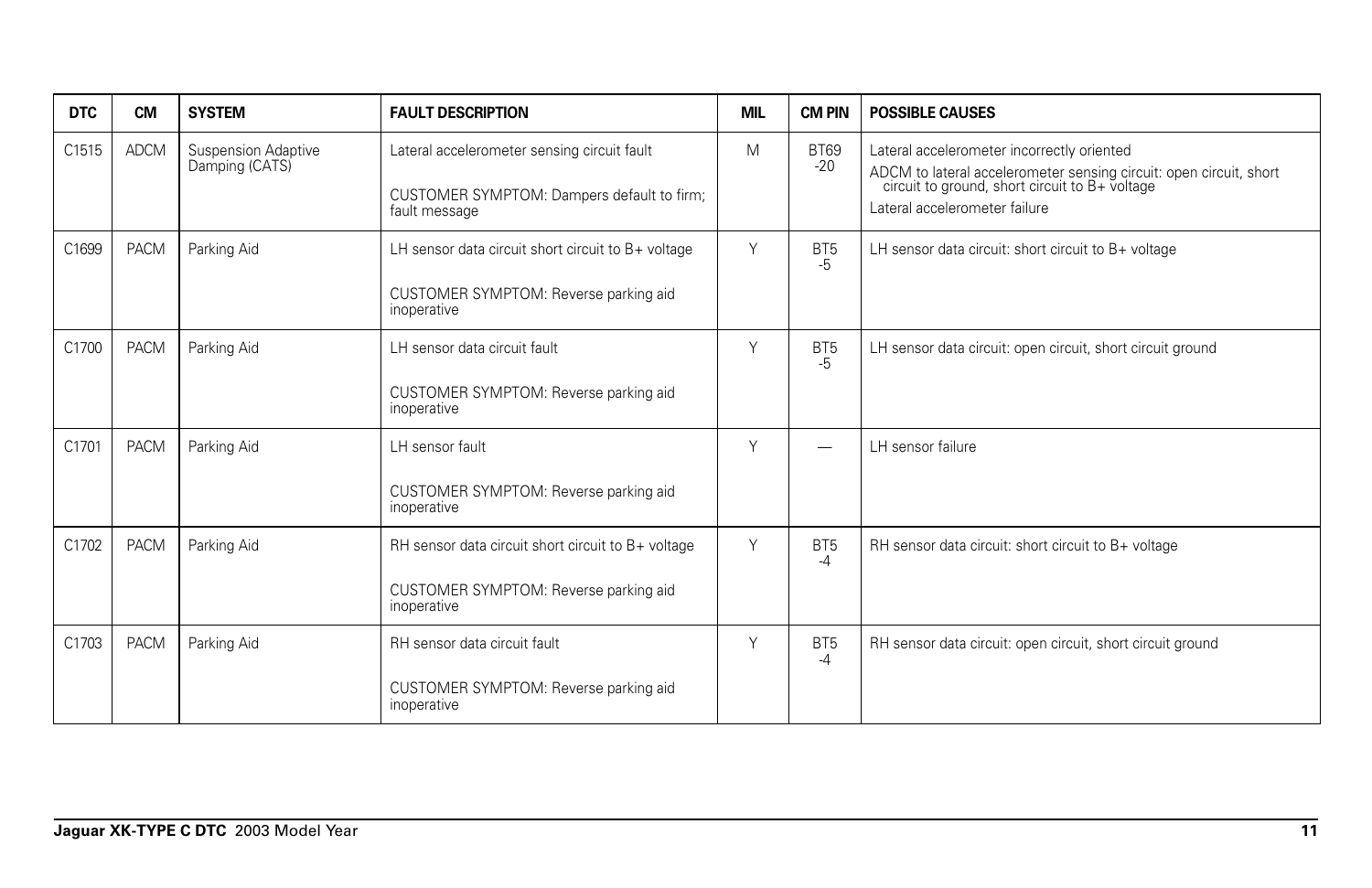| <b>DTC</b> | <b>CM</b>   | <b>SYSTEM</b> | <b>FAULT DESCRIPTION</b>                                     | <b>MIL</b> | <b>CM PIN</b>            | <b>POSSIBLE CAUSES</b>                                            |
|------------|-------------|---------------|--------------------------------------------------------------|------------|--------------------------|-------------------------------------------------------------------|
| C1704      | <b>PACM</b> | Parking Aid   | RH sensor fault                                              | Υ          | $\overline{\phantom{0}}$ | RH sensor failure                                                 |
|            |             |               | CUSTOMER SYMPTOM: Reverse parking aid<br>inoperative         |            |                          |                                                                   |
| C1705      | <b>PACM</b> | Parking Aid   | LH center sensor data circuit short circuit to B+<br>voltage | Y          | BT <sub>5</sub><br>$-3$  | LH center sensor data circuit: short circuit to B+ voltage        |
|            |             |               | CUSTOMER SYMPTOM: Reverse parking aid<br>inoperative         |            |                          |                                                                   |
| C1706      | <b>PACM</b> | Parking Aid   | LH center sensor data circuit fault                          | Υ          | BT <sub>5</sub><br>$-3$  | LH center sensor data circuit: open circuit, short circuit ground |
|            |             |               | CUSTOMER SYMPTOM: Reverse parking aid<br>inoperative         |            |                          |                                                                   |
| C1707      | <b>PACM</b> | Parking Aid   | LH center sensor fault                                       | Υ          |                          | LH center sensor failure                                          |
|            |             |               | CUSTOMER SYMPTOM: Reverse parking aid<br>inoperative         |            |                          |                                                                   |
| C1708      | <b>PACM</b> | Parking Aid   | RH center sensor data circuit short circuit to B+<br>voltage | Υ          | BT <sub>5</sub><br>$-2$  | RH center sensor data circuit: short circuit to B+ voltage        |
|            |             |               | CUSTOMER SYMPTOM: Reverse parking aid<br>inoperative         |            |                          |                                                                   |
| C1709      | <b>PACM</b> | Parking Aid   | RH center sensor data circuit fault                          | Υ          | BT <sub>5</sub><br>$-2$  | RH center sensor data circuit: open circuit, short circuit ground |
|            |             |               | CUSTOMER SYMPTOM: Reverse parking aid<br>inoperative         |            |                          |                                                                   |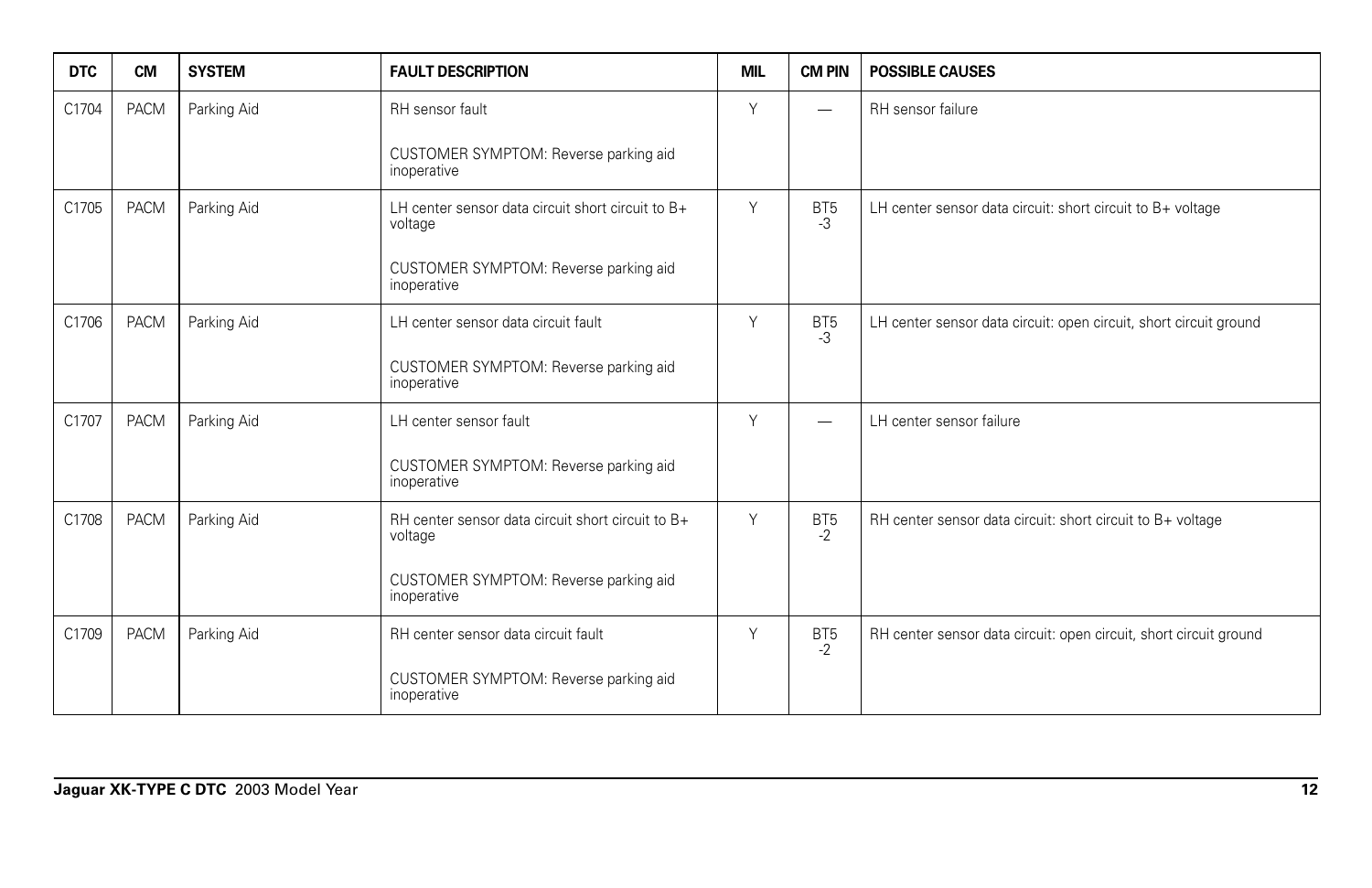| <b>DTC</b> | <b>CM</b>                       | <b>SYSTEM</b>                        | <b>FAULT DESCRIPTION</b>                                                                                           | <b>MIL</b> | <b>CM PIN</b>                                           | <b>POSSIBLE CAUSES</b>                                                                                                                                                                                                                                                                                                    |
|------------|---------------------------------|--------------------------------------|--------------------------------------------------------------------------------------------------------------------|------------|---------------------------------------------------------|---------------------------------------------------------------------------------------------------------------------------------------------------------------------------------------------------------------------------------------------------------------------------------------------------------------------------|
| C1710      | PACM                            | Parking Aid                          | RH center sensor fault<br>CUSTOMER SYMPTOM: Reverse parking aid<br>inoperative                                     | Υ          | -                                                       | RH center sensor failure                                                                                                                                                                                                                                                                                                  |
| C1730      | <b>DSCCM</b>                    | Dynamic Stability Control            | Sensor signal supply voltage (nominal 5 V) out of<br>range                                                         | Y<br>M     | <b>LF37</b><br>$-7$<br>$-18$<br>$-26$<br>$-27$<br>$-30$ | Sensor supply voltage circuit(s): short circuit to ground, short circuit to<br>B+ voltage<br>DSC sensor(s) failure: brake pressure sensor, steering angle sensor,<br>yaw rate and lateral acceleration sensor cluster, active brake booster<br>force switch, pedal travel sensor<br><b>DSCCM</b> failure                  |
| C1742      | <b>PACM</b>                     | Parking Aid                          | Parking aid sounder circuit fault<br>CUSTOMER SYMPTOM: Reverse parking aid<br>inoperative                          | Υ          | BT4<br>$-2$<br>$-10$                                    | PACM to sounder circuit(s): open circuit, short circuit to ground<br>Parking aid sounder failure                                                                                                                                                                                                                          |
| C1743      | <b>PACM</b>                     | Parking Aid                          | Parking aid sounder circuit short circuit to B+<br>voltage<br>CUSTOMER SYMPTOM: Reverse parking aid<br>inoperative | Υ          | BT4<br>$-2$<br>$-10$                                    | PACM to sounder circuit(s): short circuit to B+ voltage                                                                                                                                                                                                                                                                   |
| C1748      | <b>ASCCM</b>                    | Adaptive Speed Control               | Forward alert switch and ASC indicator circuit fault                                                               | Y<br>M     | LF61<br>$-12$                                           | Forward alert switch and ASC indicator circuit: short circuit to ground                                                                                                                                                                                                                                                   |
| C1756      | <b>HLCM</b><br>(LH<br>or<br>RH) | HID Headlamps (headlamp<br>leveling) | Front axle ride height sensor circuit fault                                                                        | N          | H11<br>$-4$<br>HJ1<br>$-4$                              | Front axle ride height sensor circuit: open circuit, short circuit to ground, short circuit to B+ voltage, high resistance<br>Front axle ride height sensor power supply circuit: open circuit, short<br>circuit to ground<br>Front axle ride height sensor ground circuit fault<br>Front axle ride height sensor failure |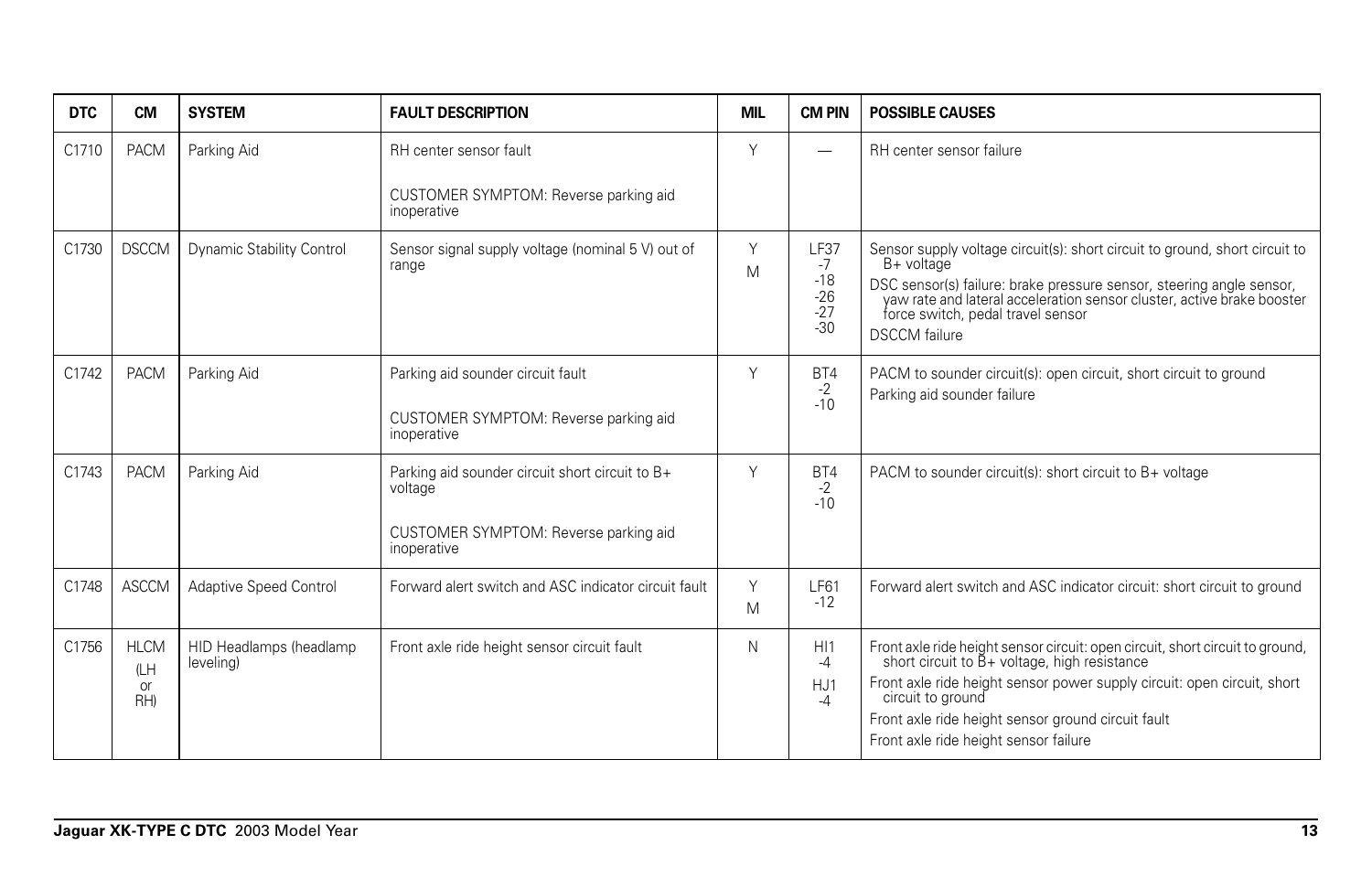| DTC.  | <b>CM</b>                             | <b>SYSTEM</b>                        | <b>FAULT DESCRIPTION</b>                                                                 | MIL    | <b>CM PIN</b>                          | <b>POSSIBLE CAUSES</b>                                                                                                                                                                                                                                                                                                                  |
|-------|---------------------------------------|--------------------------------------|------------------------------------------------------------------------------------------|--------|----------------------------------------|-----------------------------------------------------------------------------------------------------------------------------------------------------------------------------------------------------------------------------------------------------------------------------------------------------------------------------------------|
| C1768 | <b>HLCM</b><br>(LH<br><b>or</b><br>RH | HID Headlamps (headlamp<br>leveling) | Rear axle ride height sensor circuit fault                                               | N      | H11<br>$-4$<br>HJ1<br>$-4$             | Rear axle ride height sensor circuit: open circuit, short circuit to ground,<br>short circuit to B+ voltage, high resistance<br>Rear axle ride height sensor power supply circuit: open circuit, short<br>circuit to ground<br>Rear axle ride height sensor ground circuit fault<br>Rear axle ride height sensor failure                |
| C1777 | <b>DSCCM</b>                          | <b>Dynamic Stability Control</b>     | DSCCM internal vacuum pressure circuit fault                                             | Υ<br>M | -                                      | <b>DSCCM</b> failure<br>Active brake booster failure                                                                                                                                                                                                                                                                                    |
| C1994 | <b>DSCCM</b>                          | <b>Dynamic Stability Control</b>     | Yaw control failure                                                                      | Υ<br>M | <b>LF37</b><br>-5<br>-7<br>$-25$<br>29 | Yaw rate sensor failure<br><b>DSCCM</b> failure                                                                                                                                                                                                                                                                                         |
| C1997 | <b>DSCCM</b>                          | <b>Dynamic Stability Control</b>     | Pressure control failure                                                                 | Υ<br>M | <b>LF37</b><br>$-17$<br>$-20$<br>$-31$ | Brake pressure sensor signal circuit: open circuit, short circuit to ground, short circuit to B+ voltage, high resistance<br>Brake pressure sensor failure<br>Booster solenoid circuit: open circuit, short circuit to ground, short circuit to B+ voltage, high resistance<br>Booster solenoid failure<br>Active brake booster failure |
| C2778 | <b>DSCCM</b>                          | <b>Dynamic Stability Control</b>     | Yaw rate and lateral acceleration sensors cluster<br>sensor supply voltage circuit fault | Υ<br>M | <b>LF37</b><br>$-7$                    | Yaw rate and lateral acceleration sensors cluster sensor supply voltage<br>circuit: open circuit, short circuit to ground, short circuit to B+ voltage<br><b>DSCCM</b> failure                                                                                                                                                          |
| C2783 | <b>DSCCM</b>                          | Dynamic Stability Control            | Yaw rate and lateral acceleration sensors cluster<br>incorrect specification             | Y<br>M |                                        | Incorrect yaw rate and lateral acceleration sensors cluster fitted                                                                                                                                                                                                                                                                      |
| C2785 | <b>DSCCM</b>                          | <b>Dynamic Stability Control</b>     | DSC sensors out of calibration                                                           | Y<br>M |                                        | <b>DSCCM</b> failure                                                                                                                                                                                                                                                                                                                    |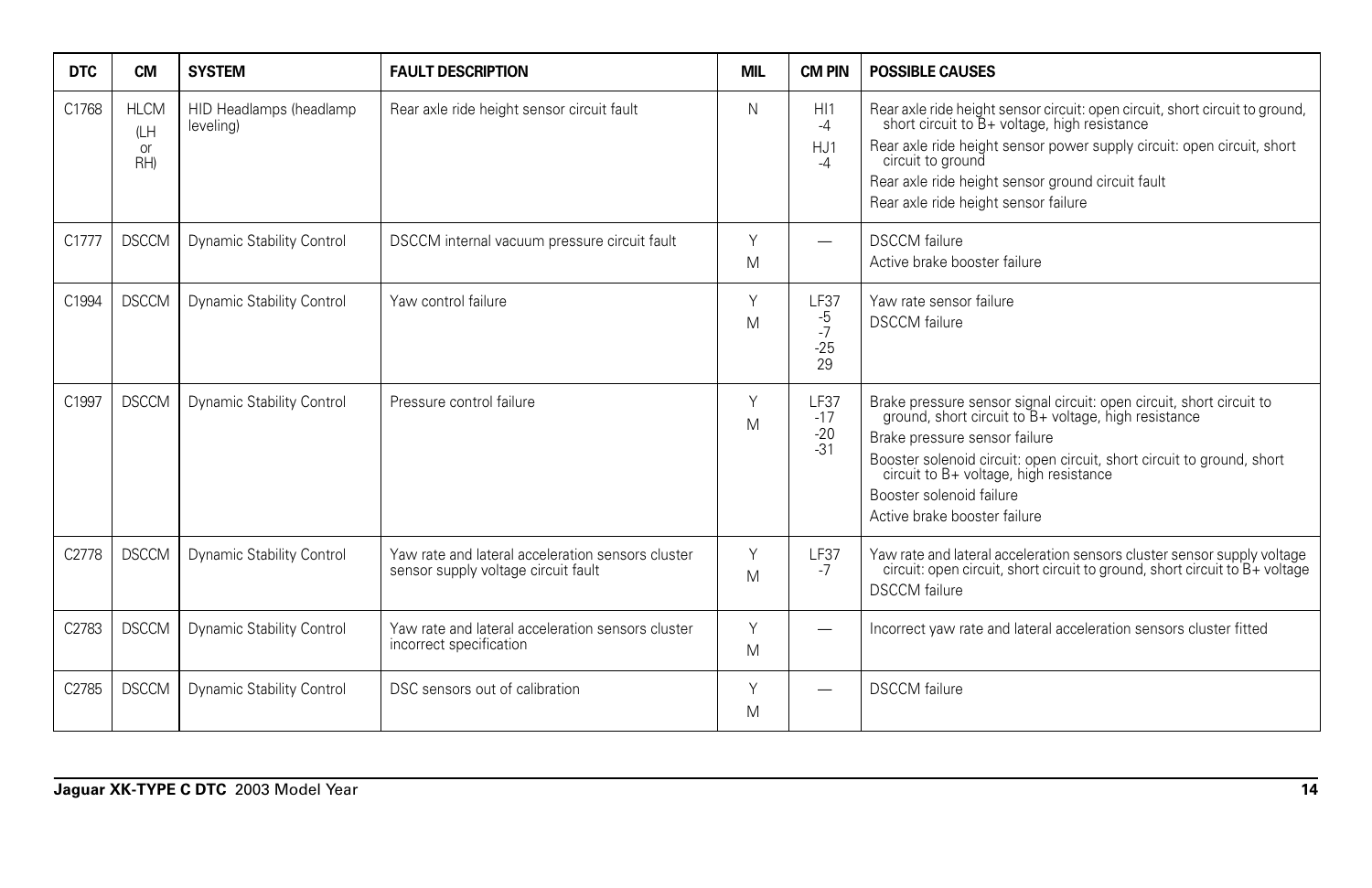

## **Network DTC Summaries**

**Jaguar XK-TYPE** 2003 Model Year

**Refer to pages 2 and 3 for important information regarding the use of "Network DTC Summaries".**

**REFERENCE: It is recommended that the applicable "Electrical Guide" be referenced when using the information contained in this document.**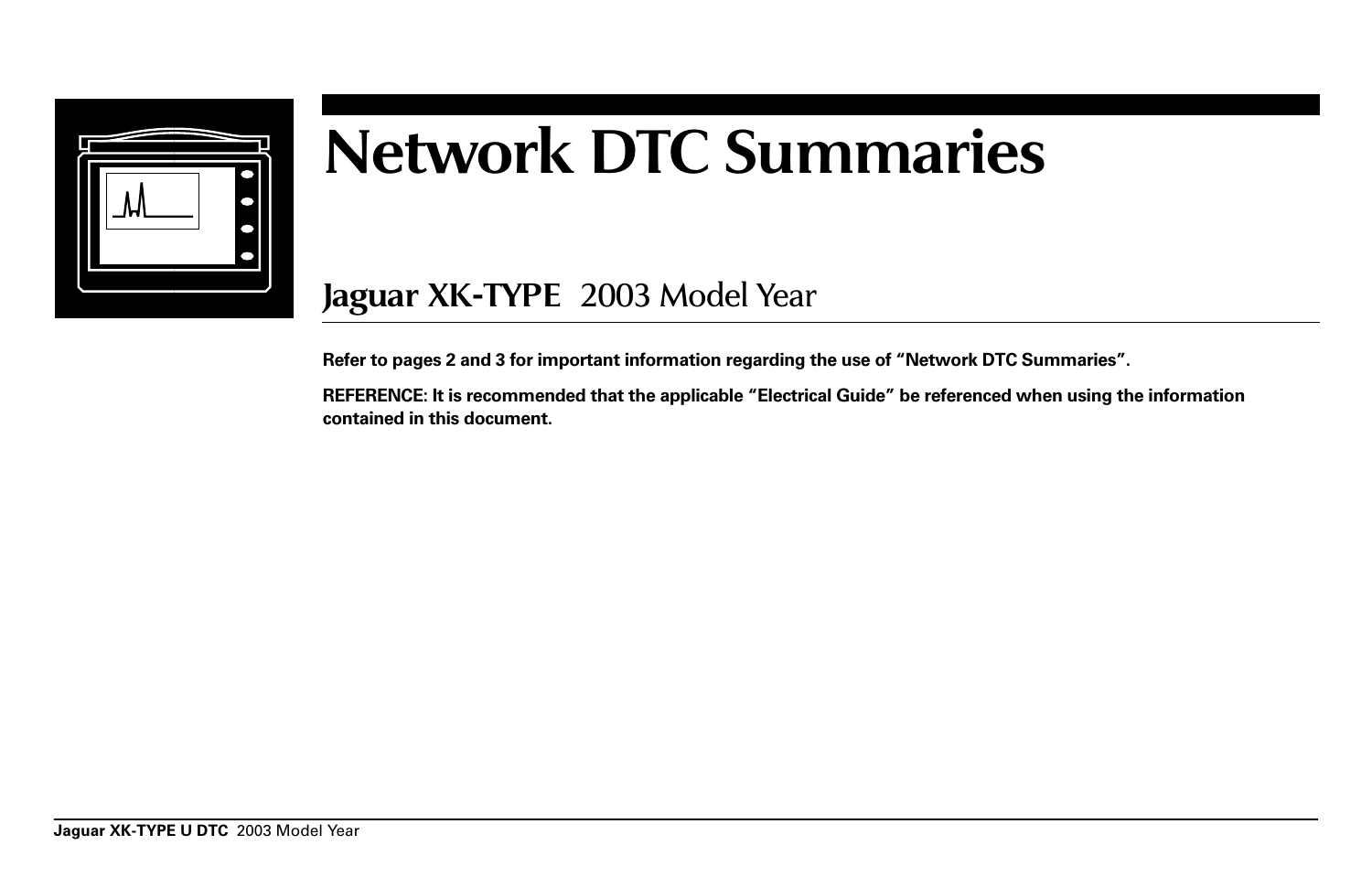## **KEY TO COLUMN HEADINGS**

- DTC Diagnostic Trouble Code.
- CM The control module(s) the DTC is associated with. Refer to page 3.
- SYSTEM The vehicle system the DTC is associated with. Refer to the applicable Electrical Guide Figure for circuit details.
- FAULT DESCRIPTION Fault description. If available, customer symptom (complaint) information is provided in this column.
	- $MIL \tY = MIL$  is activated.  $N = MIL$  is not activated. M = Message displayed.
	- CM PIN Control module connector pin number(s)
	- POSSIBLE CAUSES Suggested possible causes listed in order of probability.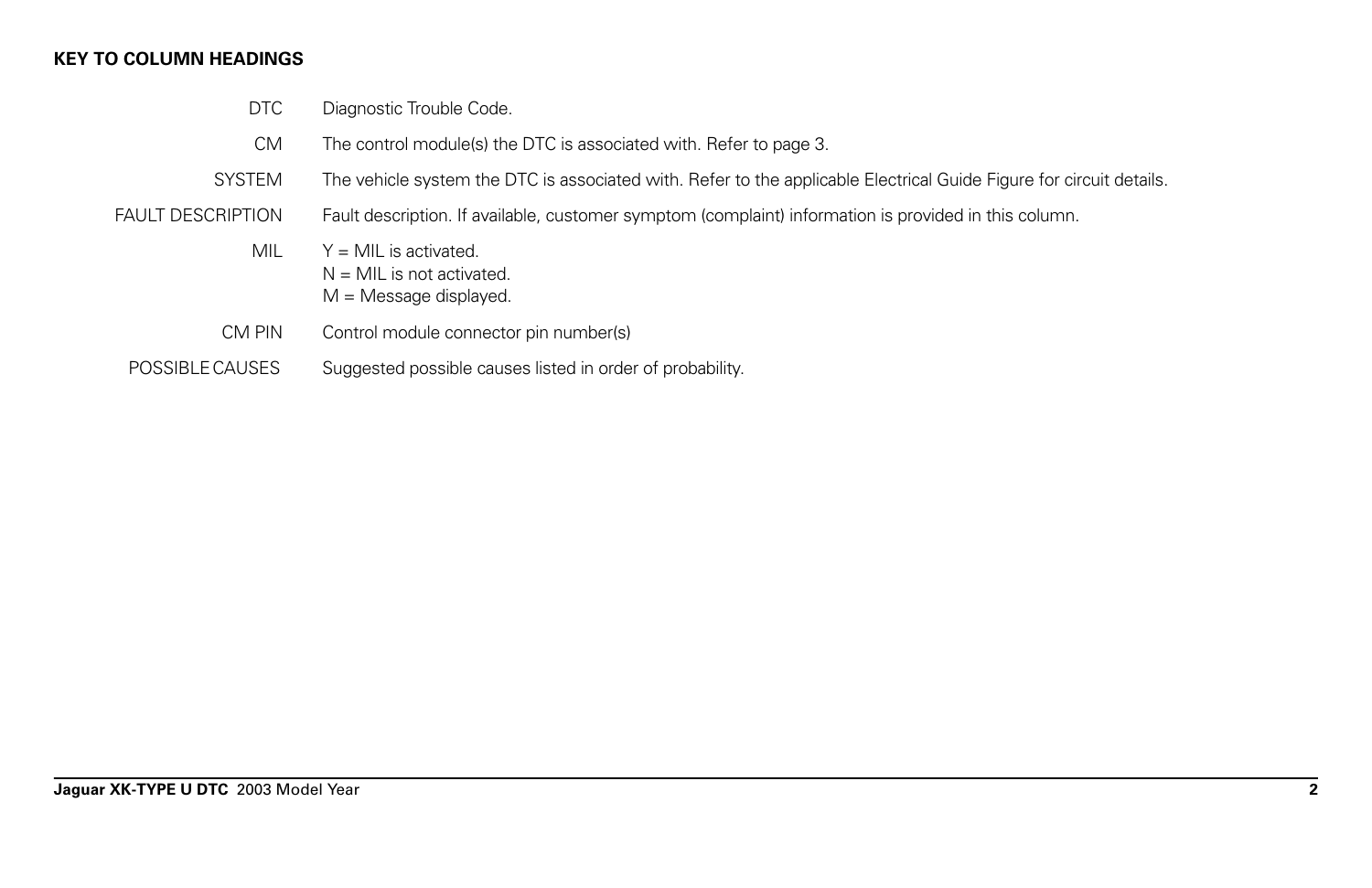## **CONTROL MODULE ACRONYMS**

- A/CCM Air Conditioning Control Module
- ADCM Adaptive Damping Control Module<br>ASCCM Adaptive Speed Control Control Mo
- Adaptive Speed Control Control Module
- BPM Body Processor Module<br>DDCM Driver Door Control Mod
- DDCM Driver Door Control Module<br>DHRCM Driver Head Restraint Contro
- Driver Head Restraint Control Module
- DSCCM Dynamic Stability Control Control Module<br>
DSCM Driver Seat Control Module
- SCM Driver Seat Control Module<br>ECM Engine Control Module
- Engine Control Module
- KTM Key Transponder Module<br>IC Instrument Cluster
- IC Instrument Cluster<br>PDCM Passenger Door Co
- Passenger Door Control Module
- PHRCM Passenger Head Restraint Control Module<br>PSCM Passenger Seat Control Module
- **PSCM** Passenger Seat Control Module<br>SLCM Security and Locking Control Mo
- Security and Locking Control Module
- TCM Transmission Control Module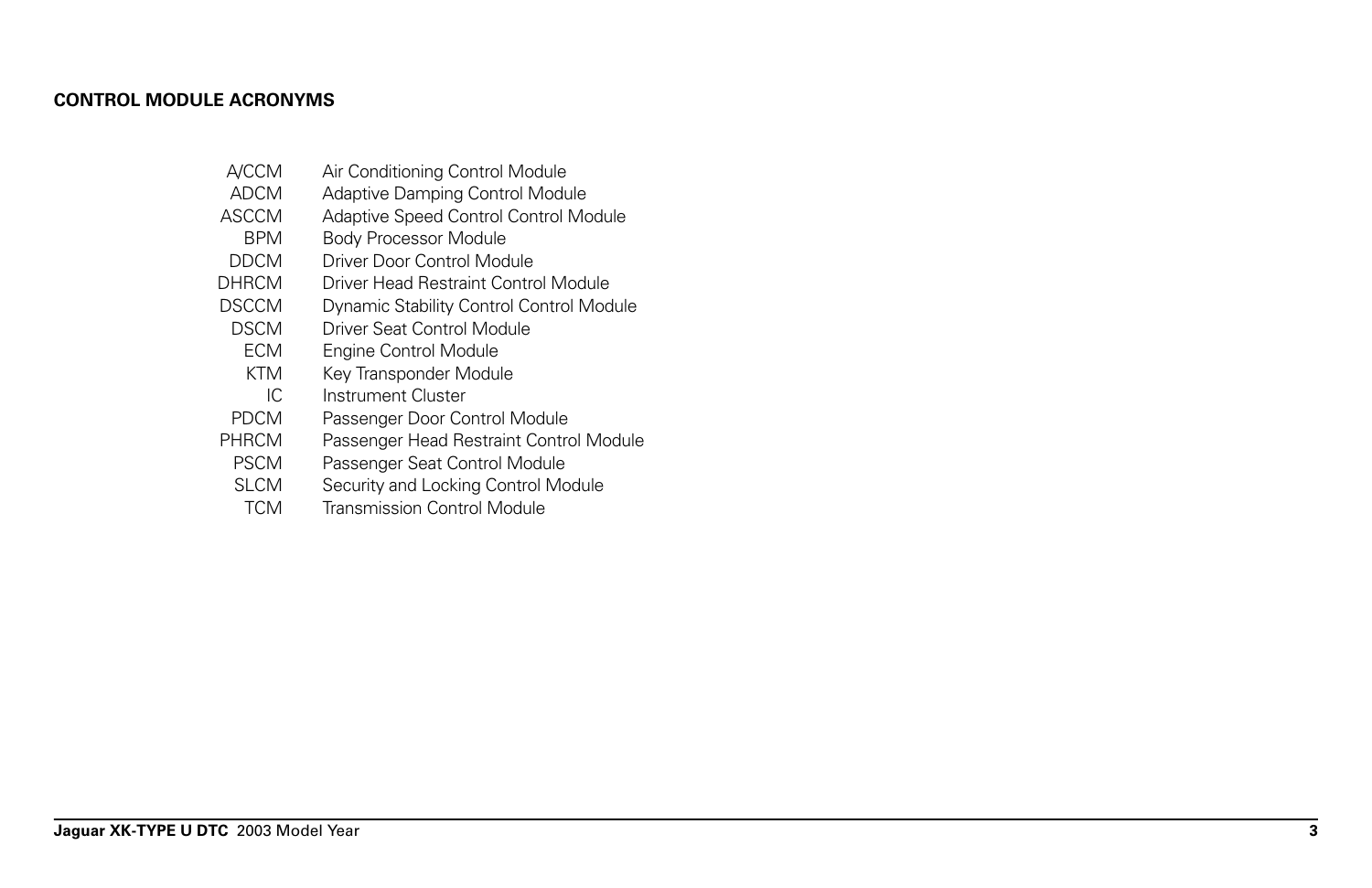| <b>DTC</b> | <b>CM</b>   | <b>SYSTEM</b>                          | <b>FAULT DESCRIPTION</b>                                            | MIL | <b>CM PIN</b>                  | <b>POSSIBLE CAUSES</b>                                                                                                                                                     |
|------------|-------------|----------------------------------------|---------------------------------------------------------------------|-----|--------------------------------|----------------------------------------------------------------------------------------------------------------------------------------------------------------------------|
| U1003      | IС          | Passive Anti-Theft System              | SCP Key Status message: incorrect discrete<br>identification number | N   | $\overline{\phantom{0}}$       | Reconfigure instrument cluster using WDS<br><b>BPM SCP Key Status error</b>                                                                                                |
| U1041      | <b>ADCM</b> | Suspension Adaptive<br>Damping (CATS)  | Vehicle speed signal from instrument cluster invalid                | N   | <b>BT69</b><br>$-24$           | Vehicle speed circuit between IC and ADCM: open circuit, short circuit to ground, short circuit to B+ voltage, high resistance<br>Instrument cluster CAN network fault     |
| U1041      | <b>BPM</b>  | <b>Body Processor Module</b>           | Vehicle speed SCP message invalid                                   | N   | <b>FC14</b><br>$-84$<br>$-85$  | Instrument cluster to BPM SCP circuit: open circuit, short circuit to B+ voltage, short circuit to ground<br>Instrument cluster CAN network fault<br>SCP network fault     |
| U1041      | <b>DDCM</b> | Driver Door Control Module             | Vehicle speed SCP message invalid                                   | N   | <b>DP10</b><br>-9<br>$-16$     | Instrument cluster to DDCM SCP circuit: open circuit, short circuit to<br>B+ voltage, short circuit to ground<br>Instrument cluster CAN network fault<br>SCP network fault |
| U1041      | <b>SLCM</b> | Security and Locking Control<br>Module | Vehicle speed SCP message invalid                                   | N   | <b>BT40</b><br>-8<br>$-16$     | Instrument cluster to SLCM SCP circuit: open circuit, short circuit to<br>B+ voltage, short circuit to ground<br>Instrument cluster CAN network fault<br>SCP network fault |
| U1135      | <b>DDCM</b> | Driver Door Control Module             | Ignition status (ignition switch position) not<br>obtained          | N   | <b>DD10</b><br>-9<br>$-16$     | Ignition switch to BPM switched ground circuit(s) fault<br><b>BPM SCP Key Status error</b><br><b>BPM SCP network fault</b><br>SCP network fault                            |
| U1135      | <b>DSCM</b> | Driver Seat Control Module             | Ignition status (ignition switch position) not<br>obtained          | N   | SD <sub>5</sub><br>-9<br>$-16$ | Ignition switch to BPM switched ground circuit(s) fault<br><b>BPM SCP Key Status error</b><br><b>BPM SCP network fault</b><br>SCP network fault                            |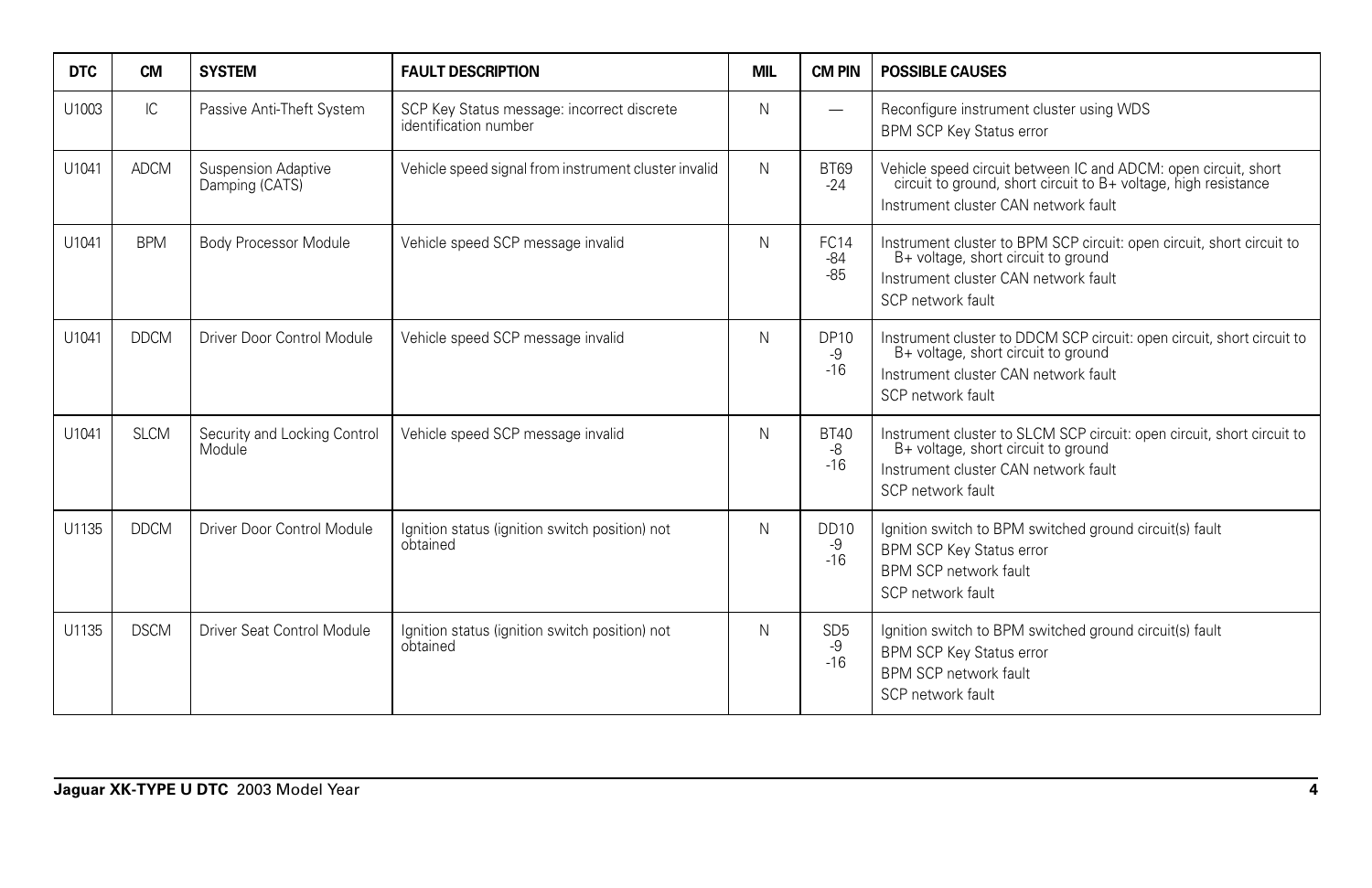| <b>DTC</b> | <b>CM</b>    | <b>SYSTEM</b>                          | <b>FAULT DESCRIPTION</b>                                     | <b>MIL</b> | <b>CM PIN</b>                  | <b>POSSIBLE CAUSES</b>                                                                                                                                                             |
|------------|--------------|----------------------------------------|--------------------------------------------------------------|------------|--------------------------------|------------------------------------------------------------------------------------------------------------------------------------------------------------------------------------|
| U1135      | <b>PDCM</b>  | Passenger Door Control<br>Module       | Ignition status (ignition switch position) not<br>obtained   | N          | PD10<br>-9<br>$-16$            | Ignition switch to BPM switched ground circuit(s) fault<br><b>BPM SCP Key Status error</b><br>BPM SCP network fault<br>SCP network fault                                           |
| U1135      | <b>PSCM</b>  | Passenger Seat Control<br>Module       | Ignition status (ignition switch position) not<br>obtained   | N          | SP <sub>5</sub><br>-9<br>$-16$ | Ignition switch to BPM switched ground circuit(s) fault<br><b>BPM SCP Key Status error</b><br>BPM SCP network fault<br>SCP network fault                                           |
| U1135      | <b>SLCM</b>  | Security and Locking Control<br>Module | Ignition status (ignition switch position) not<br>obtained   | N          | <b>BT40</b><br>-8<br>$-16$     | Ignition switch to BPM switched ground circuit(s) fault<br><b>BPM SCP Key Status error</b><br>BPM SCP network fault<br>SCP network fault                                           |
| U1147      | IC.          | Passive Anti-Theft System              | SCP Key Status message missing                               | N          | FC25<br>$-13$<br>$-14$         | lgnition switch to BPM switched ground circuit(s) fault<br><b>BPM SCP Key Status error</b><br><b>BPM SCP network fault</b><br>SCP network fault                                    |
| U1236      | <b>A/CCM</b> | Climate Control                        | Control panel to A/CCM serial communication<br>circuit fault | N          | AC3<br>$-7$                    | Control panel to A/CCM serial communication data input circuit: open<br>circuit, short circuit to ground, short circuit to B+ voltage, high<br>resistance<br>Control panel failure |
| U1260      | IC.          | Instrument Cluster                     | SCP + circuit failure                                        | N          | FC25<br>$-13$                  | SCP +ve circuit: open circuit, short circuit to B+ voltage, short circuit<br>to ground                                                                                             |
| U1261      | IC           | Instrument Cluster                     | SCP - circuit failure                                        | N          | FC25<br>$-14$                  | SCP-ve circuit: open circuit, short circuit to B+ voltage, short circuit<br>to ground                                                                                              |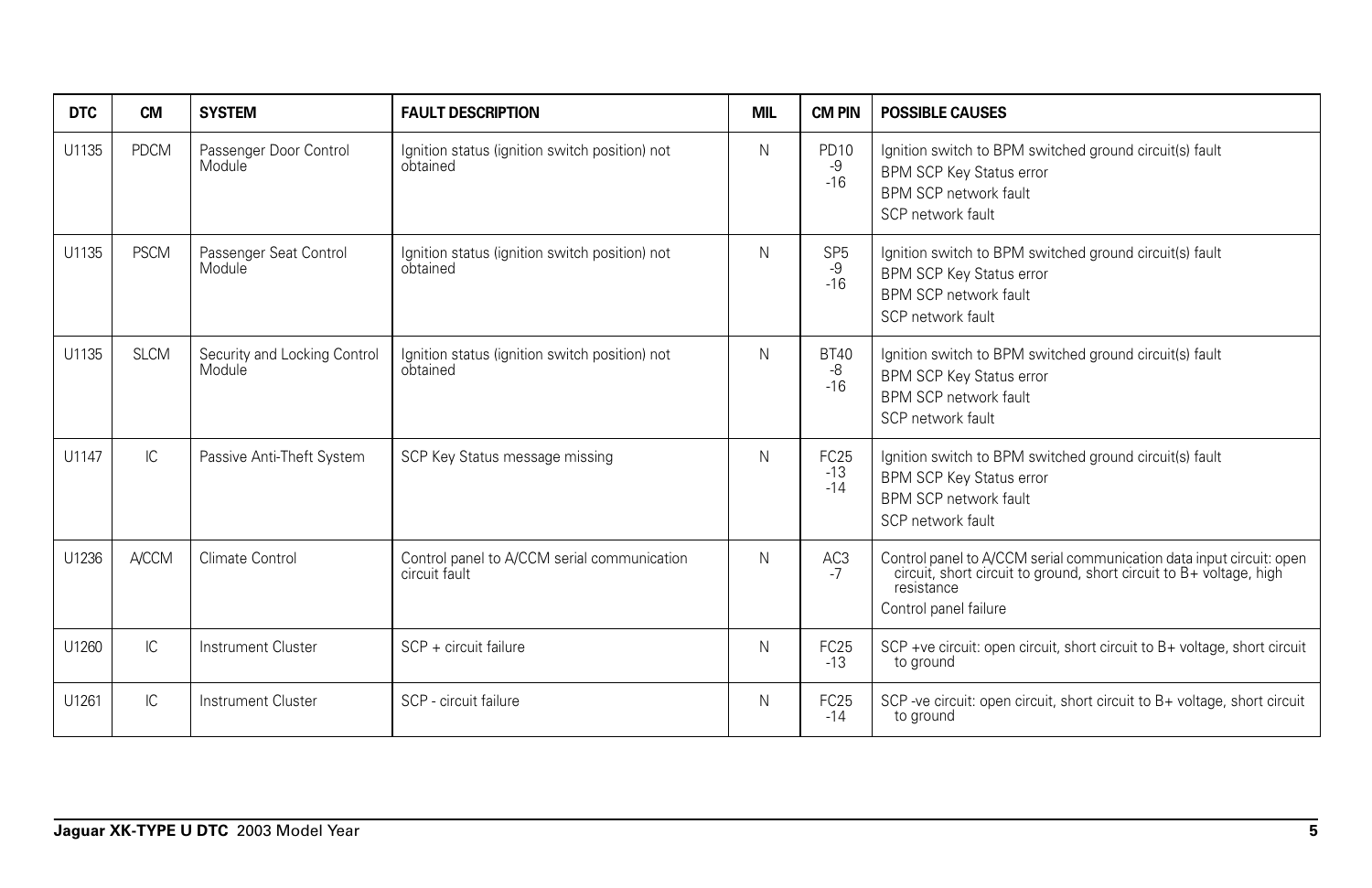| <b>DTC</b> | <b>CM</b>    | <b>SYSTEM</b>                    | <b>FAULT DESCRIPTION</b>                                                                                      | MIL | <b>CM PIN</b>                                   | <b>POSSIBLE CAUSES</b>                                                                                                                                                              |
|------------|--------------|----------------------------------|---------------------------------------------------------------------------------------------------------------|-----|-------------------------------------------------|-------------------------------------------------------------------------------------------------------------------------------------------------------------------------------------|
| U1262      | <b>DHRCM</b> | Driver Seat Head Restraint       | SCP network circuit fault<br>(Ignition status [ignition switch position] periodically<br>not obtained)        | N   | <b>SD22</b><br>$-13$<br>$-14$                   | SCP network circuit: open circuit, short circuit to B+ voltage, short<br>circuit to ground<br><b>BPM SCP failure</b><br>SCP network fault                                           |
| U1262      | PHRCM        | Passenger Seat Head<br>Restraint | SCP network circuit fault<br>(Ignition status [ignition switch position] periodically<br>not obtained)        | N   | <b>SP22</b><br>$-13$<br>$-14$                   | SCP network circuit: open circuit, short circuit to B+ voltage, short<br>circuit to ground<br><b>BPM SCP failure</b><br>SCP network fault                                           |
| U1264      | <b>A/CCM</b> | Climate Control                  | Control panel to A/CCM serial communication<br>circuit fault                                                  | N   | AC3<br>$-3$                                     | Control panel to A/CCM serial communication data output circuit:<br>open circuit, short circuit to ground, short circuit to B+ voltage, high<br>resistance<br>Control panel failure |
| U1900      | IC.          | Instrument Cluster               | CAN communication fault                                                                                       | N   | <b>FC25</b><br>$-10$<br>$-11$<br>$-23$<br>$-24$ | CAN circuit: open circuit, short circuit to B+ voltage, short circuit to<br>around<br>IC internal CAN fault<br>CAN network fault                                                    |
| U1909      | <b>DSCCM</b> | Dynamic Stability Control        | Local CAN network (steering angle sensor, yaw<br>rate and lateral acceleration sensor) communication<br>fault | N   | <b>LF37</b><br>$-25$<br>$-29$                   | Local CAN circuit: open circuit, short circuit to B+ voltage, short circuit<br>to ground<br><b>DSCCM</b> internal Local CAN fault<br>Local CAN network fault                        |
| U2012      | <b>BPM</b>   | Security System                  | Key transponder module message corrupt                                                                        | N   | <b>FC14</b><br>$-73$                            | KTM to BPM data circuit: open circuit, short circuit to B+ voltage,<br>short circuit to ground, high resistance<br>Key transponder module failure                                   |
| U2012      | <b>DSCCM</b> | Dynamic Stability Control        | CAN Communication fault                                                                                       | N   | <b>LF37</b><br>$-11$<br>$-15$                   | CAN circuit: open circuit, short circuit to B+ voltage, short circuit to<br>around<br><b>DSCCM</b> internal CAN fault<br>CAN network fault                                          |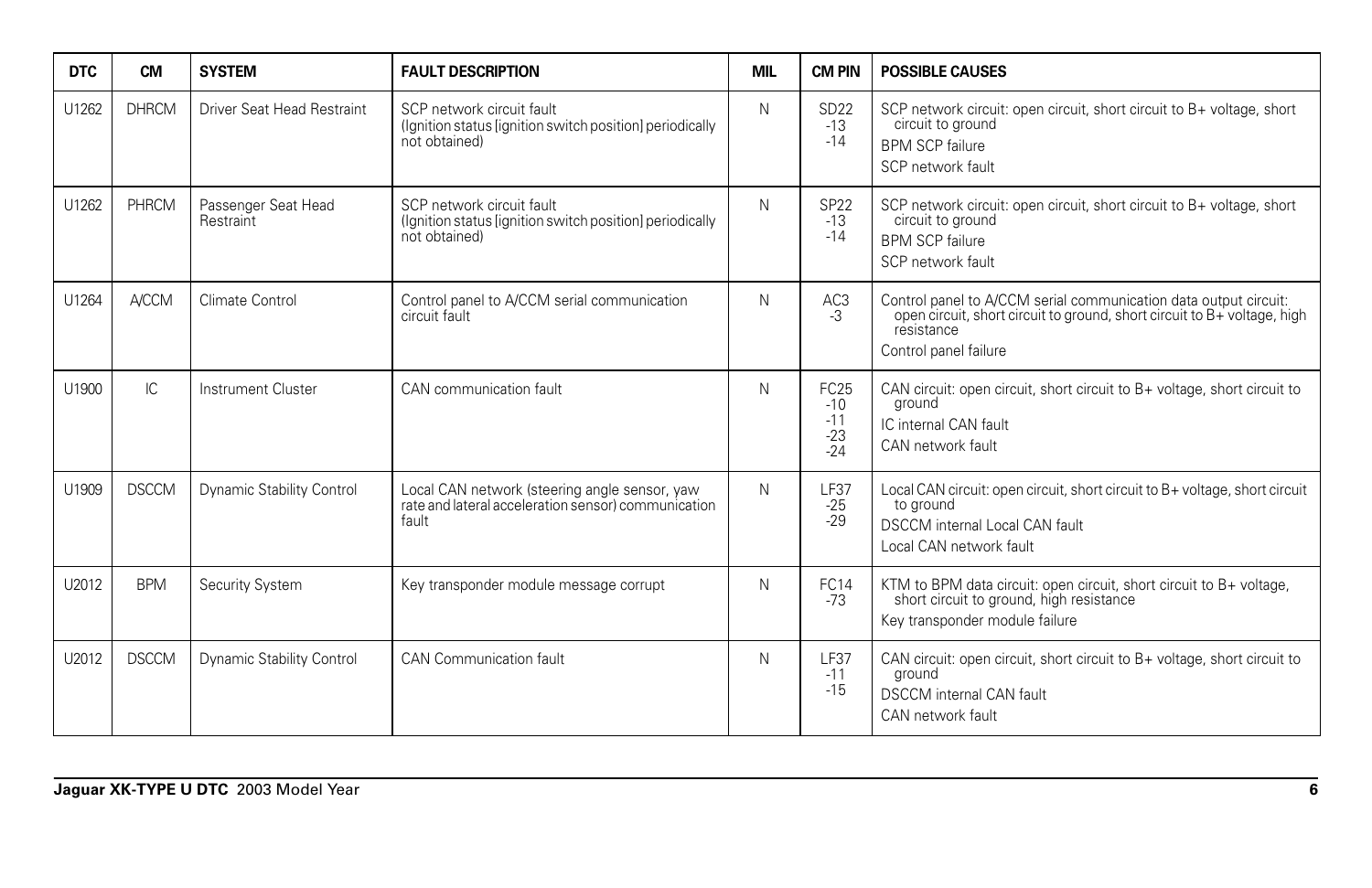| <b>DTC</b> | <b>CM</b>    | <b>SYSTEM</b>             | <b>FAULT DESCRIPTION</b>                   | <b>MIL</b> | <b>CM PIN</b>                   | <b>POSSIBLE CAUSES</b>                                                                                                                                     |
|------------|--------------|---------------------------|--------------------------------------------|------------|---------------------------------|------------------------------------------------------------------------------------------------------------------------------------------------------------|
| U2202      | <b>DSCCM</b> | Dynamic Stability Control | CAN Invalid configuration data received    | N          | LF37<br>$-11$<br>$-15$          | ECM, TCM or ASCCM incorrectly configured                                                                                                                   |
| U2510      | IC.          | Passive Anti-Theft System | CAN challenge response error               | N          | $\overbrace{\phantom{1232211}}$ | Failed IC / ECM PATS challenge                                                                                                                             |
| U2511      | IC           | Passive Anti-Theft System | Incorrect ECM CAN data received            | N          | -                               | "Engine start" remains disabled by ECM after receiving valid PATS<br>data - ECM PATS error                                                                 |
| U2515      | <b>DSCCM</b> | Dynamic Stability Control | CAN Adaptive speed control message missing | N          | $\overline{\phantom{0}}$        | TCM CAN DTC flagged                                                                                                                                        |
| U2515      | IC.          | Instrument Cluster        | CAN ASCCM message missing                  | N          | $\overline{\phantom{0}}$        | ASCCM CAN DTC flagged                                                                                                                                      |
| U2516      | <b>ASCCM</b> | Adaptive Speed Control    | CAN TCM message missing                    | N          | $\overline{\phantom{0}}$        | TCM CAN DTC flagged                                                                                                                                        |
| U2520      | <b>ASCCM</b> | Adaptive Speed Control    | CAN IC module missing                      | N          | LF61<br>-4<br>$-10$             | Instrument cluster CAN circuit: open circuit, short circuit to B+<br>voltage, short circuit to ground<br>Instrument cluster CAN fault<br>CAN network fault |
| U2521      | <b>ASCCM</b> | Adaptive Speed Control    | CAN DSCCM module missing                   | N          | LF61<br>-4<br>$-10$             | DSCCM CAN circuit: open circuit, short circuit to B+ voltage, short<br>circuit to ground<br><b>DSCCM CAN fault</b><br>CAN network fault                    |
| U2521      | IC.          | <b>Instrument Cluster</b> | CAN DSCCM message missing                  | N          | $\overline{\phantom{0}}$        | DSCCM CAN DTC flagged                                                                                                                                      |
| U2522      | <b>ASCCM</b> | Adaptive Speed Control    | CAN TCM module missing                     | N          | <b>LF61</b><br>-4<br>$-10$      | TCM CAN circuit: open circuit, short circuit to B+ voltage, short circuit<br>to ground<br><b>TCM CAN fault</b><br>CAN network fault                        |